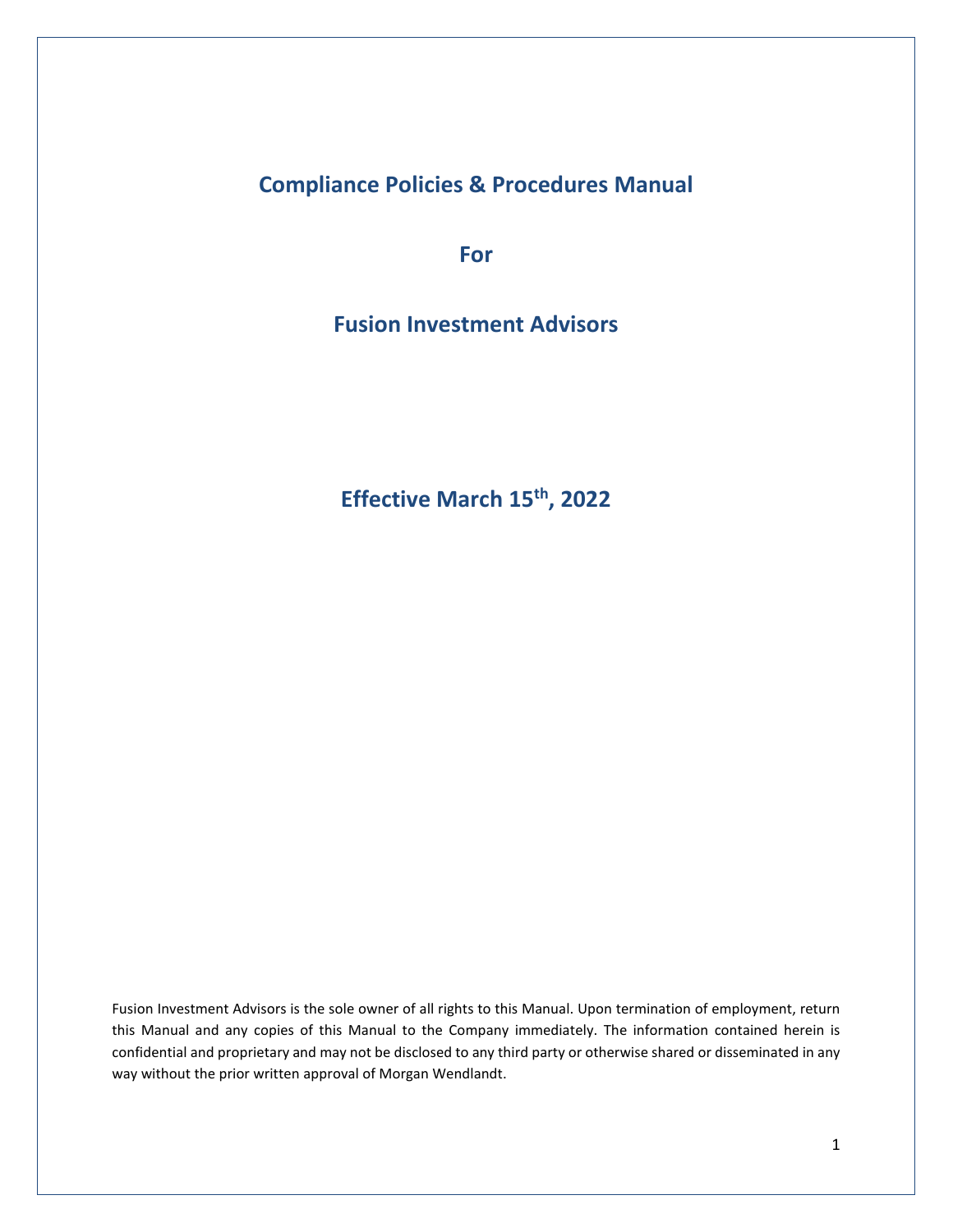# **Contents**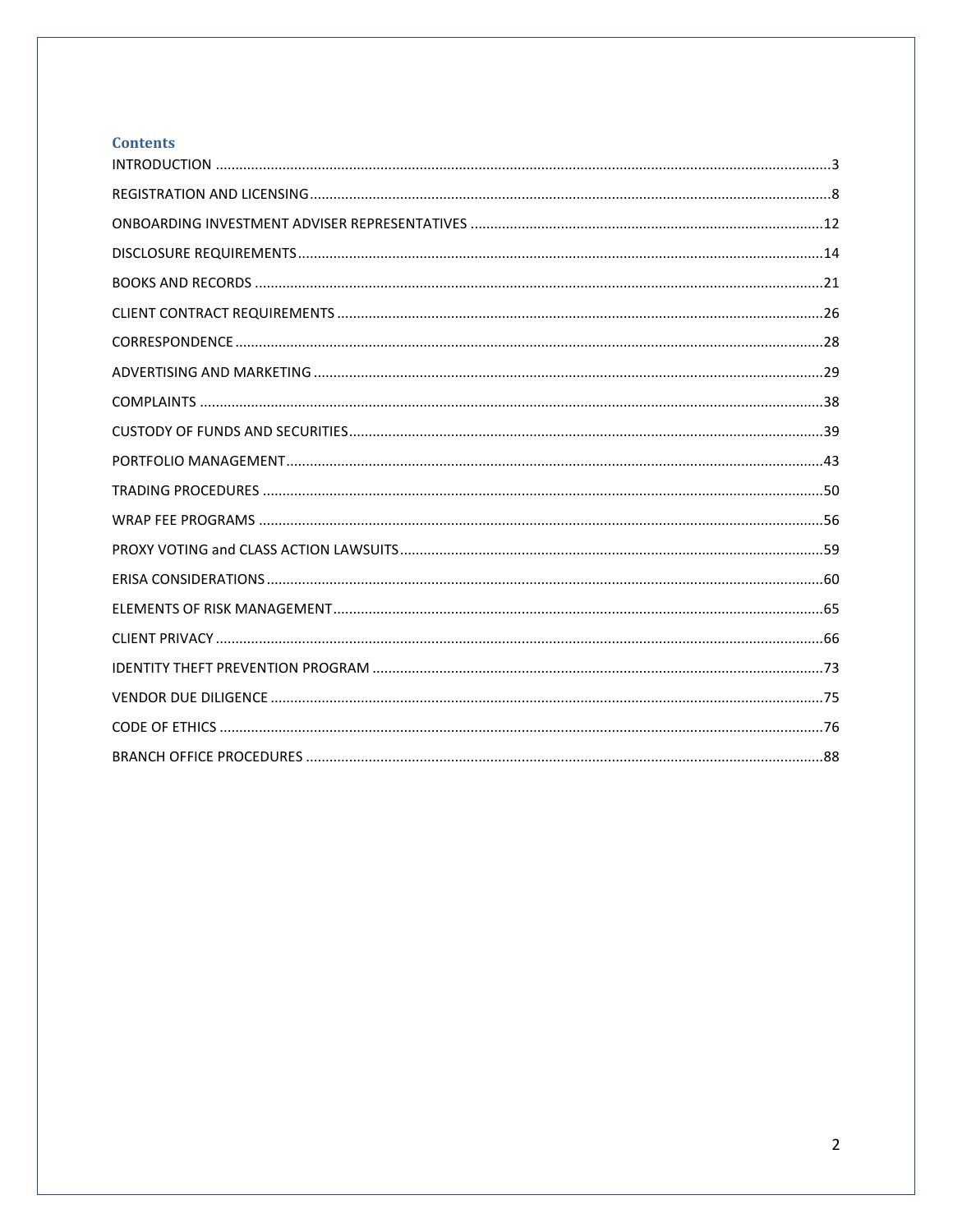# **INTRODUCTION**

#### <span id="page-2-0"></span>**Purpose**

Coppell Advisory Solutions, LLC, dba Fusion Investment Advisors and Fusion Capital Management (Fusion or the **Company**) conducts its business with high ethical and professional standards consistent with applicable statutes, rules, and regulations. In so doing, the Company recognizes its fiduciary duty to its clients and strives to conduct its business with the highest integrity. It is the responsibility of all employees of the Company to ensure that these standards are fully met. To this end, the Company has adopted this Compliance Policies and Procedures Manual **(Manual)** to familiarize all employees, Investment Adviser Representatives **(IARs)**, owners, directors, officers, and any other person associated with the investment adviser (collectively referred to as **Associated Persons**) with the internal policies and procedures of the Company. This Manual is also intended to ensure both compliance with applicable rules and regulations of the Securities and Exchange Commission **(SEC)** and appropriate state jurisdictions, as well as the proper supervision of advisory activities.

All Associated Persons are responsible for understanding and complying with all applicable federal and state laws, rules, and regulations in addition to the Company's internal policies and procedures contained in this Manual. Upon association or employment with the Company, and annually thereafter, all Associated Persons must sign a statement of acknowledgement that they have read, understand, and agree to abide by the provisions of this Manual.

The information provided in this Manual serves as a guide to be followed by all Associated Persons and should not be viewed as all-inclusive of all statutes, rules, and regulations that govern the activities of Fusion. Associated Persons should conduct their activities in a manner that not only achieves technical compliance with this Manual, but also abides by its spirit and principles.

Associated Persons of the Company, who are licensed to sell securities through broker/dealers are also subject to the supervision of and branch procedures issued by such broker/dealers.

#### **Company Overview**

The Company provides portfolio management services to its clients on an on-going basis. This service is individually tailored to meet clients' investment goals, risk tolerance, and time horizon. Through this service, the Company has discretionary/non-discretionary authority over assets in the client's portfolio. The Company's portfolio management clients include individuals, high net worth individuals, trusts, and various corporate entities.

The Company also offers financial planning services to its clients as a separate or ancillary service. Through in-depth, individualized and tailored analysis, the Company assists clients with identifying strategies and risk tolerance, setting financial goals, building portfolios, selecting asset managers, philanthropic giving, and legacy development. The Company's portfolio management clients include individuals, high net worth individuals, trusts, and various corporate entities.

## **Chief Compliance Officer Designation**

The Company designates Morgan Wendlandt, as Chief Compliance Officer **(CCO)** to be responsible for compliance with federal and state statutes, rules and regulations, the Company's internal policies and procedures, and the overall supervision of Associated Persons. The CCO has full power and authority on behalf of the Company to develop and enforce appropriate compliance policies and procedures for the Company.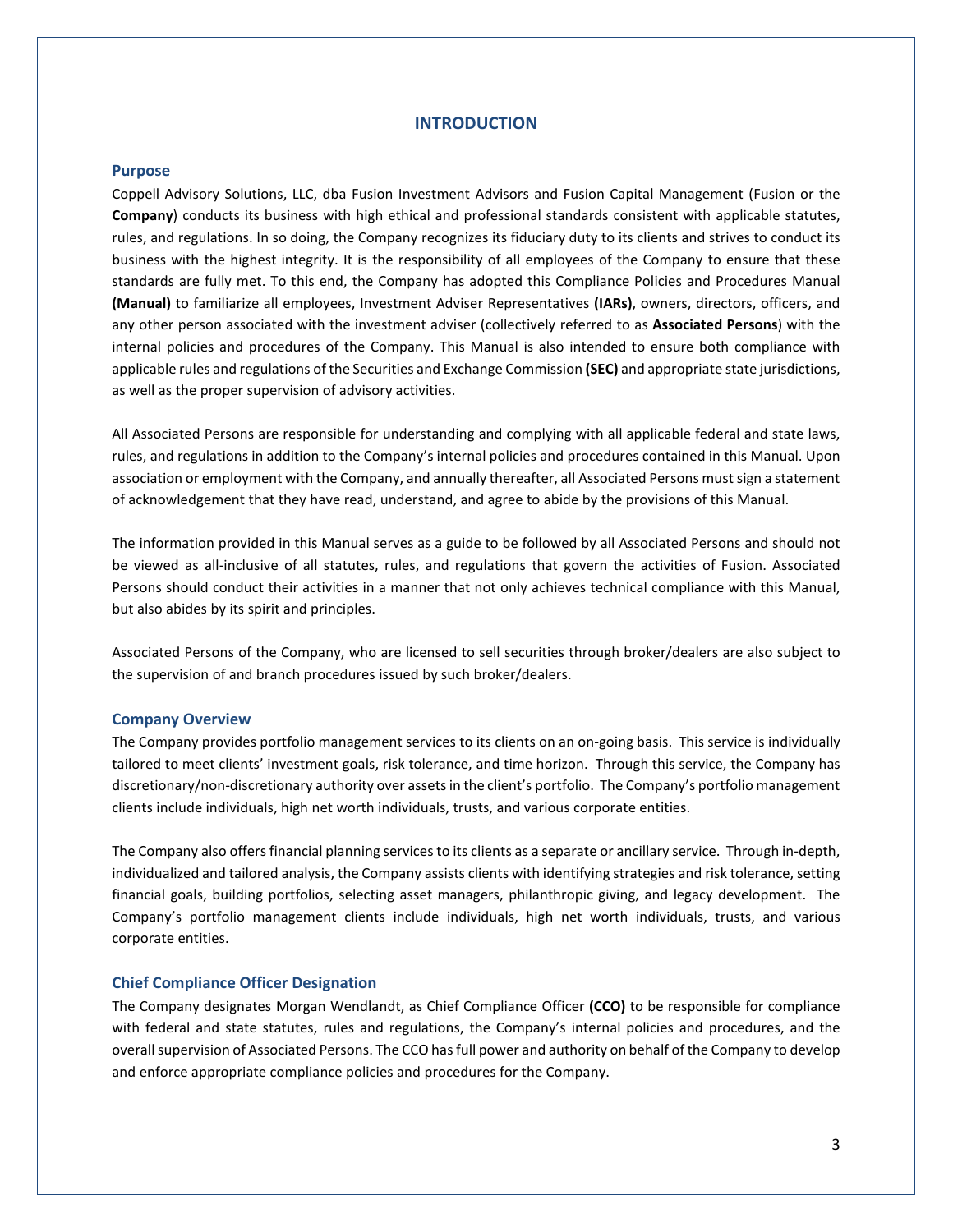# **Compliance Responsibilities**

The CCO is responsible for all aspects of the Company's compliance program and the supervisory systems implementing the program. In addition, the CCO will assess the effectiveness of the Company's compliance program and review its supervisory systems at least annually for revision as necessary. The CCO may designate one or more persons to carry out these responsibilities but remains, at all times, ultimately responsible.

The general duties, responsibilities, and obligations associated with supervising the compliance activities and personnel of the Company include the following (to the extent currently applicable to the Company's advisory business):

- 1. Reviewing new accounts to assure proper documentation (e.g., completed investment management agreements, client profile forms, etc.);
- 2. Ensuring that investment management agreements comply with the Investment Advisers Act of 1940, as amended (Advisers Act) and applicable state and federal regulations;
- 3. Periodically reviewing client files for all required documentation;
- 4. Reviewing client account activity for compliance with client investment objectives;
- 5. Reviewing and pre-approving all advertising/marketing, including performance data;
- 6. Monitoring marketing of advisory services, including the use of solicitors (if applicable);
- 7. Delivering privacy notices prior to or at the time the account is opened;
- 8. Maintaining adequate safeguards to protect client information;
- 9. Maintaining risk monitoring systems for applicable trading strategies;
- 10. Monitoring valuation of client assets and basis for assessing fees to ensure compliance with Company policies and procedures;
- 11. Periodically compare advisory fees listed on fee calculation spreadsheets (whether calculated internally or by a third party) to confirm they correspond with advisory fees listed in client agreements;
- 12. Ensuring adequate disclosure of the Company's proxy voting policies and adherence to Company proxy voting procedures;
- 13. Ensuring compliance with the Company's procedures relating to soft dollar arrangements, if applicable;
- 14. Ensuring compliance with the Company's procedures relating to portfolio management and trading practices;
- 15. Ensuring that ADV Part 2 brochures, Part 3 (Form CRS), and applicable supplements, are delivered to all clients and prospective clients as required;
- 16. Ensuring that clients are updated promptly regarding changes to material disclosures and that ADV Part 2 and Part 3 (Form CRS) updates are provided to each client, when required;
- 17. Reviewing client complaints and managing the Company's responses;
- 18. Maintaining current information on Form ADV Part 2 brochures, Part 3 (Form CRS), and supplements as applicable;
- 19. Maintaining current information on Form ADV Part 1 and ensuring required annual updating amendments are filed within 90 days of the Company's fiscal year end;
- 20. Ensuring that all required Company registrations and reports to federal and state regulatory bodies are made on a timely basis;
- 21. Ensuring that the Company and all relevant personnel are properly registered at all times, unless exempt;
- 22. Creating and maintaining required books and records in a format that protects them from unauthorized alteration or destruction;
- 23. Conducting initial training of newly hired employees about the Company's compliance policies;
- 24. Conducting an annual compliance meeting and on-going and targeted compliance training for all Associated Persons;
- 25. Conducting a background check of all potential new employees;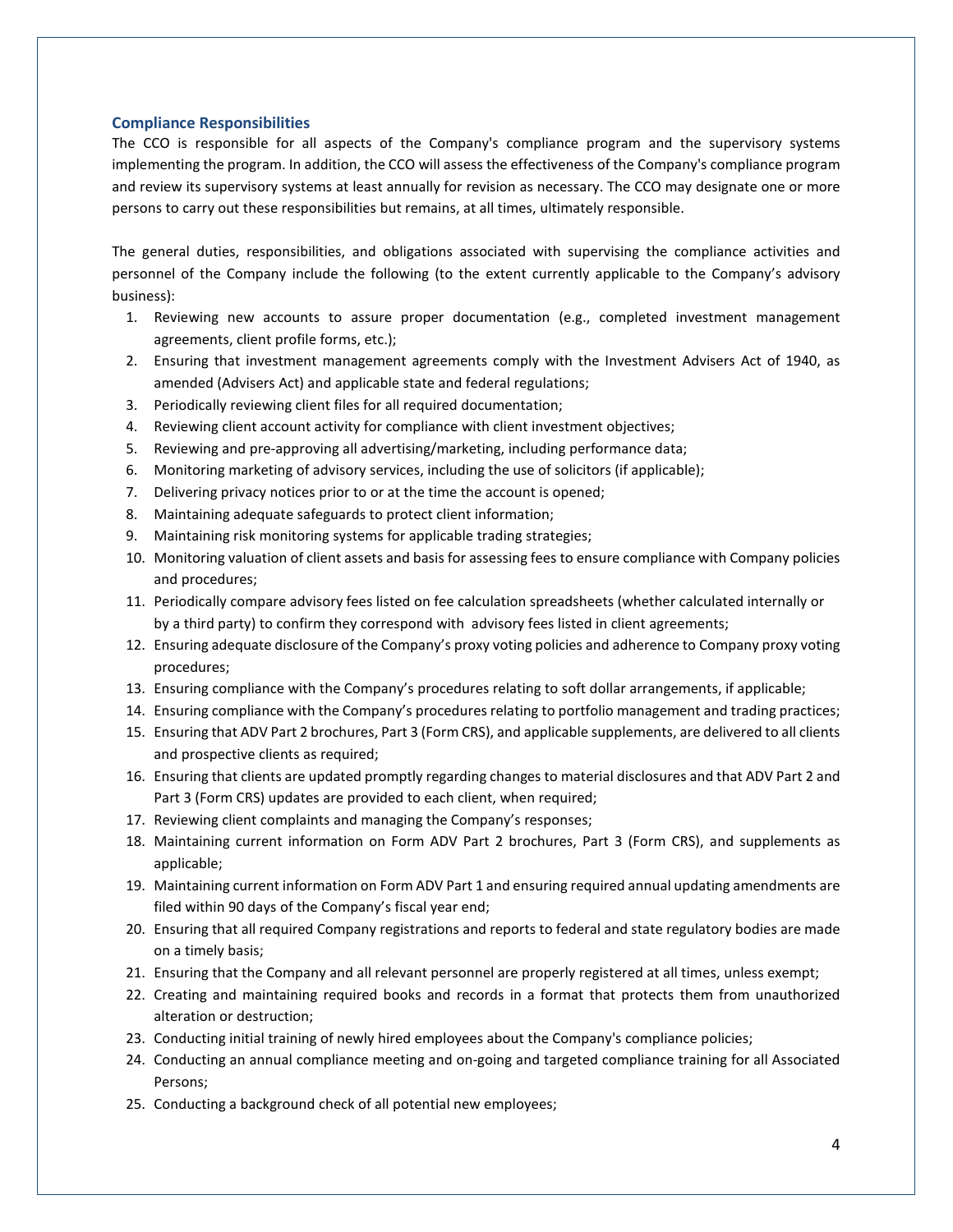- 26. Monitoring compliance of all Associated Persons with the prohibition on insider trading;
- 27. Ensuring compliance with the Adviser's Act rule on custody of client funds and securities;
- 28. Ensuring that the Company has an adequate disaster recovery and business continuity plan;
- 29. Monitoring personal trading of Associated Persons and proprietary trading of the Company;
- 30. Conducting an annual review of the Company's policies and procedures to determine the adequacy and effectiveness of the implementation of the compliance program;
- 31. Reviewing and updating this Manual as necessary;
- 32. Coordinating, overseeing, and responding to any inquiries made by a regulatory authority or examination;
- 33. Reviewing, testing, and implementing the Company's disaster recovery plan;
- 34. Taking appropriate remedial actions to address violations of the Company's compliance procedures;
- 35. Ensuring that relevant Company personnel have access to the Company's most current disclosure documents;
- 36. Ensuring that marketing materials are accurate and not misleading;
- 37. Reviewing and supervising best execution; and
- 38. Approving and monitoring outside business activities.

The CCO will utilize the services of other staff members **(designees)** of the Company as needed to assist the CCO in the on-going management of the Company's compliance program. The designees will report directly to the CCO. The CCO reports directly to Bryce Engel, CEO. Ultimate responsibility for ensuring that the Company and its Associated Persons comply with the provisions of this Manual and federal and state securities laws rests with the Company's management.

#### **Annual Review**

Rule 206(4)-7 under the Advisers Act, requires that the Company test and evaluate its policies and procedures, and conduct an annual documented review of its policies and procedures to determine their adequacy and effectiveness. The purpose of the Annual Review is to determine that all compliance policies and procedures of the Company are working effectively and that there is adequate compliance oversight of the Company and its Associated Persons and activities. The review will also help the Company identify areas where more resources or attention are required. To the extent applicable, the Annual Review will include, but will not be limited to, the following areas:

- Adherence to Fiduciary Duty;
- Safeguarding of client assets, including custody requirements;
- Due diligence of third party advisers and/or sub advisers (if applicable);
- Accurate creation and secure maintenance of required records;
- Document Retention, which includes electronic documents and email;
- Advertising and Marketing, including website review;
- Portfolio management and trading practices, including best execution;
- Trade Allocations and Trade Errors;
- Proxy Voting and Class Action Lawsuits (as applicable);
- Adequacy of Code of Ethics and personal securities trading procedures;
- Privacy Policy and safeguarding the privacy of client records and information;
- Adequacy of Disaster Recovery and Business Continuity Plans;
- Cybersecurity policies and procedures;
- Registrations, notice filings, and changes to registration requirements; and
- Accuracy of disclosures found in the Form ADV.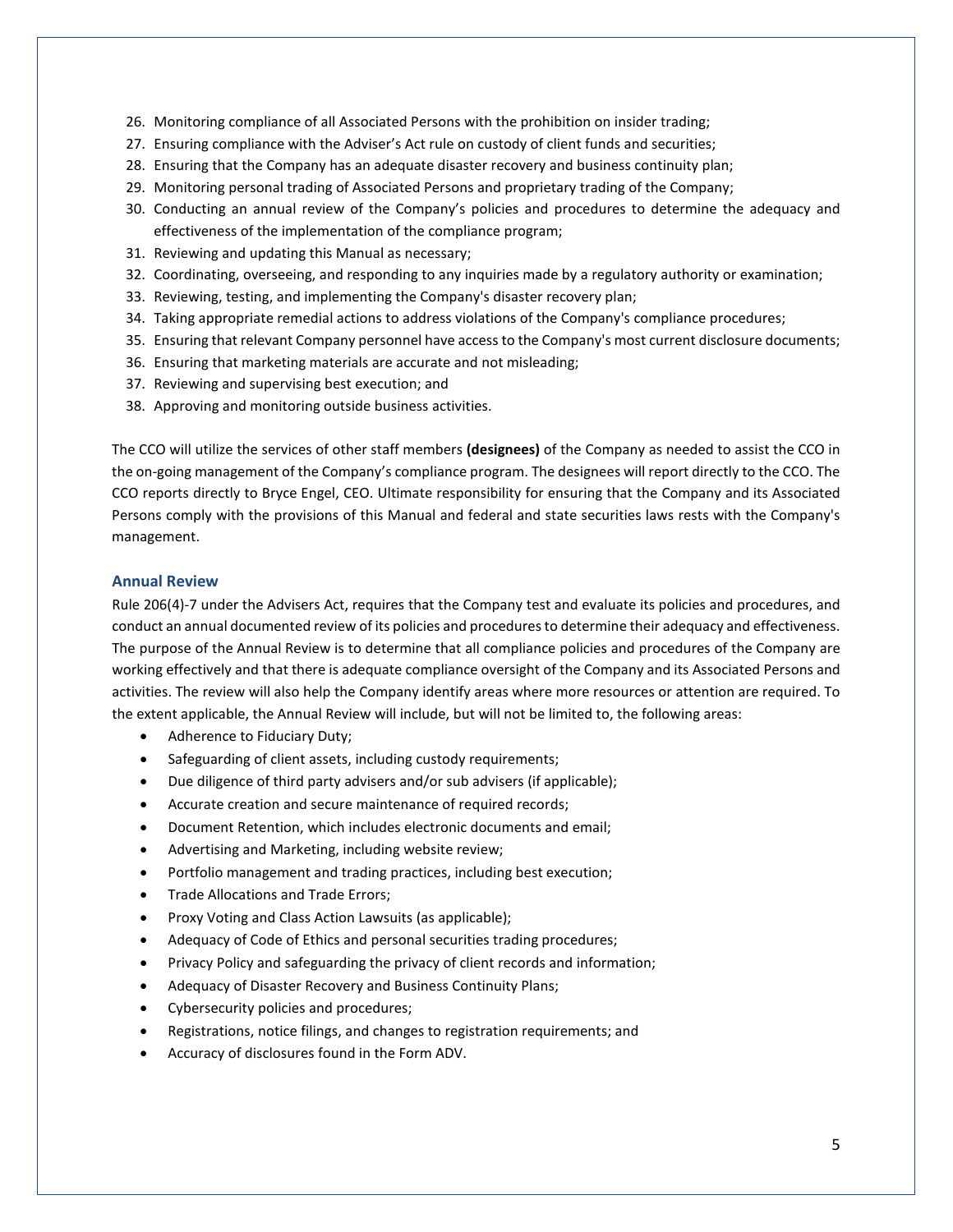# **Compliance Manual Amendments**

The CCO is responsible for developing, disseminating, and updating compliance policies with regard to changes to the business of the Company and regulatory developments that govern or affect the conduct of the Company and its clients, as well as overseeing the training of staff in these matters. In addition to the Company's Annual Review referenced above, the CCO may conduct more frequent reviews of the Company's compliance program upon the occurrence of events that may necessitate more immediate changes. Each component of this Manual will be reviewed in light of significant changes and factors relevant to the Company's business, such as:

- Legislative and regulatory developments, including published regulatory guidance such as No Action Letters
- Changes in business practices
- Changes in registrations held by the Company or its Associated Persons
- Variations in the Company's client base and/or investment strategies and products
- The growth of the Company's assets under management
- Changes in personnel or roles/responsibilities
- Associated Persons' conduct
- Ongoing risk assessments

### **Whistleblower Policy**

Recognizing the Company's and its Associated Persons' shared commitment to clients, all Associated Persons are required to conduct themselves with the utmost loyalty and integrity in their dealings with clients, investors, stakeholders, and one another. Improper conduct on the part of any Associated Person puts the Company and its personnel at risk. Therefore, while managers and senior management ultimately have supervisory responsibility and authority, these individuals cannot stop or remedy misconduct unless they know about it. Accordingly, all Associated Persons are expected to and required to report their concerns about potentially illegal conduct as well as violations of the company's policies.

### **Reporting Persons Protected**

This policy and the related procedures offer protection from retaliation against officers, employees, and agents who make any complaint with respect to perceived violations (referred to herein as a "Reporting Person"), provided the complaint is made in good faith. "Good faith" means that the Reporting Person has a reasonably held belief that the complaint made is true and has not been made either for personal gain or for any ulterior motive.

The Company will not discharge, demote, suspend, threaten, harass, or in any manner discriminate or otherwise retaliate against any Reporting Person in the terms or conditions of his or her employment with the Company based upon such Reporting Person's submitting in good faith any complaint regarding a perceived violation. Any acts of retaliation against a Reporting Person will be treated by the Company as a serious violation of the Company's policy and could result in dismissal.

### **Scope of Complaints**

The Company encourages Associated Persons, consultants, and investors to report irregularities and other suspected wrongdoings, including, without limitation, the following:

- Fraud or deliberate error in the preparation, evaluation, review or audit of any financial statement of the Company or any of its clients' accounts;
- Fraud or deliberate error in preparation and dissemination of any financial, marketing, informational, or other information or communication with regulators and/or the public;
- Deficiencies in or noncompliance with the Company's internal controls and procedures;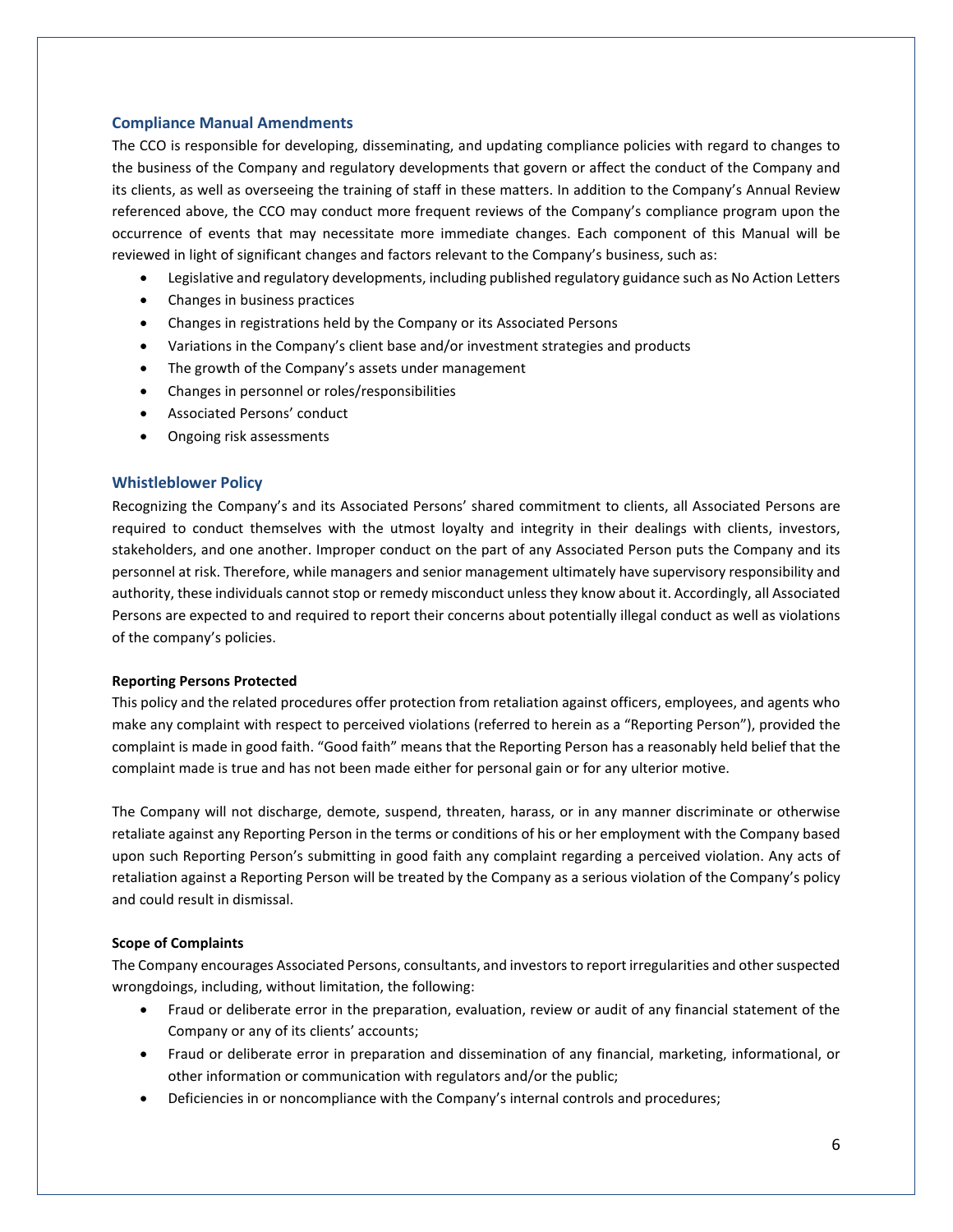- Misrepresentation or false statement made by or to an Associated Person of the Company regarding any matters in violation of state and/or federal securities laws; or
- Deviation from full and fair reporting of the Company's financial condition.

### **Procedures**

It is imperative that Associated Persons have the opportunity to report any concerns or suspicion of improper activity at the Company (whether by an Associated Persons or other party) confidentially and without retaliation.

- Reports of violations or suspected violations must be reported (anonymously or non-anonymously) to the CCO who will document the complaint, conduct an investigation, and memorialize the investigation's findings, including any remedial action taken. If the suspected violation involves the CCO, it may be reported to a senior member of management instead, who will be responsible for handling the complaint in the same manner as described above.
- A person must be acting in good faith in reporting a complaint or concern under this policy and must have reasonable grounds for believing a deliberate misrepresentation has been made regarding accounting or audit matters or a breach of this Manual or the Company's Code of Ethics.
- The Company will take seriously any report regarding a potential violation of Company policy or other improper or illegal activity, and recognizes the importance of keeping the identity of the reporting person from being widely known. Associated Persons are to be assured that the Company will appropriately manage all such reported concerns or suspicions of improper activity in a timely and professional manner, confidentially and without retaliation.

### **SEC Whistleblower Program**

The Dodd-Frank Wall Street Reform and Consumer Protection Act provided the SEC with the authority to pay financial rewards to whistleblowers who provide new and timely information about any securities law violation. To be considered for such a reward, the SEC requires that the whistleblower voluntarily provide the SEC with original information that leads to the successful enforcement by the SEC of a federal court or administrative action in which the SEC obtains monetary sanctions totaling more than \$1 million. A whistleblower who provides such information to the SEC is protected from retaliation by the Company if the whistleblower possesses a reasonable belief that the information provided relates to a possible securities violation.

# **Annual Certification**

All Associated Persons, at the time of hire and annually thereafter, are required to certify their receipt and understanding of the various policies and procedures incorporated in the Compliance Manual.

### **Questions Concerning the Manual**

Any questions concerning the policies and procedures contained within this Manual or regarding any regulations or compliance matters should be directed to the CCO.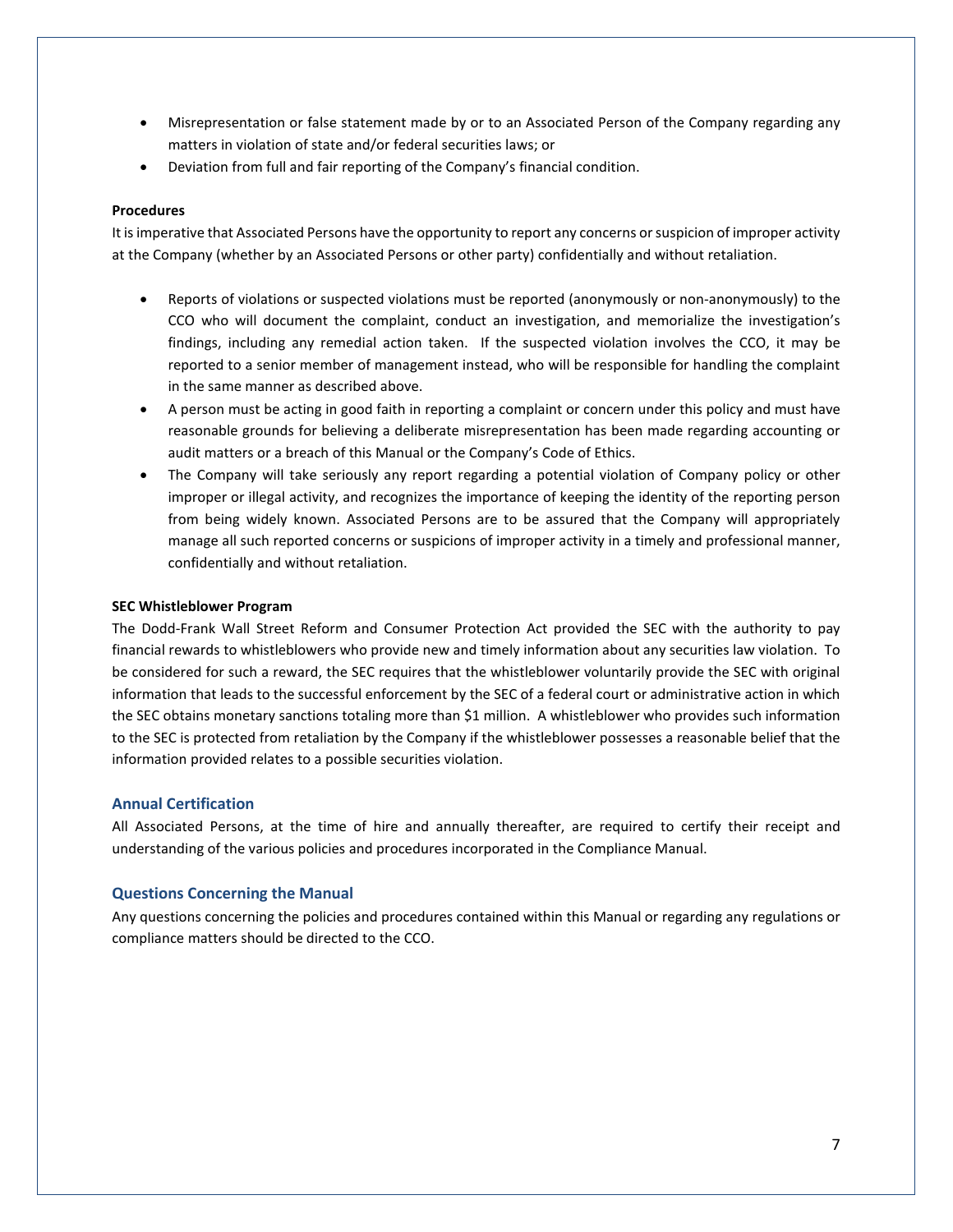# **REGISTRATION AND LICENSING**

# <span id="page-7-0"></span>**Registration**

Fusion is registered as an investment adviser with the SEC – SEC file number 801-72171 – and the Company has filed the requisite notice in states where required. Unless otherwise permitted, Fusion may not solicit or render investment advice for any client domiciled in a state where the Company has not properly filed notice.

In general, a notice filing is required in a state where the Company:

- has a place of business;
- holds itself out as an investment adviser;
- has more than five clients (the statutory minimum varies from state-to-state); or
- has IARs with a place of business in that state.

The CCO will monitor whether the Company anticipates engaging any client located in Louisiana, New Hampshire, Nebraska, or Texas, as these states do not currently have a statutory minimum.

The CCO will ensure that the Company has at all times properly notice filed where required.

# **Registration of Investment Adviser Representatives ("IARs")**

IARs are individuals associated with Fusion, who render investment advice on behalf of the Company. There are currently no federal regulations that require examinations or minimum qualifications of IARs. However, most states require either the FINRA-sponsored General Securities Representative Exam (Series 7) and the Uniform Combined State Law Exam (Series 66), or the Uniform Investment Adviser Exam (Series 65), or a qualifying professional designation, such as CFA, CFP®, ChFC®, PFS, or CIC, etc.

The CCO will ensure that the Company's IARs are registered as required by applicable federal and state rules and regulations. State registration requirements for IARs vary by state and may include:

- Form U-4 for the IAR (submitted via the IARD system)
- fingerprints
- proof of examinations or professional designations, and/or
- filing fees to be submitted directly to the state (submitted via the IARD system).

It is the responsibility of the CCO to be aware of the particular requirements of the states in which the Company operates and to ensure that the Company and its IARs are properly registered, licensed, and/or qualified to conduct business pursuant to all applicable laws and regulations of those states. Currently, Louisiana and Texas require IAR registrations regardless of whether the Company maintains a place of business in those states.

No persons associated with the Company may provide investment advice to any client until they have received notice from the CCO that they are either exempt from registration or that they have been granted an IAR registration/approval from relevant states as required.

### **Dual Registration**

In some cases a person registered as an IAR of Fusion may also be registered as a registered representative ("RR") of a registered broker-dealer or as an IAR with another investment adviser. Some states strictly prohibit "dual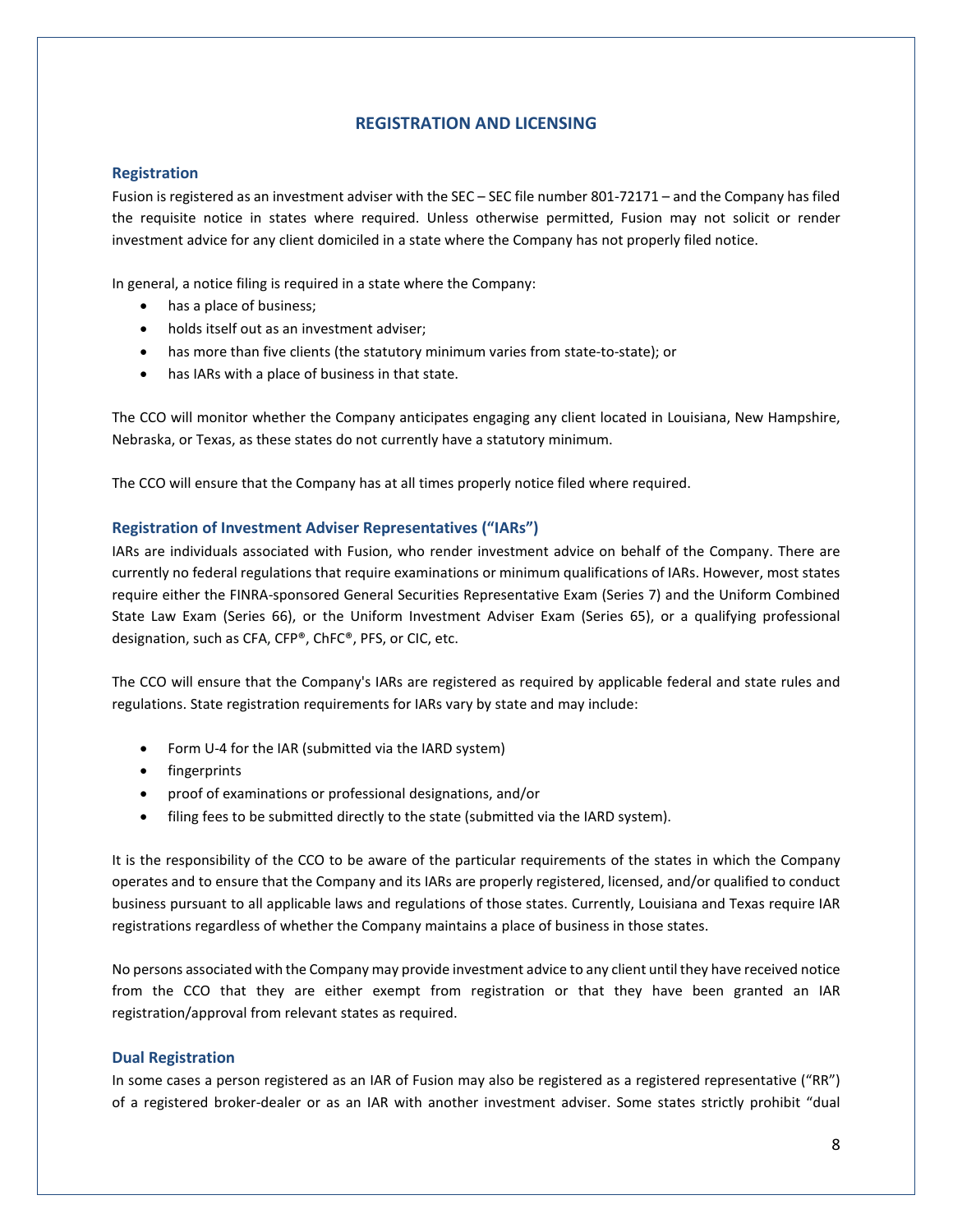registration" except when the companies with whom the person is registered are affiliated. Fusion will check applicable state laws to make sure rules pertaining to dual registration are being followed.

#### **FINRA Registered Representatives**

Special rules apply to individuals who are RRs of FINRA broker-dealer firms and seek IAR registration with Fusion. According to FINRA requirements (Notice to Members 94-44), IARs who are also registered with a FINRA member are required to inform the member firm in writing that they are registered as, or affiliated with, an investment advisor. Written notice and approval must be given by the member firm to their RRs who are also registered as IARs and such firms must supervise all advisory activities of those representatives in which the representative is participating in securities transactions for advisory clients.

#### **Other Licenses**

Similarly, persons registered as IARs may also hold licenses with other entities to sell insurance-related or other products. These licensing requirements should be checked over carefully at the outset to make sure that regulatory requirements are being met. This extends to payment of fees and commissions to the proper entities as well as the licensing/consent issues.

#### **Company Policy**

It will be the policy of Fusion NOT to permit dual registration with another investment adviser or a broker-dealer without the prior written consent of the CCO. All requests for dual registration must be in writing. Failure to comply with this requirement may result in immediate termination. Upon approval, the CCO shall create evidence of the approval.

#### **Professional Designations**

If an IAR has relied on a professional designation to qualify for registration, the Company will maintain documentation and proof of completion of the professional designation. Additionally, the CCO will review the designation issuing authority's website during the annual registrations review to verify that the IAR has maintained the designation in good standing.

#### **Parking Registrations**

Fusion does not permit individuals who are not employed by the Company to "park" their licenses under Fusion's investment adviser registration. In addition, licenses are retained only for Fusion employees when the employee's business activities require registration. Fusion may, however, maintain registration for legal, compliance, or other non-sales employees as permitted under the rules.

#### **Registration Amendments**

Each IAR must notify the CCO in writing if any information required by Form U4 becomes outdated. Depending upon what information has been updated, an amendment to the Form U4 may be required. If such an amendment is required, the CCO will submit such filing with the appropriate jurisdiction via WebCRD.

#### **Outside Business Activities**

All outside business activity, both securities and non-securities related, must be pre-approved by the CCO prior to the IAR engaging in such activity. The individual's Form U4 must be updated via the IARD system promptly. The CCO will determine if such outside business activity presents a potential conflict of interest and will decide whether additional disclosure should be made to clients via an amendment to the Company's Form ADV.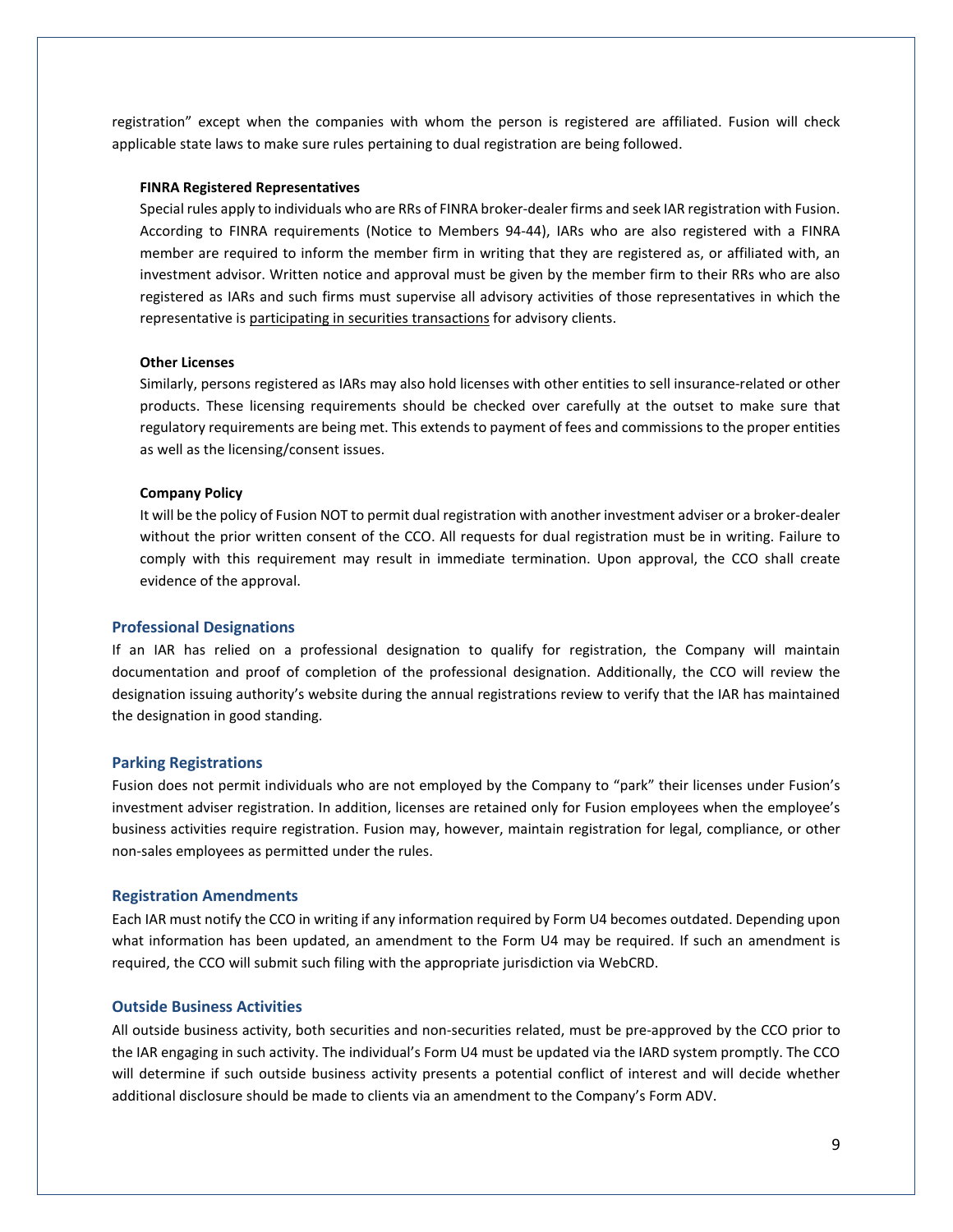### **Registration Withdrawals**

The CCO will file (or direct the filing of) a Form U-5 on WebCRD to terminate an IAR's registration(s) upon receipt of notification that such IAR:

- no longer meets the definition of "investment adviser representative;"
- is no longer required to be registered in particular jurisdiction(s); or
- has terminated his or her employment with the Company.

The Company will deliver a copy of the Form U-5 filing to the terminated IAR, no later than 30 days after the employee's change of status or termination. In the event the CCO determines that registration is no longer required in one or more states, but is still required in at least one state, the CCO will submit (or direct the submission of) a partial Form U-5 to request withdrawal from relevant states only.

#### **Annual Registration Renewal**

The Company must pay its annual registration renewal fees prior to year's end through the Company's IARD Renewal Account. The Company has engaged RIA Compliance Group, LLC to assist with its registration renewal process.

#### **Filing Fees**

The states to which the Company sends notice filings and registers IARs may charge fees, which will be deducted from the IARD Flex Funding Account established with FINRA. The CCO will be responsible for maintaining sufficient funds with FINRA to facilitate the payment of registration fees for the Company and its IARs, as well as annual renewal fees when they are due.

#### **Withdrawal of SEC Registration**

If Fusion reports on its annual updating amendment assets under management less than \$90 million, Fusion must withdraw from registration with the SEC by filing the Form ADV-W electronically through the IARD within 180 days of the Company's fiscal year end – unless Fusion can rely on another exemption for purposes of maintaining its federal registration. The withdrawal will be effective immediately upon filing. If the Company is continuing business as a state-registered adviser, the Form ADV-W will also permit the Company to request "partial withdrawal." The ADV-W should not be filed until Fusion has been approved or granted registration with any states in which Fusion conducts investment advisory services and registration is required.

#### **Regulatory Inquiries, Examinations, or Investigations**

The Company will fully cooperate with any inquiry, examination, or investigation by any state, federal, or selfregulatory organization with proper jurisdiction. The CCO is responsible for managing communications with and document delivery to regulators, but may engage legal counsel or outside compliance consulting assistance regarding such matters. Any communication with regulatory bodies must be immediately directed to the CCO. No access to the office, information, or documentation can be provided unless the CCO is present (or if the CCO approves, if regulatory requests are made remotely). If the CCO cannot be physically present for an unannounced, on-site examination, a date change should be requested. Company personnel must maintain respect and professionalism when dealing with examiners. Company personnel should refrain from personal or casual conversations with or in the presence of examiners. The CCO should be present for any interviews by examiners with Company personnel.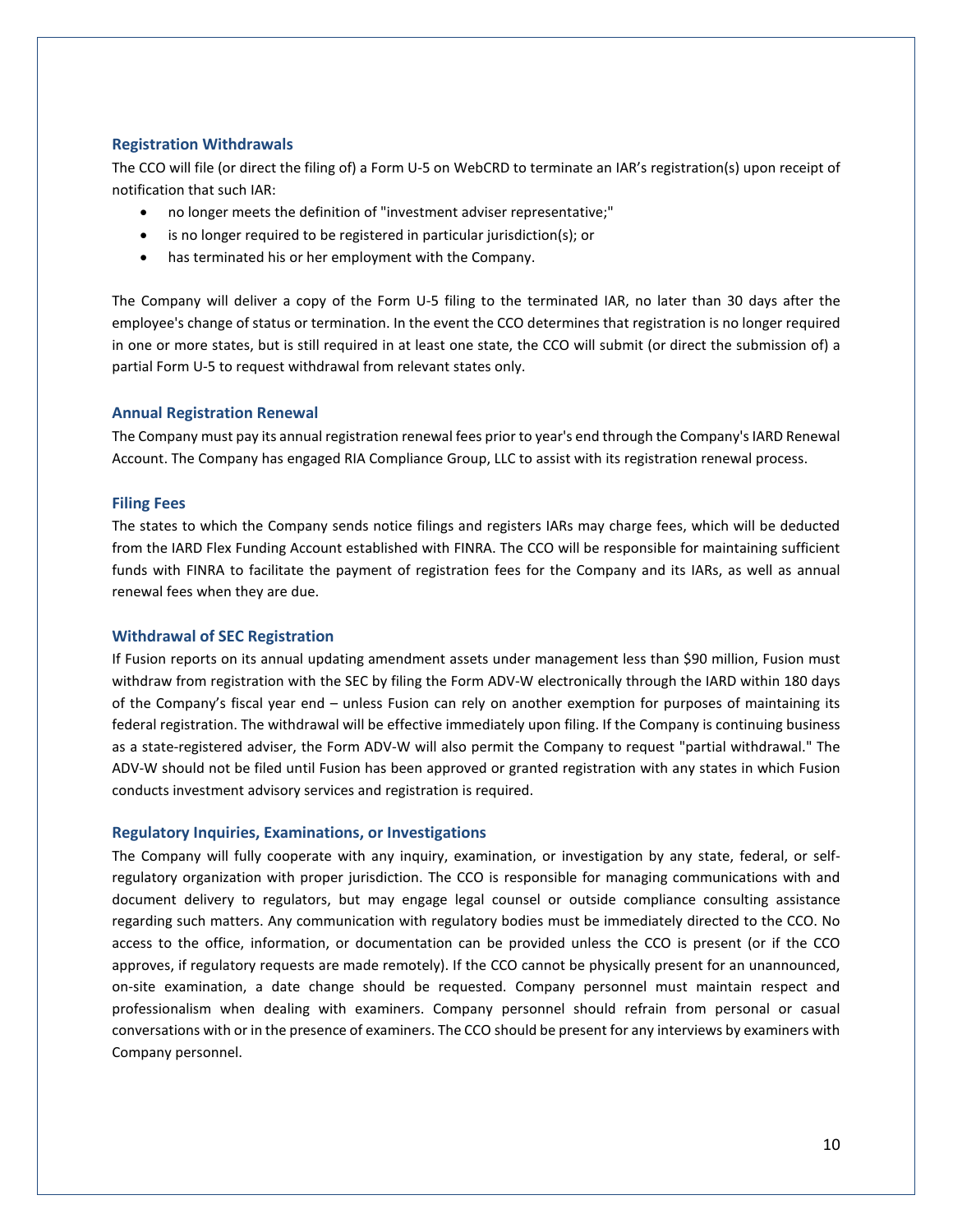Prior to providing any information or documentation to anyone presenting themselves as regulatory staff, proper identification must be established. Duly authorized regulatory personnel should present official credentials from the appropriate regulatory body including a photo ID. A business card is not sufficient. In the event further confirmation is needed, do not call the phone number on a letter or business card presented. Instead, the CCO will confirm the contact information through an alternate source and then contact the appropriate regulatory division directly to confirm the validity of the request and the identification of the examiner before providing information or documentation.

The Company will document for its files, the records provided and the CCO should request confidential treatment of all Company documentation provided.

In the event of a valid on-site regulatory examination, the CCO will provide regulators with access to business books, documents, and other advisory records promptly in the format and timeframe requested. The CCO will provide personnel with office space and facilities to conduct on-site examinations, and assistance in the inspection of assets and confirmation of liabilities.

In the event of a valid remote regulatory examination, the CCO will provide regulators with electronic access to requested materials and will respond to requests in a timely manner.

The CCO should be available and should check in with the examiners periodically throughout the examination. Notes documenting all discussions with the examiners should be taken and any deficiencies raised during the examination process should be corrected promptly. The CCO should request an exit interview upon completion of the examination.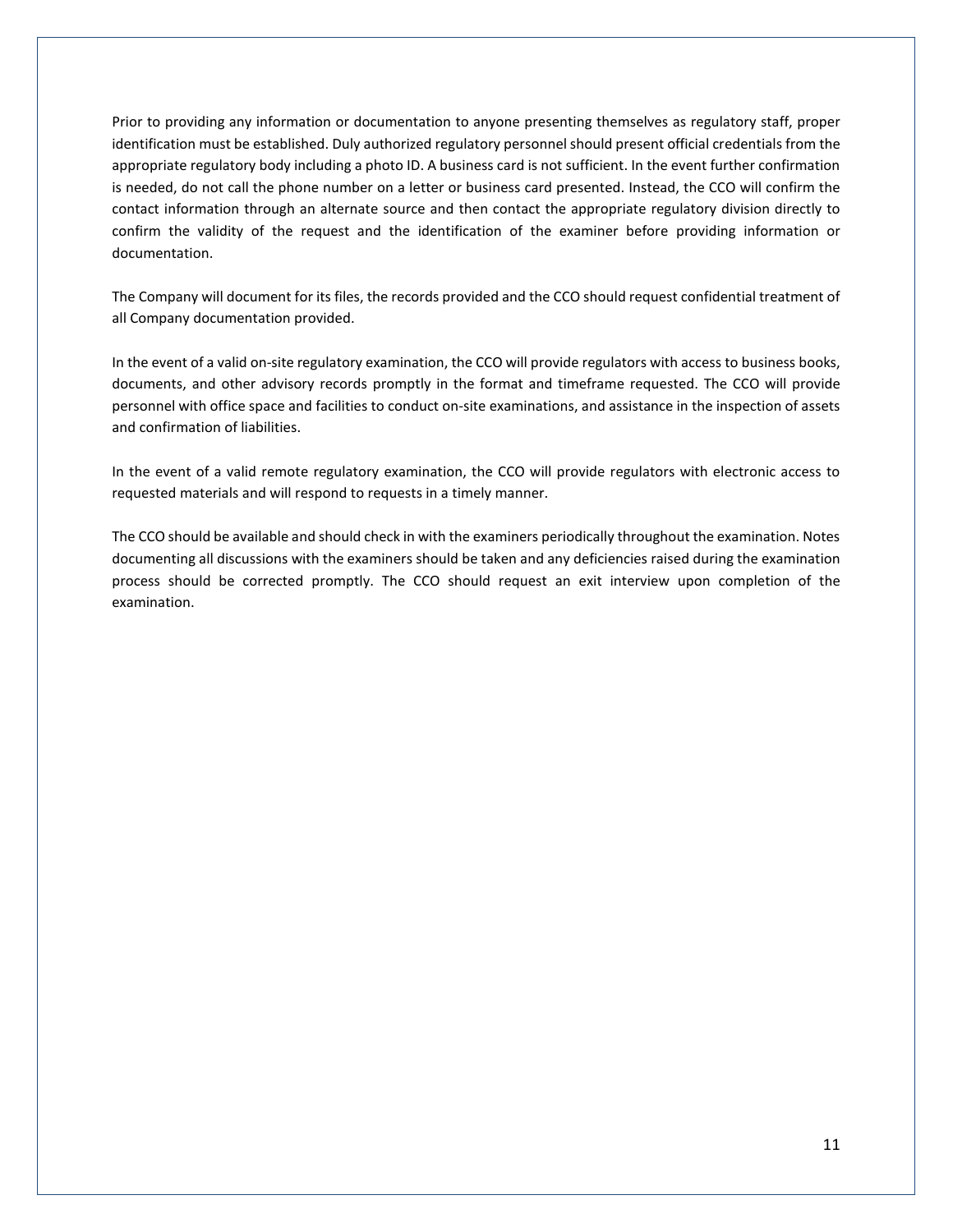# **ONBOARDING INVESTMENT ADVISER REPRESENTATIVES**

## <span id="page-11-0"></span>**Duty to Supervise**

Section 203(e)(6) of the Investment Advisers Act authorizes the SEC to take appropriate action against an investment adviser if the adviser or any person associated with the adviser "has failed reasonably to supervise, with a view to preventing violations of the provisions of the Securities Act of 1933, the Securities Exchange Act of 1934, the Investment Company Act of 1940, the Investment Advisers Act of 1940, the rules or regulations under any of those statutes or the rules of the Municipal Securities Rulemaking Board." The Section further provides that "no person shall be deemed to have failed reasonably to supervise any person if:

- there have been established procedures, and a system for applying such procedures, which would reasonably be expected to prevent and detect, insofar as practicable, any such violation by such other person, and
- such person has reasonably discharged the duties and obligations incumbent upon him by reason of such procedures and system without reasonable cause to believe that such procedures and system were not being complied with."

The Company's management recognizes its duty to supervise the actions of its Associated Persons and IARs. The Company's Code of Ethics, Manual and this policy are designed to assist management in carrying out this task by providing guidance in completing advisory activities and setting forth the ethical issues to be considered by the Company.

# **Policy**

The Company's designated supervisors under the direction of the CCO will reasonably supervise the activities of its Associated Persons and IARs. An IAR may begin offering investment advisory services to the Company's clients only after the following items have been received and/or completed:

- 1. A background check has been performed and reviewed.
- 2. Where required, each IAR of the Company shall be registered through the CRD system. A copy of the IAR's U4 shall be obtained and reviewed by the CCO for any regulatory disclosure, employment history, and verification of licensing. The CCO will determine whether or not to hire the prospective IAR based upon his/her resume, CRD, and licensure. The CCO will also require a written explanation of any disclosures found on the U4. A copy of the U4 shall be maintained in the employment file of the IAR. The CCO or his/her designee will be responsible for maintaining employee registration, amendments, and updates.
- 3. A fully completed and executed Investment Advisory Representative agreement has been received.
- 4. The Company will prepare a *brochure supplement* (ADV Part 2B) for the following *supervised persons*:
	- a) Any *supervised person* who formulates investment advice for a *client* and has direct *client* contact; and
	- b) Any *supervised person* who has *discretionary authority* over a *client's* assets, even if the *supervised person* has no direct *client* contact. See SEC rule 204-3(b)(2) and similar state rules.

**Note:** No supplement is required for a *supervised person* who has no direct *client* contact and has *discretionary authority* over a *client*'s assets only as part of a team. In addition, if discretionary advice is provided by a team comprised of more than five *supervised persons*, *brochure supplements* need only be provided for the five *supervised persons* with the most significant responsibility for the day-to-day discretionary advice provided to the *client*. See SEC rule 204-3(b) and similar state rules.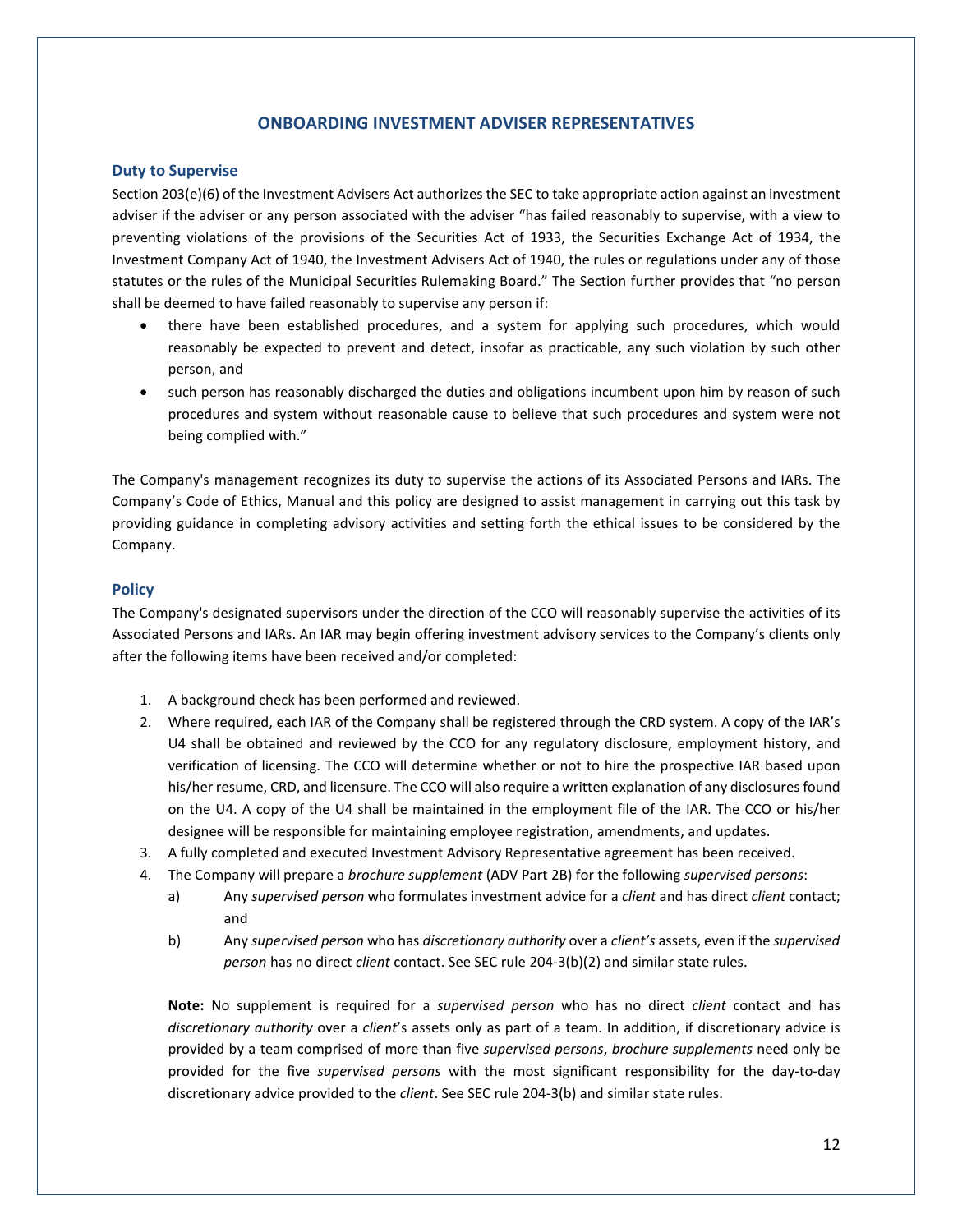- 5. The Company will distribute the Manual, Code of Ethics, and Disaster Recovery Business Continuity Plan documents to the IAR. The IAR will be required to review and understand all Company policies and procedures.
- 6. All IARs must submit the following reports as described below. Copies of the Reporting Forms are included with the Manual and/or the Code of Ethics or can be obtained from the CCO:
	- a) Initial Holdings Reports. No later than 10 calendar days after an individual becomes a licensed IAR that individual must file an Initial Holdings Report with the Chief Compliance Officer.
	- b) Political Contributions. All IARs must declare any political contribution in excess of \$350 per candidate per election given during the preceding 24 months. (Rule 206(4)-5 under the Advisers Act). Contributions that in the aggregate do not exceed \$150 per election per official will not violate the Rule, even if the contributor is not entitled to vote for the official. Under the exceptions, primary and general elections are considered separate elections.
	- c) Outside Business Activities. Any employment or other outside activity by an IAR may result in possible conflicts of interests for the individual and/or for the Company and should be reviewed and approved by the CCO. Outside activities which must be reviewed and approved include such activities as the following:
		- being employed or compensated by any other entity, including broker-dealers and all lines of insurance;
		- all dba names (i.e., "doing business as" names/companies) ;
		- being active in any other business, without exception, including part-time, evening or weekend employment;
		- serving as an officer, director, partner, etc., in any other entity, including publicly traded companies;
		- ownership interest in any non-publicly traded company or other private investments;
		- any public speaking or writing activities; or
		- engaging or participating in any investment or business transaction or venture with any client.
	- d) Social Media. Each IAR who currently uses or plans to utilize social media to promote the Company must disclose to the CCO in writing regarding what forms of social media are currently being utilized or are intended to be used.
	- e) Signed Acknowledgement and Receipt of the Manual.
	- f) Signed Agreement to Abide by the Code of Ethics.

# **Recordkeeping**

The Company will establish a file for each IAR. These files will contain at a minimum the following documents:

- The IAR's originally executed Form U4.
- Proof of registration as printed from the IARD system for any state(s) in which the IAR conducts business.
- If the IAR is relying on a professional designation to meet licensing requirements, the licensing file will maintain documentation and proof of completion and good standing of the professional designation.

All attestations will be kept in the Company's compliance files.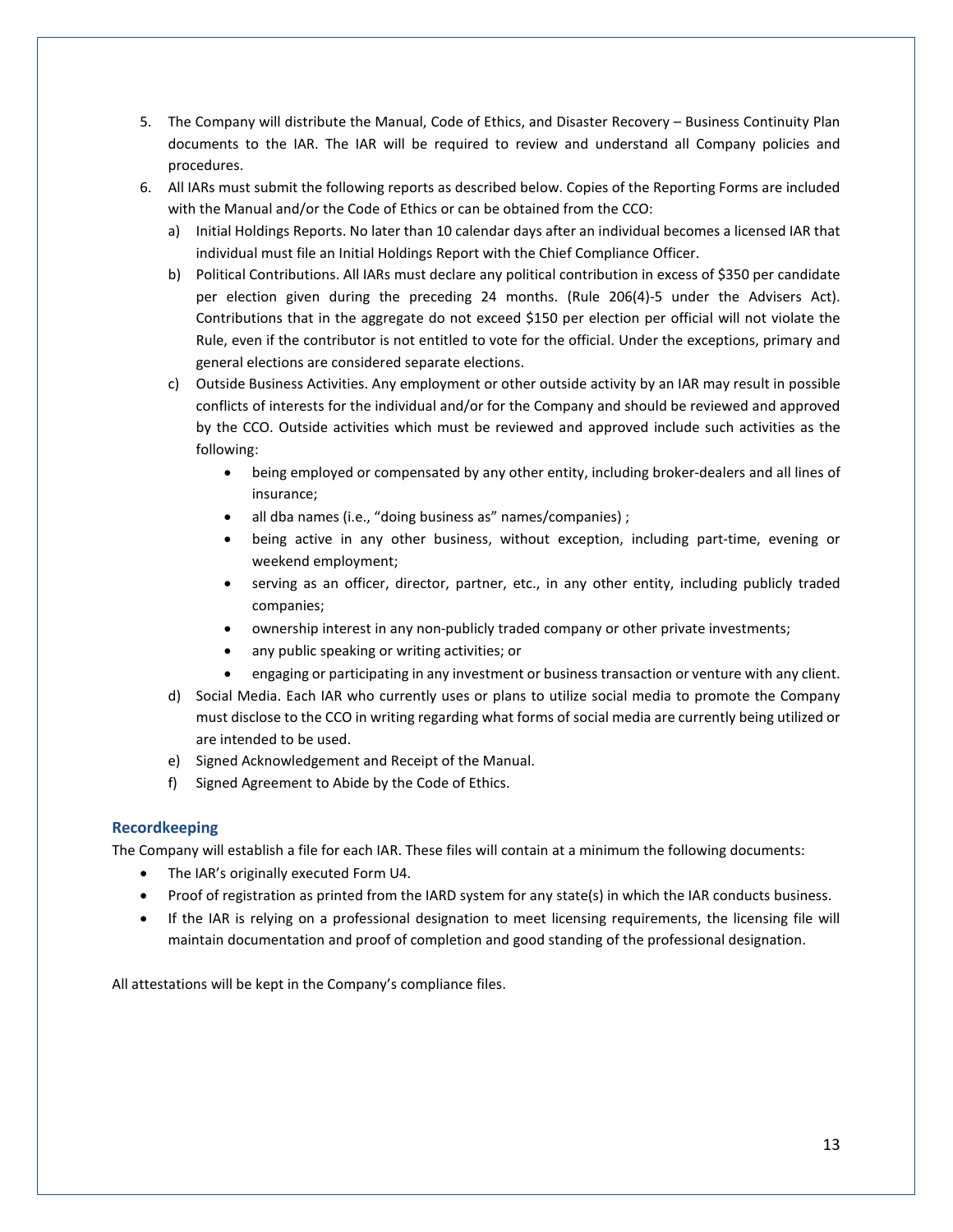# **DISCLOSURE REQUIREMENTS**

# <span id="page-13-0"></span>**Introduction**

The Advisers Act requires Fusion to disclose information regarding its business practices to regulators and clients, both existing and prospective. Fusion will use Form ADV, including all applicable schedules and supplements, to meet its disclosure obligations. Form ADV discloses, among other information, the Company's services, fee structure, background information on the individuals providing advisory services, and potential conflicts of interests. Fusion must continue to amend its Form ADV documents when any information contained in the Form ADV becomes materially inaccurate. It is the responsibility of the CCO to review the Company's Form ADV on an ongoing basis to ensure that all information contained in the Form ADV documents is current and accurate. Fusion will maintain current copies of the Form ADV documents in its office, and provide them to SEC staff upon request.

#### **Form ADV Sections**

### **Form ADV Part 1:**

**Part 1A** asks a number of questions about Fusion, its business practices, the persons who own and control the Company, and the persons who provide investment advice on behalf of the Company. All investment advisers registering with the SEC or any of the state securities authorities must complete Part 1A. Part 1A also contains several supplemental schedules. The items of Part 1A indicate which supplemental schedules must be completed.

#### **Form ADV Part 2:**

**Part 2A** requires the Company to create narrative brochures containing information about the Company. The requirements in Part 2A apply to all investment advisers registered with or applying for registration with the SEC or any of the state securities authorities. The Company sponsors a wrap fee program and is required to prepare an Appendix 1 wrap fee program brochure. Please refer to the Wrap Fee Program Section of this Manual.

Part 2B requires the Company to create brochure supplements containing information about certain supervised persons. The requirements in Part 2B apply to all investment advisers registered with or applying for registration with the SEC or any of the state securities authorities.

**Form ADV Part 3 (Form CRS):** requires the Company to provide a brief client relationship summary to retail investors (otherwise defined as clients who are natural persons). The client relationship summary is intended to inform retail investors about: the types of client relationships and services the firm offers; the fees, costs, conflicts of interest, and required standard of conduct associated with those relationships and services; whether the firm and its financial professionals currently have reportable legal or disciplinary history; and how to obtain additional information about the firm.

**Electronic Posting of ADV Part 3**: The Company must post the current version of its client relationship summary prominently on its public website, if it has one, in a location and format that is easily accessible for clients. If the Company does not have a public website, it must include in its client relationship summary a toll-free number that clients may call to request documents.

### **Amendments to Form ADV**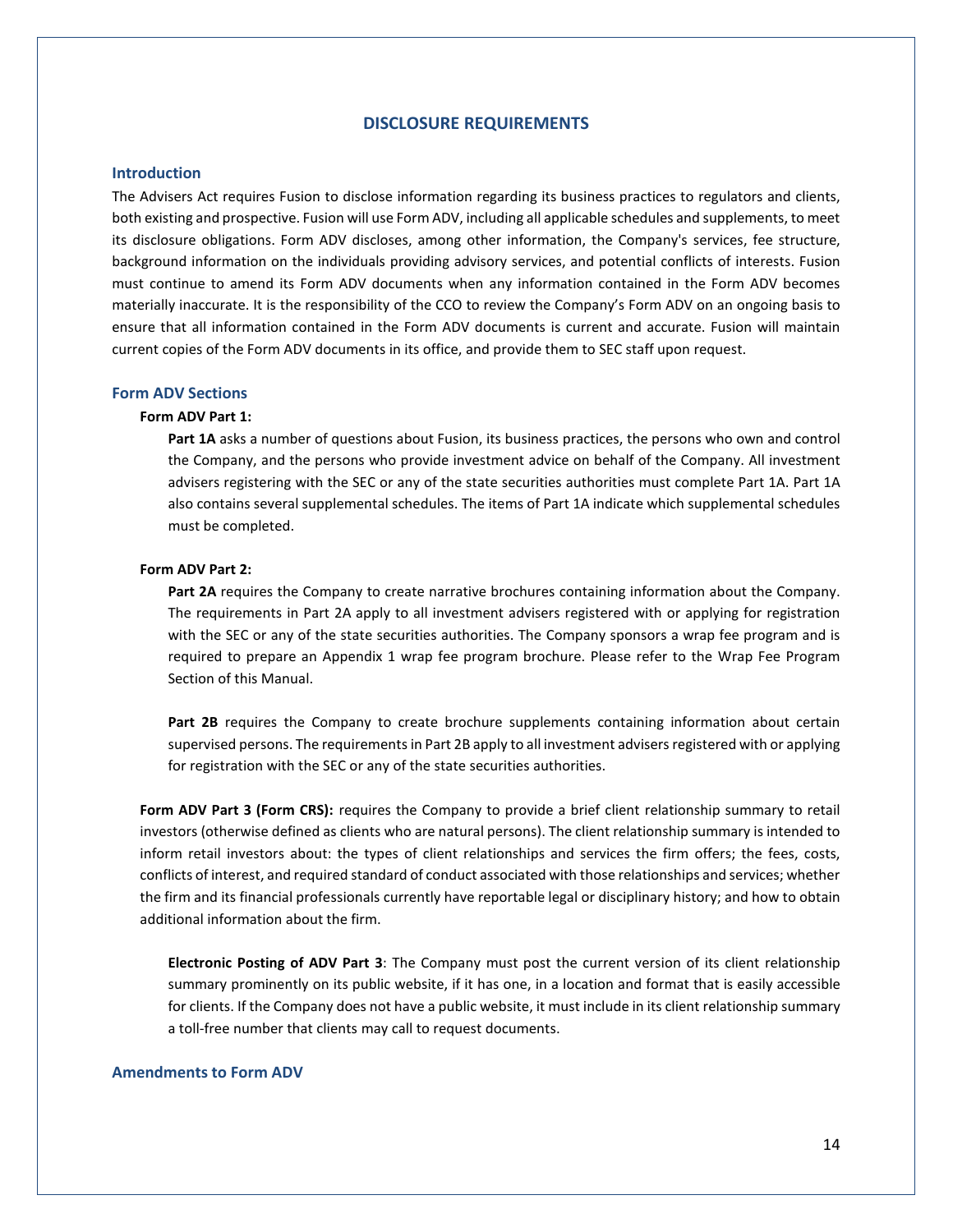**Annual Updating Amendments:** The Company must amend Parts 1 and 2 of its Form ADV each year by filing an annual updating amendment within 90 days after the end of its fiscal year. When submitting the annual updating amendment, the Company must update its responses to all items, including corresponding sections of all applicable schedules. A summary of material changes made in Part 2A will be listed under Item 2 of Part 2A. The Company has engaged RIA Compliance Group, LLC to assist with its annual updating amendment filing.

**Other-Than-Annual Amendments:** The Company must amend its Form ADV, including corresponding sections of all applicable schedules, by filing additional amendments (other-than-annual amendments) promptly if:

- information provided in response to Items 1 (except 1.O. and Section 1.F. of Schedule D), 3, 9 (except 9.A.(2), 9.B.(2), 9.E., and 9.F.), or 11 of Part 1A becomes inaccurate in any way;
- information provided in response to Items 4, 8, or 10 of Part 1A becomes materially inaccurate; or
- information provided in Form ADV Part 2A becomes materially inaccurate (see note below for exceptions)
- **Notes:** Part 1: If submitting an other-than-annual amendment, the Company is not required to update its responses to Items 2, 5, 6, 7, 9.A.(2), 9.B.(2), 9.E., 9.F., or 12 of Part 1A, Section 1.F. of Schedule D even if the responses to those items have become inaccurate.

Part 2: The Company must amend its brochure supplements (Form ADV, Part 2B) promptly if any information in them becomes materially inaccurate. If submitting an other-than-annual amendment to the brochure, The Company is not required to update the summary of material changes as required by Item 2. The Company is not required to update the brochure between annual amendments solely because the amount of client assets under management has changed or because the fee schedule has changed. However, if the Company is updating the brochure for a separate reason in between annual amendments, and the amount of client assets under management listed in response to Item 4.E or the fee schedule listed in response to Item 5.A has become materially inaccurate, the Company should update those items as part of the interim amendment.

Part 3: The Company must update its Part 3 (Form CRS) within 30 days whenever any information in Part 3 becomes materially inaccurate. The Company must append a Summary of Material Changes.

### **Delivery of Brochures and Supplements**

#### **Delivery Requirements**

**Initial Delivery -** the Company will provide a copy of its current disclosure brochure (Part 2A) and Part 3 (Form CRS) before or at the time the investment advisory relationship commences between the client and the Company. The Company will provide a copy of the current brochure supplement (Part 2B) for a supervised person before or at the time that person begins to provide advisory services to the client; provided, however, that if investment advice for a client is provided by a team comprised of more than five supervised persons, a current brochure supplement need only be delivered to that client for the five supervised persons with the most significant responsibility for the day-to-day advice provided to that client. For purposes of this section, a supervised person will provide advisory services to a client if that supervised person will: formulate investment advice for the client and have direct client contact; or make discretionary investment decisions for the client, even if the supervised person will have no direct client contact.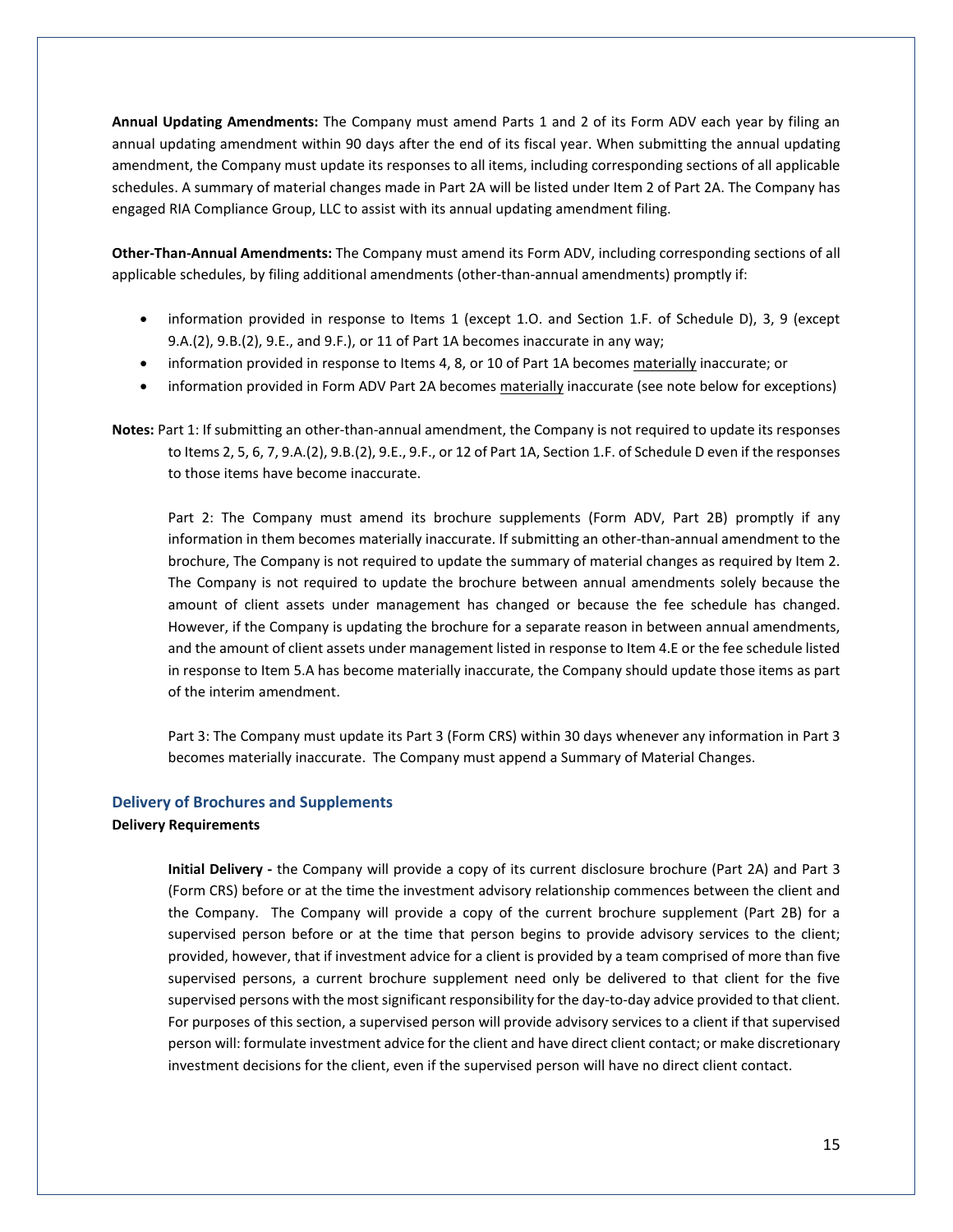Proof of delivery of the Company's disclosure brochure, client relationship summary, and relevant supplemental documents, is evidenced by the client signing the advisory agreement. Note: If the relationship summary is delivered on paper and not as a standalone document, the Company should ensure that it is the first among any documents that are delivered at that time.

**Interim Delivery -** As a fiduciary, the Company has an ongoing obligation to inform its clients of any material information that could affect the advisory relationship. When filing an "other-than-annual" amendment, the Company must evaluate whether there are any interim amendments that would be considered material. Even if those changes do not trigger delivery of an interim amendment, you must disclose material changes to clients in between annual updating amendments.

If the Company amends its brochure to add a disciplinary event or to change material information already disclosed in response to Item 9 of Part 2A, it **must** deliver an updated brochure (or a document describing the material facts relating to the amended disciplinary event) to its existing clients promptly (i.e., within 30 days of the material change).

If the Company amends Item 3 of a supervised person's brochure supplement to add disciplinary information for the supervised person, the Company must deliver an updated brochure supplement containing this information to the requisite clients(i.e., within 30 days of the material change). The Company must also update any other part of a supervised person's brochure supplement whenever it becomes materially inaccurate.

The Company must also deliver the Part 3 to an existing client before or at the time (1) a new account is opened that is different from the client's existing account(s); or (2) when changes are made to the client's existing account(s) that would materially change the nature and scope of the Company's relationship with the client. For example, the Company must deliver a relationship summary before or at the time it recommends that the client transfers from an investment advisory account to a brokerage account, transfers from a brokerage account to an investment advisory account, or moves assets from one type of account to another in a transaction not in the normal, customary or already agreed course of dealing. Additionally, the Company must deliver the relationship summary within 30 days upon a client's request.

**Part 3 (Form CRS) Material Amendments** - The Company must deliver an updated Part 3 (Form CRS), along with a Summary of Material Changes appended to a clean copy of the Form CRS, to clients of the firm within 60 days after material updates have been made, without charge.

**Annual Delivery -** On an annual basis, within 120 days of the end of its fiscal year, the Company will provide to each client either a) a copy of its current (updated) brochure that includes or is accompanied by a summary of material changes (see above); or b) a summary of material changes made to the brochure as required by Item 2 of Form ADV, Part 2A that offers to provide the current brochure without charge, accompanied by the website address (if available) and an e-mail address (if available) and telephone number by which a client may obtain the current brochure. A website address must also be provided for obtaining information about the Company through the Investment Adviser Public Disclosure **(IAPD)**system. The Company will maintain a list of all clients that participated in the annual mailing/offer, and evidence of the date the offer or delivery was made.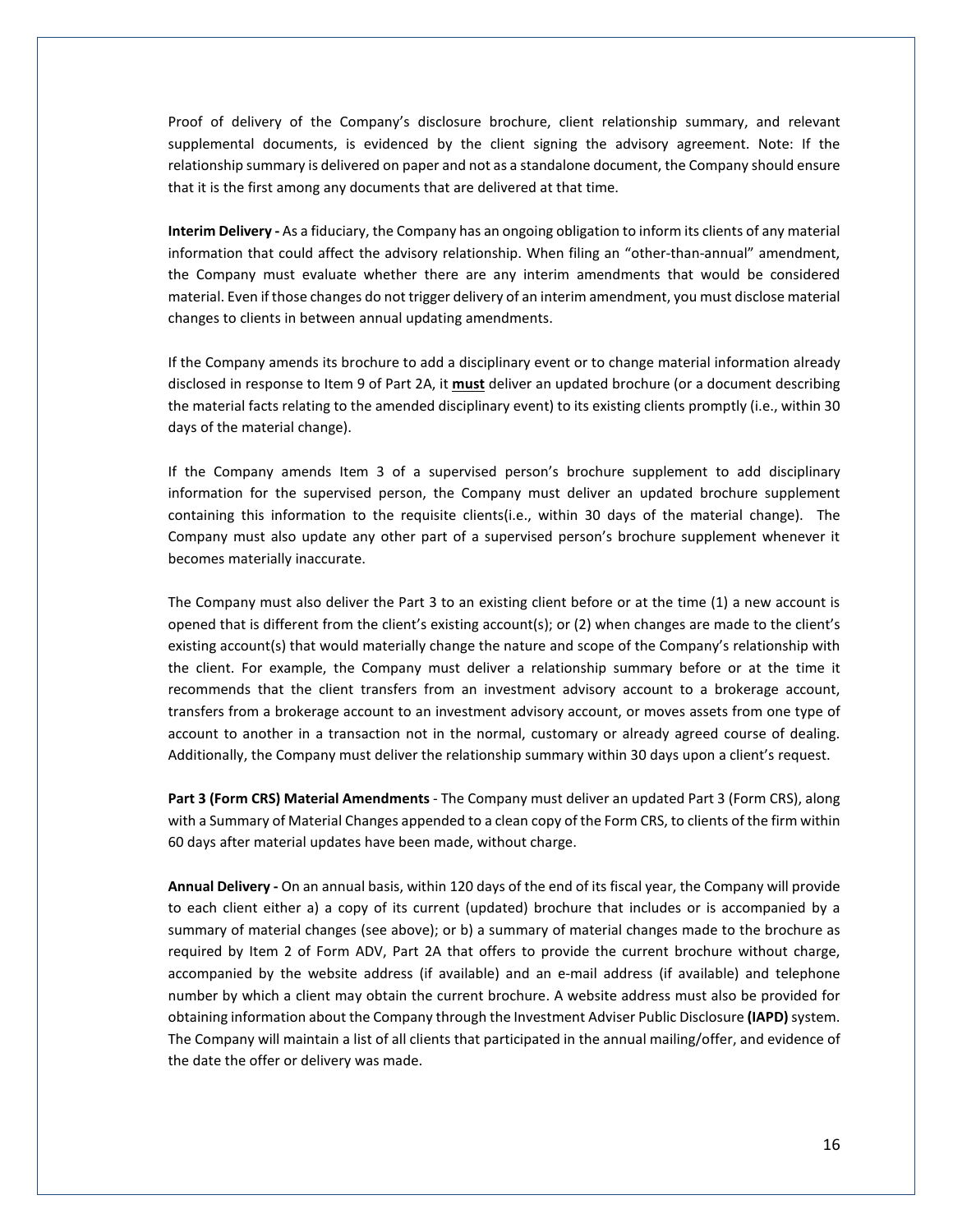**No Delivery Required** - During any given year, if the Company has not filed any interim amendments to its brochure since the last annual amendment and the brochure continues to be accurate in all material respects, the Company is not required to prepare, deliver, or offer a summary of material changes (or a current copy of its brochure) to existing clients.

It may be possible to make the offer to deliver and the actual delivery of Part 2 and/or Part 3 (Form CRS) of the Form ADV via e-mail provided that:

- The client is capable of receiving delivery in such a manner;
- The Company receives written consent from the client that the client wishes to receive such disclosures via e-mail including written notification by the client of his/her email address.
- The Company requests a return receipt confirmation and receives such confirmation from the client, and;
- The Company keeps a copy of the "read" confirmation in the client's file.

# **Privacy Notice**

At the inception of the client relationship, the Company will deliver a copy of its privacy notice, as addressed in the Privacy Policy section of this Manual.

# **Proxy Voting Disclosures**

At the inception of the client relationship, the Company will provide the client with information on its proxy voting policies, as addressed in the Proxy Voting section of this Manual.

### **Rule 204-1 Disclosure Requirements**

Associated Persons will report any potential disciplinary or financial events as described below to the CCO. The CCO will assess whether such events are required to be disclosed under Rule 204-1 and will make such disclosures as necessary.

### **Financial Disclosure**

Fusion must disclose any facts or circumstances concerning a financial condition of the Company that is reasonably likely to impair the ability of Fusion to meet contractual commitments to clients, if the Company has discretionary authority, express or implied, or custody over such client's funds or securities, or requires prepayment of advisory fees of more than \$1,200 from such client, six months or more in advance.

Such disclosures must be provided to clients promptly, and to prospective clients no later than the time of entering into such contract. If any material facts arise subsequent to any client entering into an agreement with Fusion, which are required to be disclosed to client, Fusion will provide such client with written notification of any such facts.

Examples of financial information that must be disclosed include:

- The likelihood of bankruptcy or insolvency;
- An event that would occupy Fusion's time so that its ability to manage client assets would be impaired; or
- An event that is material to an evaluation of Fusion's or its affiliates' integrity or their ability to meet contractual commitments to clients.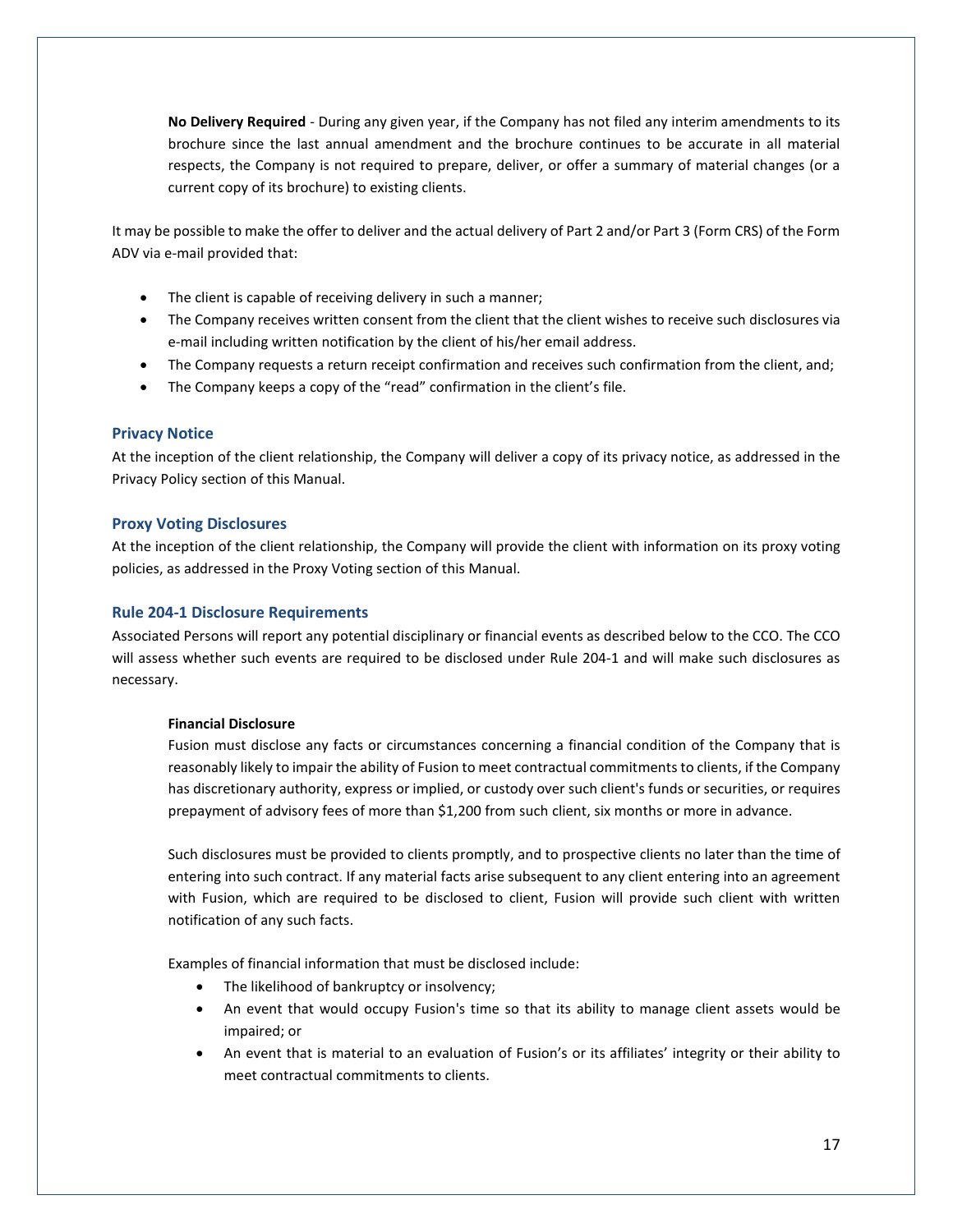#### **Legal or Disciplinary Disclosure**

A legal or disciplinary event that is material to a client's evaluation of Fusion's integrity or ability to meet contractual commitments to clients must be disclosed to clients promptly, and to prospective clients no later than at the time of entering into such contract. If any material facts arise subsequent to any client entering into an agreement with Fusion, which are required to be disclosed to client, Fusion will provide such client with written notification of any such facts. The following are the types of material facts that must be disclosed:

### **1. Court Proceedings (Criminal and Civil)**

Civil or criminal penalties may apply if any of the following occur:

- The Company or an associated person of the Company has been permanently or temporarily enjoined from engaging in investment-related activities;
- The Company or an associated person of the Company has been convicted of or has plead guilty or *nolo contendere* to a felony or misdemeanor involving an investment-related business; fraud; making false statements or omissions; wrongful taking of property; bribery; forgery; counterfeiting; or, extortion; and
- The Company or an Associated Person of the Company was found to have been involved in a violation of an investment-related statute or regulation.

### **2. Administrative Proceedings**

- The Company or an Associated Person of the Company was found by the SEC or other federal or state regulatory agency to have caused an investment-related business to lose its authorization to conduct business; or
- The Company or an Associated Person of the Company was found by the SEC or other federal or state regulatory agency to have violated an investment-related statute or regulation and was subject to an order denying, suspending, or revoking, or otherwise significantly limiting its ability to do business or engage in investment-related activities.

#### **3. Self-Regulatory Organization (SRO) Proceedings**

- The Company or an Associated Person of the Company was found in an SRO proceeding to have caused an investment-related business to lose its authorization to do business; or
- The Company or an Associated Person of the Company was found in an SRO proceeding to have been involved in a violation of the SRO's rules and was the subject of an order by the SRO barring or suspending the person from membership or association with other members, or expelling the person from membership; receiving a fine in excess of \$2,500; or otherwise significantly limiting its investment-related activities.

The preceding legal or disciplinary events are presumed to be material for a period of ten years from the time of the events if they were not resolved in the Company's or Associated Person's favor, or subsequently reversed, suspended or vacated.

#### **Other Federal Filings**

Fusion may be subject to the following reporting requirements under certain provisions of the Securities Exchange Act of 1934. The below descriptions are only general in nature and may require continuous filings. **Any questions regarding Schedules 13D and 13G; Forms 3, 4, 5, 13F, and 13H; Section 16(a); and Rule 144A should be directed to qualified legal counsel.**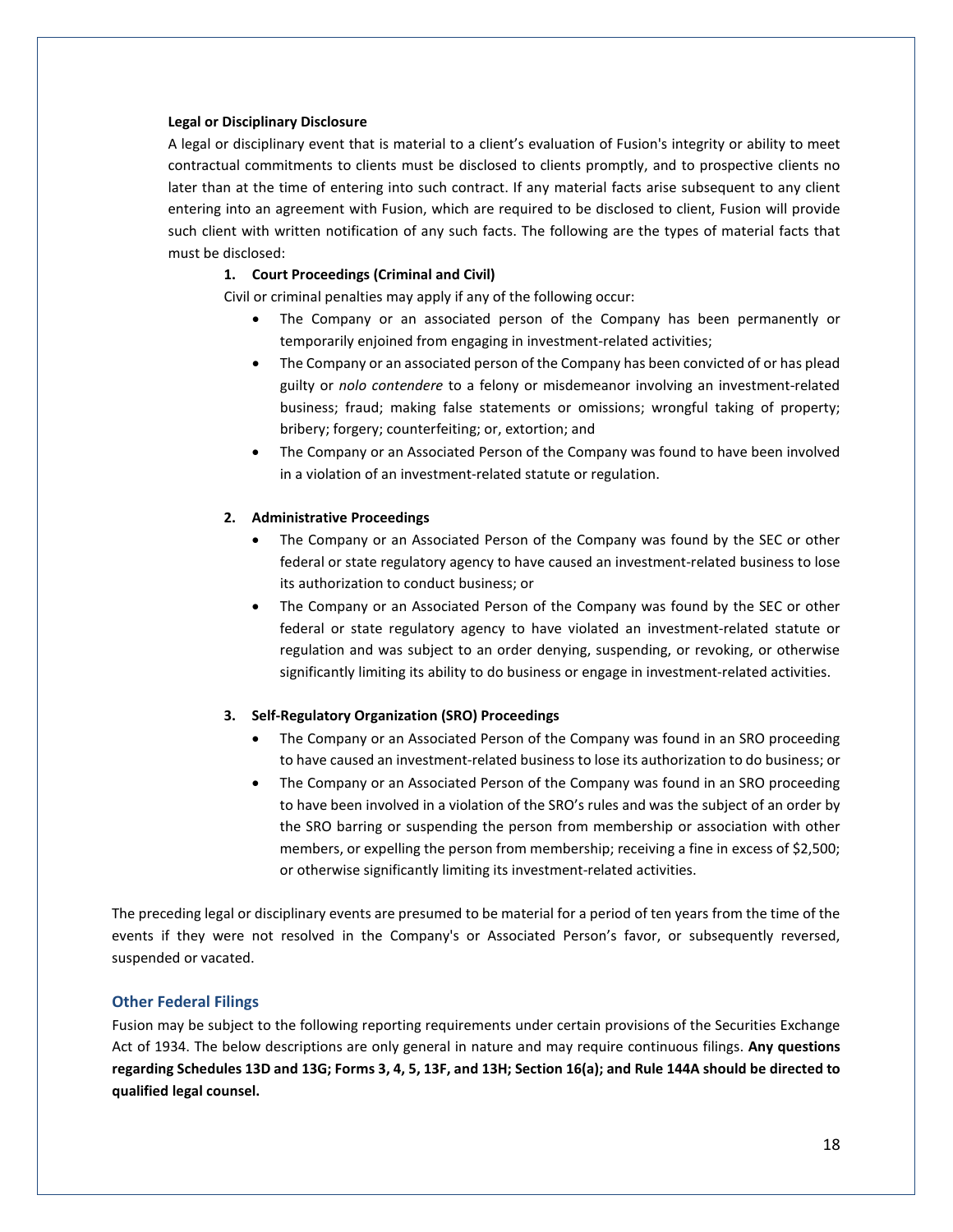**Schedule 13D** - Requires a beneficial owner of more than five percent (5%) of a class of publicly traded equity securities to file a report with the issuer, the SEC and those national securities exchanges where the securities trade within ten days of the transaction resulting in beneficial ownership exceeding five percent (5%) identifying, among other things, the source and amount of funds used for the acquisition and the purpose of the acquisition.

The concept of beneficial ownership is defined broadly, and an investment adviser may be deemed to be the beneficial owner of shares held in client accounts (and shares held in proprietary accounts) if the investment adviser has or shares either of the following: (i) voting power, which includes the power to vote or direct the voting of the shares; or (ii) investment power, which includes the power to dispose or direct the disposition of such security. The rules under Section 13(d) require that a Schedule 13D be amended promptly to reflect material changes in the information included therein.

**Form 13F** - Requires an investment adviser with investment discretion over a cumulative total of \$100 million or more of certain equity securities to file quarterly reports disclosing such holdings. The quarterly reports must be submitted on Form 13F. The reporting requirement commences in the last quarter of the calendar year in which an institutional investment adviser first has discretion over \$100 million or more in so-called "section 13(f) securities" (i.e., generally equity securities traded on exchanges or NASDAQ and certain convertible debt securities). Because the information included on Form 13F is often highly sensitive and may reflect an investment adviser's investment strategies or may otherwise be of great use to competitors, the rules and regulations under Section 13(f) provide for keeping this information confidential under certain circumstances.

**Schedule 13G** - Provides an alternative beneficial ownership reporting scheme for acquisitions by "qualified institutional investors," including certain investment advisers and registered investment companies, who acquire securities in the ordinary course of their business, and not for the purpose of changing or influencing control of the issuer. "Qualified institutional investors" may file Schedule 13G, as opposed to Schedule 13D, when their beneficial ownership of a company's outstanding stock exceeds five percent (5%), if the "qualified institutional investor" has not acquired more than twenty percent (20%) of the class of securities. "Qualified institutional investors" must file a Schedule 13G within 45 days after the end of the calendar year where ownership exceeds five percent (5%).

**Form 13H** - Requires an investment adviser that exercises investment discretion over transactions in Regulation NMS securities that equal or exceed: (i) two million shares or \$20 million during any day; or (ii) twenty million shares or \$200 million during any month, to register with the SEC using a Form 13H. The SEC then assigns a unique identification number to each large trader. The Company must then provide this identification number to its brokerdealers. Brokerage firms are required to retain transaction records for each large trader and must report that information to the SEC if requested to do so. Filings are made using the Commission's Electronic Data Gathering, Analysis, and Retrieval ("EDGAR") system.

**Section 16(a)** - Requires an investment adviser who is greater than a ten percent (10%) shareholder of a publicly traded company to file certain disclosure reports and be subject to disgorgement of profits from purchases or sales of such equity securities within any six-month period. The purpose of Section 16(a) is generally aimed at preventing "insiders" defined as directors and officers and those who own a significant percentage of a company, 10% or more, from profiting on "short term" trading (less than 6 months) in securities in their company.

The SEC, however, has included a number of exemptions from Section 16 for investment advisers who buy securities for a client without the purpose or effect of changing or influencing control of the securities issuer.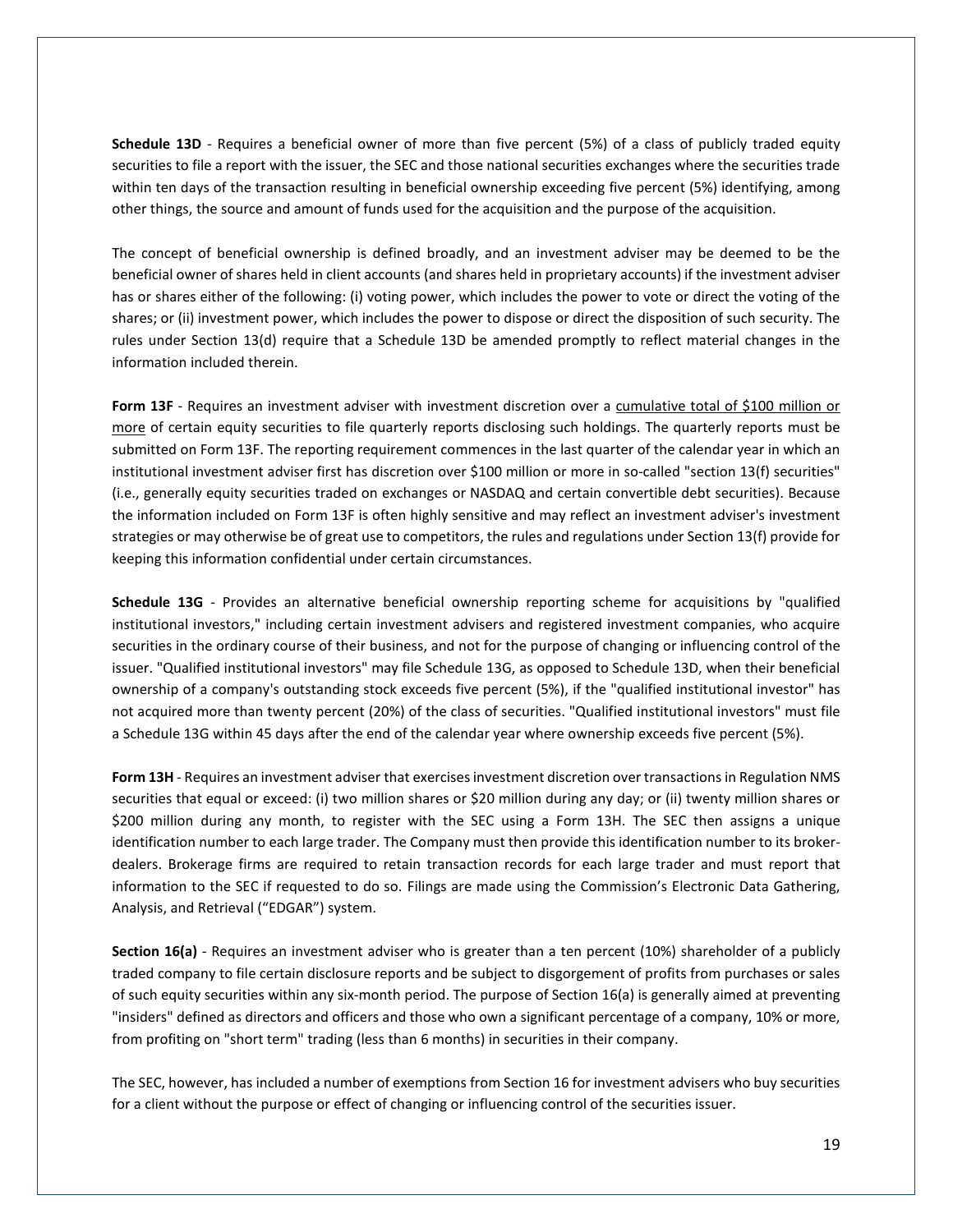**Rule 144A** - The 1933 Act provides a non-exclusive safe harbor from a person deemed to be an "underwriter" under the 1933 Act for certain resale of restricted or unregistered securities to specified categories of "qualified institutional buyers" **(QIBs)**. A registered investment adviser qualifies as a QIB if it is acting for its own account or the accounts of other QIBs and it in the aggregate owns and invests on a discretionary basis at least \$100 million in securities of unaffiliated issuers. In addition, "144 securities transactions," which are placed with a broker to execute a sale or directly with a market maker, may require the filing of Form 144.

**Form 3** - In general, insiders must file an initial Form 3 within ten days of becoming subject to Section 16.

**Form 4** - Form 4 is used to report any non-exempt transaction in an issuer's equity securities and any exercise and conversions of derivative securities - whether exempt or not. This form must be filed by the end of the second day after the execution of the transaction.

**Form 5** - Form 5 is used to report exempt transactions and other transactions not previously reported. Joint filing is permitted in cases where more than one person subject to Section 16 is considered the beneficial owner of the same equity securities.

The CCO has determined that Fusion is required to submit certain quarterly on-going filings with the SEC. The CCO is responsible for overseeing the Company's submission of the appropriate filings.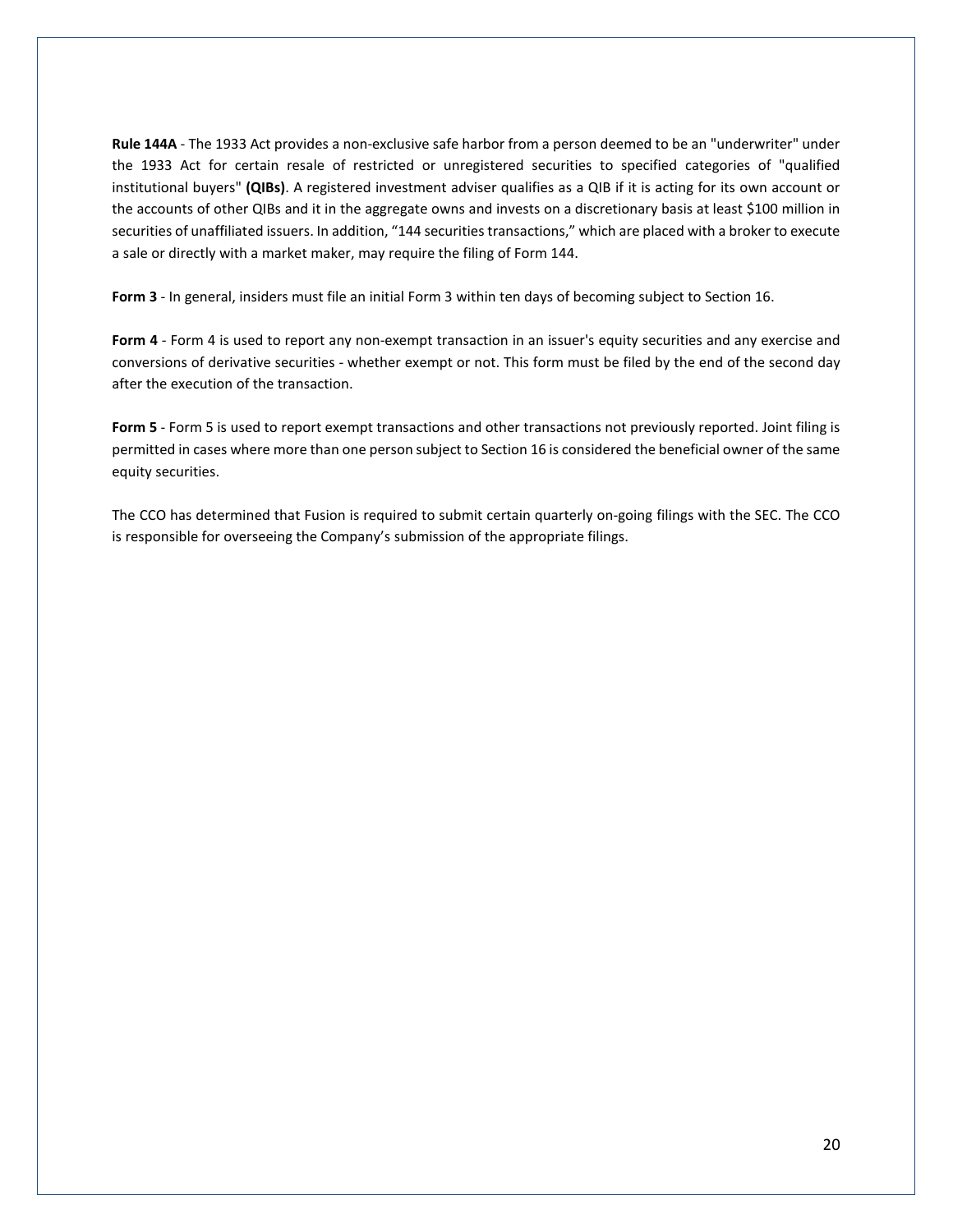# **BOOKS AND RECORDS**

## <span id="page-20-0"></span>**Recordkeeping Requirements**

All registered investment advisers, such as Fusion, are required to create and preserve records relating to its activities, transactions for client accounts, personal securities transactions of its Associated Persons, and other documentation relating to their business activities.

# **Preservation of Records**

It is important that the Company's records be true, accurate, and current, and that they be kept well organized at all times. Fusion is subject to surprise examination of its books and records by the SEC and other governmental authorities.

Pursuant to SEC Rule 204-2 of the Advisers Act, Fusion is required to keep and maintain certain books and records and it is a violation of law to forge, falsify, tamper with, obliterate, or prematurely destroy these records. Doing so could subject any Associated Person involved to criminal penalties, regulatory sanctions and/or termination of employment.

Any questions about these matters should be directed to the CCO.

# **Entity Records**

The Company is organized as a limited liability company, and it will maintain all relevant documents pursuant to its legal structure. Articles of Organization, operating agreement of the Company, and other corporate/entity documents must be maintained continuously in the Company's office until termination of the business, and in an easily accessible place, of which the SEC has been notified for three years after termination of the entity.

# **Specific Books and Records to be Maintained**

Unless otherwise noted, Fusion must maintain the following records for a period of at least five years from the end of the calendar year in which the record was last in effect. The records must be retained in the Company's office during the first two years and must be easily accessible for the remaining three years.

| Journals                    | A journal or journals, including cash receipts and         |
|-----------------------------|------------------------------------------------------------|
|                             | disbursements records, and any other records of            |
|                             | original entry forming the basis of entries in any ledger  |
| Ledgers                     | General and auxiliary ledgers, or other comparable         |
|                             | records, reflecting assets, liabilities, reserve, capital, |
|                             | income and expense accounts                                |
| <b>Banking Information</b>  | Check books, bank statements, canceled checks,             |
|                             | balance sheets, cash reconciliations;                      |
| <b>Accounts Payable</b>     | All bills or statements, paid and unpaid, relating to the  |
|                             | business of Fusion as an investment adviser                |
| <b>Financial Statements</b> | Trial balances, financial statements and internal audit    |
|                             | working papers                                             |

### **Company Accounting Records**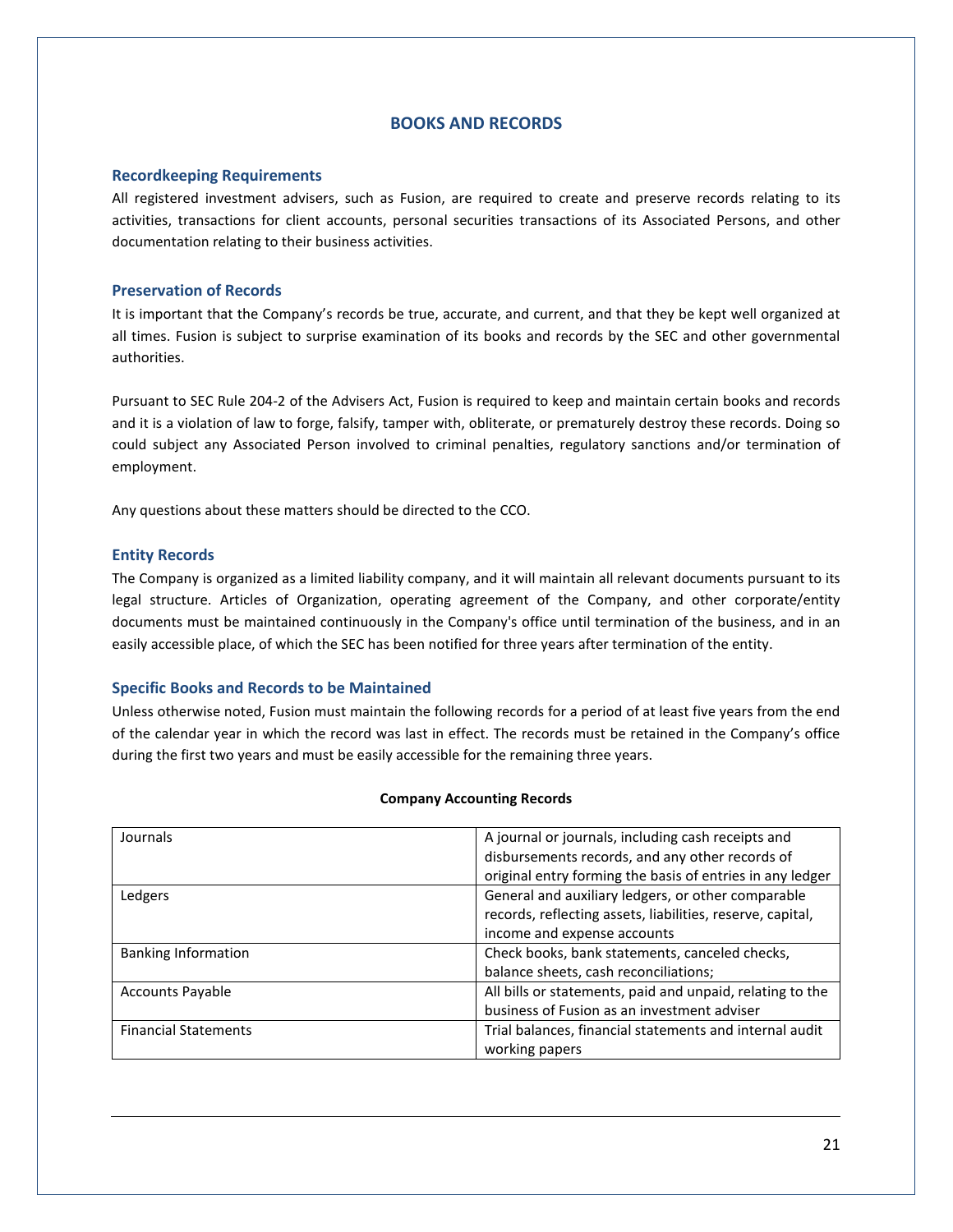# **Securities Transactions**

| <b>Trade Records</b><br><b>Personal Trades</b> | A memorandum of each order given by the Company<br>for the purchase or sale of a security. The<br>memorandum may be an order ticket that is date-<br>stamped or otherwise marked to comply with the<br>requirements as follows:<br>show the terms and conditions of the order<br>(buy or sell);<br>show any instruction, modification or<br>$\bullet$<br>cancellation;<br>identify the person connected with the<br>Company who recommended the transaction<br>to the client;<br>identify the person who placed the order;<br>٠<br>show the account for which the transaction<br>was entered;<br>show the date of entry;<br>identify the bank, broker or dealer by or<br>through whom such order was executed; and<br>identify orders entered into pursuant to the<br>exercise of the Company's discretionary<br>authority.<br>A record of every transaction in a security in which |
|------------------------------------------------|-------------------------------------------------------------------------------------------------------------------------------------------------------------------------------------------------------------------------------------------------------------------------------------------------------------------------------------------------------------------------------------------------------------------------------------------------------------------------------------------------------------------------------------------------------------------------------------------------------------------------------------------------------------------------------------------------------------------------------------------------------------------------------------------------------------------------------------------------------------------------------------|
|                                                | Fusion holds a direct or indirect ownership interest<br>(holdings/posting page)                                                                                                                                                                                                                                                                                                                                                                                                                                                                                                                                                                                                                                                                                                                                                                                                     |
| <b>Trade Errors</b>                            |                                                                                                                                                                                                                                                                                                                                                                                                                                                                                                                                                                                                                                                                                                                                                                                                                                                                                     |
|                                                | Trade error file and supporting documentation on                                                                                                                                                                                                                                                                                                                                                                                                                                                                                                                                                                                                                                                                                                                                                                                                                                    |
|                                                | reconciliation (maintain even if empty)                                                                                                                                                                                                                                                                                                                                                                                                                                                                                                                                                                                                                                                                                                                                                                                                                                             |

# **Client Records**

| <b>Client Accounts</b>              | A list of advisory clients and accounts over which Fusion |
|-------------------------------------|-----------------------------------------------------------|
|                                     | has discretion                                            |
| Evidence of Discretionary Authority | Discretionary power authorization forms (executed)        |
|                                     | (May be acknowledged in agreement)                        |
| Written Communications with Clients | communications received<br>Written<br>clients<br>from     |
|                                     | (originals)                                               |
|                                     | Written communications sent to clients (copies)           |
| <b>Client Complaints</b>            | Client complaint file (maintain even if empty)            |
| <b>Client Contracts</b>             | Written agreements entered into by Fusion which shall     |
|                                     | be maintained for a period of not less than five years    |
|                                     | after termination of the relationship                     |

# **Disclosure Documents**

| Form ADV         | Form ADV Part 2A, Part 2B brochure supplements, Part     |
|------------------|----------------------------------------------------------|
|                  | 3 (Form CRS), and every amendment, as applicable         |
| Initial Delivery | Evidence of initial delivery of current ADV Part 2A and  |
|                  | Part 3 (Form CRS) before or at the time the investment   |
|                  | advisory relationship commences between the client       |
|                  | and the Company. Evidence of initial delivery of Part 2B |
|                  | Supplement for each supervised person before or at       |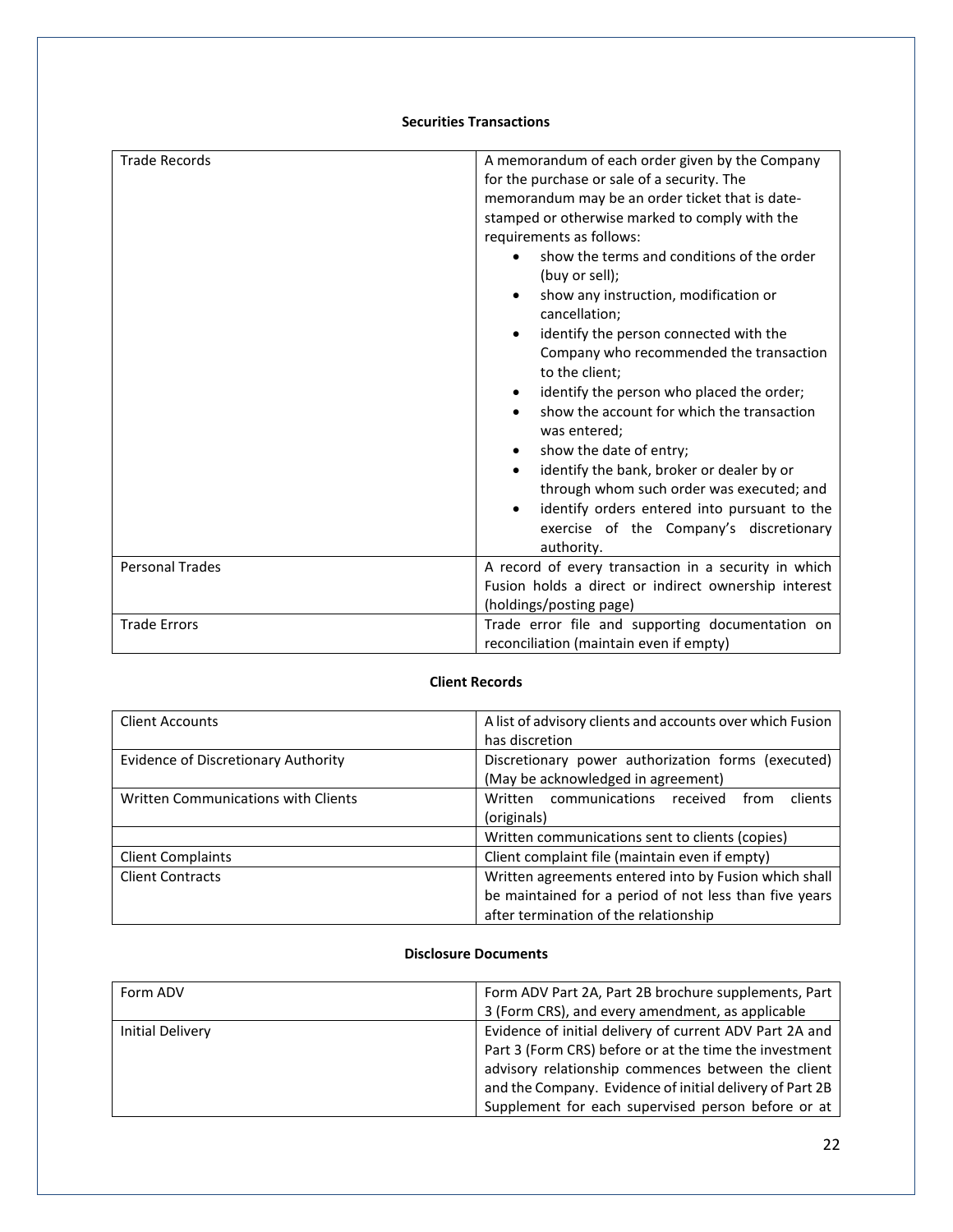|                       | the time that supervised person begins to provide<br>advisory services to the client                                                                                                                                                                                                        |
|-----------------------|---------------------------------------------------------------------------------------------------------------------------------------------------------------------------------------------------------------------------------------------------------------------------------------------|
| Annual Delivery       | Evidence of Annual delivery of current ADV Part 2,<br>and/or the summary of material changes to the<br>brochure as required by Item 2 of Form ADV Part 2<br>(including a copy of the document(s) delivered, the<br>date delivered, the method of delivery, and to whom it<br>was delivered) |
| Interim Delivery      | Evidence of any interim delivery of the Form ADV Part<br>2A, Part 2B brochure supplement(s), and Part 3 (Form<br>CRS)                                                                                                                                                                       |
| <b>Privacy Notice</b> | Documentation of initial and interim delivery and<br>receipt of Privacy Notice                                                                                                                                                                                                              |

# **Endorsements**

| Endorsement Agreements | Copy of Written Endorsement Agreements |
|------------------------|----------------------------------------|

### **Written Policies and Procedures**

| Compliance Manual                              | Copies of Fusion's policies and procedures and any<br>amendments thereto, along with documentation |
|------------------------------------------------|----------------------------------------------------------------------------------------------------|
|                                                | evidencing Fusion's annual review of policies and                                                  |
|                                                | procedures                                                                                         |
| Code of Ethics                                 | Copies of Fusion's Code of Ethics currently in effect, or                                          |
|                                                | that was in effect any time within the last five years,                                            |
|                                                | including:                                                                                         |
|                                                | (a) records of any violations of the Code of Ethics                                                |
|                                                | and any actions taken as a result of the violations;                                               |
|                                                | (b) records of all written acknowledgements of                                                     |
|                                                | receipt of the Code of Ethics for each person who                                                  |
|                                                | is currently or has been within the last five years a                                              |
|                                                | supervised person of Fusion;                                                                       |
|                                                | (c) annual records of all written                                                                  |
|                                                | acknowledgements of compliance with the Code                                                       |
|                                                | of Ethics for each person who is currently or has                                                  |
|                                                | been within the last five years a supervised                                                       |
|                                                | person of Fusion; and                                                                              |
|                                                | (d) a list of all "access persons" together with                                                   |
|                                                | records of all "access persons" during the last five                                               |
|                                                | years                                                                                              |
|                                                | (e) a record of any decision and supporting                                                        |
|                                                | reasons for approving the acquisition of securities                                                |
|                                                | by "access persons" in initial public offerings and                                                |
|                                                | limited offerings for at least five years after the                                                |
|                                                | end of the fiscal year in which approval was                                                       |
|                                                | granted;                                                                                           |
|                                                | (f) a record of any decisions that grant employees                                                 |
|                                                | or "access persons" a waiver from or exception to                                                  |
|                                                | the Code.                                                                                          |
| <b>Personal Securities Transaction Reports</b> | Records of all Personal Securities Transactions for                                                |
|                                                | access persons of the Company                                                                      |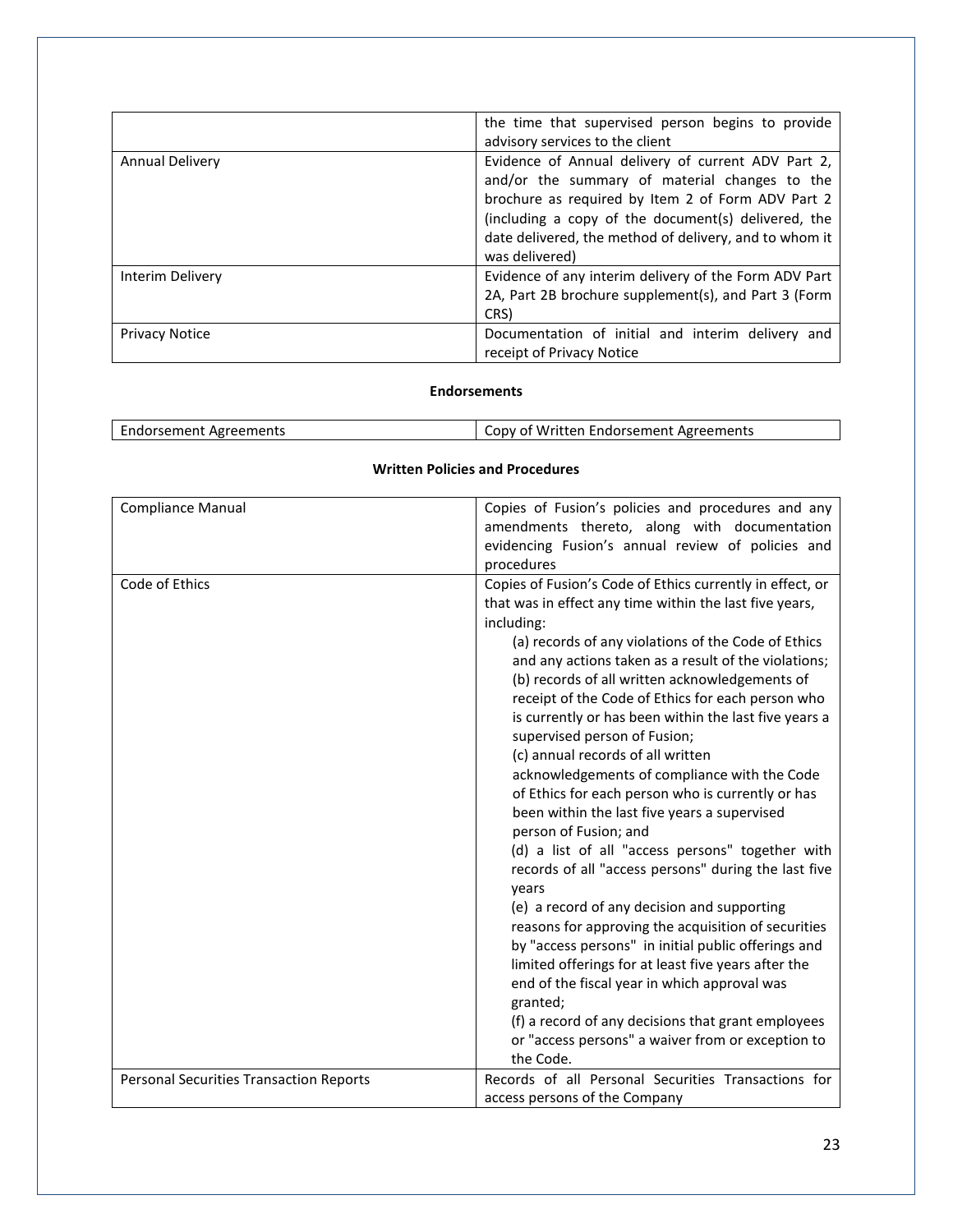# **Advertising and Marketing Materials**

| Ads, Newsletters, Brochures, Websites, etc. | Advertisements, including copies of Fusion's website<br>and social media profile(s), if applicable |
|---------------------------------------------|----------------------------------------------------------------------------------------------------|
|                                             |                                                                                                    |
| <b>Performance Calculations</b>             | All accounts, books, records and documents necessary                                               |
|                                             | to form the basis for calculation of performance or rate                                           |
|                                             | of return of (i) managed accounts, (ii) managed funds,                                             |
|                                             |                                                                                                    |
|                                             | or (iii) securities recommendations in any Company                                                 |
|                                             | communications distributed to prospects or clients                                                 |
|                                             |                                                                                                    |

# **Portfolio Management Records**

| <b>Trade Blotters</b> | For investment supervisory services, separate records<br>showing the securities purchased and sold for each<br>client, and the date, amount and price of each purchase<br>and sale                                                                                                                                                                                                                                                                                                                                 |
|-----------------------|--------------------------------------------------------------------------------------------------------------------------------------------------------------------------------------------------------------------------------------------------------------------------------------------------------------------------------------------------------------------------------------------------------------------------------------------------------------------------------------------------------------------|
|                       | The Company shall maintain, for all managed accounts,<br>to the extent that the information is reasonably<br>available or obtainable: records showing separately for<br>each client the securities purchased and sold, and the<br>date, amount and price of each such purchase and sale<br>and for each security in which any such client has a<br>current position, information from which the Company<br>can promptly furnish the name of each such client, and<br>the current amount or interest of such client |

# **Proxy Voting Records**

| <b>Proxy Statements</b> | A copy of each proxy statement inadvertently received  |
|-------------------------|--------------------------------------------------------|
|                         | regarding client securities/class action materials and |
|                         | the documentation of forwarding them to clients.       |

# **Electronic Media**

- 1. Permitted Use. Under revised Rule 204-2, Fusion is permitted to maintain all records electronically. Rule 204-2 was expanded to include all records that are required to be maintained and preserved by any rule under the Advisers Act. In addition to, or as a substitute for, storing documents in paper format, records required to be maintained and preserved electronically.
- 2. Requirements. When using an electronic storage format, Fusion must:
	- Maintain a duplicate backup copy of electronically stored books and records at an off-site location;
	- Arrange and index the records to permit prompt location of a particular record;
	- At all times be ready to promptly provide a copy or printout to an examiner;
	- Verify the quality and accuracy of the storage media recording process;
	- Maintain the capacity to readily download indexes and records preserved on the media; and
	- Maintain available facilities for the immediate and easily readable projection or production of the records.
- 3. Access and Regulatory requests. The Company should be prepared upon request by any regulatory authority to promptly provide (i) legible, true, and complete copies of these records in the medium and format in which they are stored, as well as printouts of such records; and (ii) a means to access, view, and print the records.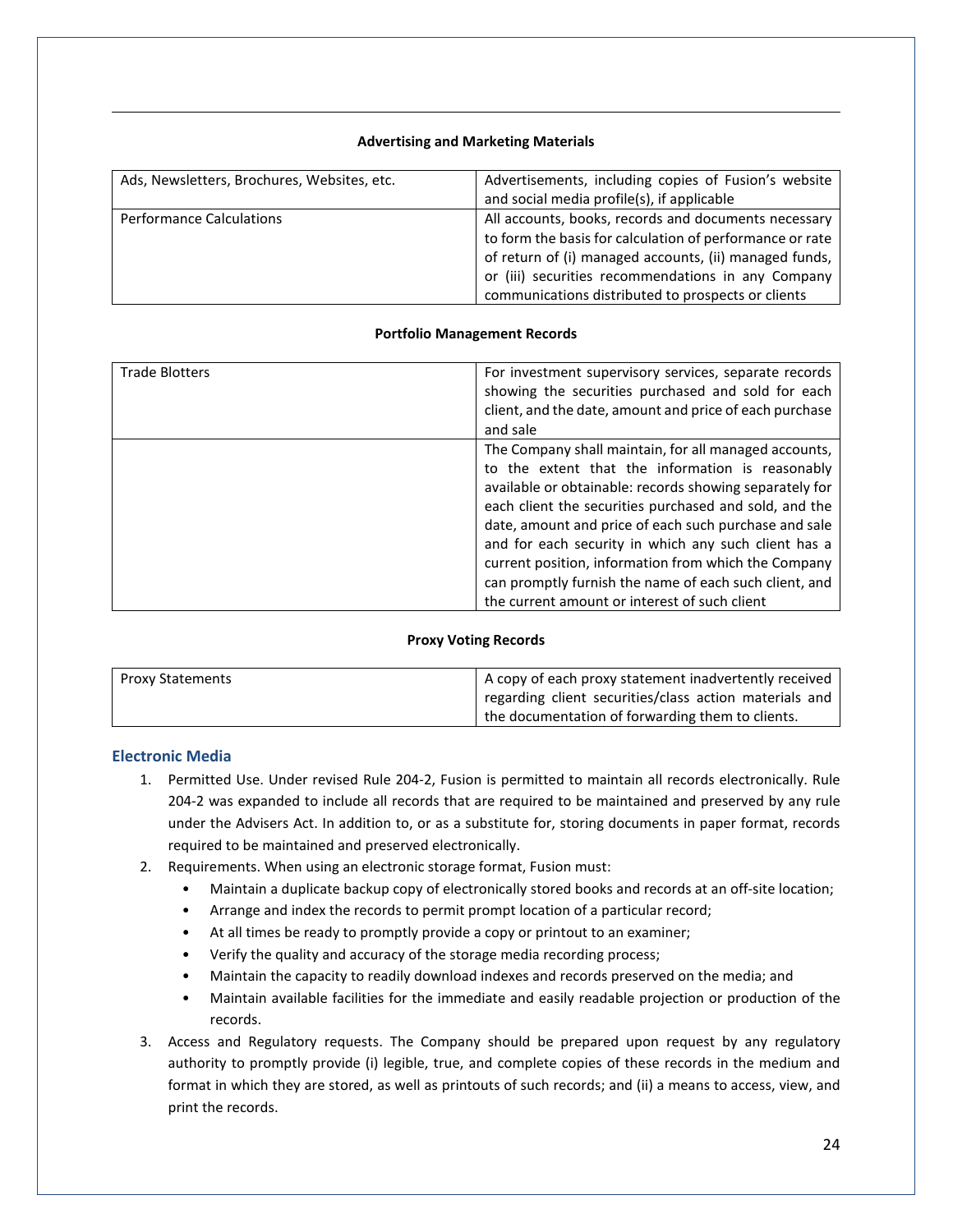4. Security. Personnel with access to client records must not leave computers unattended unless they are turned off or secured in some appropriate manner. In addition, the CCO will take the necessary steps to ensure that whenever an Associated Person leaves Fusion, any password or code used to gain access to that Associated Person's computer system or e-mail is deleted or changed.

# **E-Mail Retention**

E-mails that pertain to any advice or recommendations made, transactions executed, orders received, and any other communications with clients must be maintained. When storing e-mail communications, the Company will arrange and index such communication like any other electronically stored record. This will be done in such a manner that permits easy location, access, and retrieval. Copies of client e-mails are maintained electronically and kept for a period at least five years. The Company uses third party software (Erado and Rackspace) for email archiving and monitoring.

The CCO will provide promptly any of the following, if requested by any regulatory authority:

- A legible, true, and complete copy of an e-mail in the medium and format in which it is stored;
- A legible, true, and complete printout of the e-mail; and
- Means to access, view, and print the e-mail.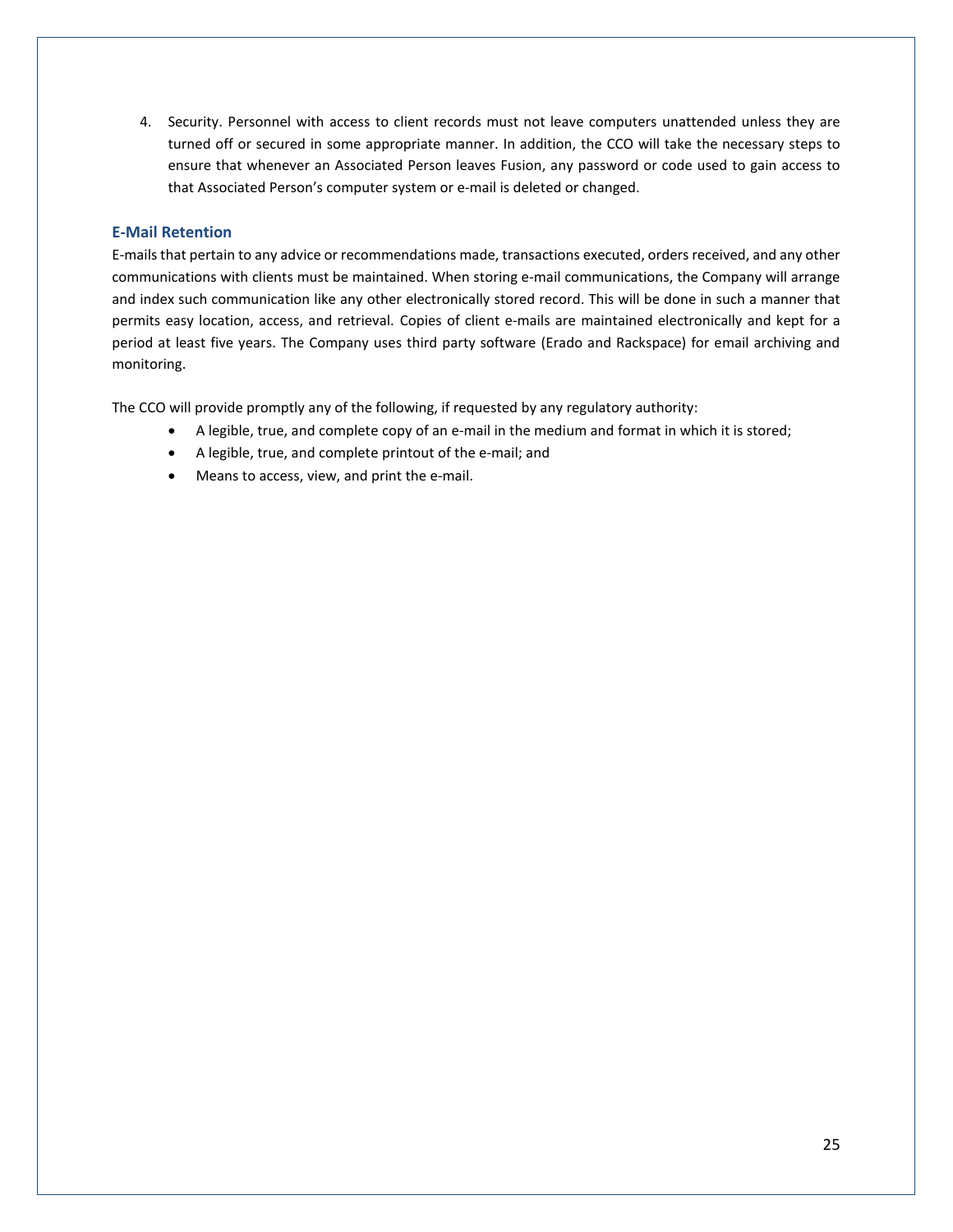# **CLIENT CONTRACT REQUIREMENTS**

### <span id="page-25-0"></span>**Written Agreement Policy**

The SEC does not require that advisers utilize written client contracts. However, if the Company utilizes a written client contract, it must comply with the mandatory requirements below.

It is the Company's policy to require a written agreement with each client when providing services. All services provided by or through the Company will be in writing and in a form that has been approved by the CCO. At a minimum, all advisory contracts should include terms related to the following topics:

- The scope of the Company's authority over the client's account and limitations on any such authority, including investment restrictions
- Appropriate non-assignment clause
- Standards of care and limitations of liability
- Responsibility for brokerage matters
- Any terms limiting brokerage authority or ability to place trades
- Proxy voting authority
- Fee schedule and billing terms
- Acknowledgement by client of receipt of the Company's ADV Part 2, Part 3, and Privacy Notice
- Fees and allocation of charges and expenses (and refunding of fees)
- Other expected fees and expenses to be paid by the client

When developing an agreement for services, whether advisory, planning, consulting, or otherwise, the CCO shall consider:

- new legal and regulatory requirements not yet incorporated into this Manual;
- position statements taken by the SEC staff;
- any potential conflict of interest that may need disclosure; and
- other factors that may be deemed appropriate under the circumstances.

Additionally, the CCO must ensure that all agreements are updated whenever there is a change in the Company's business that conflicts with or renders any portion of the agreement inaccurate.

### **Assignment**

Section 205(a)(2) of the Advisers Act requires that each investment advisory contract entered into by an adviser provide that the contract may not be assigned without the client's consent.

Section 202(a)(1) of the Act defines "assignment" generally to include any direct or indirect transfer of an investment advisory contract by an adviser or any transfer of a controlling block of an adviser's outstanding voting securities. Rule 202(a)(1)-1 under the Act, however, provides that a transaction that does not result in a change of actual control or management of the adviser (e.g., reorganization for purposes of changing an adviser's state of incorporation) would not be deemed an assignment for these purposes.

### **Disclosure of Partnership Changes**

Contracts must provide that the Company will notify clients of any changes in the equitable membership of the Company within a reasonable time after the change.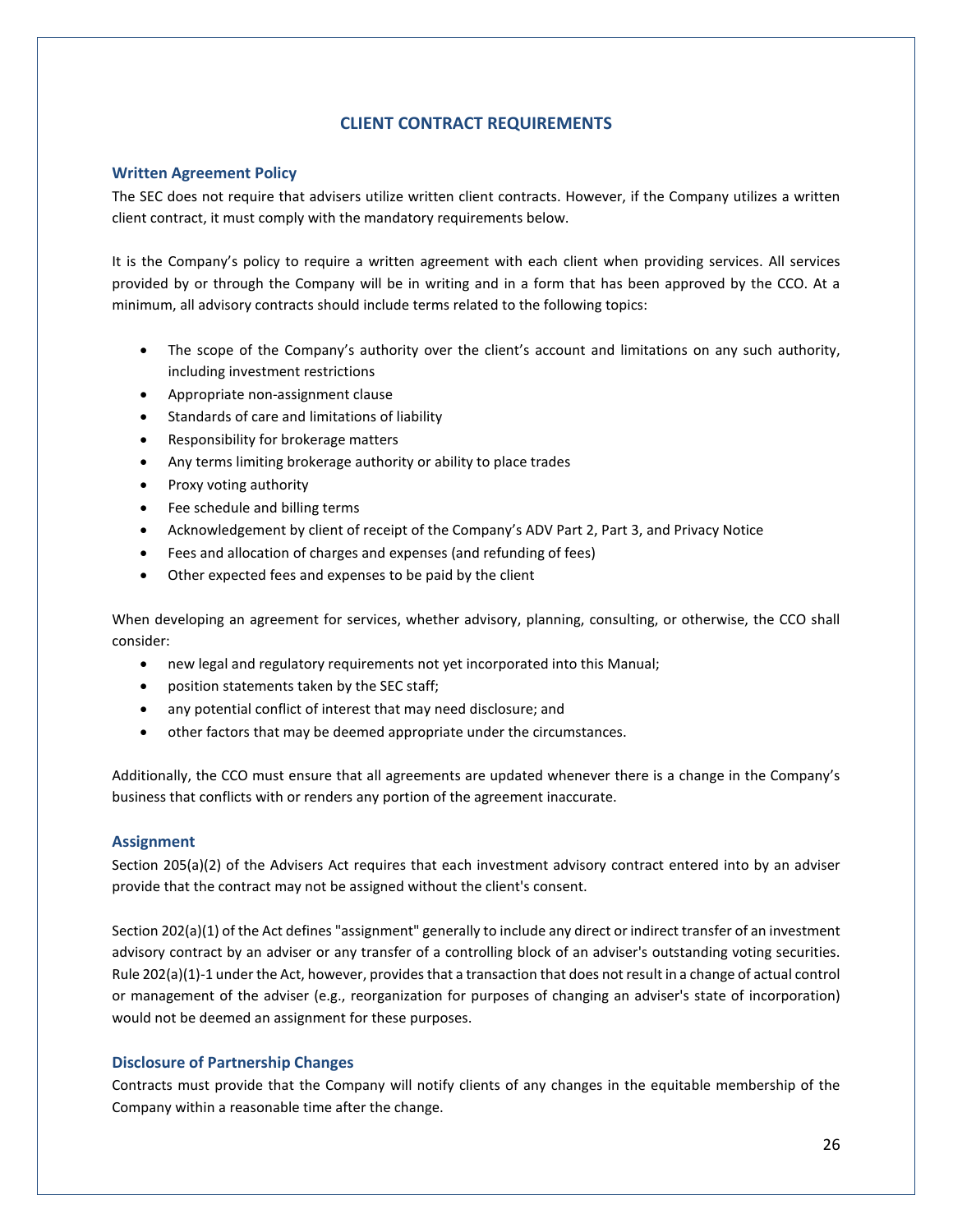# **Performance Fees**

Section 205(a)(1) of the Advisers Act prohibits an investment adviser from receiving any type of advisory fee calculated as a percentage of capital gains or capital appreciation of the funds in the client's account.

The Advisers Act contains exceptions from this prohibition for contracts with:

- Clients with at least \$1,100,000 under management with the adviser immediately after entering into a contract or clients with more than \$2,200,000 of net worth, excluding the value of the client's primary residence and the debt secured by the residence, up to the fair market value of the residence, at the time the contract is entered into ("qualified clients");
- Clients who are "qualified purchasers" under section 2(a)(51)(A) of the Investment Company Act at the time the contract is entered into;
- Certain knowledgeable employees of the Company; and
- Clients that are not U.S. residents.

# **Voidable Contracts**

Section 215(a) of the Advisers Act provides that any contractual provision of an investment advisory contract that waives compliance with the Act, or any rule thereof, shall be void. Section 215(b) also provides that an investment adviser cannot enforce a contract that violates any provision of the Act.

# **Hedge Clauses**

The SEC has taken the position that any legend, hedge clause, or other provision which is likely to lead a client to believe that he or she has in any way waived any available right of action he may have against the investment adviser may violate the anti-fraud provisions of Section 205 of the Advisers Act. The SEC also has examined on a case-bycase basis whether a particular provision in a contract constitutes a hedge clause. *See*, Advisers Act Release No. 40- 58; McEldowney Financial Services, SEC No-Action (Apr. 10, 1951), Fed. Sec. L. Rep. (CCH) ¶ 78,373.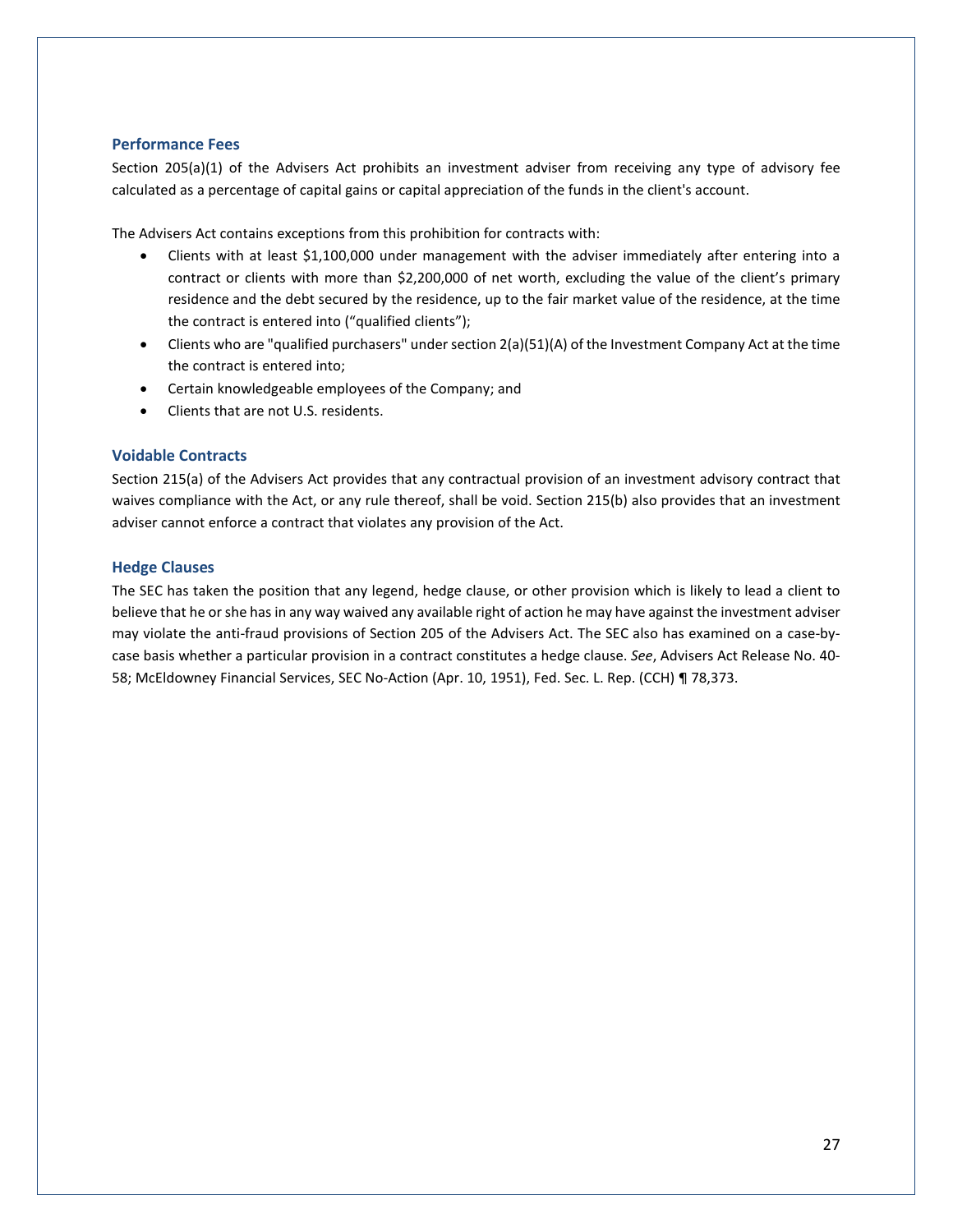# **CORRESPONDENCE**

### <span id="page-27-0"></span>**Introduction**

All communications by the Company are subject to the anti-fraud provisions of the Investment Advisers Act. Specifically, Sections 206 (1) and (2) of the Act state that, "It shall be unlawful for any investment adviser, by use of the mails or any means or instrumentality of interstate commerce, directly or indirectly:

- 1. to employ any device, scheme, or artifice to defraud any client or prospective client; and
- 2. to engage in any transaction, practice, or course of business which operates as a fraud or deceit upon any client or prospective client."

Examples of communications that would be subject to the above provisions include incoming and outgoing written and other communications, to clients or prospective clients, regardless of the method of transmission (mail, facsimile, personal delivery, courier services, e-mail, etc.). Correspondence also includes any type of information originated by an Associated Person of Fusion and provided to one or more clients or prospective clients. Interactive conversations such as personal meetings and telephone conversations generally are not considered correspondence.

# **Policy**

The following policies will apply to all incoming and outgoing business-related communications:

- All incoming and outgoing communications with clients, prospective clients and others shall be truthful, accurate, balanced, and not misleading.
- No business-related correspondence of any kind, including electronic correspondence, may be sent, or received through any of the Associated Person's personal devices without the pre-approval of the CCO.
- Associated Persons are not permitted to use personal email accounts, personal social media accounts, or personal SMS messaging to correspond with clients regarding business related matters.
- Use of Fusion's letterhead and other official stationery is limited to business related matters.
- The copying or distribution of copyrighted material in violation of copyright law is prohibited.
- Correspondence containing "Personally Identifiable Information" shall be transmitted and retained pursuant to the Company's Privacy Policies.
- **Associated Persons are expressly prohibited from deleting any business-related emails.**

All incoming and outgoing correspondence may be subject to, at any time and without notice, monitoring, and review by the CCO or other designee. Correspondence subject to this policy includes emails, letters, facsimiles, courier deliveries and other forms of communication, including communications marked "personal," "confidential," or words to this effect.

The Company will maintain originals of all written communications received and copies of all written communications sent to any party, including non-clients, relating to the business of providing investment services in compliance with Rule 204-2(a)(7) of the Act.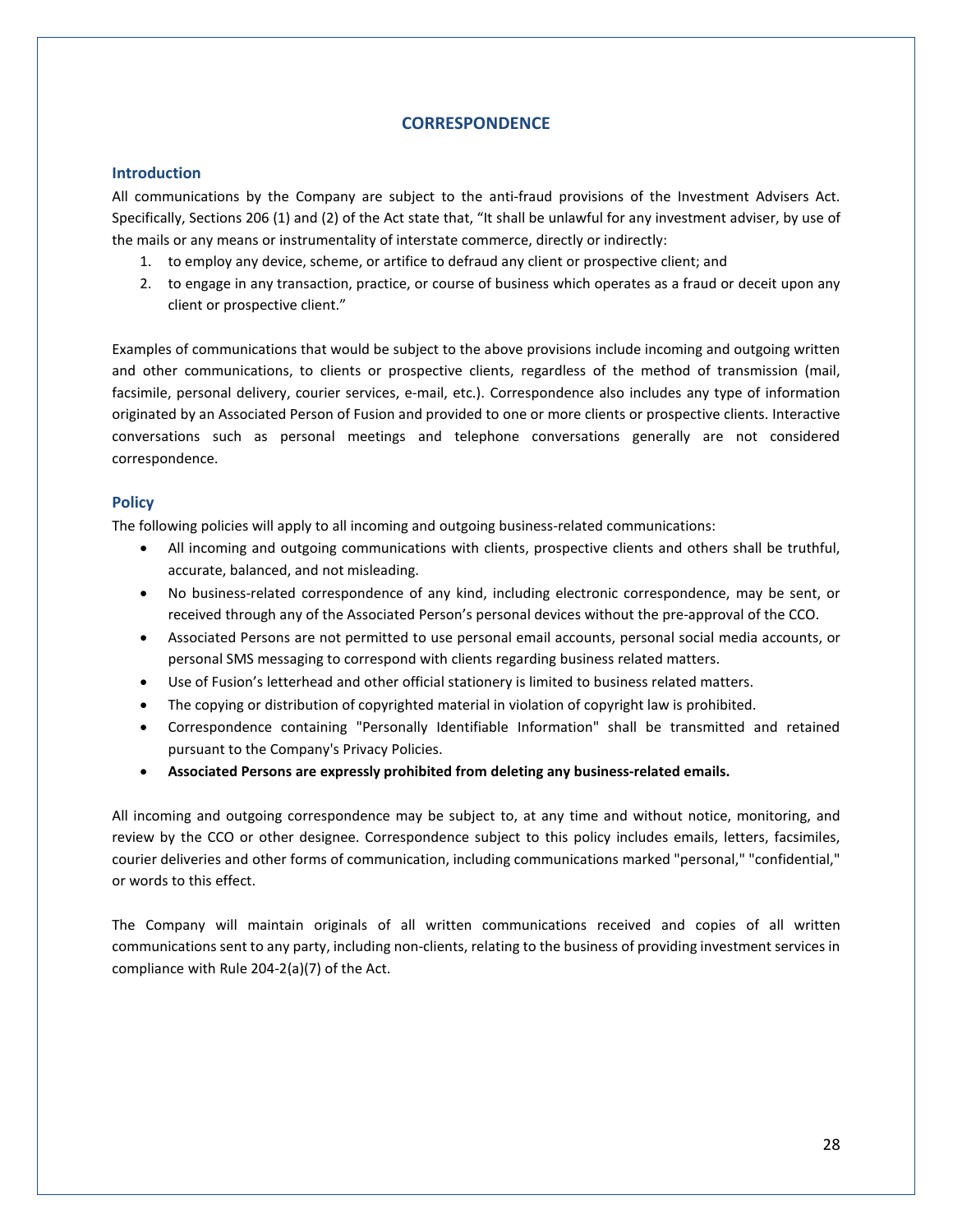# **ADVERTISING AND MARKETING**

#### <span id="page-28-0"></span>**Introduction**

Effective May 4, 2021, the Securities and Exchange Commission (the "Commission" or the "SEC") adopted amendments under the Investment Advisers Act of 1940 (the "Advisers Act" or the "Act") to update rules that govern investment adviser marketing. Amended Rule 206(4)-1, under the Advisers Act, addresses advisers marketing their services to clients and investors (the "marketing rule"). The marketing rule amends existing rule 206(4)-1 (the "advertising rule") and has created a merged rule that replaces both the advertising and cash solicitation rules. Accordingly, the marketing rule contains principles-based provisions designed to accommodate the continual evolution and interplay of technology and advice. The rule also contains tailored restrictions and requirements for certain types of advertisements, such as performance advertising, testimonials and endorsements, and third-party ratings.

### **Definitions**

**Advertisement:** Under the marketing rule, the definition of an advertisement includes two prongs. The first prong includes any direct or indirect communication an investment adviser makes that:

- a) offers the investment adviser's investment advisory services with regard to securities to prospective clients or investors in a private fund advised by the investment adviser ("private fund investors"), or
- b) offers new investment advisory services with regard to securities to current clients or private fund investors.

The first prong captures traditional advertising but does not include one-on-one communications, unless the communication includes hypothetical performance information that is not provided:

- a) in response to an unsolicited investor request or
- b) to a private fund investor.

It also excludes:

- a) extemporaneous, live, oral communications; and
- b) information contained in a statutory or regulatory notice, filing, or other required communication, provided that such information is reasonably designed to satisfy the requirements of such notice, filing, or other required communication.

The second prong of the advertising definition covers compensated testimonials and endorsements. This prong includes oral communications and one-on-one communications in order to capture traditional one-on-one solicitation activity, in addition to solicitations for non-cash compensation. It excludes certain information contained in a statutory or regulatory notice, filing, or other required communication. The second prong of the final marketing rule's definition of advertisement is triggered by any form of compensation - whether cash or non-cash - that an adviser provides, directly or indirectly, for an endorsement or testimonial.

**Deminimis compensation:** Compensation paid to a person for providing a *testimonial* or *endorsement* of a total of \$1,000 or less (or the equivalent value in non-cash compensation) during the preceding 12 months.

**Endorsement:** Any statement by a person other than a current client or investor in a private fund advised by the investment adviser that:

a) Indicates approval, support, or recommendation of the investment adviser or its supervised persons or describes that person's experience with the investment adviser or its supervised persons*;*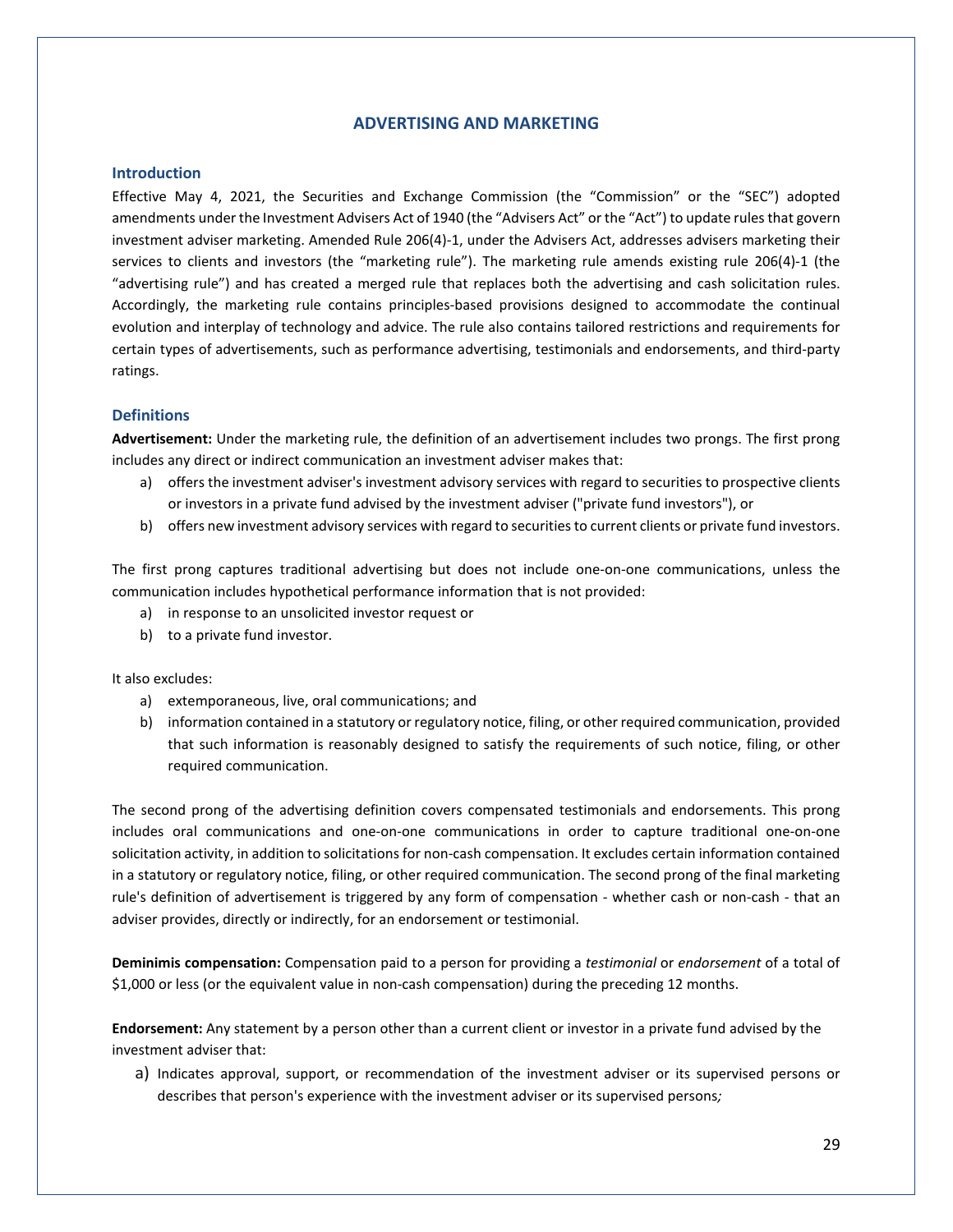- b) Directly or indirectly solicits any current or prospective client or investor to be a client of, or an investor in a private fund advised by, the investment adviser; or
- c) Refers any current or prospective client or investor to be a client of, or an investor in a private fund advised by, the investment adviser.

**Promoter:** A "promoter" in regard to the marketing rule, is a person providing a testimonial or endorsement, whether compensated or uncompensated. (Traditionally, "solicitors" were referred to those who engaged in compensated solicitation activity under the solicitation rule).

**Provider:** The term "provider" is used at times when discussing a person providing an uncompensated testimonial or endorsement.

**Supervised person:** Any partner, officer, director (or other person occupying a similar status or performing similar functions), or employee of an investment adviser, or other person who provides investment advice on behalf of the investment adviser and is subject to the supervision and control of the investment adviser.

**Testimonial:** Any statement by a current client or investor in a private fund advised by the investment adviser:

- a) About the client or investor's experience with the investment adviser or its supervised persons;
- b) That directly or indirectly solicits any current or prospective client or investor to be a client of, or an investor in a private fund advised by, the investment adviser; or
- c) That refers any current or prospective client or investor to be a client of, or an investor in a private fund advised by, the investment adviser.

# **General Prohibitions**

The marketing rule codifies general prohibitions of certain marketing practices in order to prevent fraudulent, deceptive, or manipulative acts. These prohibitions are principles-based and are associated with a significant risk of being false or misleading. The general prohibitions will apply to all advertisements to the extent that Fusion directly or indirectly distributes such advertisement. Specifically, in any advertisement, the Company may not:

- (1) Include any untrue statement of a material fact, or omit to state a material fact necessary in order to make the statement made, in the light of the circumstances under which it was made, not misleading;
- (2) Include a material statement of fact that the adviser does not have a reasonable basis for believing it will be able to substantiate upon demand by the Commission;
- (3) Include information that would reasonably be likely to cause an untrue or misleading implication or inference to be drawn concerning a material fact relating to the investment adviser;
- (4) Discuss any potential benefits to clients or investors connected with or resulting from the investment adviser's services or methods of operation without providing fair and balanced treatment of any material risks or material limitations associated with the potential benefits;
- (5) Include a reference to specific investment advice provided by the investment adviser where such investment advice is not presented in a manner that is fair and balanced;
- (6) Include or exclude performance results, or present performance time periods, in a manner that is not fair and balanced; or
- (7) Otherwise be materially misleading.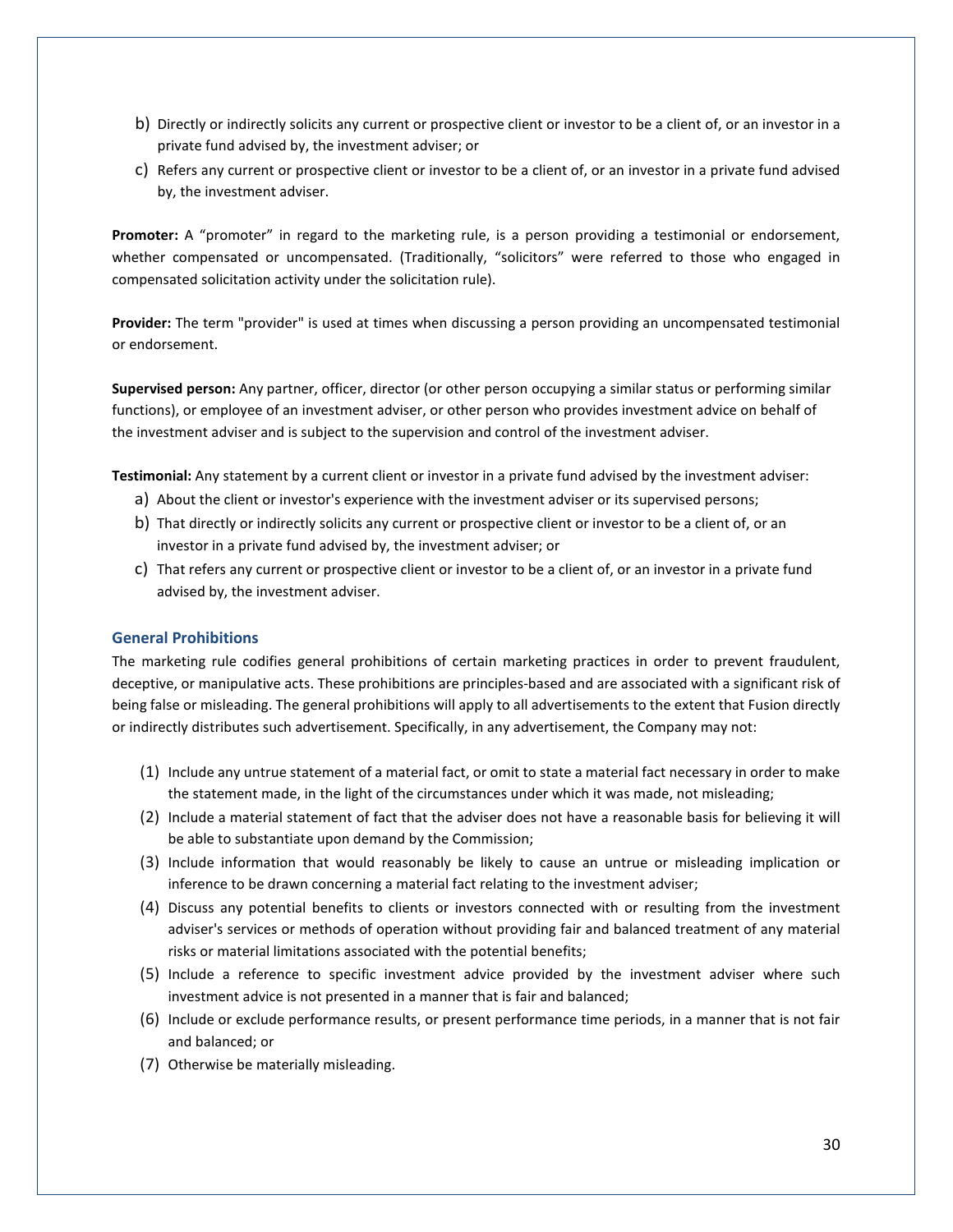To establish a violation of the marketing rule, the SEC will not need to demonstrate that an investment adviser acted intentionally, knowingly, or willfully; negligence is sufficient<sup>[1](#page-30-0)</sup>.

The Company's use of graphs, charts, or formulas to represent, directly or indirectly, which could be used to determine which securities to buy or sell, or when to buy or sell them without disclosing the limitations and difficulties could be deemed false or misleading. Depending on the disclosures provided and the extent to which the Company does provide investment advice solely based on such materials, it may be false or misleading to represent, directly or indirectly, in an advertisement that any graph, chart, or formula can by itself be used to determine which securities to buy or sell.

#### **Marketing Review Procedures**

The Company requires that all marketing material have a *reasonable basis* to substantiate material claims of fact. The Company's substantiation requirement is limited to matters of material fact rather than a material claim or statement. Material statements of fact, as opposed to opinions, should be verifiable. For instance, material facts might include a statement that each of its portfolio managers holds a particular certification or that it offers a certain type or number of investment products. Claims about performance would also be statements about material facts. Conversely, statements that clearly provide an opinion would not be statements of material fact.

All marketing documents must be reviewed and approved by the CCO prior to use. Documentation of all such marketing pieces and their approvals will be maintained in the Company's compliance files at both the home office and any relevant branch office locations, if any. Once the base template of an advertising/marketing document is approved, future changes to the document that are purely cosmetic in nature do not require advance approval of the CCO.

## **Prohibited References**

The Company will not engage in performance advertising as provided in Rule 206(4)-1 of the Act.

#### **Activities that Constitute a Testimonial or Endorsement**

Marketing material or advertisements that include statements that solicit investors for, or refer investors to, an investment adviser is considered a testimonial or an endorsement. Providers of these services include the following:

- Lead-generation firms or adviser referral networks (collectively, "operators") would fall into the scope of the marketing rule. Such as networks operated by non-investors where an adviser compensates the operator to solicit investors for, or refer investors to, the adviser.
- Operators such as for-profit or non-profit entities that make third-party advisory services (such as model portfolio providers) accessible to investors, even if the operators do not promote or recommend particular services or products accessible on any platform.
- A blogger's website review of an adviser's advisory service due to the indication of approval, support, or a recommendation of the investment adviser, or because it describes its experience with the adviser.

<span id="page-30-0"></span><sup>1</sup> *See SEC v. Steadman,* 967 F.2d 636,647 (D.C. Cir. 1992). In adopting rule 206(4)-8, the court in *Steadman* analogized section 206(4) of the Advisers Act to section 17(a)(3) of the Securities Act, which the Supreme Court had held did not require a finding of scienter *(citing Aaron v. SEC,* 446 U.S. 680 (1980)). *See also Steadman* at 643, n.5. In discussing section l 7(a)(3) and its lack of a scienter requirement, the *Steadman* court observed that, similarly, a violation of section 206(2) of the Advisers Act could rest on a finding of simple negligence. *See also* Fiduciary Interpretation, *supra* footnote 88, at n.20.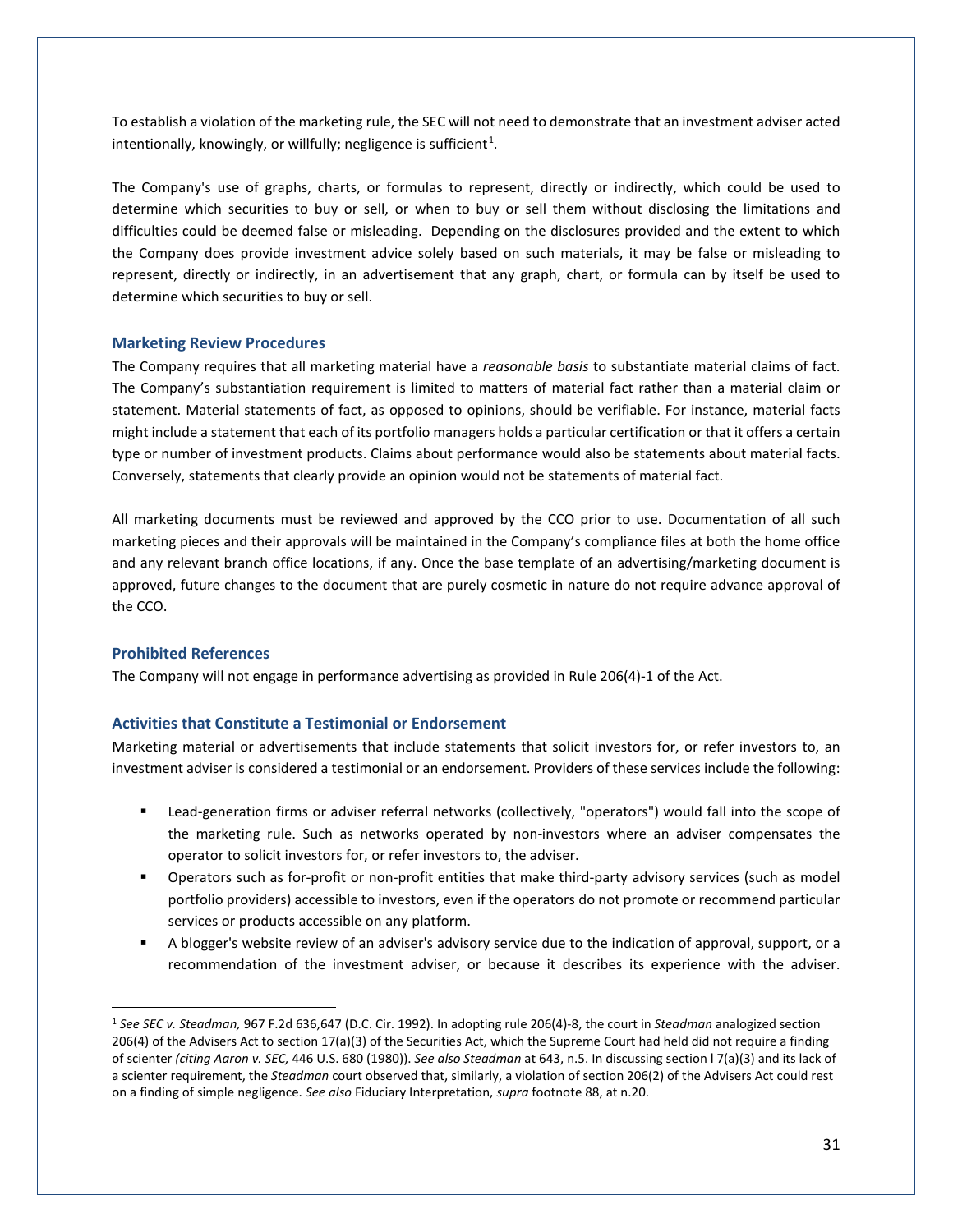Additionally, if the adviser directly or indirectly compensates the blogger for its review, for example by paying the blogger based on the amount of assets deposited in new accounts from client referrals or the number of accounts opened, the testimonial or endorsement is considered an advertisement under the definition's second prong.

Generally, an operator's website will likely meet the definition of an endorsement. An operator that touts the advisers included in its network, and/or guarantees that the advisers meet the network's eligibility criteria, and/or typically offers to "match" an investor with one or more advisers compensating it to participate in the service. Therefore, these operators are deemed to engage in solicitation or referral activities.

Depending on the facts and circumstances, a lawyer or other service provider that refers an investor to an adviser, even infrequently, may also meet the rule's definition of testimonial or endorsement.

However, an adviser who pays a third-party marketing service or news publication to prepare content for and/or disseminate a communication, generally would not treat this communication as an endorsement under the second prong of the definition of "advertisement." Similarly, a non-investor selling an adviser a list containing the names and contact information of prospective investors typically would not meet the definition of endorsement.

### **Conditions Applicable to Testimonials and Endorsements**

The Company's use of testimonials and endorsements is subject to certain conditions and requirements. These conditions include disclosure requirements to ensure prospective clients and investors are aware of the conflicts of interest associated with testimonials and endorsements. The conditions also include a requirement that the Company have a reasonable basis to believe that the testimonial or endorsement complies with the marketing rule. Compensated testimonials and endorsements present a heightened risk for conflicts and misleading investors; therefore, the Company is prohibited from using compensated testimonials and endorsements made by certain "bad actors" and other ineligible persons<sup>[2](#page-31-0)</sup>.

The Company is required to have a written agreement with persons giving a testimonial or endorsement for compensation above the *de minimis* threshold (\$1,000 or less, or the equivalent value in non-cash compensation, during the preceding 12 months).

#### Exemptions to the Conditions

The Company is exempt from meeting the conditions listed above for compensated testimonials and endorsements where:

- i. A testimonial or endorsement disseminated for no compensation or de minimis compensation.
- ii. A testimonial or endorsement by the investment adviser's partners, officers, directors, or employees, or a person that controls, is controlled by, or is under common control with the investment adviser, or is a partner, officer, director or employee of such a person.
- iii. A testimonial or endorsement by a broker or dealer that is a recommendation subject to Regulation Best Interest or provided to a person that is not a retail customer (as that term is defined in Regulation Best Interest).

<span id="page-31-0"></span><sup>2</sup> Bad actors and other ineligible persons refers to a *disqualifying Securities and Exchange Commission action*  regarding an opinion or order barring, suspending, or prohibiting the person from acting in any capacity under the Federal securities laws. See Rule 206(4)-l(e)(9).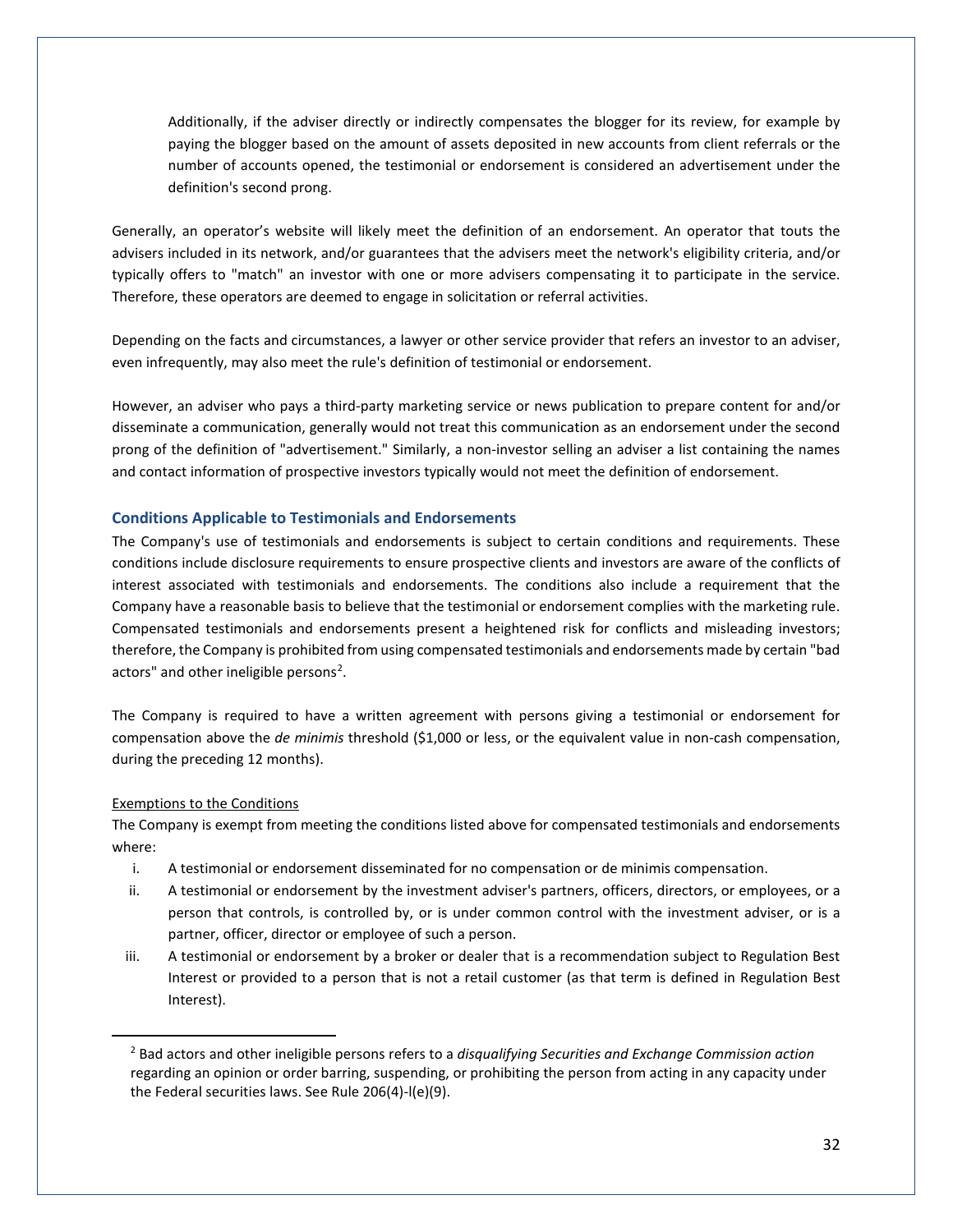iv. A testimonial or endorsement by a person that is covered by rule 506(d) of Regulation D under the Securities Act of 1933.

# Required Disclosures

The Company requires advertisements that include any testimonials or endorsements to provide disclosures of certain information. Specifically, the Company is required to disclose or have a reasonable belief that the person giving the testimonial or endorsement discloses the following at the time the testimonial or endorsement is disseminated:

- 1. Disclose clearly and prominently:
	- a) That the testimonial was given by a current client, and the endorsement was given by a person other than a current client, as applicable;
	- b) That cash or non-cash compensation was provided for the testimonial or endorsement, if applicable; and
	- c) A brief statement of any material conflicts of interest on the part of the person giving the testimonial or endorsement resulting from the Company's relationship with such person;
- 2. The material terms of any compensation arrangement including a description of the compensation provided or to be provided, directly or indirectly, to the person for the testimonial or endorsement; and
- 3. A description of any material conflicts of interest on the part of the person giving the testimonial or endorsement resulting from the investment adviser's relationship with such person and/or any compensation arrangement

# Registration Status of Promoters

A promoter may, depending on the facts and circumstances, be acting as an investment adviser within the meaning of section 202(a)(11) of the Act. Investment adviser status and registration questions require analysis of the applicable facts and circumstances, including, for example, whether a person is "advising" others within the meaning of section 202(a)(11) of the Act:

Section 202(a)(11) of the Act defines an investment adviser as any person or firm that:

- **for compensation;**
- **is engaged in the business of;**
- **Peroviding advice to others or issuing reports or analyses regarding securities.**

A person must satisfy all three elements to fall within the definition of "investment adviser."

If the promoter is a supervised person of the adviser for which it is providing a testimonial or endorsement, the promoter does not need to separately register with the SEC as an investment adviser solely as a result of his or her activities as a promoter.

The Company will evaluate each promoter of its advisory services to determine whether or not the promoter meets the definition of an investment under Section 202(a)(11) above.

The Company must determine whether a promoter is subject to certain state law and certain FINRA rules, including any applicable state licensing requirements applicable to individuals.

It is the responsibility of the CCO to maintain documentation of registration status.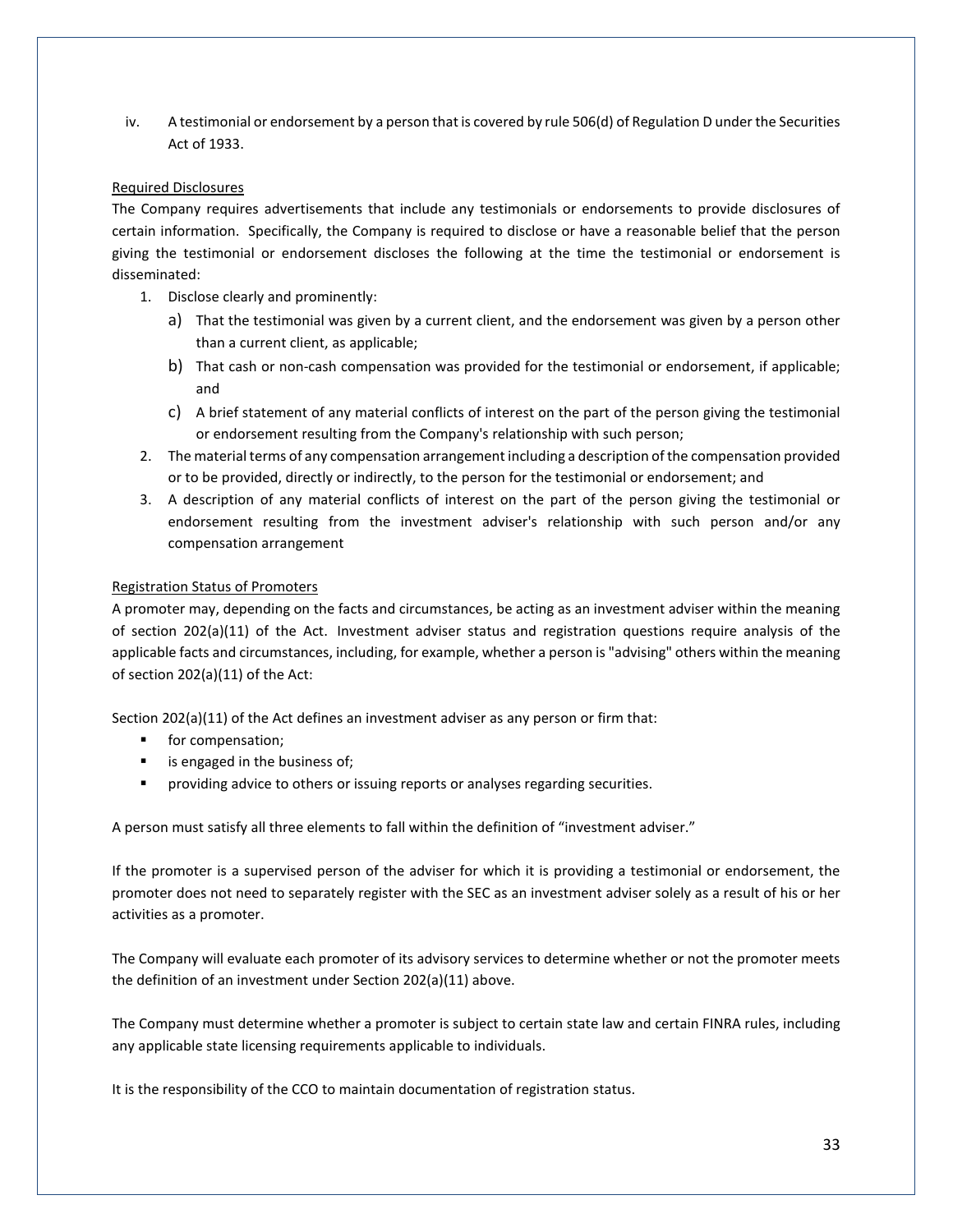# Testimonial or Endorsement Procedures

Fusion will ensure that advertisements that include testimonial(s) or endorsement(s) and/or any solicitation arrangement that provides for direct or indirect compensation comply with the following four conditions, as applicable:

- disclosure, including certain clear and prominent disclosures, as well as other more detailed disclosures;
- adviser oversight and compliance;
- a written agreement between the adviser and a third-party providing the testimonial or endorsement; and
- no disqualification.

Fusion must have a reasonable belief that the required information is disclosed by a promoter or operator. The Company will either provide the required disclosures to a promoter and seek to confirm that the promoter has provided those disclosures or will include provisions in the written agreement requiring any promoter to provide the required disclosures. In regard to bloggers or social media influencers, the Company will provide the required disclosures and confirm that the information is provided appropriately on the respective web pages.

# **Adviser Websites and Social Media**

"Social media" is an umbrella term that encompasses various activities that integrate technology, social interaction, and content creation. Social media may use many technologies, including, but not limited to, blogs, microblogs, wikis, photos and video sharing, podcasts, social networking, and virtual worlds.

The SEC has set forth guidelines for the use of social media by investment advisory firms. The Company will endeavor to comply with the guidance provided by the SEC in that risk alert. Associated persons and promoters may use social media sites, such as Facebook, LinkedIn, Twitter, and blogs, for business purposes subject to the following conditions.

# Proprietary Social Media Accounts and Websites

All content posted on the Company's proprietary social media and website(s) shall be viewed as advertising. As such, all content on social media and website(s) must comply with the Company's Advertising and Marketing Policy. No person may use the Company's proprietary social media or website(s) unless he or she is specifically authorized to do so in writing by the CCO and the content was reviewed by the Company's CCO or a designee prior to posting.

Before content is posted on a social media or web site, the Company's CCO or a designee will conduct a review to ensure that:

- Content is not false or misleading in any way;
- There are no direct or indirect references to the Company's performance;
- Content is consistent with Form ADV and advisory contracts;
- No specific recommendations are made;
- No legal or tax advice is offered; and
- Content does not violate any of the prohibitions described in the Advertising and Marketing Policy

The Company may permit the use of "like," "share," or "endorse" features on a third-party website or social media platform, provided the Company does not take affirmative steps to involve itself in the preparation or presentation of the comments, to endorse or approve the comments, or to edit posted comments.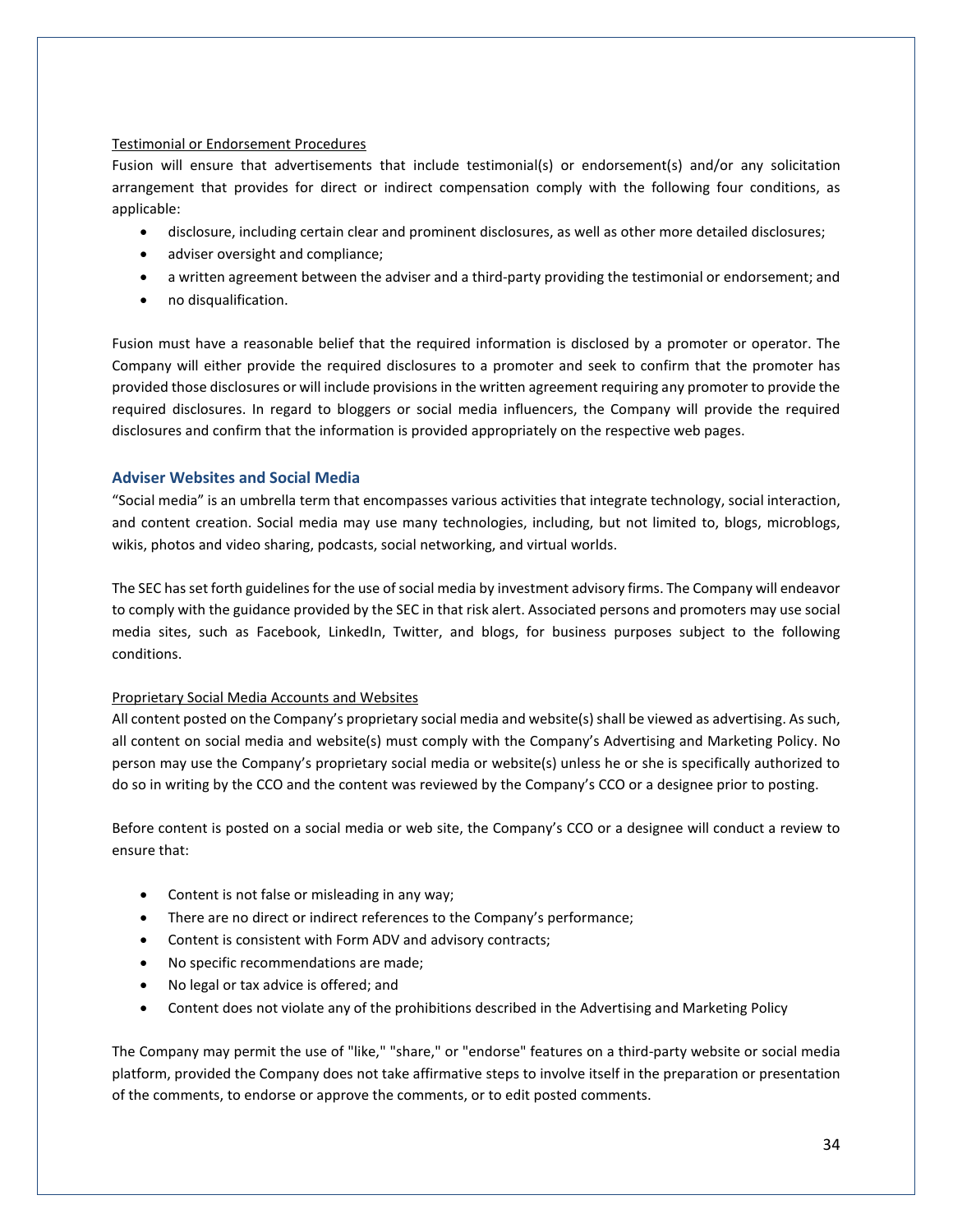### Modification Policy

It is the Company's policy to not modify the presentation of third party content or comments posted by others. The Company will not delete or suppress negative comments, prioritize the display of positive comments, or sort thirdparty content in such a way that more favorable content appears more prominently.

It is also the policy of the Company, when necessary, to edit profane, defamatory or offensive statements, threatening language, materials that contain viruses or other harmful components, spam, unlawful content, materials that infringe on intellectual property rights or correction of a factual error. This type of editing is not construed to favor or disfavor Fusion.

Due to these policies, Fusion would not be viewed as endorsing or approving third party content or comments.

The following sample disclosure may be used with social media where third-party posts are permitted:

*Posts and comments must refrain from recommending specific investments. The Company will delete comments deemed to be offensive or inappropriate.*

*Information presented is believed to be factual and up-to-date, but we do not guarantee its accuracy and it should not be regarded as a complete analysis of any subjects discussed. A professional advisor should be consulted before making any investment decisions. All opinions reflect the judgment of the author as of the date of the post and are subject to change. We are not responsible for comments made by third parties. Information provided is not an offer to buy or sell or a solicitation of any offer to buy or sell any securities mentioned.* 

# Review Procedures

In addition to reviewing content before it is posted, the CCO or a designee will conduct periodic reviews of social media sites. Each associated person and promoter must attest each year that he or she is only using approved social media sites for business purposes.

#### Approved Personal Social Media Accounts

Personal social media accounts may not be used to advertise or promote the Company's advisory services or to solicit advisory clients without written CCO pre-approval. In seeking pre-approval, the Associated Person must provide sufficient details about their social media accounts, including the type of social media they intend to use as well as their account names. If approved, the CCO will provide the approval in writing and will maintain a log of all such approvals. All social media posts must abide by the Company's Advertising Policy, including its CCO preapproval requirement.

#### Unapproved Personal Social Media Accounts

Personal social media accounts that have not been approved by the CCO may not promote the Company or its advisory services in any way. Notwithstanding the foregoing, Associated Persons and promoters are permitted to mention their association with the Company in social media profiles.

Violations of the Company's Social Media Policy are subject to the same disciplinary action that may be imposed for any deviation from the Company's compliance policies and procedures. Whether posting on a proprietary social media account, an approved social media account, or an unapproved social media account, all Associated Persons and promoters should take care as to not engage in any conduct that would reflect unfavorably on the Company.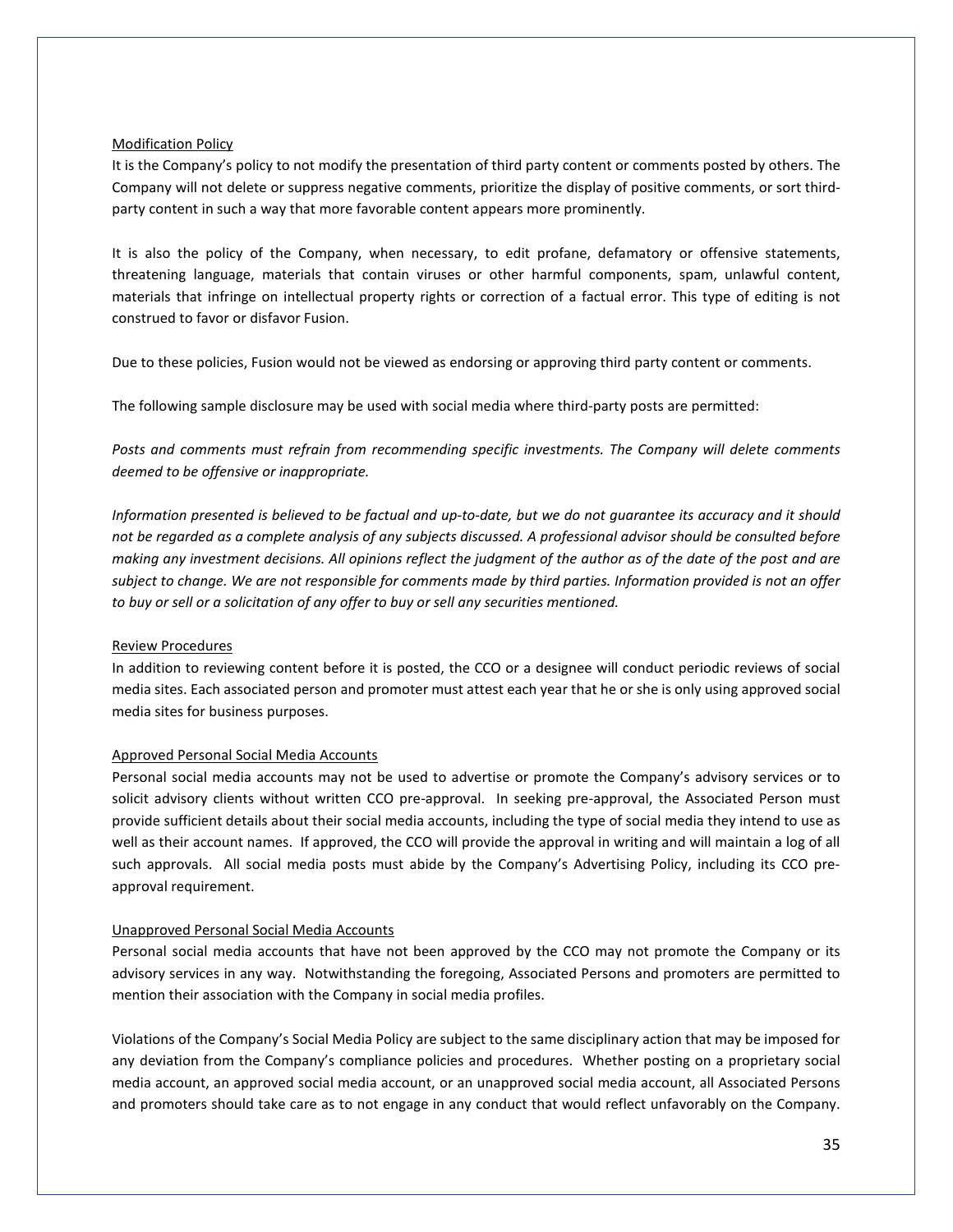On an annual basis, all Associated Persons and promoters are required to complete a social media attestation form regardless of whether or not they use any personal social media accounts to promote the Company or its advisory business.

## **One-on-One Communications**

The first prong of the definition of "advertisement" generally does not include one-on-one communications. The exception to this is if the communication includes hypothetical performance information that was not provided in response to an unsolicited investor request or to a private fund investor. If hypothetical performance information is conveyed in a one-on-one presentation the communication is considered advertising and is required to be treated as such.

Prong two of the definition of "advertisement" does not contain the same exclusion for one-on-one communications as prong one. Therefore, one-on-one communications with regard to compensated testimonials and endorsements are considered advertisements. These communications are required to follow the procedures set forth under Testimonial or Endorsement Procedures above.

#### Procedure

Communications will be viewed as "one-on-one" if the communication is between a single adviser and a single client, even if the client is an entity with multiple natural person representatives who receive the communication. Further, communications will be deemed one-on-one if directed to one or more clients that share the same household, such as a married couple that lives together. In addition, communications designed to retain existing clients are not deemed as advertisements under the marketing rule.

The CCO will determine if and when the Company's one-on-one communications constitute advertising under the marketing rule. The CCO will document his assessment of the communication and ensure that any one-on-one communications deemed to be advertisements are in compliance with the marketing rule.

#### **Third Party Ratings**

The Company may use third-party ratings if the third-party rating:

- Has a reasonable basis for believing that any questionnaire or survey used in the preparation of the *third-party rating* is structured to make it equally easy for a participant to provide favorable and unfavorable responses, and is not designed or prepared to produce any predetermined result; and
- Clearly and prominently discloses, or the investment adviser reasonably believes that the third-party rating clearly and prominently discloses:
	- a. The date on which the rating was given and the period of time upon which the rating was based;
	- b. The identity of the third party that created and tabulated the rating; and
	- c. If applicable, that compensation has been provided directly or indirectly by the adviser in connection with obtaining or using the *third-party rating.*

The third-party rating must not be false or misleading. The following are factors to consider in determining whether an advertisement containing a third-party rating is false or misleading:

- Whether the ad discloses the criteria on which the rating was based;
- Whether the Company advertises a favorable rating without disclosing any facts that the Company knows would call into question the validity of the rating or the appropriateness of using it in advertisements;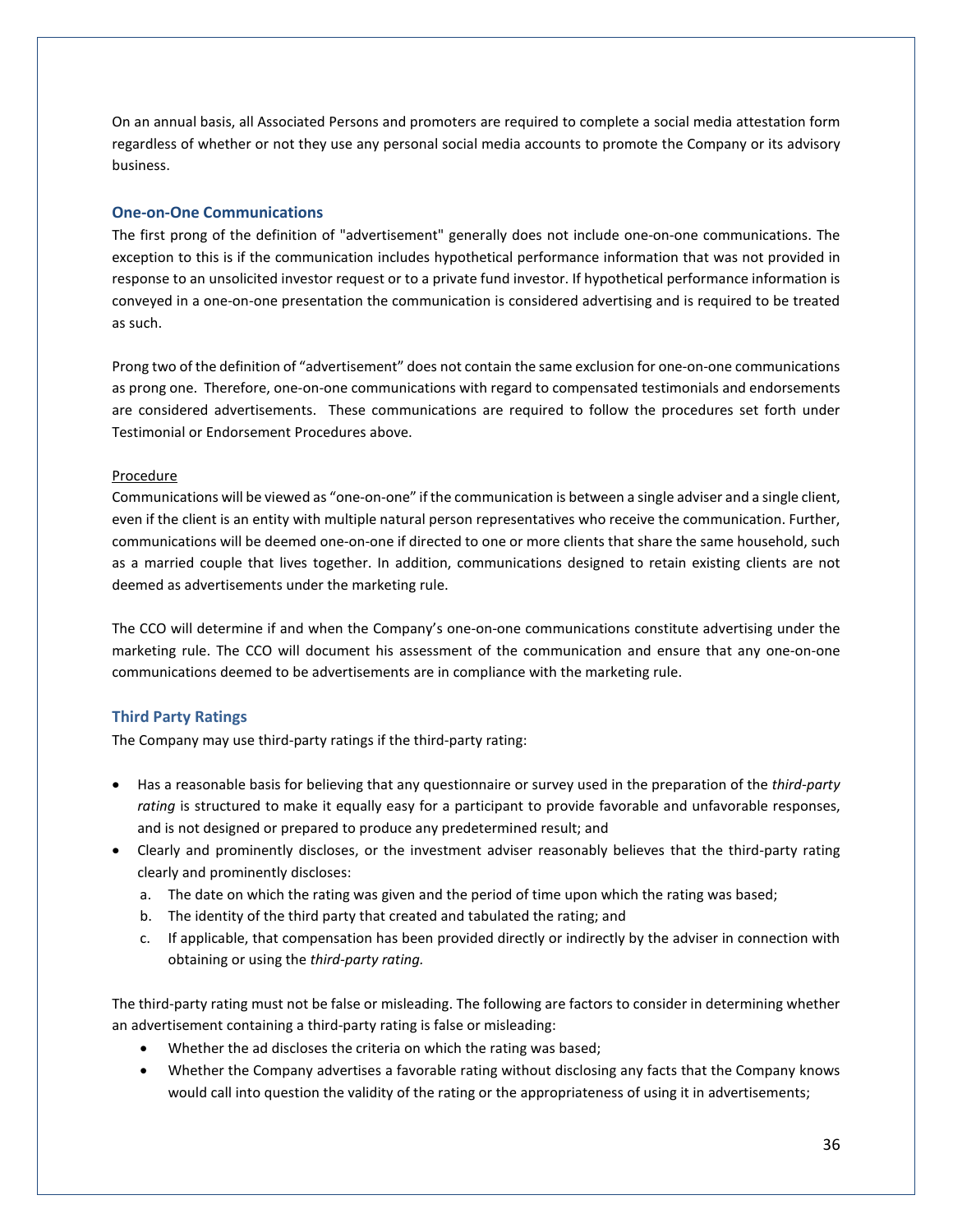- Whether the Company advertises any favorable rating without also disclosing any unfavorable ones;
- Whether the advertisement states or implies that the Company was the highest rated in a category and was not;
- Whether the ad clearly and prominently discloses the category for which the rating was calculated, the number of investment advisers surveyed in that category, and the percentage of advisers receiving that rating;
- Whether the ad discloses that the rating may not reflect any one client's experience with the Company;
- Whether the ad discloses that the rating may not be indicative of the Company's future performance; and
- Whether the ad discloses prominently who created and conducted the survey and whether the Company paid a fee to be included.

The Company should also disclose to clients and prospective clients that third-party rankings and recognition from rating services or publications is no guarantee of future investment success and that working with a highly rated investment adviser does not ensure that a client or prospective client will experience a higher level of performance or results.

The CCO will review and document the Company's basis for participation in a questionnaire or survey for the consideration of a rating from a third party. The CCO will also ensure that the accompanying disclosures of any thirdparty ranking used in an advertisement meet the requirements and are displayed clearly and prominently.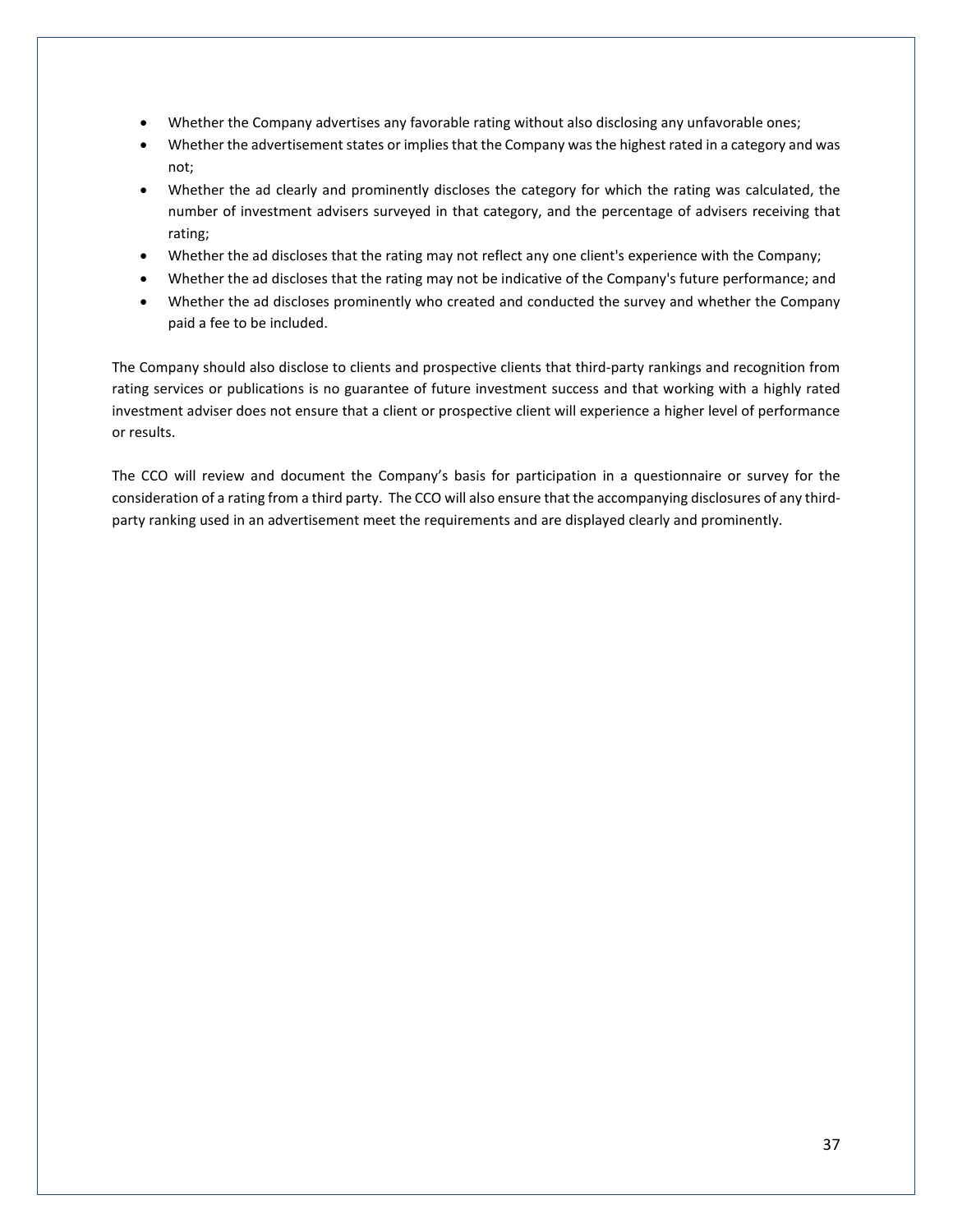# **COMPLAINTS**

#### **Supervisory Responsibility**

In the normal course of business, Fusion may receive complaints from clients regarding services or related matters. Fusion has a responsibility to respond to client complaints and take remedial actions as necessary. The CCO is responsible for ensuring that all written client complaints are handled in accordance with all applicable laws, rules, and regulations and in keeping with the provisions of this section.

### **Definition**

The Company defines "complaint" as any statement alleging any specific, inappropriate conduct on the part of Fusion. A client complaint must be initiated by the client and must involve a grievance expressed by the client. It may be difficult to judge whether or not a communication from a client constitutes a complaint as defined. A mere statement of dissatisfaction from a client about an investment or about investment performance in most cases does not constitute a complaint. All questions regarding whether a complaint has been made should be brought to the attention of the CCO.

### **Procedure for Client Complaints**

- Associated Persons must immediately notify the CCO, who has discretion to notify outside counsel.
- If the complaint was delivered orally, the CCO must prepare a short memorandum describing the complaint based on facts obtained from knowledgeable employees.
- The Company will acknowledge the complaint in writing with the client and/or the client's counsel.
- The Company will make every effort to settle the complaint, taking into account the advice of outside counsel. Any offers of settlement or actual settlements must be made only with the knowledge, participation, and written approval of the CCO.
- The CCO will create a written record of the complaint, including all correspondence and memoranda and file this record in the complaint file.
- Associated Persons are expected to cooperate fully with Fusion and with regulatory authorities in the investigation of any client complaint.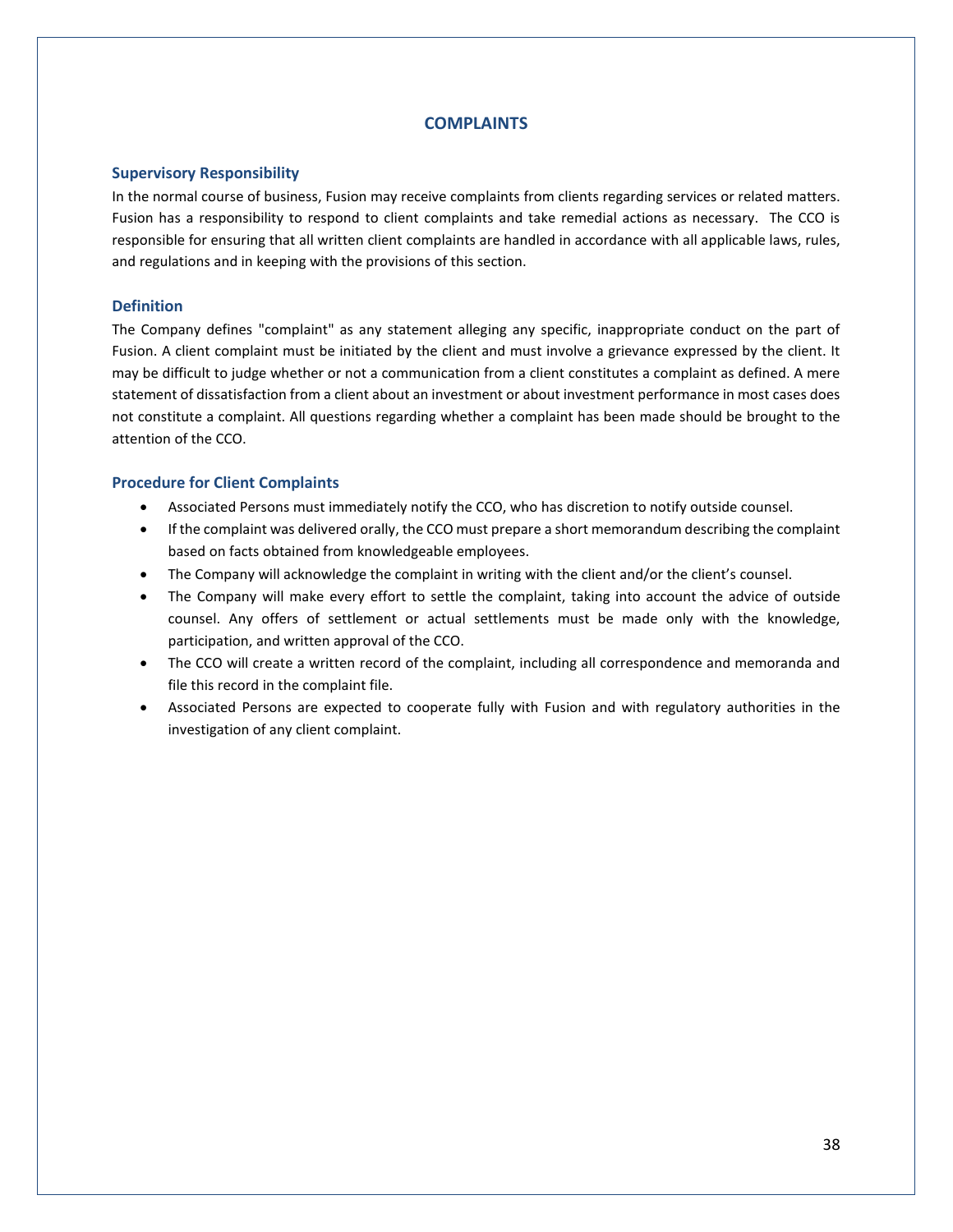## **CUSTODY OF FUNDS AND SECURITIES**

Rule 206(4)-2 of the Advisers Act provides for extensive requirements regarding possession or custody of client funds or securities. "Custody" means, "holding, directly or indirectly, client funds or securities, or having any authority to obtain possession of them." An investment adviser has custody if a related person holds, directly or indirectly, client funds or securities, or has any authority to obtain possession of them, in connection with advisory services provided to clients. A related person is a person "directly or indirectly controlling or controlled by the Company and any person under common control with the Company." Custody generally includes:

- Possession of client funds or securities (including stock certificates, precious metals, etc.), unless received inadvertently and returned to the sender promptly, but in any case within three business days of receiving them;
- Any arrangement, including trustee arrangements and general power of attorney, under which a related person is authorized or permitted to withdraw client funds or securities maintained with a custodian upon such person's instruction to the custodian;
- Any arrangement where the Company and its Associated Persons have client account login information and are able to change the client's address of record or request third party transfer of funds or securities without the client's written confirmation; and
- Any capacity, such as general partner of a limited partnership; managing member of a limited liability company, or a comparable position, for another type of pooled investment vehicle; that gives a related person or supervised person legal ownership of or access to client funds or securities.

If a related person is appointed as trustee as a result of a family or personal relationship with the grantor or beneficiary of the trust, and not as a result of employment with the Company, the Company will not be deemed to have custody of such client's funds or securities.

The Company has custody over client funds or securities ("client assets") as a result of debiting fees directly from client accounts held at a qualified custodian. Additionally, the Company has custody because certain clients have granted the Company standing letters of authorization for third party transfers. The Company is required to disclose in Form ADV Part 1A, Item 9 the total number of clients and total amount of assets for which the Company is deemed to have custody.

#### **Appointment of Qualified Custodian**

The CCO must ensure that a qualified custodian maintains those funds and securities either: (i) in a separate account for each client under that client's name; or (ii) In accounts that contain only the clients' funds and securities, with the Company's name as agent or trustee for the clients.

#### **Definition of Qualified Custodians**

Qualified custodians include the types of financial institutions that clients and investment advisers customarily turn to for custodial services that also include banks and savings institutions, registered broker-dealers, and registered futures commission merchants, among others.

#### **Notice of Qualified Custodian**

If the Company opens an account with a qualified custodian on behalf of Company clients, either under the client's name or under the related person's name as agent, the Company will promptly notify the client in writing of the qualified custodian's name, address, and the manner in which the client funds or securities are maintained when the account is opened and of any subsequent changes to this information.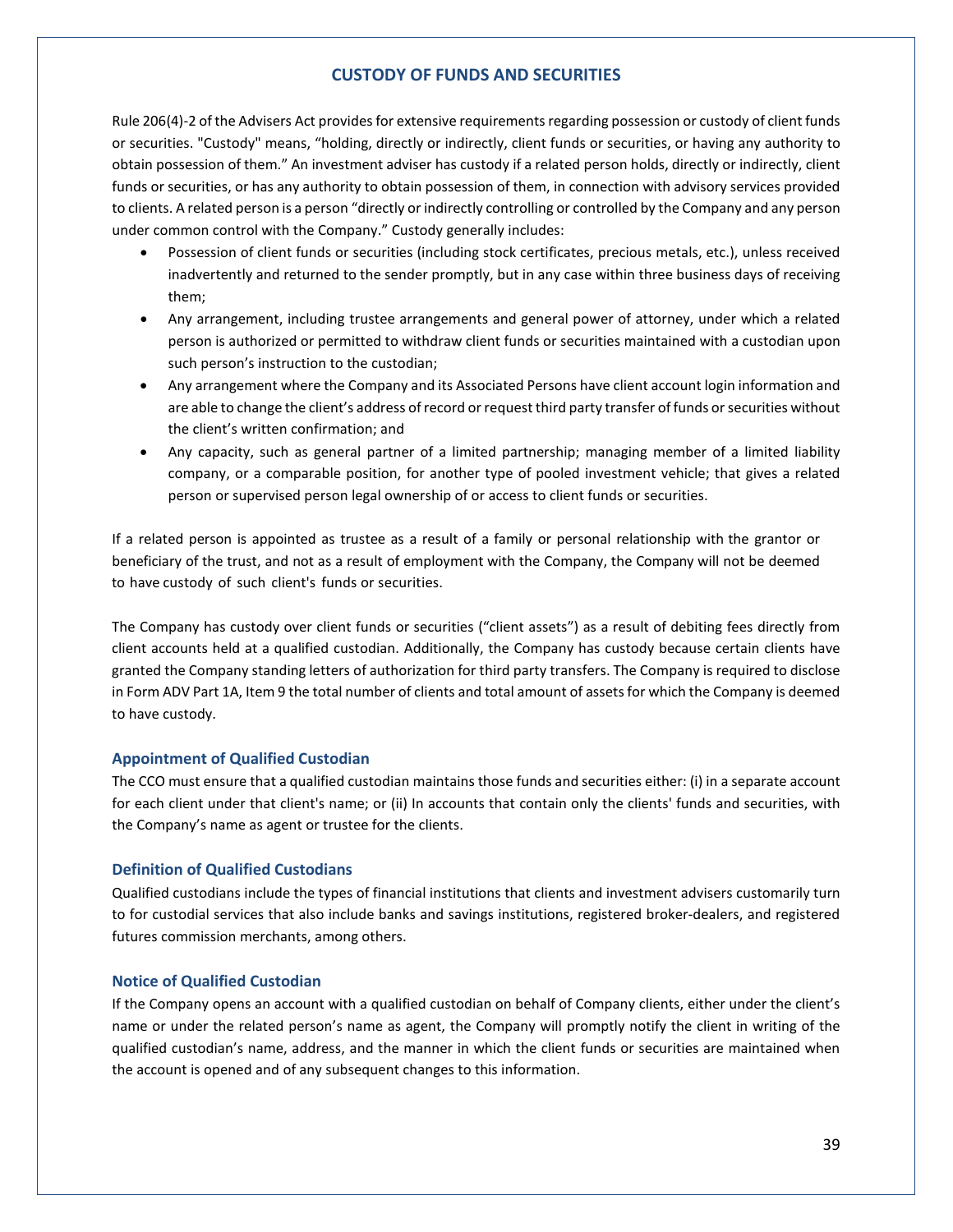If the Company sends account statements to clients to whom the Company is required to provide this notice, the Company must include in the notification to clients, and in any subsequent account statements sent to clients, a statement urging clients to compare account statements from the qualified custodian with those from the Company.

## **Deduction of Advisory Fees from Client Accounts**

The Company's advisory fees are debited directly from client accounts. Payment of the Company's advisory fees will be made by the qualified custodian, as that term is defined above, holding the client's funds and securities. In all such cases, the clients must provide written authorization permitting the fees to be paid directly from their account. The Company shall not have access to clients' funds for payment of fees without clients' consent, in writing. Additionally, the qualified custodian must agree to deliver quarterly account statements directly to the clients, and never through the Company.

The Company's CCO or designee will periodically review, on a sample basis, fee calculations to determine their accuracy based on how and when clients are billed and to ensure that the fee calculation is consistent with clients' advisory agreements and the amount of assets under management. To the extent practical, duties will be segregated between those Associated Persons responsible for: (1) processing billing invoices sent to the custodian and/or clients, as applicable; (2) reviewing the invoices for accuracy; and (3) reconciling invoices with deposits of advisory fees by custodians into the Company's account.

### **Inadvertent Receipt of Funds or Securities**

It is the Company's policy to return inadvertently received client's funds or securities to the sender, without assuming custody. If the Company inadvertently receives client funds or securities, the Company will take the following steps to correct this action:

- When the Company inadvertently receives funds/securities, a photocopy of the check or securities received will be made and placed in the client's file.
- A ledger will be created with the following information: (A) Issuer; (B) Type of security and series; (C) Date of issue; (D) For debt instruments, the denomination; (E) Certificate number, including alphabetical prefix or suffix; (F) Name in which registered; (G) Date given to the adviser; (H) Date sent to client or sender; (I) Form of delivery to client or sender, or sender; (J) Mail confirmation number, if applicable, or confirmation by client or sender of the fund's or security's return; (K) Client name; (L) Account number (if applicable); and (M) Amount involved.
- Within three business days of receipt the Company will return the funds/securities to the sender with a letter of instruction regarding how and where the sender should forward funds/securities in the future. The Company will return such funds or securities by US Mail (registered, return receipt requested) or by courier service.
- The Company will keep a copy of the cover letter and the return receipt/delivery notice in the client's file.

# **Receipt of Third-Party Checks**

If the Company receives a check from a client payable to a third party such as a custodian, the Company will make a copy of the check, issue a receipt to the client and then forward the check directly to the third party. A copy of the check, the receipt, and the transmittal form will be kept in a master custody file.

# **Third-Party Transfers**

Where the client provides the Company with a letter of instruction or other similar asset transfer authorization arrangement established by a client with a qualified custodian to directly transfer funds or securities to a third party, the Company is deemed to have custody. However, the SEC has published guidance stating that an adviser is not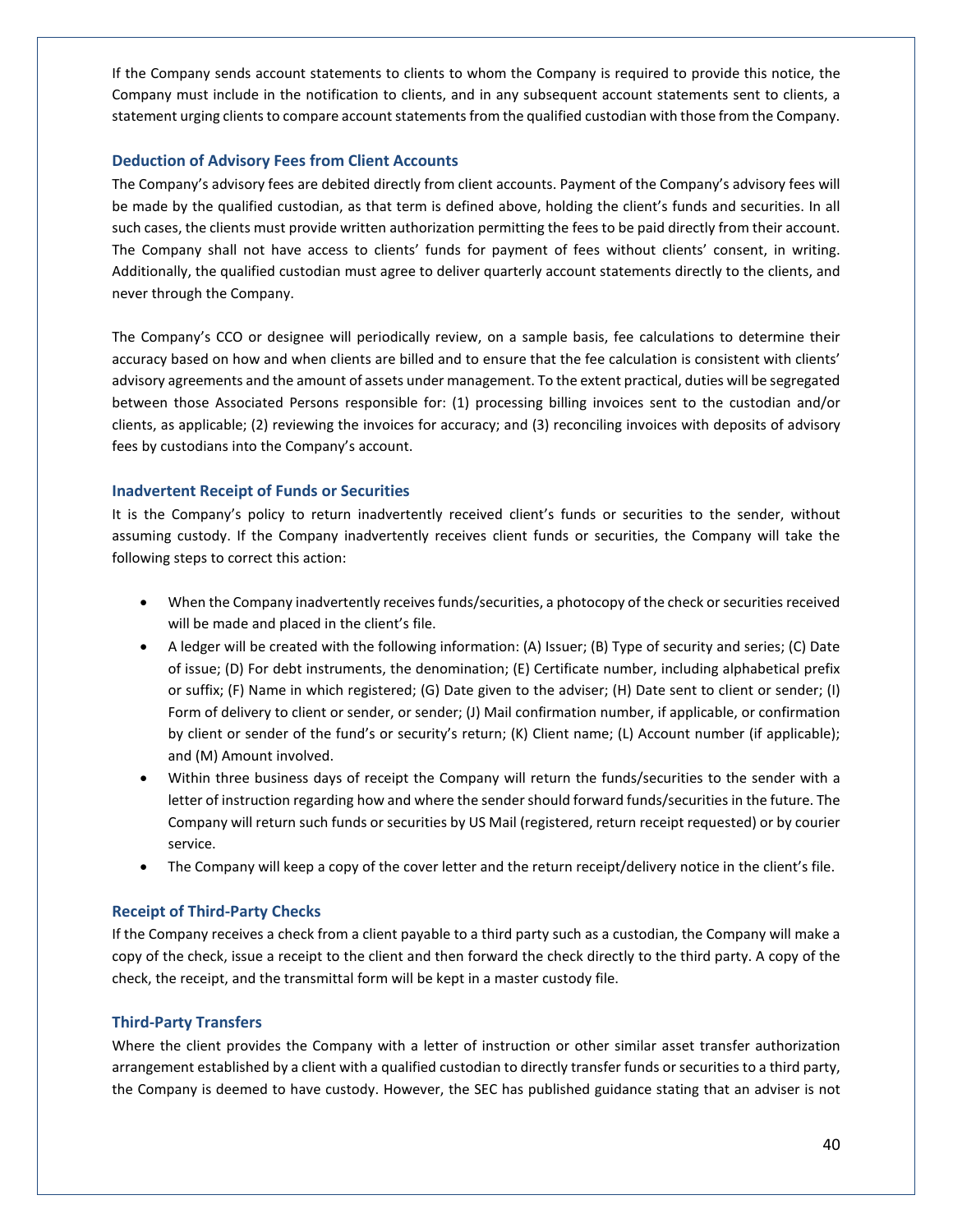required to obtain a surprise examination where it acts pursuant to such an arrangement under the following circumstances:

- 1. The client provides an instruction to the qualified custodian, in writing, that includes the client's signature, the third party's name, and either the third party's address or the third party's account number at a custodian to which the transfer should be directed.
- 2. The client authorizes the Company, in writing, either on the qualified custodian's form or separately, to direct transfers to the third party either on a specified schedule or from time to time.
- 3. The client's qualified custodian performs appropriate verification of the instruction, such as a signature review or other method to verify the client's authorization, and provides a transfer of funds notice to the client promptly after each transfer.
- 4. The client has the ability to terminate or change the instruction to the client's qualified custodian.
- 5. The Company has no authority or ability to designate or change the identity of the third party, the address, or any other information about the third party contained in the client's instruction.
- 6. The Company maintains records showing that the third party is not a related party of the Company or located at the same address as the investment adviser.
- 7. The client's qualified custodian sends the client, in writing, an initial notice confirming the instruction and an annual notice reconfirming the instruction.

Upon receipt of a letter of instruction or other similar third-party asset transfer authorization, the CCO, or a designee, will review the document to verify that the third-party recipient is not a related party of the Company or located at the same address as the Company. On a periodic basis, the CCO will obtain a third-party transfer report from the custodian to verify that the above procedure has been followed.

The Company is required to disclose in Form ADV Part 1A, Item 9 the total number of clients and total amount of assets for which the Company is deemed to have custody.

# **Transfers to Like-Name Accounts**

Where the Company has limited authority to transfer a client's funds or securities between accounts owned by the client and maintained at one or more qualified custodians, the client must authorize the adviser in writing to make such transfers. A copy of that authorization must be provided to the qualified custodians. The written authorization signed by the client that is provided to the sending custodian must state with particularity the name and account numbers on sending and receiving accounts (including the ABA routing number(s) or name(s) of the receiving custodian) so that the sending custodian has a record that the client has identified the accounts for which the transfer is being effected as belonging to the client. That authorization does not need to be provided to the receiving custodian.

However, where the Company has limited authority to transfer client assets between the client's accounts held at the same qualified custodian or between affiliated qualified custodians and both custodians have access to the sending and receiving account numbers and client account name (e.g., to make first-party journal entries), the Company does not trigger custody and is not required to include further specification of client accounts in the authorization.

### **Account Statements**

The Company will arrange for the client's qualified custodian to send quarterly account statements, directly to the client, showing all disbursements from the account. The Company has formed a reasonable belief after due inquiry that the qualified custodian sends account statements directly to clients by receiving a duplicate copy of the quarterly account statement.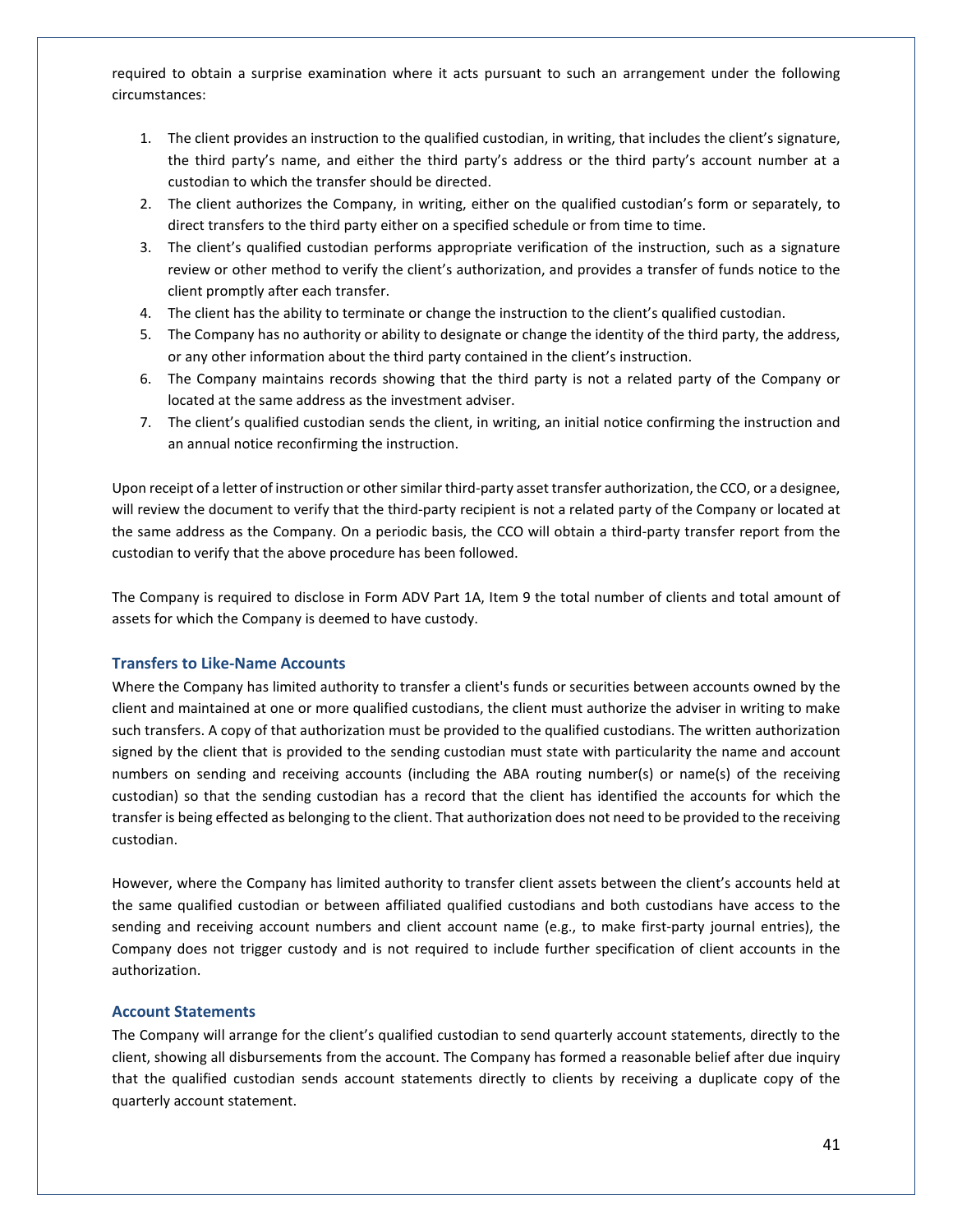There is a special rule for limited partnerships and limited liability companies: If the Company is a general partner of a limited partnership (or managing member of a limited liability company, or holds a comparable position for another type of pooled investment vehicle), the account statements required under this Section must be sent to each limited partner (or member or other beneficial owner). Note: Sending account statements solely to limited partners (or members or other beneficial owners) that themselves are limited partnerships (or other type of pooled investment vehicles) who are the Company's related persons will not satisfy this requirement.

### **Use of an Independent Representative**

In the event a client does not wish to receive notices and account statements referenced above, the client must designate an independent representative to receive those notices/statements. The Company requires the client to submit such request in writing and a record of such request will be kept in the client's file.

### **Definition of Independent Representative**

An independent representative is defined as a person that:

- Acts as agent for an advisory client and by law or contract is obligated to act in the best interest of the advisory client;
- Does not control, is not controlled by, and is not under common control with, the Company; and
- Does not have, and has not had within the past two years, a material business relationship with the Company.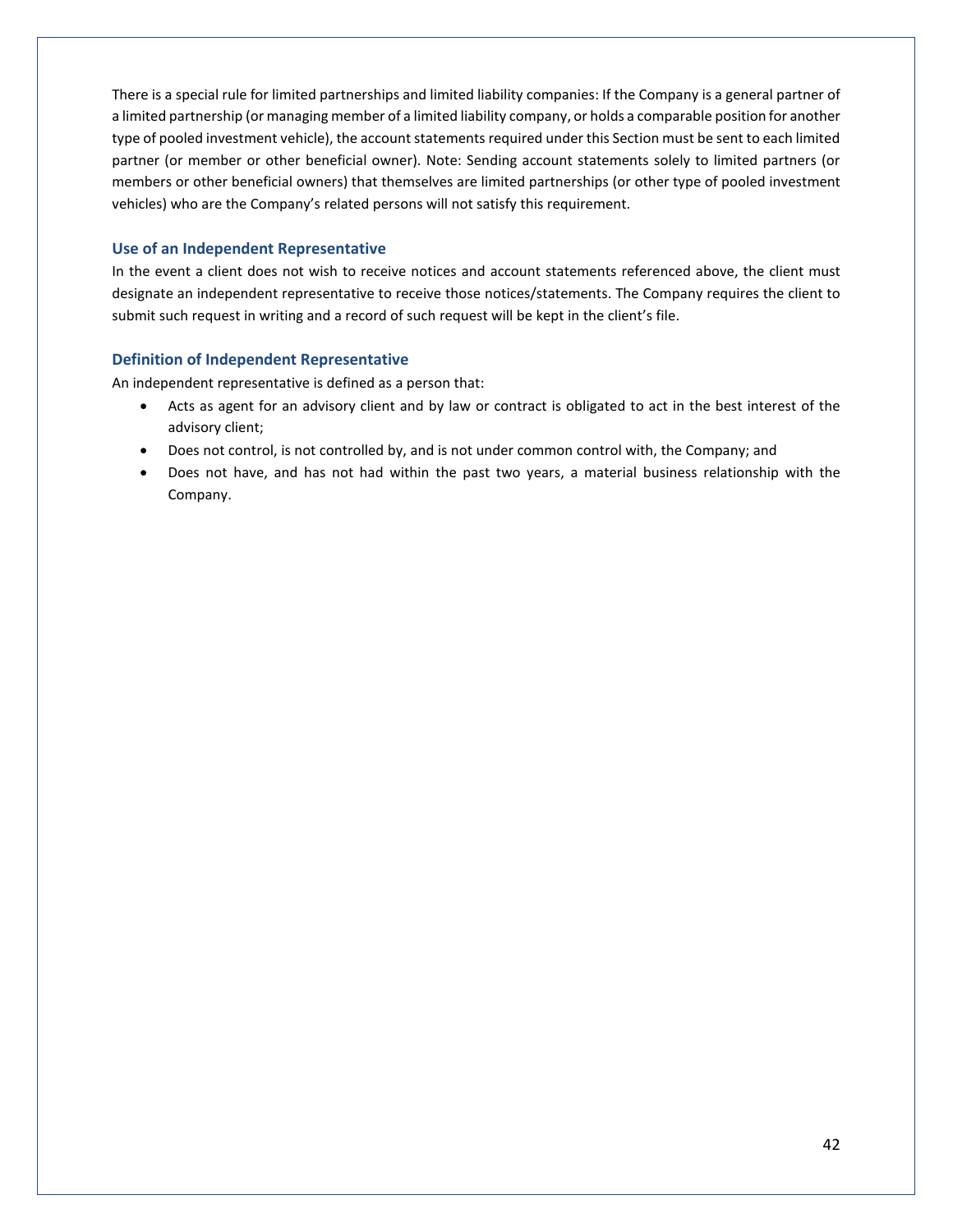# **PORTFOLIO MANAGEMENT**

# **Fiduciary Duty**

Pursuant to Section 206 of the Advisers Act, both the Company and its IARs are prohibited from engaging in fraudulent, deceptive or manipulative conduct. Compliance with fiduciary responsibilities involves more than acting with honesty and good faith alone. It means that the Company has an affirmative duty of utmost good faith to act solely in the best interest of its clients. The Company is also responsible for providing fair and full disclosure of all material facts to its clients.

Fiduciary duties in the context of portfolio management include the following:

- Having a reasonable, independent basis for investment advice.
- Providing only investment advice that is suitable to each individual client's needs, goals and objectives and personal circumstances.
- Exercising reasonable care to avoid misleading clients.
- Being loyal to the client and acting in good faith.
- Obtaining best execution when implementing the client's transactions where the Company has the ability to direct brokerage transactions for the client.
- Making full and fair disclosure to the client of all material facts and when an actual or potential conflict of interest exists.

# **Procedures for Opening a New Advisory Account**

In establishing a new client relationship, the Company will complete the following steps:

- 1. All clients will be required to enter into a written agreement with the Company.
- 2. The Company will furnish new clients with the applicable sections of Part 2 and Part 3 of Form ADV and the Company's Privacy Notice, no later than at the time the client executes the advisory agreement.
- 3. Where applicable, the Company and the client will complete the necessary forms to open a new brokerage/custodial account or to designate the Company as the adviser on the account.
- 4. The Company and the client will complete all necessary brokerage and custodial forms, including a trading authorization (limited power-of-attorney) form and a form to grant the Company the ability to directly debit advisory fees from the client's custodial account.
- 5. The Company will note and document any reasonable client-imposed investment restrictions.
- 6. Where the client has provided trusted contact info to the custodian, The Company will rely on that information (See further policies and procedures under Risks Related to Senior Investors or Other Vulnerable Clients below).
- 7. The Company will enter all relevant client information into its customer relationship management system and the Company's proprietary Fusion Elements Technology ("Fusion Elements") software.
- 8. The Company will complete an anti-money laundering review using Fusion Elements.
- 9. The Company will create a file for the client that includes, among other things, the advisory agreement, documentation to determine suitability, account opening documents, and correspondence. Files may be electronic in whole or in part. Brokerage statements & confirms may be kept electronically.

# **Determining Suitability**

In establishing a new client relationship, the Company will obtain the following investment parameters about the prospective client and record such information on a suitability questionnaire:

1. Client's birth year and employment status, including occupation;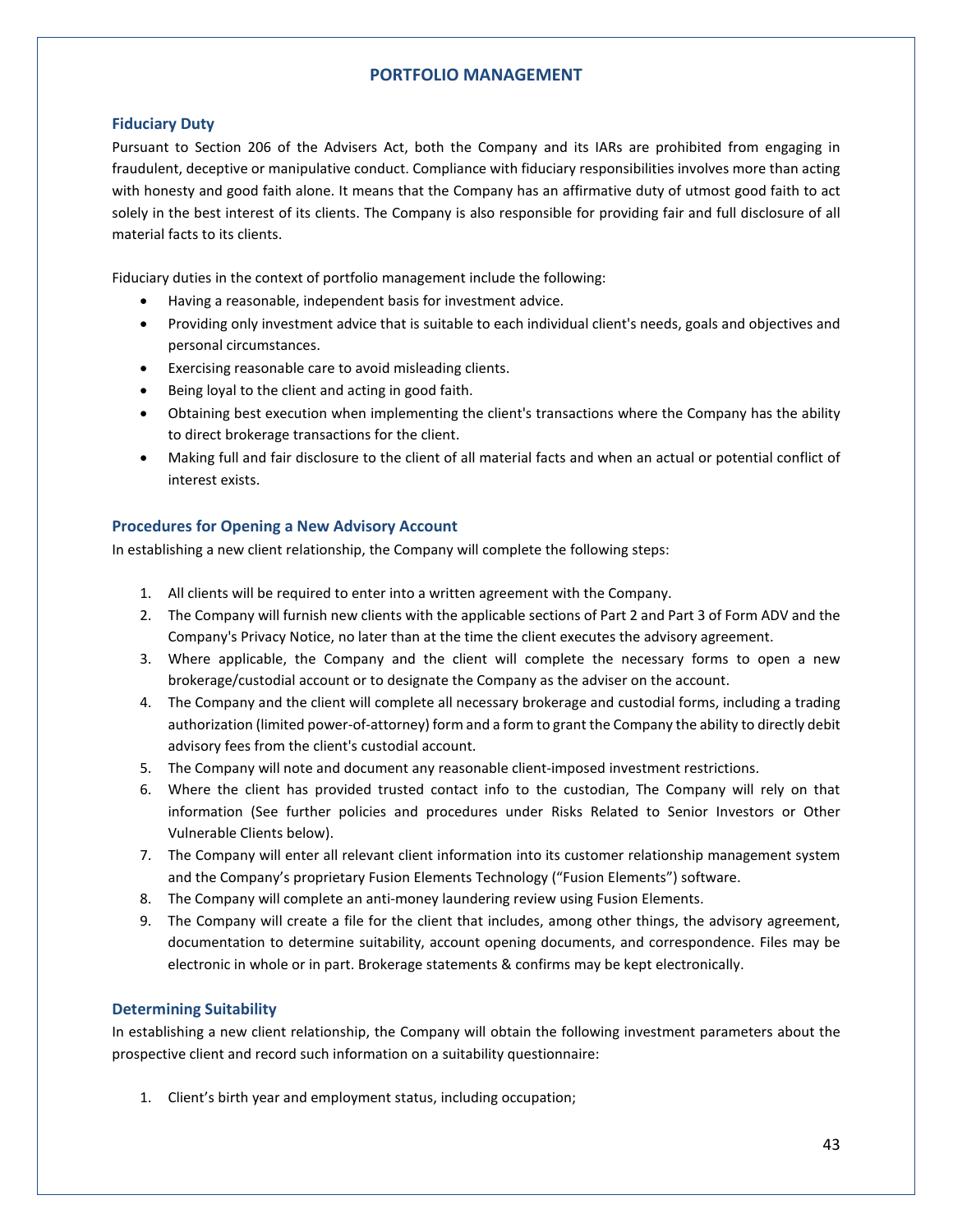- 2. Client's investment objectives;
- 3. Level of the client's risk tolerance;
- 4. Time horizon;
- 5. Client's income and net worth, excluding the value of the client's primary residence;
- 6. Target asset mix;
- 7. Whether the account be reallocated if market shifts and if so, how often;
- 8. Client's preferred asset mix;
- 9. Client restrictions on investments, issuer, industry, and or geographic area.

Each Associated Person, prior to rendering investment advice to a client, must ensure that their advice is suitable, considering that client's investment parameters. The Associated Person should, at a minimum, base that recommendation on the most current information available to the Company regarding the client's investment parameters. Associated Persons are required to contact their clients on a periodic basis (at intervals not greater than 36 months) to update the suitability information provided by each client.

# **Conflicts of Interest**

The Company must be sensitive to various conflicts of interest that may arise when selecting programs, account types (i.e., wrap vs. non-wrap accounts), broker-dealers to execute client trades, and when recommending affiliated service providers to advisory clients for non-advisory services. Where necessary, the Company will address such conflicts by disclosure in Form ADV Part 2 and Part 3.

Additionally, when recommending a service provider, clients are to be informed that they are not required or otherwise obligated to utilize the services of any recommended service provider.

Moreover, the Company and its Associated Persons must have a reasonable basis for determining or recommending an investment transaction or an investment strategy. Prior to implementing transactions, selecting a program, or making a recommendation, each Associated Person must:

- Review and understand the client's financial situation, objectives, and risk tolerance;
- Follow an investment strategy with respect to that client, which is approved by the Company and that is appropriate for the client in light of the information obtained;
- Communicate to the client the basis for the recommendations; and
- For "non-discretionary" accounts, obtain the client's specific consent.

Recommendations made by Associated Persons will be periodically reviewed by that person's supervisor or the CCO to ensure that such recommendations are consistent with the best interests and/or instructions of the client. If any inconsistencies are noted, the supervisor/CCO will work directly with the Associated Person to determine whether there was an oversight, mistake, or reason for the particular recommendation or action in the client's account. If remedial action is necessary, the CCO will ensure that appropriate documentation of any remedial actions taken is noted in the client file and the Associated Person's personnel file as applicable.

# **Risks Related to Senior Investors**

The Company recognizes that seniors and other vulnerable clients are at a higher risk for financial exploitation. Financial exploitation is identified as the wrongful or unauthorized taking, withholding, appropriation, or use of money, assets, or property of a specified adult; or any act or omission by a person, including through the use of a power of attorney, guardianship, or conservatorship of a specified adult, to:

1. Obtain control over the specified adult's money, assets, or property through deception, intimidation, or undue influence to deprive him or her of the ownership, use, benefit, or possession of the money, assets, or property; or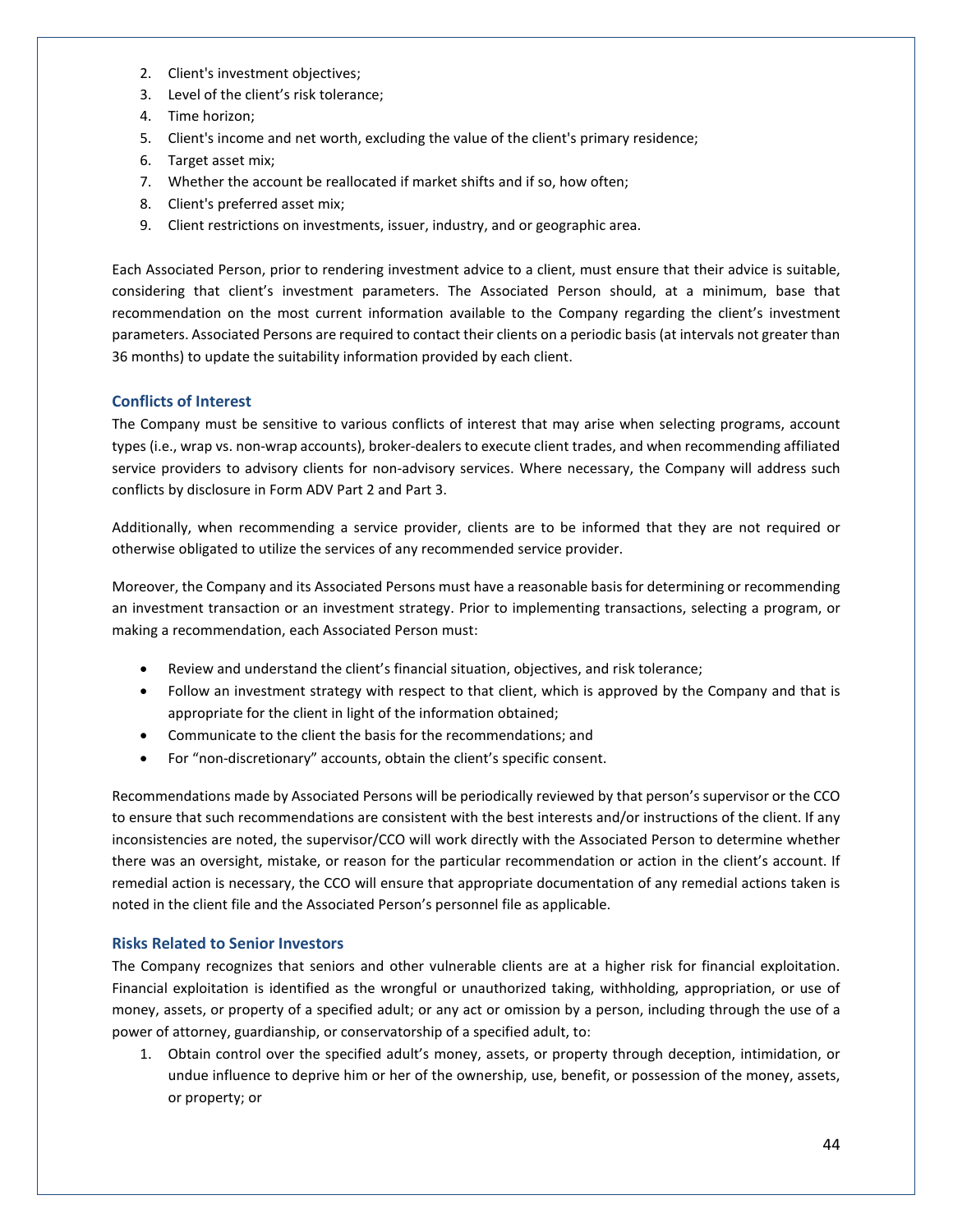2. Convert the specified adult's money, assets, or property to deprive him or her of the ownership, use, benefit, or possession of the money, assets, or property.

In an effort to enhance protections for clients who are seniors or other vulnerable clients, Associated Persons shall request that clients age 65 and over or other vulnerable clients provide trusted contact information to be used in the event that signs of diminished capacity or financial exploitation are observed. In case a client refuses to provide such information, Associated Persons are required to maintain documentation of the client's decision.

Associated Persons are required to document cases where diminished capacity or financial exploitation or abuse is suspected and alert the CCO to assist with handling the situation. Where diminished capacity or financial abuse is suspected, the Company is prohibited from making securities recommendations to the client until it is clear that there is no cause for concern. The Company's compliance personnel should be alerted regarding the situation and they should become involved as necessary. Legal counsel may be sought if deemed necessary by CCO. Where the client has provided trusted contact information, the Company will maintain ongoing communication with the client's trusted contact. The Company will also contact the client to follow up on the client's health. Where the Company establishes contact with a person who has power of attorney due to a client having diminished mental or physical capacity, the Company will implement the following steps:

- 1. The Associated Person will review the client's account, identify changes in account activities, and report to CCO.
- 2. The Company will arrange for the Custodian to send copies of all statements to the client and the person with the power of attorney.
- 3. The Company will make a best effort to verify of authenticity of signatures.

Where financial exploitation is suspected, the CCO will assess whether the Company should place a hold on transactions involving the account of a vulnerable adult. The CCO will submit the reporting form provided by the Texas State Securities Board to report critical information about the suspected financial exploitation, as required under Section 45 of the Texas Securities Act. A copy of the form can be found online at: [https://www.ssb.texas.gov/sites/default/files/ReportOfFinancialExploitation\\_Form\\_Nov2017.pdf](https://www.ssb.texas.gov/sites/default/files/ReportOfFinancialExploitation_Form_Nov2017.pdf)

# **Unacceptable Clients**

The Company reserves its right to decline its services as it deems fit and necessary. Accordingly, the Company will not accept the following as clients:

- Persons who refuse to disclose necessary information required by account opening documents;
- Persons who only provide a fictitious name, unless a legal name is also provided;
- Persons who do not pass the custodian's AML review;
- Individuals under the age of majority or who has been determined to be legally incompetent, unless the person is represented by a legal guardian.

# **Documents to Maintain in Client Folders**

The Company will maintain the following document in each client's file:

- 1. Signed client contracts;
- 2. Client Profiles and/or Suitability documents (may be included in signed contracts);
- 3. Evidence of Receipt of Form ADV Part 2 (brochure and brochure supplement, as applicable), Part 3 (Form CRS), and Privacy Notice (may be located in signed contracts);
- 4. Evidence of Discretionary Authority (may be located in signed contract);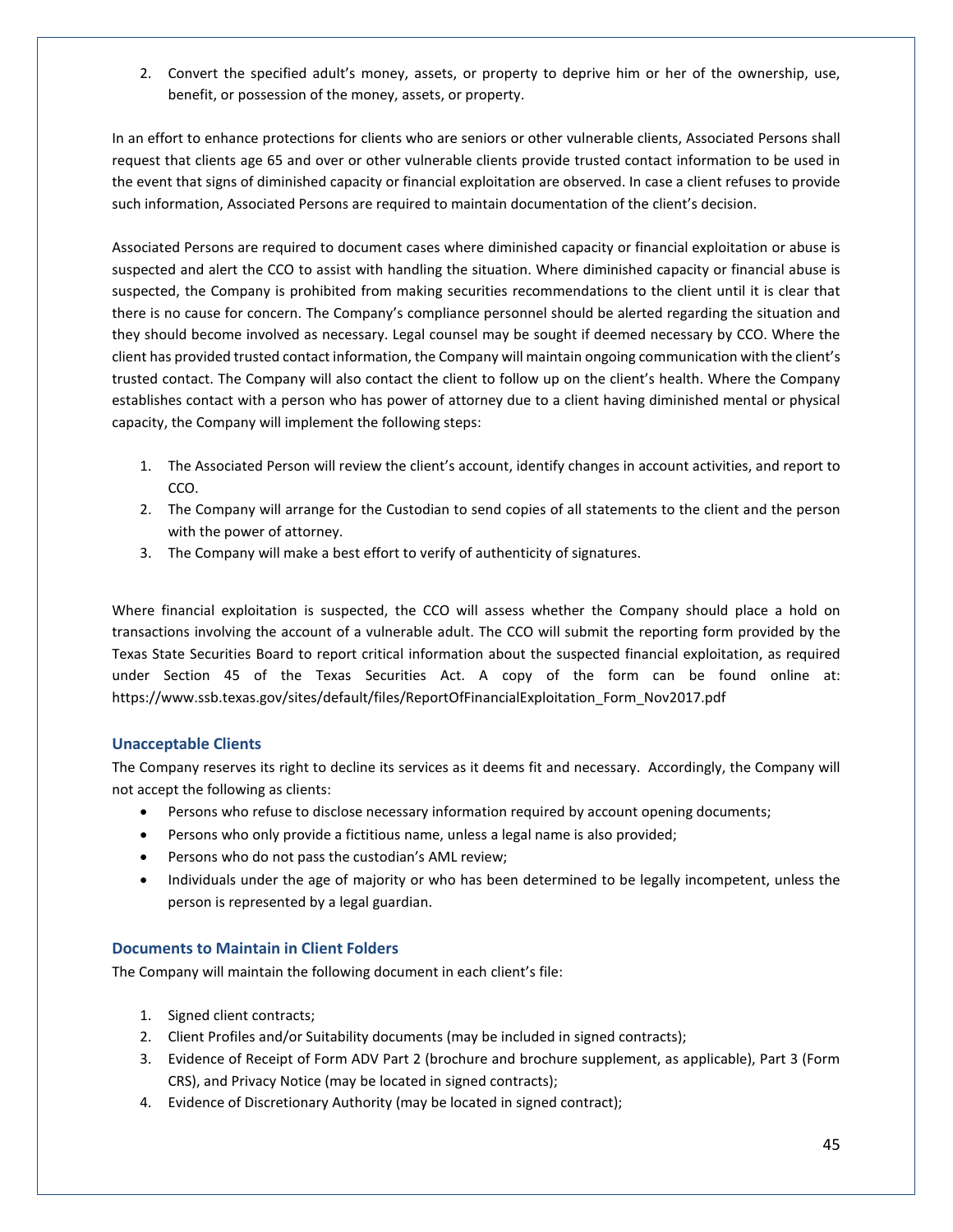- 5. Account Opening Documents, duly filled and signed;
- 6. List of restrictions placed on account (may be included in signed contracts);
- 7. Authorization to Debit Advisory Fees (may be included in signed contracts);
- 8. Receipt of Client Solicitor's Disclosure (if applicable);
- 9. Sections of a Trust Agreement that are necessary to service the client's trust (if applicable).

The CCO will review client folders on a periodic basis to ensure completeness.

## **Managing the Client's Account**

Each Associated Person is responsible for devoting the requisite amount of attention to professionally manage each of his/her client accounts in accordance with the investment requirements and objectives of the client. In managing accounts, each Associated Person is required to maintain regular communications with clients.

Associated Persons are required to keep clients apprised of relevant changes in the economy, market conditions and the Company's investment views and expectations for the economy and the markets.

Where the Company provides discretionary asset management services, the Company, through its Associated Persons, shall invest and reinvest the securities, cash or other property held in the client's account in accordance with the client's stated investment objectives as identified by the client during information gathering sessions and the Suitability Questionnaire. The Company is granted discretion in accordance with authorization provided in the executed agreements for services, which are maintained in the relevant client's file.

Where the Company provides non-discretionary services, the Associated Person will obtain client approval prior to the execution of all trades. The authorization to implement the recommendation may be granted via verbal or written communication from the client, or the client's representative. The Associated Person must document in writing the client's approval or disapproval of all recommended trades.

Within 30 days of an IAR's termination, accounts managed by the terminated IAR will be placed under management of another IAR of the Company.

# **Trading Procedures**

The Company will be using Fusion Elements for its portfolio management and trading. Appropriate documentation of all trades is maintained in electronic and / or hard copy form. For custodians that provide electronic data downloads, transaction data will be downloaded and imported into Fusion Elements, within a reasonable time period, which is generally at the end of each business day. For accounts maintained at custodians that do not provide data download capability, balances will be manually updated, no less than monthly, using statements from custodians received by mail or electronic means.

#### **Reconciliation Procedures**

The Company will engage in the following procedures to complete its reconciliation process:

- 1. For accounts held in custody at a broker providing daily data downloads, accounts are generally reconciled each day using the reconciliation function in Fusion Elements. At a minimum, this process will occur at least quarterly, immediately prior to calculation of management fees.
- 2. For accounts held at firms not providing daily downloads, a monthly statement or position analysis will be obtained via mail or internet means, and the account value reconciled with the value maintained in Fusion's system. This will be done immediately prior to calculation of any management fees.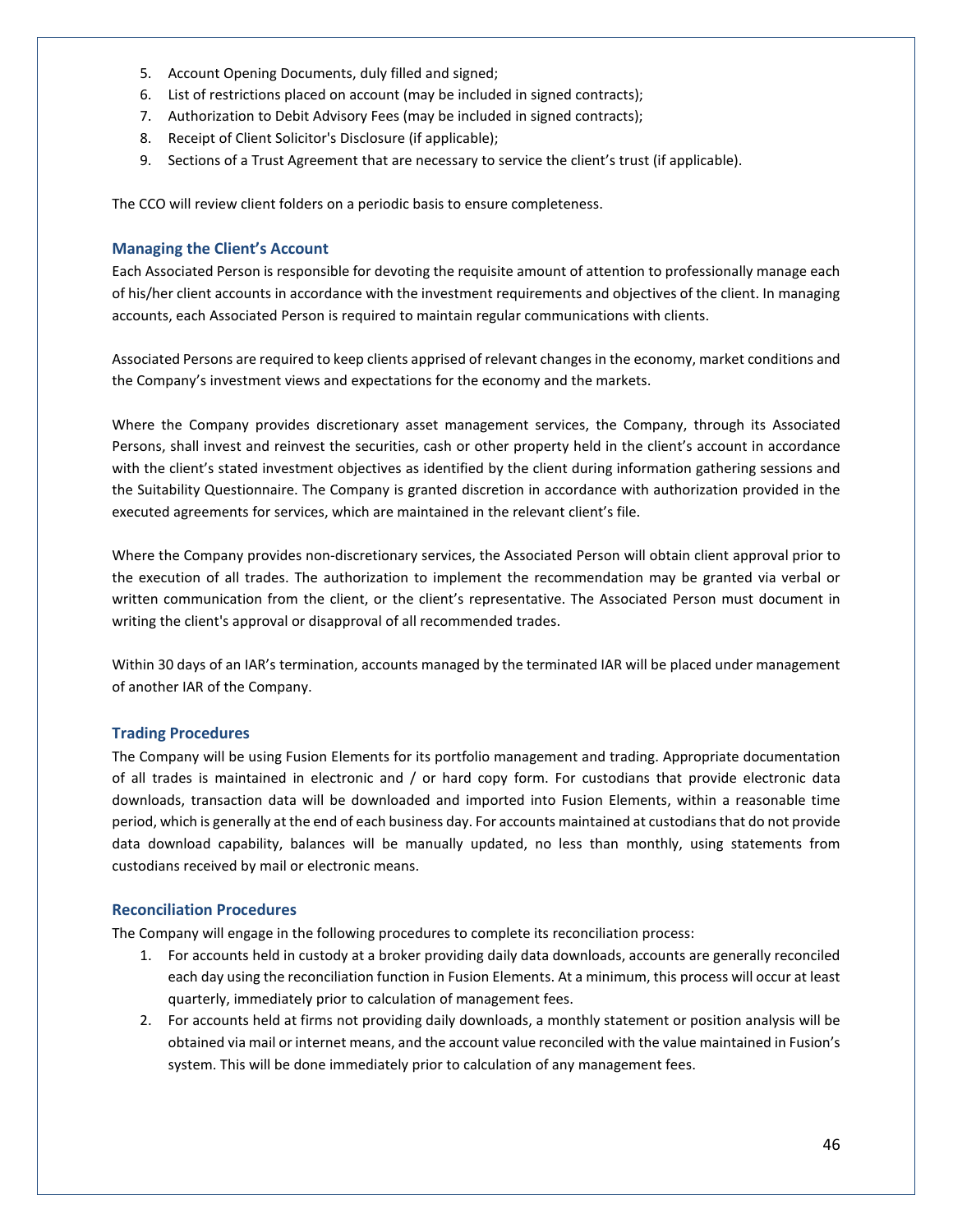If either method described above reveals a discrepancy between the share totals / values indicated by the custodian and Fusion's portfolio management system, Fusion's CCO will investigate and correct the problem as soon as possible.

Fusion will maintain written evidence of successful reconciliation reports. Any reconciliation discrepancies, which cannot be quickly corrected, will be annotated by the CCO.

#### **Research Processes**

Research is conducted internally utilizing information obtained from a wide variety of sources, and all professional staff members actively participate in the Company's research effort. Fusion maintains research/investment information on each company or mutual fund that is recommended for investment. This information will range from copies or electronic links to copies of corporate reports, prospectuses, or other information, which justified the purchase of a security as well as its continued ownership. Generally, files will not be constructed for certain fixed income securities such as Treasury securities and investment grade corporate, state and municipal debt.

Fusion's investment personnel may hold both formal and informal meetings to discuss investment ideas, economic developments, current events, investment strategies, issues related to portfolio holdings, etc.

Additionally, third party research may be used to supplement the Company's own research efforts. Examples of third-party research resources include, but are not limited to Bloomberg, Morningstar, the custodian's proprietary research, etc.

#### **Valuation of Securities**

While the Company uses custodian pricing, management is responsible for assuring that securities in client portfolios are valued at market value for those securities where market value is readily available and at "fair value" for all other securities as determined in good faith by the Company or its designee. When determining a fair value for a security, Fusion will establish a fair valued price for the security based on the Company's knowledge of the security and current market conditions, among any other considerations deemed appropriate. The Company will also document the rationale used to establish a fair valued price for the security. The CCO is designated by management to carry out the Company's policies and procedures relating to the valuation of securities.

#### **Review Procedures**

Client accounts are monitored on a continuous basis and a formal review is conducted at least annually. Additional reviews may be provided at the client's request, based on deposits and/or withdrawals in the account, material changes in the client's financial condition, or at the portfolio manager's discretion. Fusion will review the underlying portfolio assets, current market conditions, investment results, asset allocation, etc., to ensure investment strategy and expectations remain aligned with the client's stated goals and objectives. The Company will maintain documentation of such review. Personnel currently conducting reviews must be disclosed in Part 2 of Form ADV.

#### **Model Portfolios**

It is the Company's policy to allocate discretionary portfolio management assets to certain proprietary model portfolios and/or model portfolios developed by third parties where the portfolio manager believes such investments are in the best interest of the client.

#### **Compliance with SEC Rule 3a-4**

There may be certain circumstances when the management by an investment advisor of client assets in model portfolios could cause the investment advisor to fall under the definition of "Investment Company" under the Investment Company Act of 1940. In order to avoid this classification and for purposes of satisfying the safe harbor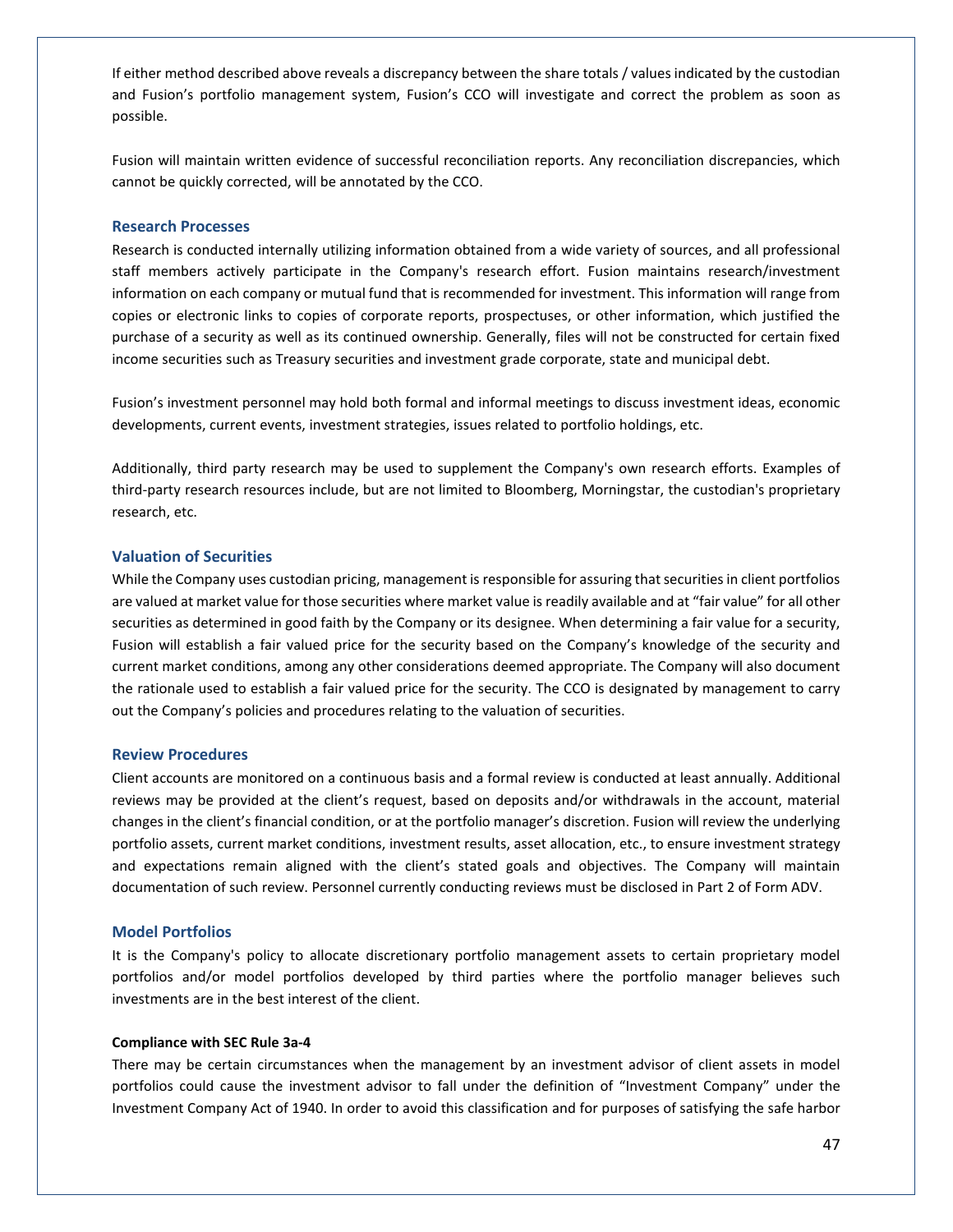from the definition of "investment company" set forth in Rule 3a-4 of the Investment Company Act of 1940, Fusion and its employees must comply with the following requirements:

- 1. Each client account must be managed on the basis of that client's individual financial situation, investment objectives and instructions;
- 2. The advisory representatives must obtain information from each client that is necessary to manage the client's account individually;
- 3. The advisory representatives must be available to consult with clients about their personal circumstances and portfolios;
- 4. Each client must have the ability to impose reasonable restrictions on the management of their account;
- 5. Each client must be provided with a quarterly statement containing a description of all activity in the client's account;
- 6. Each client must retain the indicia of ownership of all securities and funds in the account, including the rights to withdraw securities or cash, vote (or choose a proxy vote) on securities in the account, proceed directly as a security holder against the issuer, be provided with timely confirmations of each securities transaction;
- 7. In the event that a third party is designated to perform certain obligations set forth in these procedures, then Fusion must obtain, from that third party, a written agreement to perform those services;
- 8. Fusion must preserve and maintain the policies, procedures, agreements and other documents relating to its investment advisory operations; and
- 9. Fusion must furnish to the SEC and/or state securities division, upon demand, copies of all specified documents.

## **Account Statements**

The custodian holding the client's funds and securities will send the client, at least quarterly, a confirmation of every securities transaction and a brokerage statement. The Company will send account statements in accordance with the terms of the executed agreement for services as maintained in the specific client file. The Company will periodically review account statements for accuracy.

#### **Account Termination**

The Company is informed of a client termination by i) receiving ACAT notice from a broker; ii) receiving a letter directly from the client with termination instructions (particularly on any position liquidations); or iii) verbal instructions from the client. If the client communicates this information verbally to the Company, a letter (written or electronic) is sent to the client stating that the Company acknowledges the client's desire to terminate, the date of termination, and fee payment/rebate instructions. Upon notification to the Company all active management of the account assets will stop. The client may have instructed the Company to liquidate certain positions in the account prior to closing. The Company will complete the trades to the best of its ability, taking into account the effects on the price at which the securities will be liquidated. Any additional termination terms or fees will be confirmed in the advisory agreement signed by the client at the time of account opening.

The Company calculates the pro rata fee for the period based upon the client termination date.

Documentation showing the specific manner in which the pro rata fee was calculated, how the amount due from/payable to was identified, and a copy of the check/fee reimbursement or transfer (from the Company account to Client account)/wire instructions is maintained in the client file (or electronically on the Company's portfolio management system). The Company will furnish the terminated client with a final letter (can be electronic) memorializing the termination instructions (as discussed above) and effective date of termination.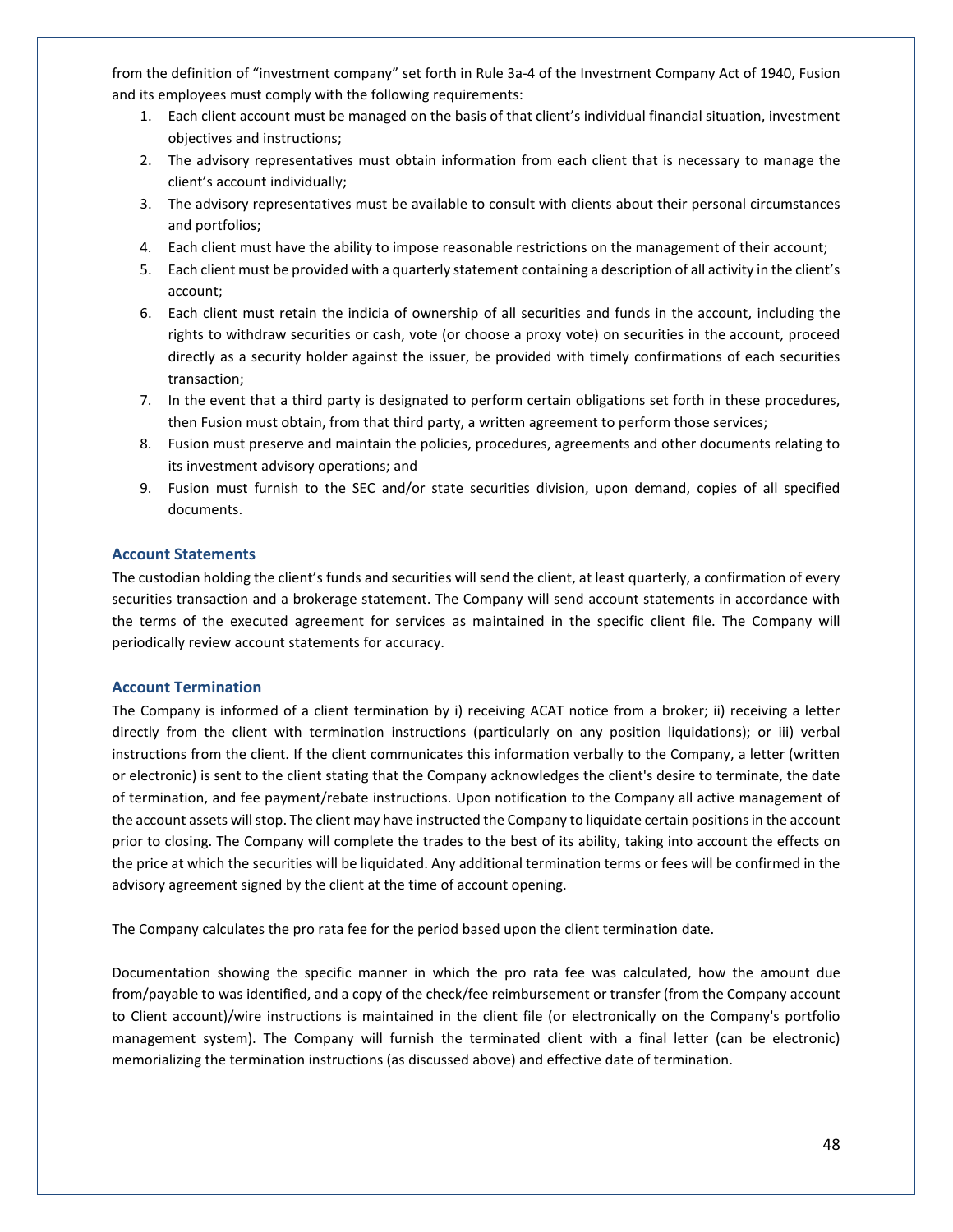The Chief Compliance Officer will be responsible for removing the client from the Company's master custodial account. All information relating to the management of a terminated client's account must be maintained in accordance with the Advisers Act (i.e., 5 years from the end of the fiscal year in which the account terminated), and the terminated client's investment returns must remain in the Company's performance composite through the last full quarter in which the account was managed.

The Company must cooperate with any account transfer instructions received from the terminated client, and act to complete an account transfer efficiently and expeditiously.

Accounts are not terminated by reason of death or incapacity of the client. In such an event, the Company will continue to provide management services to the Account in accordance with client's previously provided instructions, pending acceptance of testamentary documentation and appointment of an executor, or such other testamentary process applicable to the Account.

# **Third Party Adviser Procedures**

#### **Third-Party Adviser Initial Due Diligence**

The Company will refer and/or recommend the services of third-party advisers to clients for account/portfolio management services. Prior to utilizing any third-party adviser Fusion will conduct a due diligence review of the third-party adviser. Due diligence may consist of the following: reviewing Form ADV or other disclosure documents, reviewing the third-party adviser's qualifications, expertise, and strategies, conducting in person or telephonic interviews with the third-party adviser, confirming the registration status of the third-party adviser, requesting and reviewing the third-party adviser's policies and procedures, and/or reviewing the third-party adviser's custodial relationships.

#### **Ongoing Due Diligence and Supervision of Third-Party Advisers**

Fusion's CCO, senior management, and/or investment committee, if any, will be responsible for supervising and conducting on-going due diligence of any third-party adviser utilized by the Company. This will be accomplished as follows:

- 1. Request and review amendments to the third-party adviser's Form ADV or other disclosure documents;
- 2. Review the performance of the third-party adviser;
- 3. Conduct periodic meetings with compliance personnel and senior management of the third-party adviser;
- 4. Require notification of changes in the third-party adviser's portfolio management team or investment strategies;
- 5. Periodically reassess supervisory procedures applicable to the third-party adviser in light of:
	- Changes in a third-party adviser's investment strategy or portfolio managers;
		- Significant changes in the third-party adviser's business;
		- Dramatic changes in market conditions; or
		- Any other event likely to have a significant effect on the third-party adviser's operations.

Once all information has been collected, Fusion will review the materials, and determine whether the Company will refer and/or recommend the third-party adviser to clients. Records of the review and a final decision will be maintained in the Company's compliance files.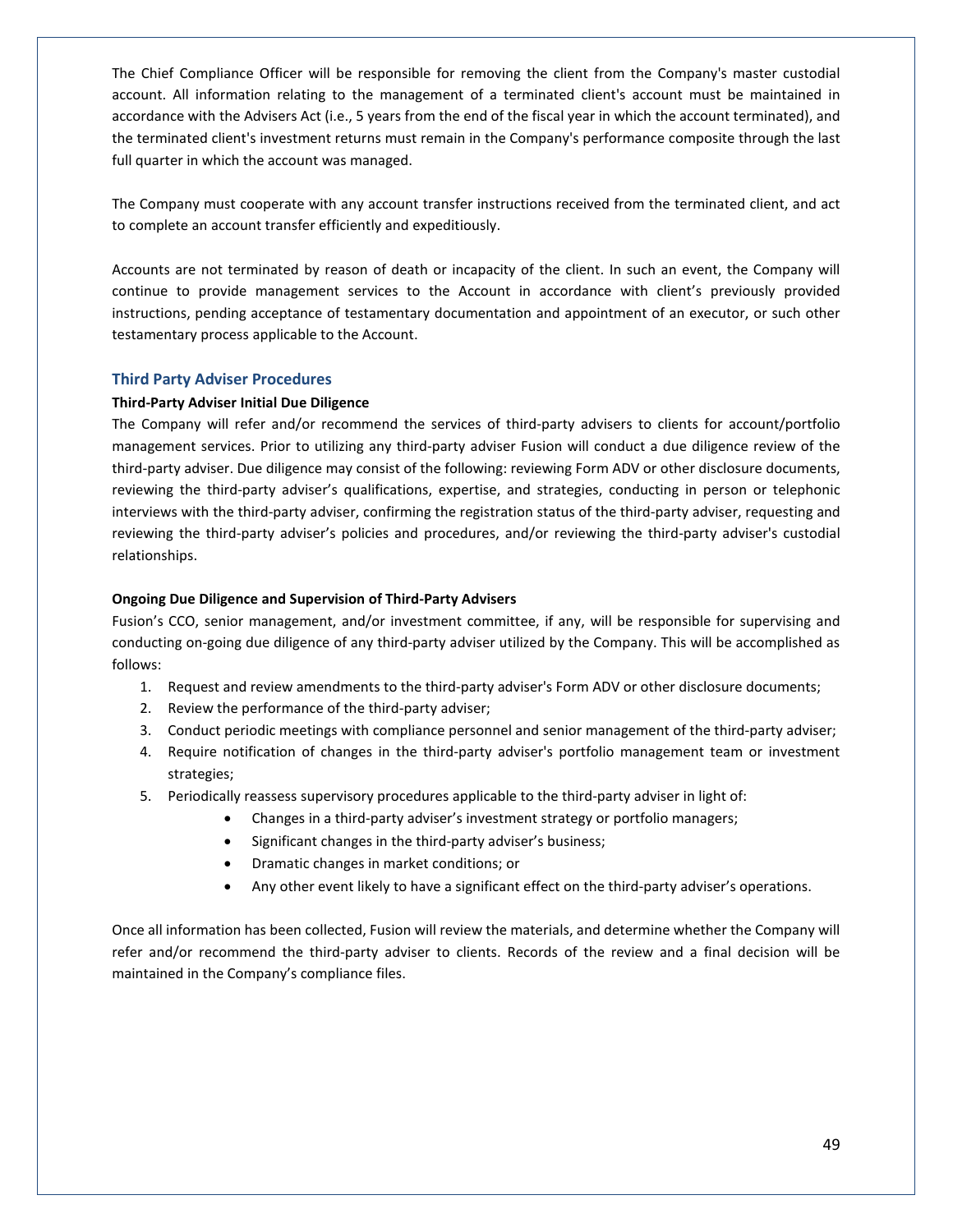# **TRADING PROCEDURES**

# **Aggregation of Trades**

Trade aggregation, also known as "block trading," refers to placing a trade for more than one account. Block trades may be beneficial to the Company and its clients by:

- Avoiding the time and expense of simultaneously entering similar orders for many individual client accounts that are managed similarly;
- Obtaining lower commission rates;
- Ensuring that all accounts managed in a particular style obtain the same execution to minimize differences in performance; and
- Obtaining a better execution price.

The SEC has taken the position that trade aggregation is acceptable so long as all accounts participating are "treated fairly." The SEC in its no action letter to SMC Capital Management, Inc**. ("SMC Letter")** also stated that orders for advisory clients including investment companies may be aggregated with accounts in which the Company and/or its personnel have an interest if certain conditions are met.

# **Aggregation Policy**

Consistent with the Company's obligation to seek "best execution," the Company may aggregate client orders if the aggregation is deemed to be in the best interest of the client. Accounts of the Company and its Associated Persons may be included in a block trade with client accounts provided it does not distort the transaction costs to clients that may result from the greater volume and ticket size of the aggregated order. Such distortions may occur when proprietary positions in an aggregated order significantly exceed client positions when purchasing or selling shares of a thinly traded stock. If there is any reasonable likelihood of distortion in an execution price resulting from an aggregated order, the Portfolio Manager must execute client transactions before those of the Company or its Associated Persons. All trades placed for the Company or its Associated Persons must be consistent with the Company's Code of Ethics.

#### **Aggregation Procedures**

The procedures outlined below seek to ensure that orders are allocated fairly among clients so that all clients are treated fairly in accordance with their investment objectives:

- The Company will provide full disclosure of its aggregation policies to clients in its Form ADV Part 2;
- Orders will be aggregated only if consistent with the Company's best execution obligation and advisory agreements;
- No advisory client will be favored over another;
- Aggregated orders that are effected at different times and different prices will be averaged as to price when allocating to accounts;
- Before entering an aggregated order, the Portfolio Manager will specify the participating client accounts and its method for allocation in writing and allocate accordingly. If orders are partially filled, they must be allocated pro rata based upon the allocation statement;
- Allocations that deviate from the preliminary allocation may be made only if all clients receive fair treatment and the reason for the allocation is explained in writing and approved by the CCO;
- Books and records will reflect separately for each account the securities held, bought and sold;
- No additional compensation will be received by the Company as a result of the aggregation; and
- Individual investment advice and treatment will be provided to each client's account.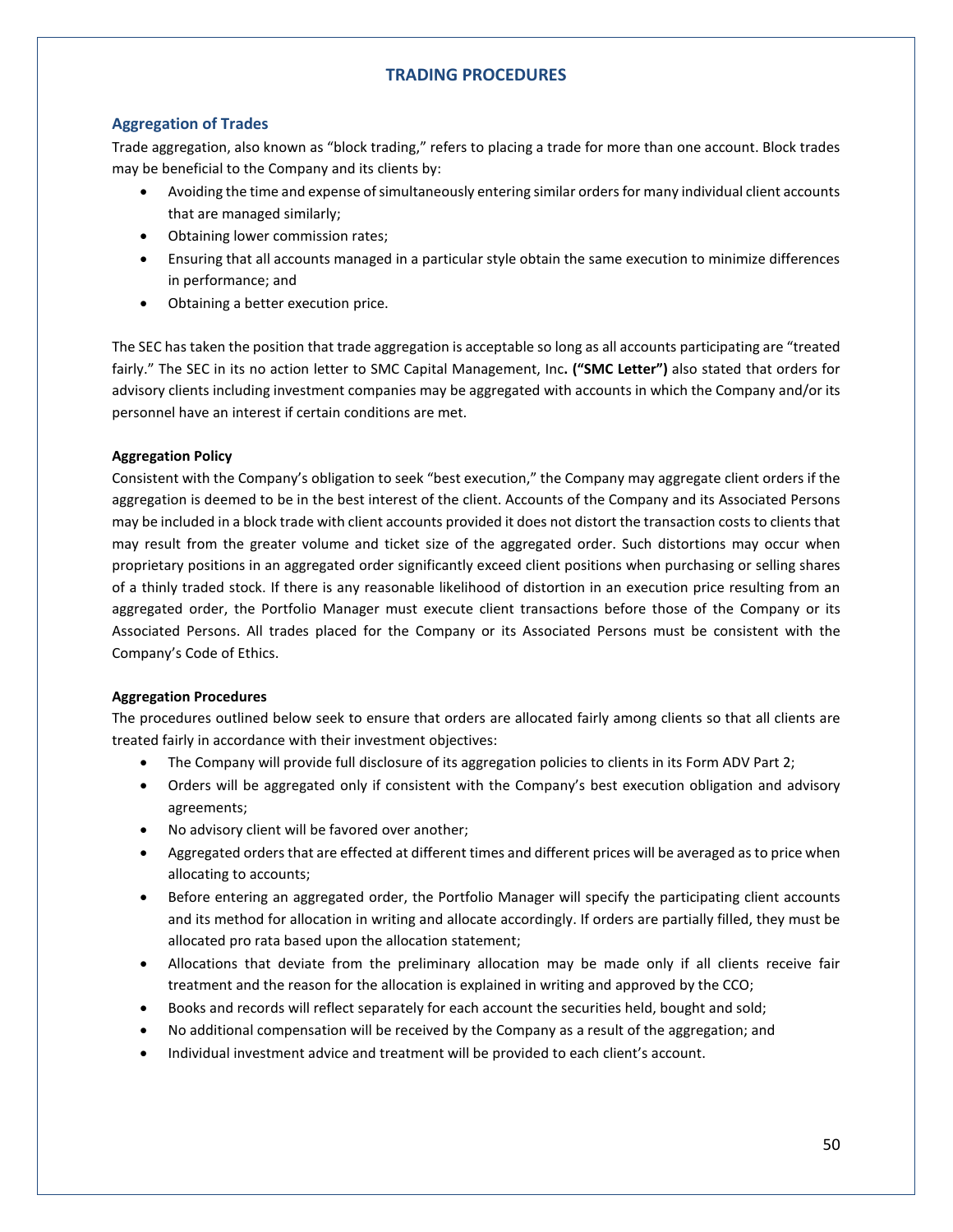The CCO or the designee will review trade tickets and allocation reports to confirm all above policies are adequately followed.

### **Best Execution**

The Advisers Act Section 206, which contains anti-fraud provisions, requires that an Investment Advisor act in the best interest of its clients and place their interests before its own. Among the specific obligations is the requirement to obtain the best price and execution of client securities transactions when the Investment Advisor is in a position to direct brokerage. Best execution is further defined as the most favorable, quality execution possible while considering the broker's services, research provided, commissions charged, volume discounts offered, execution capability, and the reliability and responsiveness of the broker/dealer. The Company has an obligation to obtain the best execution for its clients' transactions.

In selecting a broker to execute client transactions the Company will consider the full range and quality of the broker's services, including execution quality, pricing, commission rate, the value of research provided, financial strength and responsiveness to the Company's requests for trade data and other information. The Company's obligation is not necessarily to get the lowest price but to obtain the best qualitative execution.

### **Best Execution Procedures**

The CCO will periodically perform a review of trading execution, including a consideration of similar custodial and trading platforms provided by other broker dealers, and will document findings and conclusions, along with any specific actions taken, in a memo to the Best Execution File.

When performing a best execution review, the CCO will consider the following:

- Execution capability regarding different types of orders and securities, i.e., block trades, derivatives, etc.;
- Value of research provided by the broker used in making investment decisions;
- Responsiveness to requests for trade data and other financial information, especially in volatile markets;
- Competitiveness of commission rates and spreads, including documentation that reflects the comparison of standard commission rates or minimum transaction costs with broker dealers offering comparable products and services;
- Availability of IPOs for allocation to clients;
- Ability of the broker dealer to handle odd-lot orders;
- The ability and willingness to work large or difficult trades;
- Adequacy of the broker dealer's back-office staff to handle trading activity in volatile or high-volume markets; and
- Statistics on frequency of errors.

Additionally, the CCO will review the Company's Form ADV documents at least annually to assure disclosure regarding brokerage practices and best execution is consistent with actual practices. If it is determined that other broker/dealers can provide better overall execution quality the Company has a fiduciary responsibility to use such other broker/dealers.

# **Directed Brokerage**

Directed brokerage is identified as the client's ability to direct the Company to utilize certain broker/dealers for execution of trades. Under these circumstances, the Company still has a fiduciary obligation to its clients and the Company will disclose in writing, either by way of Form ADV Part 2, equivalent disclosure brochure, or the client agreement, the following excerpt known as Bailey language, from the Bailey Case:

*"In the event that a Client directs Fusion to use a particular broker/dealer, the Company may not be authorized under these circumstances to negotiate commissions and may not be able to obtain*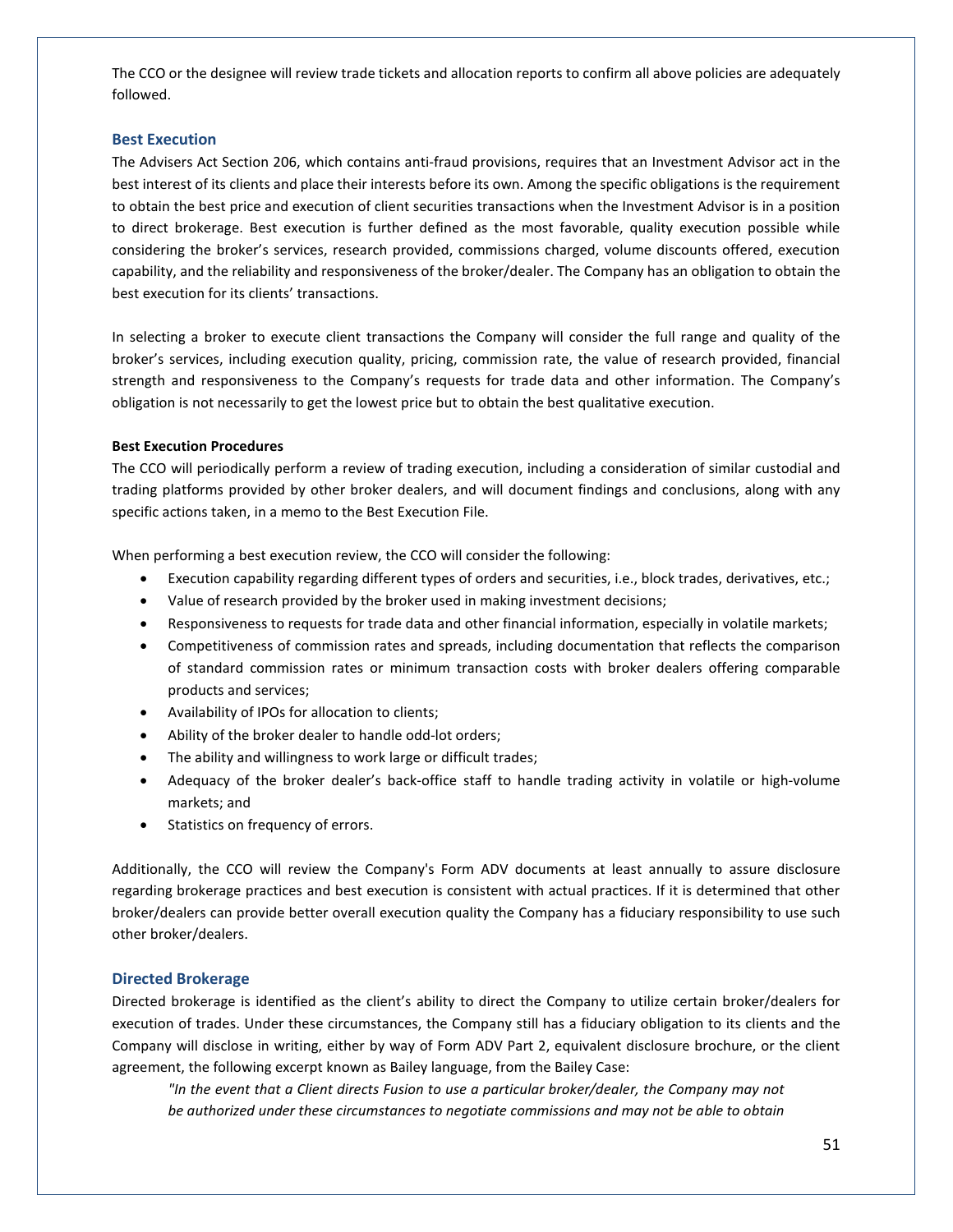*volume discounts or best execution. In addition, under these circumstances a disparity in commission charges may exist between the commissions charged to Clients who direct the Company to use a particular broker/dealer and those that don't."*

In a situation where a client directs the Company to use a particular broker-dealer, the Company still retains fiduciary obligations to such client. Prior to establishing directed brokerage arrangements, the Company will obtain the direction of brokerage in writing from the client.

# **Principal or Agency Cross Transactions**

Prior to engaging in any principal or agency cross transaction, the CCO should closely review Section 206(3)-2(a)(l-5) of the Advisers Act to ensure that among other items:

- A contract has been executed by the client disclosing the fact that agency cross or principal trades may be effected in the account;
- Each transaction is approved by the customer prior to execution;
- The capacity in which the Company is acting is disclosed to the client; the cost of the security (for principal trades) is disclosed; and
- Adequate disclosure is made to the client that the client has the right not to consent to the principal or agency cross transaction.
- Due to the inherent conflicts of interest with these types of transactions, the Company will not permit principal or agency cross transactions without prior approval by the CCO, who will ensure appropriate procedures have been followed and that the contemplated transactions are in the best interest of the affected client.

### **Company Policy**

Generally, the Company prohibits principal and agency transactions. In very limited circumstances, exceptions may be made on a case-by-case basis. The CCO is responsible for assuring compliance with Section 206(3) of the Act prior to pre-approving any Principal or Agency Cross Transaction. The CCO must maintain all documentation relating to these trades in a separate file.

# **Trading Errors**

All trading errors must be resolved in favor of the client. Examples of trading errors are:

- Entering a buy order when it should have been a sale
- Entering an order for the wrong account
- Entering an order for the wrong security or wrong number of shares

The Company must maintain a "trading error" file containing the original order ticket, the order ticket correcting the trade and any other documentation regarding the resolution of the matter. The trading error should contain information on the party who was responsible (e.g., the executing broker or the Company).

#### **Trade Error Notification Procedures**

In the event a potential trading error is identified, Associated Persons are required to alert the CCO immediately. The CCO will determine whether a trading error has occurred and will identify the responsible party. The CCO will make every effort to correct the error immediately and in the best interest of the client. In the event of a loss, the Company will reimburse the appropriate party for the full amount of the loss, including transaction costs. If there is a gain in the account due to the error, the client will either receive credit for the amount of the gain, or gains will be maintained by the custodian, or directed to charity in accordance with each custodian's internal policies.

The CCO will write a memo identifying: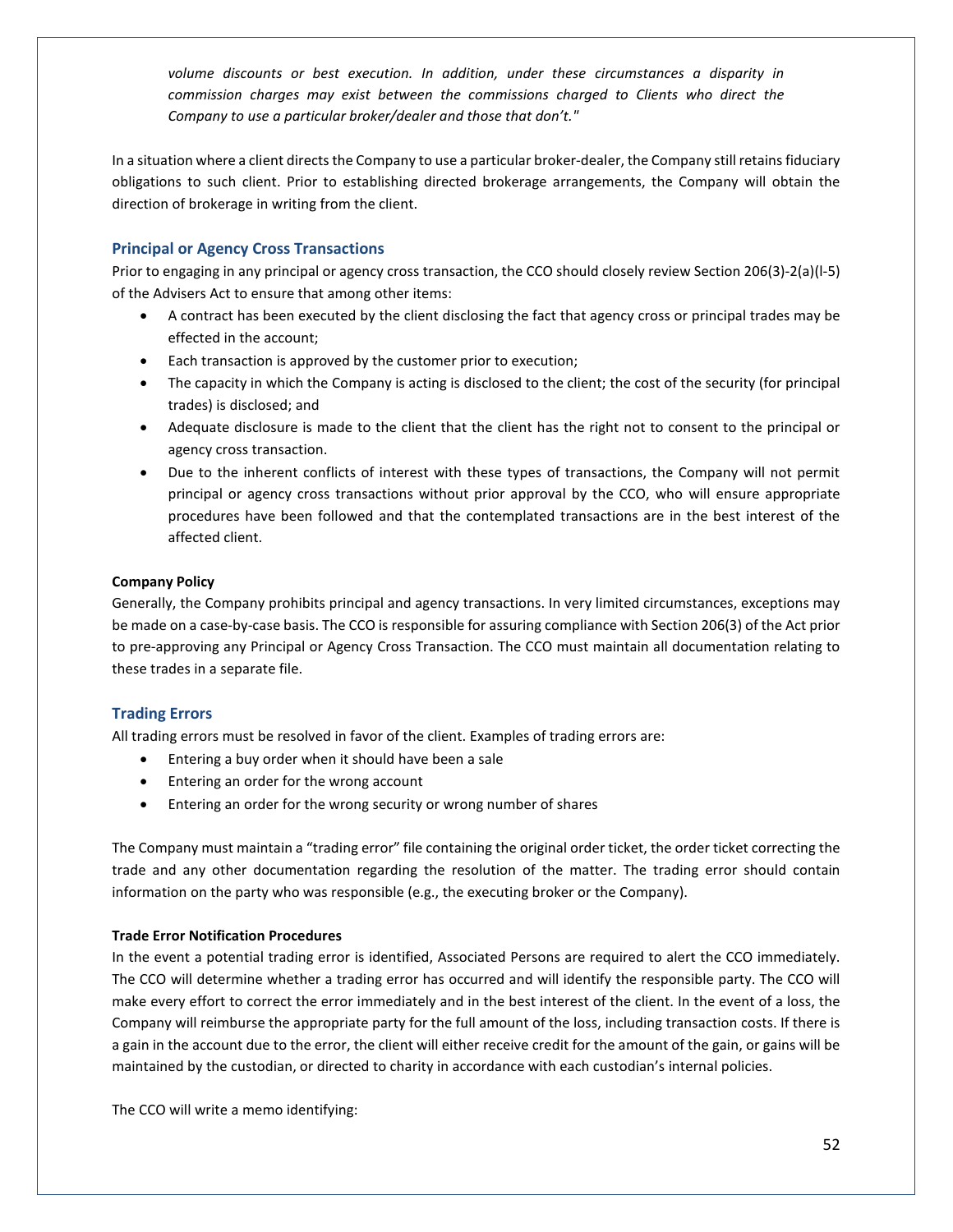- Date of the trading error,
- Account(s) involved,
- Security involved (including CUSIP),
- A description of the error,
- Amount of the gain or loss, and
- Remedial action taken.

Additionally, if appropriate, the CCO will contact the client to inform them of the error and to provide information about the circumstances of the error. If payment is made to the client, the client will be asked to sign a trade error release form. Payments will be recorded in the Company's accounting records. **The Company may not use soft dollars to pay for a trade error under any circumstances.** The Company will maintain a record of all trade error in its books and records.

# **Soft Dollar Arrangements**

The Securities and Exchange Commission (SEC) has defined "soft dollar" practices as arrangements under which products or services, other than execution of securities transactions, are obtained by an investment adviser from or through a broker-dealer in exchange for the direction by the adviser of client brokerage transactions to the brokerdealer.

The Company does not have any soft dollar arrangements of any kind. As such, the CCO is responsible for ensuring that no soft dollar arrangements exist, and if any soft dollar arrangements are created, that this policy and the Company's Form ADV documents are promptly updated to properly reflect such fact.

# **Economic Benefits from Third Parties**

Although the Company does not participate in any "soft dollar" credit arrangements in exchange for client securities transactions, it may receive other products or services free of charge or at a discounted price from its participation in institutional programs through various broker-dealers/custodians. When the Company receives, without cost or at a discounted price, any such products or services from a broker-dealer/custodian or other financial institution because it renders investment management services to clients that, in the aggregate, maintain a certain level of assets at that institution, the Company shall characterize such benefits as an "economic benefit" and a potential conflict of interest.

These benefits may include products and services (provided without cost or at a discount) such as: receipt of duplicate client statements and confirmations; research related products and tools; consulting services; access to a trading desk serving adviser participants; access to block trading (which provides the ability to aggregate securities transactions for execution and then allocate the appropriate shares to client accounts); the ability to have advisory fees deducted directly from client accounts; access to an electronic communications network for client order entry and account information; access to mutual funds with no transaction fees and to certain institutional money managers; participation in industry seminars, and discounts on compliance, marketing, research, technology, and practice management products or services provided by third party vendors.

Additionally, from time to time, the Company may receive expense reimbursements for travel and/or marketing expenses from distributors of investment and/or insurance products. These reimbursements are typically a result of attendance at due diligence and/or investment training events hosted by product sponsors or for Company client events hosted or co-hosted by product sponsors. Marketing expense reimbursements are typically the result of informal expense sharing arrangements in which product sponsors may underwrite costs incurred for marketing such as advertising, publishing, client event, and seminar expenses. Although receipt of these expense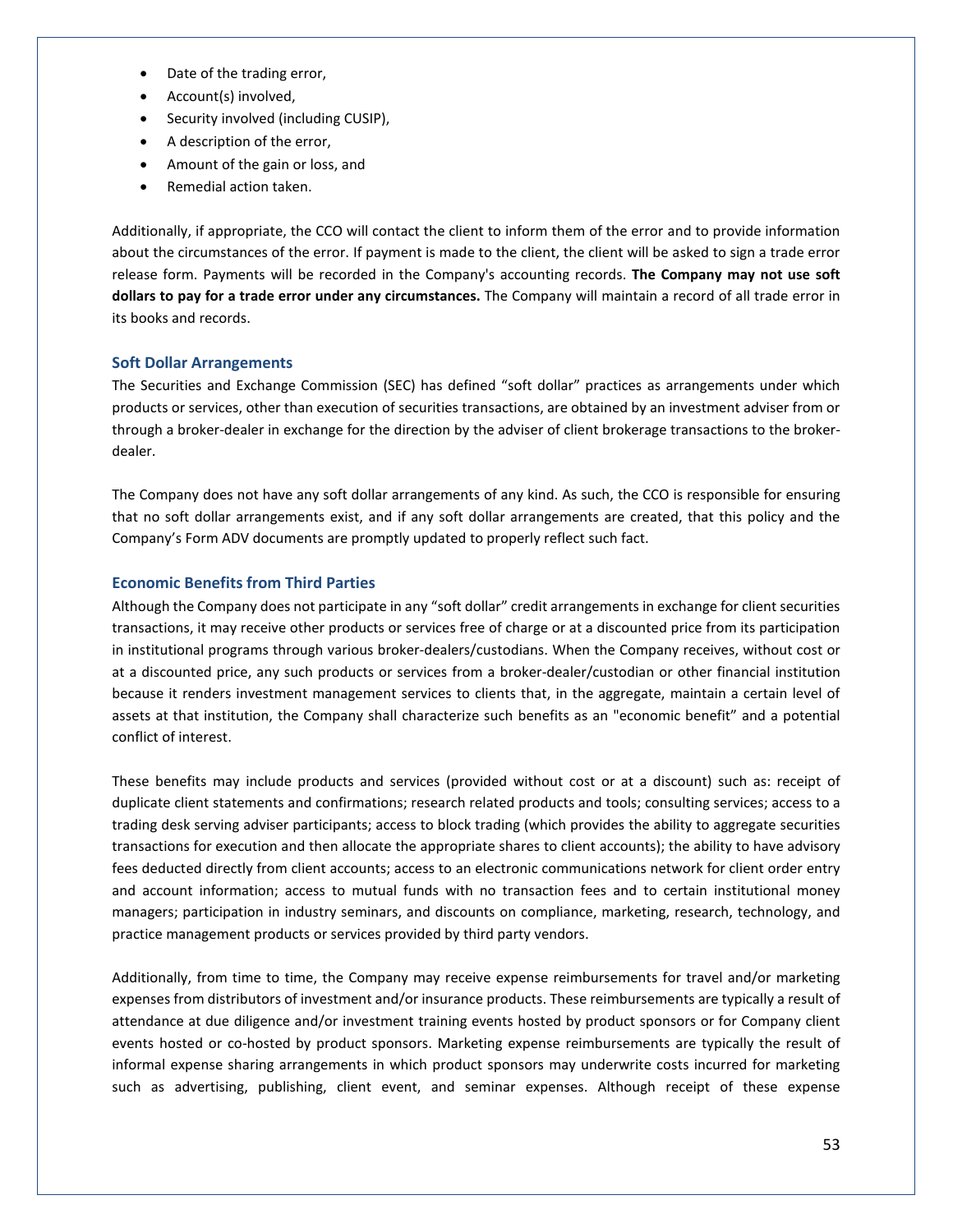reimbursements is not predicated upon specific sales quotas, the product sponsor reimbursements are typically made by those sponsors for whom sales have been made or it is anticipated sales will be made.

The CCO is responsible for ensuring that the Company complies with relevant laws, rules, and regulations before accepting such economic benefits from a broker-dealer/custodian or other third party.

For all such economic benefits offered, the CCO shall determine whether the benefits are in the best interest of the Company's clients. Where the CCO determines that the benefits are not in the best interests of the Company's clients, the CCO will decline the benefits on behalf of the Company. Benefits that are deemed to be in the best interest of the client must be fully disclosed in the Company's Form ADV. The Company shall maintain records regarding any economic benefits received from a broker-dealer/custodian or other financial institution. The Company will document the basis for entering into the arrangement, including the benefits received.

At least annually, as part of its best execution review, the CCO will review the Company's practices regarding receipt of such economic benefits to ensure that the Company complies with its policies stated herein and that receipt of such benefits is accurately and fully disclosed in its Form ADV.

#### **Share Class Selection Policy**

Section 206 under the Advisers Act and Form ADV require investment advisers to disclose all fees, expenses, and conflicts of interest, obtain best execution under the circumstances, and maintain effective policies and procedures to monitor practices to ensure compliance. Registered mutual funds generally offer different classes of shares for investment depending on certain eligibility and/or purchase requirements. This Share Class Selection Policy provides the Company with a policy addressing the selection of a particular class of a mutual fund (or other pooled investment product) for client accounts.

Many retail class shares (referred to as class A, class B, and class C shares) offer different shareholder servicing fees or asset-based distribution charges, while institutional classes of mutual fund shares (e.g., "I" shares or "adviser" shares) specifically designed for purchase by investors who meet certain specified eligibility criteria, including, for example, whether an account meets certain minimum dollar amount thresholds or is enrolled in an eligible feebased investment advisory program.

Institutional share classes tend to have a lower expense ratio than other share classes. Although the Company and its Associated Persons do not have a financial incentive to recommend or select share classes that have higher expense ratios where such share classes result in higher compensation to the product sponsor, the Company has a fiduciary obligation to recommend lower cost share classes. The Company has taken steps to minimize this conflict of interest, by providing its Associated Persons with training and guidance on this issue, as well as by conducting periodic reviews of client holdings in mutual fund investments to ensure the appropriateness of mutual fund share class selections; and, whether alternative mutual fund share class selections are available that might be more appropriate given the client's investment objectives and any other reasonable considerations relevant to mutual fund share class selection.

The appropriateness of a particular mutual fund share class selection is dependent upon a range of different considerations, including but not limited to: (1) the asset-based advisory fee that is charged; (2) whether transaction charges are applied to the purchase or sale of mutual funds; (3) the overall cost structure of the advisory program, operational considerations associated with accessing or offering particular share classes (including the presence of selling agreements with the mutual fund sponsors and the Company's ability to access particular share classes through the custodian); (4) share class eligibility requirements; and (5) the availability of revenue sharing,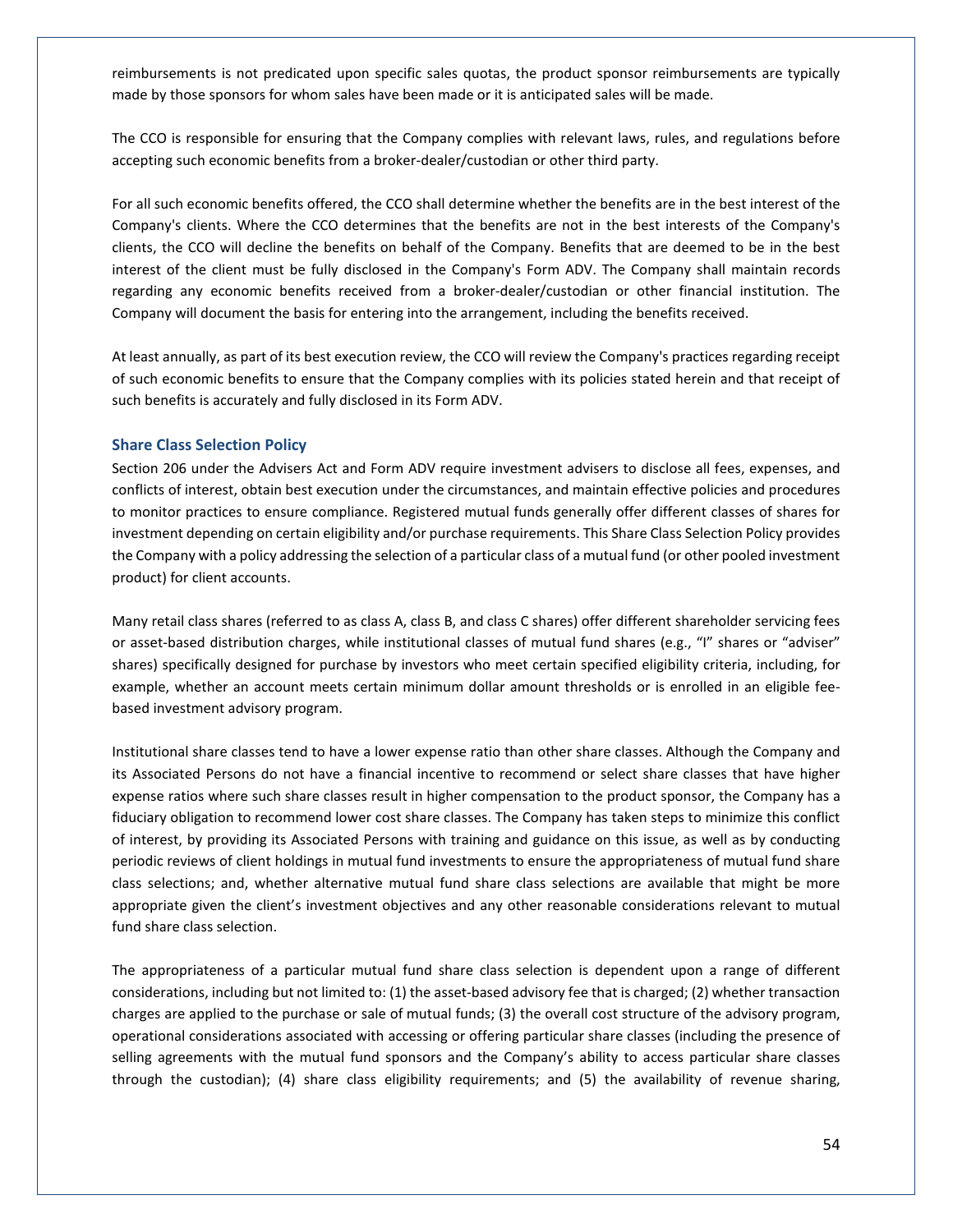distribution fees, shareholder servicing fees, or other compensation associated with offering a particular class of shares.

### **Procedures**

- Prior to selection of a mutual fund, ETF, and/or other pooled investment product, each Associated Person should review the classes available for such product and identify the best class selection of any mutual fund in which they direct clients to invest. Where possible, institutional or adviser share classes will be recommended for client accounts.
- With respect to wrap fee programs, it is the Company's policy to purchase the lowest expense share class of a mutual fund, unless such purchase is not in the client's best interest.
- When possible and when in the client's best interest, any retail shares transferred in from a previous account will be converted to a lower-cost share class. Note: Due to contingent deferred sale charges (CDSC), also known as back-end sales loads, it may not be in the client's best interest to liquidate mutual funds without incurring additional charges. In such cases, the factors used to determine that converting to a lower-cost share class is not in the best interest of the client will be documented in the Company's records.
- From time to time, some mutual fund companies may allow for the free exchange of one share class to another less expensive share class. The CCO or a designee will conduct a periodic review. When a free exchange is available, the CCO or the designee will ensure that the mutual fund share classes are converted to more beneficial share classes.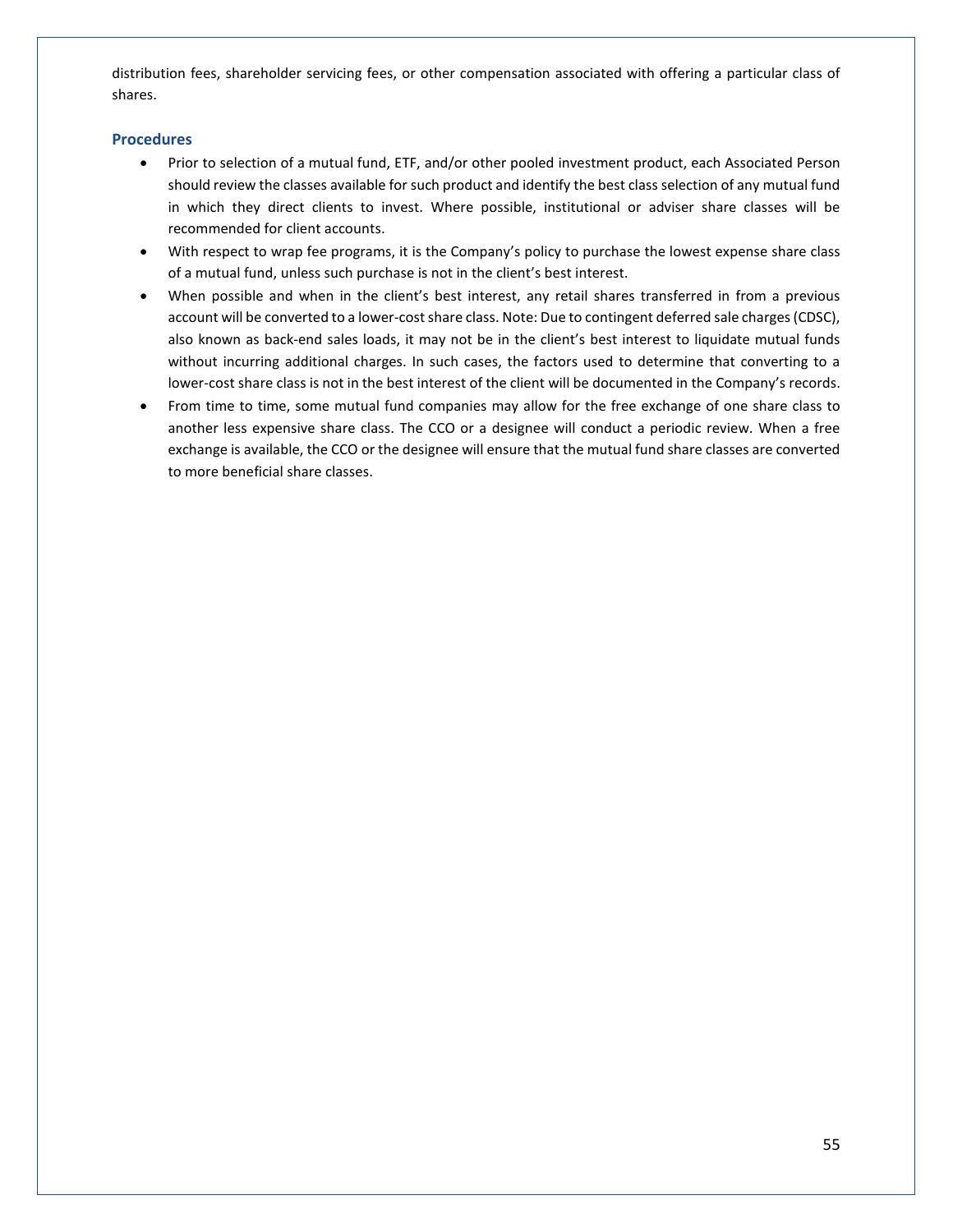### **WRAP FEE PROGRAMS**

#### **Introduction**

Wrap fee programs are arrangements between broker-dealers, investment advisers, banks and other financial institutions (typically acting as sponsors of the programs), and affiliated and unaffiliated investment advisers, or portfolio managers, through which the customers of such firms receive discretionary investment advisory, execution, clearing, and custodial services in a "bundled" form. In exchange for these "bundled" services, customers pay an allinclusive – or "wrap" – fee determined as a percentage of the assets held in the wrap fee account.

SEC Rule 204-3, governing written disclosure statements of investment advisers, defines a wrap fee program as "a program under which any client is charged a specified fee or fees not based directly upon transactions in a client's account for investment advisory services (which may include portfolio management or advice concerning the selection of other investment advisers) and execution of client transactions."

The Advisers Act also defines a sponsor of a wrap fee program as any firm that is compensated under a wrap fee program for sponsoring, organizing, or administering the program, or for selecting, or providing advice to clients regarding the selection of other investment advisers in the program.

#### **Suitability**

As a fiduciary, the Company has a general obligation to ensure that, before making a recommendation to or taking action for a client, the Company has reasonable ground to believe that the recommendation or action is suitable for the client based on information furnished by the customer after reasonable inquiry concerning the client's investment objectives, financial situation and needs, and any other information known or acquired by the Company after reasonable examination of the client's financial records as may be provided to the Company. Many states have codified this suitability obligation in their securities statutes or rules.

Wrap fee programs may not be suitable for all investment needs and any decision to participate in a wrap fee program should be based on the client's individual financial circumstances and investment goals.

Before recommending that a client participate in a wrap fee program, the Company will conduct a best interest review. The Company must have a reasonable basis to believe that the wrap fee program recommended is in the client's best interest. The Company will assess and document its rationale for recommending a particular wrap fee program. To conduct this assessment, the Company will obtain and retain documentation to demonstrate that it evaluated clients' financial situations, investment objectives, and risk tolerance. Using this documentation, the Company will determine the appropriateness of the account type selected, as well as the portfolio selections and asset allocation recommendations. The Company will conduct and document its due diligence of third-party portfolio managers recommended to clients.

When recommending a change from a non-wrap fee account to a wrap fee program, the Company will provide clients with specific information about the advisability of investing through wrap fee program accounts, including fees, expenses, and other costs.

Associated Persons will also advise the client to read the conflict of interest disclosures in Item 4 of the Company's Form ADV Part 2A Appendix 1.

#### **Disclosures Requirements**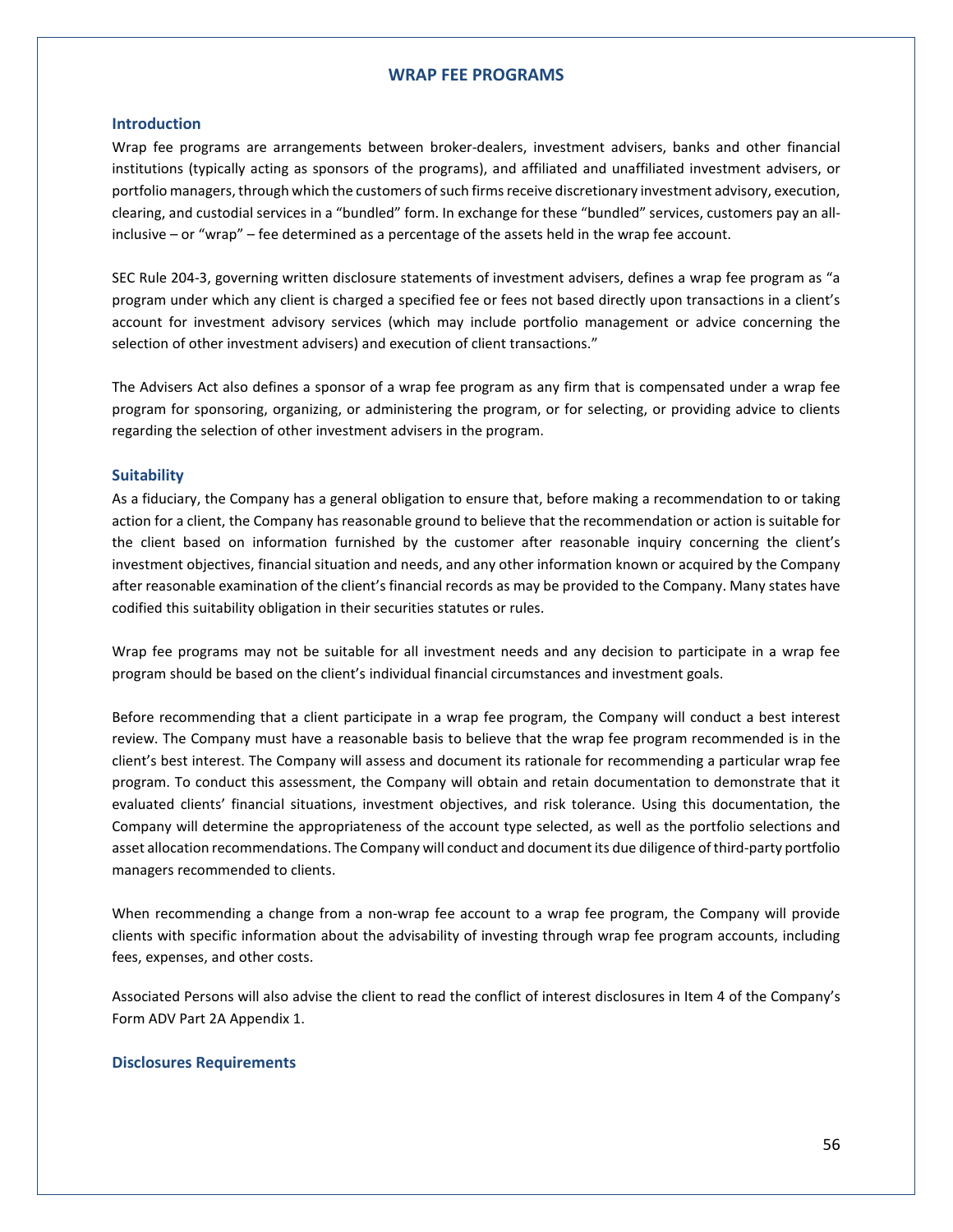The Company is required to prepare a separate, specialized Form ADV Part 2A Appendix 1 **("Wrap Fee Program Brochure")** and is required to provide a copy of this brochure to all clients invested in the Wrap Fee Program along with the Company's standard Form ADV documents.

Where the Company recommends Wrap Fee Programs, the following items must be disclosed on the Wrap Fee Program Brochure:

- 1. Wrap Fee Programs may not be suitable for all investment needs, and any decision to participate in a Wrap Fee Program should be based on the client's individual financial circumstances and investment goals;
- 2. The benefits under a Wrap Fee Program depend, in part, upon the size of the client's account and the number of transactions likely to be generated in the account. For example, wrap accounts may not be suitable for accounts with little activity or accounts comprised principally of fixed income securities;
- 3. Participating in a Wrap Fee Program may cost more or less than the cost of purchasing such services separately;
- 4. The Company receives compensation as a result of the client's participation in a Wrap Fee Program; and
- 5. The Company may have a financial incentive to recommend wrap programs over other programs and services.

### **Delivery of Wrap Fee Program Brochure**

- 1. **Initial Delivery**  Rule 204-3, as amended, requires the Company to deliver a Wrap Fee Program Brochure before or at the time it enters into an advisory contract with the client.
- 2. **Annual Delivery** The Company must annually provide to each client either: (i) a copy of the current (updated) Wrap Fee Program Brochure that includes or is accompanied by the summary of material changes; or (ii) a summary of material changes that includes an offer to provide a copy of the current Wrap Fee Program Brochure. The Company must make this annual delivery no later than 120 days after the end of its fiscal year.

The Company may deliver the brochure and summary of material changes or summary of material changes, along with an offer to provide the brochure to clients electronically.

# **Updates to Wrap Fee Program Brochure**

The Company will update the Wrap Fee Program Brochure:

- each year at the time it files its annual updating amendment, and
- promptly, whenever any information in the Wrap Fee Program Brochure becomes materially inaccurate.

The Company is not required to update its Wrap Fee Program brochure between annual amendments solely because the fee schedule has changed. However, if the Company is updating its Wrap Fee Program Brochure for a separate reason in between annual amendments, and the fee schedule listed in response to Item 4.A has become materially inaccurate, the Company should update that item as part of the interim amendment. All updates to the Wrap Fee Program Brochure must be filed through the IARD system and maintained in the Company's files.

# **Ongoing Review of Wrap Fee Program Accounts**

The Company will conduct ongoing best interest reviews on an annual basis. To conduct ongoing best interest reviews, the Company will monitor the client's account and will consider whether the client has incurred transaction costs in addition to paying the bundled wrap fees. The Company will monitor for trading-away practices by the broker-dealers designated to execute trades. Trading-away causes clients to pay more than the bundled fee for asset management and trade execution.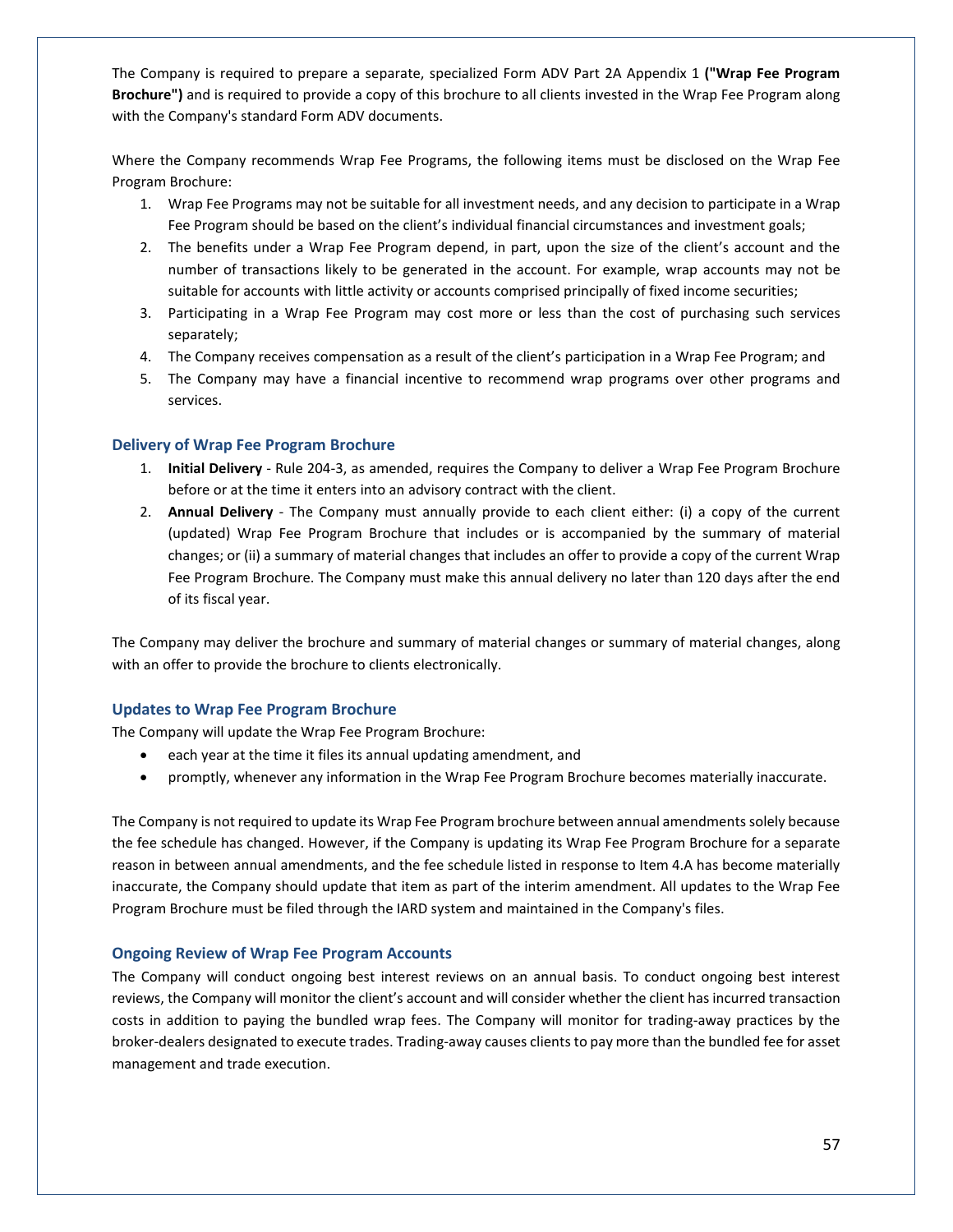In addition, the Company will identify infrequent trading in wrap fee accounts. Accounts with low trading activity may be paying higher total fees and costs than they would in non-wrap fee accounts. If the Company offers a nonwrap account option, the CCO will evaluate whether a switch to a non-wrap fee account is in the client's best interest.

When conducting ongoing best interest reviews, the Company will scrutinize a sample of accounts. The Company will not systematically exclude certain accounts from the review process, such as transferred accounts, legacy accounts, or both. The Company should periodically remind clients to report any changes in their personal situation, risk tolerance, and investment objectives.

With respect to mutual fund holdings in wrap fee accounts, it is the Company's policy to purchase the lowest expense share class of a specific mutual fund for the wrap fee account. As such, the CCO will verify that this policy has been implemented across the board.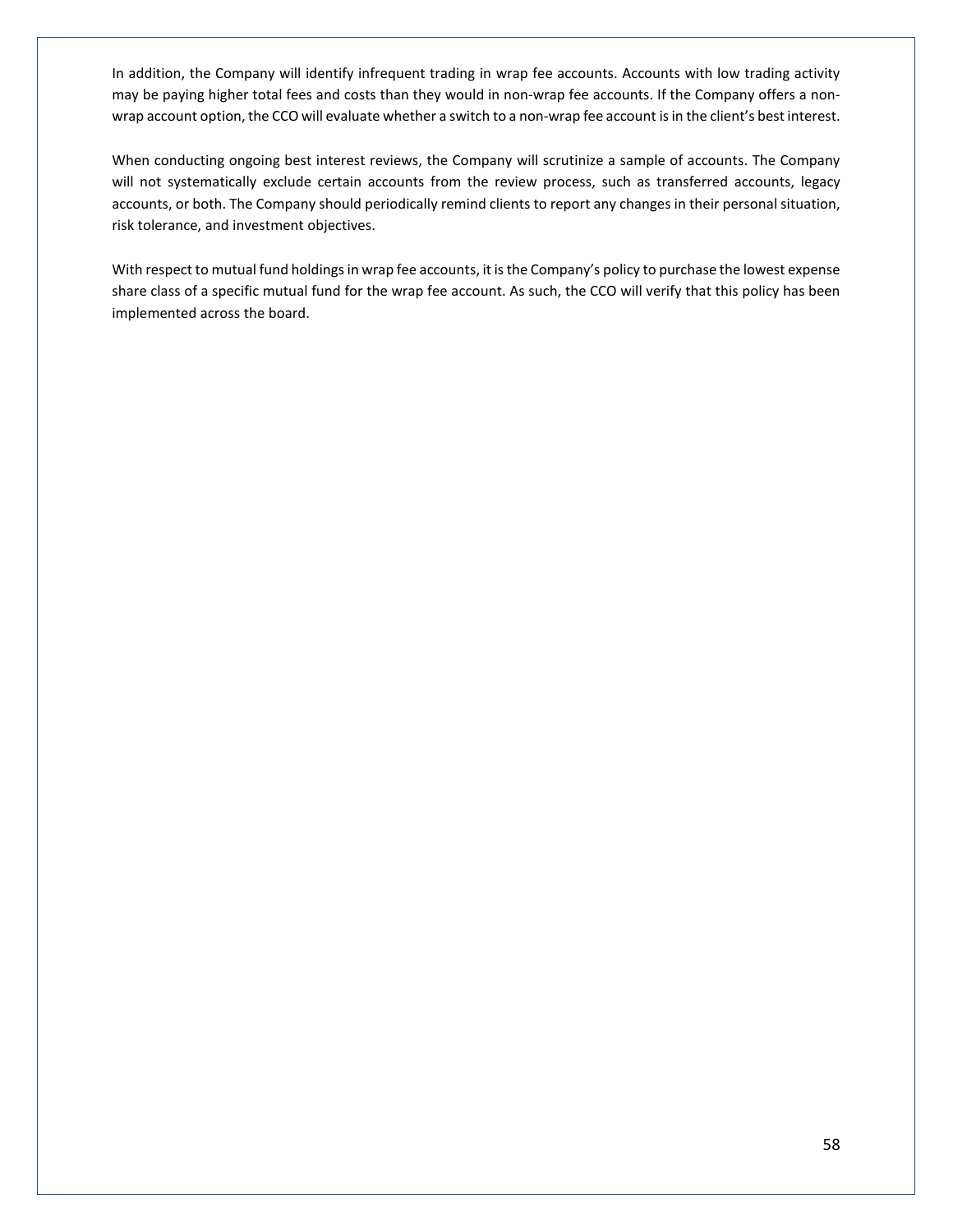### **PROXY VOTING and CLASS ACTION LAWSUITS**

### **Proxy Voting Policy**

Without exception, Fusion does not vote proxies on behalf of clients. All proxy materials received on behalf of a client account are to be sent directly to the client or a designated representative of the client, who is responsible for voting the proxy. Fusion's Associated Persons may answer client questions regarding proxy-voting matters in an effort to assist the client in determining how to vote the proxy; however, the final decision of how to vote the proxy rests with the client.

#### **Class Action Lawsuits**

Occasionally, securities held in the accounts of clients will be the subject of class action lawsuits. The Company has no obligation to determine if securities held by clients are subject to a pending or resolved class action lawsuit. It also has no duty to evaluate a client's eligibility or to submit a claim to participate in the proceeds of a securities class action settlement or verdict. Furthermore, the Company has no obligation or responsibility to initiate litigation to recover damages on behalf of clients who may have been injured because of actions, misconduct, or negligence by corporate management of issuers whose securities are held by clients.

Where the Company receives written or electronic notice of a class action lawsuit, settlement, or verdict affecting securities owned by clients, it will forward all notices, proof of claim forms, and other materials, to them. Notice by email is appropriate if the client has authorized contact in this manner.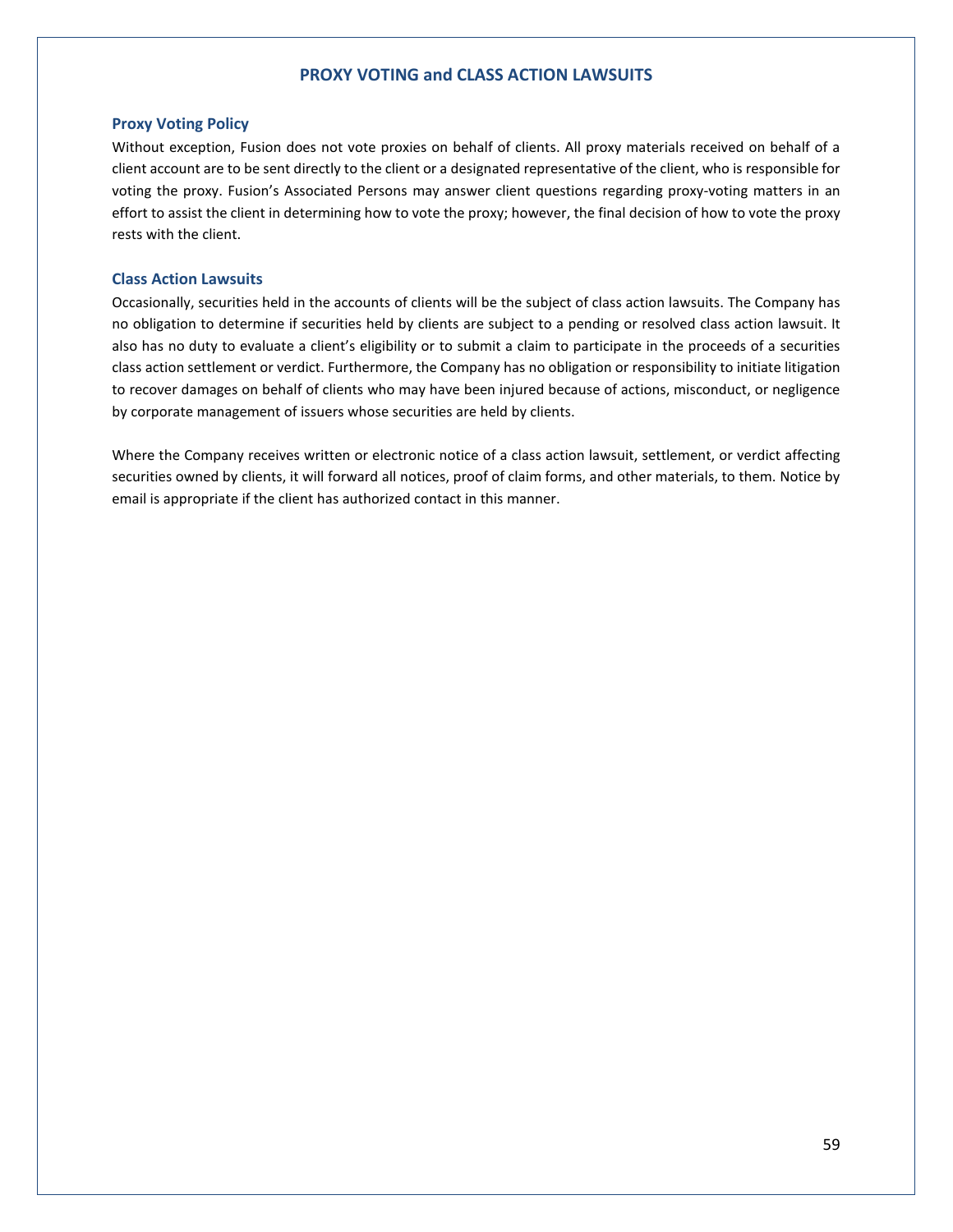# **ERISA CONSIDERATIONS**

### **Introduction**

The Employee Retirement Income Security Act of 1974 (ERISA) is a federal law that sets minimum standards for establishing, administering, amending, and terminating pension benefit plans maintained by most private sector employers. Generally, ERISA applies to both defined benefit and defined contribution plans sponsored by an employer or employee organization to cover at least one employee. The U.S. Department of Labor administers and enforces ERISA.

# **Responsibility**

The CCO is responsible for ensuring that the Company keeps apprised of all new regulations and bulletins impacting its handling of plans covered by ERISA, and works diligently to comply with all laws, rules, and regulations governing the Company's activities under ERISA. The information and policies contained in this section represent general guidelines to be followed by the CCO and related to recommendations to clients and are not designed to be all inclusive of ERISA requirements or restrictions. ERISA rules and regulations are complex and in cases of uncertainty the Company should seek expert advice before engaging in business dealings or signing contracts which are impacted by ERISA.

ERISA generally applies only if there is an employee benefit plan. An employee benefit plan under ERISA is any "plan, fund, or program" established or maintained by an employer to provide specific kinds of benefits to one or more employees or former employees. An employee benefit plan is usually either a:

- Pension benefit plan, which provides retirement benefits, or a
- Welfare benefit plan, which provides health plan benefits (including group health coverage), benefits in the event of sickness, accident, disability, death, or unemployment, and several other types of benefits.

Duties are imposed on plan fiduciaries under ERISA. To be a fiduciary under ERISA, two requirements must be satisfied:

- The person has the right to exercise certain forms of control over the administration of the plan or the investment of its assets.
- The person actually exercises such control (even if the person lacks the authority to do so).

Therefore, a person is a fiduciary if the person's activities involve the exercise of discretionary authority or control regarding the:

- Management or administration of the plan.
- Management or disposition of plan assets.

A person is also a fiduciary if the person renders investment advice to the plan for a fee.

Generally, the following individuals satisfy the test for fiduciary status under ERISA:

- The plan administrator.
- The plan sponsor.
- The trustee.
- Anyone else allocated discretionary authority or responsibility over the plan's administration.

Fusion must determine under what circumstances it will be considered a "fiduciary" to a plan that is covered by ERISA. If it is a fiduciary to an ERISA plan, it will have to meet the standards for fiduciaries set forth in ERISA.

An ERISA fiduciary has the duty: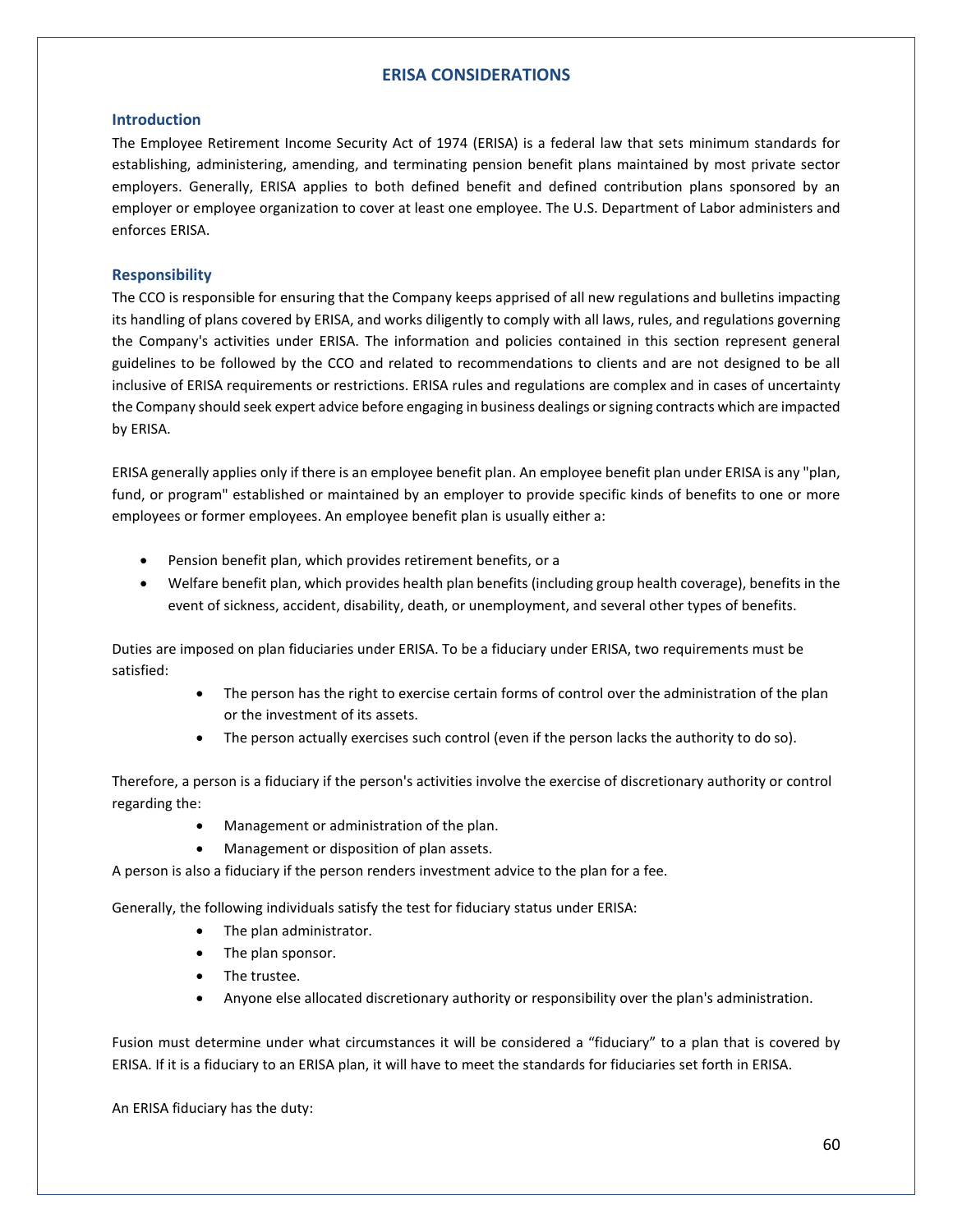- Of loyalty, under which the fiduciary must act only in the participants' and beneficiaries' interests.
- Of prudence, where the fiduciary must act as a prudent person would in similar circumstances.
- To diversify plan investments to minimize the risk of large losses.
- To perform their duties according to the plan documents.

The most common types of fiduciaries associated with investment advisors is an investment manager under 3(38) and an investment advisor under 3(21).

Fusion may be an ERISA fiduciary under Section 3(38) of ERISA to a specific plan because it has accepted discretionary authority to manage all or a portion of a plan's assets. There are specific requirements that must be met for someone to qualify an investment manager under ERISA Section 3(38). The person or entity must:

- Be either:
	- o registered as an investment advisor under the Investment Advisers Act of 1940 (Advisers Act);
	- o a bank; or
	- o an insurance company licensed to do business in more than one state.
- Acknowledge in writing that it is a fiduciary with respect to the plan.

If an investment manager is properly appointed, the appointing fiduciary does not have fiduciary responsibility for the actual transactions directed by the investment manager and is not required to perform due diligence on the individual investments made, or strategies adopted, by the investment manager. Accordingly, when the named fiduciary appoints an investment manager as defined in ERISA, the named fiduciary is not liable for the prudence of the investment manager's decisions. The named fiduciary is, however, held to the standard of being prudent in the selection and monitoring (including removal) of the investment manager.

Fusion may also be an ERISA fiduciary under Section 3(21) of ERISA. ERISA Section 3(21)(A)(ii) defines a fiduciary to include a person who renders "investment advice for a fee", with respect to any moneys or other property of a plan or has any authority or responsibility to do so.

To be considered an investment advice fiduciary, the person must meet all prongs of a five-part test:

- Renders advice as to the value of securities or other property, or makes recommendations about investing in, purchasing, or selling securities or other property.
- On a regular basis.
- Pursuant to a mutual agreement, arrangement or understanding.
- That the advice will be the primary basis for investment decisions regarding plan assets.
- That the advice will be individualized to the particular needs of the plan.

# **Prohibited Transactions**

If Fusion is an ERISA fiduciary, the Company must avoid all prohibited transactions as set forth by ERISA.

Prohibited transactions are divided into two general categories:

- "Per se" prohibited transactions; and
- "Self-dealing" prohibited transactions.

Unless an exemption applies, transactions prohibited on a per se basis include:

- Sale, exchange, or leasing of property between a plan and a party in interest, such as the sale of real property by a plan to a plan investment adviser.
- Lending of money or other extension of credit between a plan and a party in interest, such as a loan from a plan to its accountant.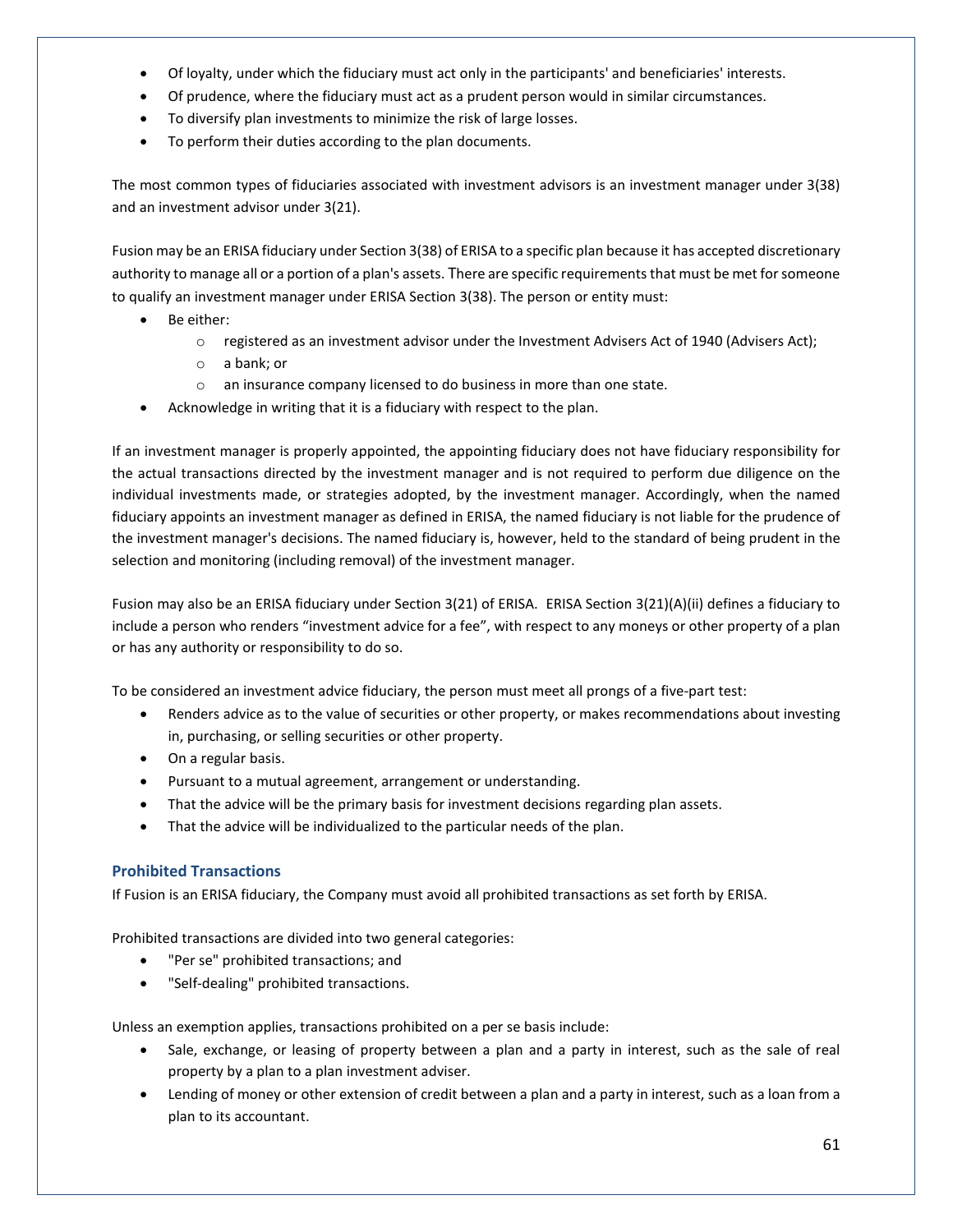- Furnishing of goods, services, or facilities between a plan and a party in interest, such as a trustee providing bookkeeping services to a plan.
- Transfer to or use by or for the benefit of a party in interest, of any assets of a plan, such as a payment to a plan service provider unrelated to its servicing of the plan.
- Acquisition by or on behalf of a plan of any employer security or employer real property that does not meet certain requirements or exceeds 10% of the plan assets.

Prohibited transactions based on self-dealing prohibits a fiduciary from engaging in transactions where there is a risk that the fiduciary's exercise of its judgment may be either:

- Affected by its own interests.
- Potentially adverse to the interests of the plan or plan participants and beneficiaries (for example, where the fiduciary's ability to act solely in the interests of plan participants is affected).

While interpretations of the self-dealing prohibitions have been applied broadly, these prohibitions originate from three categories of transactions which provide that a fiduciary may not:

- Deal with the assets of a plan in its own interest or for its own account.
- In its individual or any other capacity, act in any transaction involving the plan on behalf of a party (or represent a party) whose interests are adverse to the interests of the:
	- o plan; or
	- o plan participants or beneficiaries.
- Receive any consideration for the fiduciary's own personal benefit from any party dealing with the plan in connection with a transaction involving the assets of the plan.

# **Disclosure Requirements**

Certain service providers, including ERISA fiduciaries providing services directly to a covered plan, may also be required to make disclosures as required under ERISA Section 408(b)(2), including, but not limited to:

- A description of the services to be provided;
- If applicable, a statement that the Company is providing services directly to the covered Plan as a fiduciary or as a registered investment adviser;
- A description of all direct and indirect compensation reasonably expected to be received by the service provider, an affiliate or a subcontractor in connection with the provision of services to the covered Plan (including commissions, soft dollars, finder's fees, 12b-1 fees and similar compensation based on business placed or retained), including, in the case of indirect compensation, the identity of the payor of the compensation;
- A description of any compensation reasonably expected to be received by the service provider in connection with termination of the contract or arrangement, including how any prepaid amounts will be calculated and refunded upon such a termination;
- A description of any compensation paid for recordkeeping services paid through revenue sharing;
- A description of any compensation, annual operating expenses, and ongoing expenses paid to certain types of service providers; and
- A description of the manner in which the compensation should be received, including whether the covered plan should be billed separately, or the compensation should be paid directly from plan assets.

# **Bonding Requirements**

ERISA Section 412 requires that every fiduciary of a plan and anyone else (plan official) who handles or has authority to handle plan assets shall be bonded to provide protection to the plan against loss by reason of acts of fraud or dishonesty. The bond may name specific individuals or may be a blanket bond covering plan officials and employees in general. The bond coverage amount must be at least 10 percent of plan assets with a minimum of \$1,000 and a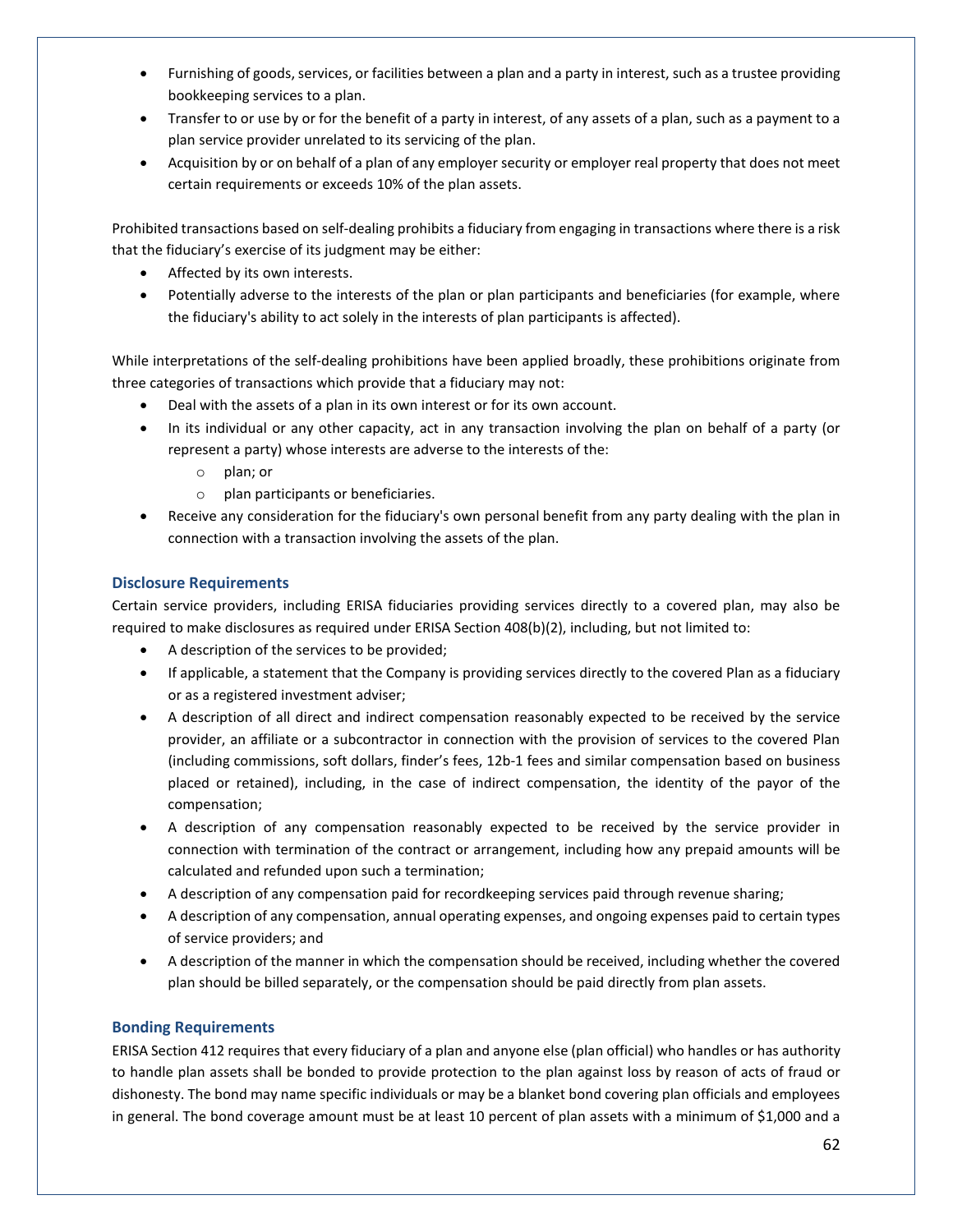maximum bond amount of \$500,000 per plan. For a plan that holds employer securities, the maximum bond amount is \$1 million. A bond may be purchased with plan assets. It is unlawful for, anyone who is required to be bonded to handle plan assets without a bond. Likewise, it is unlawful for any fiduciary to allow another plan official to handle plan assets without being properly bonded.

# **Pension Protection Act Exemptions**

The Pension Protection Act of 2006 (PPA) added an exemption permitting non-fiduciary service providers with respect to assets of plans to enter into certain transactions such as sales of property or extensions of credit with the plans. This exemption removes several potentially complex requirements under other exemptions and may exempt a wide range of prohibited transactions.

The exception applies if:

- The related party (a party in interest) is:
	- o not a fiduciary (or an affiliate of a fiduciary) possessing discretionary authority or control over the investment of the plan assets used in the transaction or providing investment advice for a fee to the employee benefit plan at issue regarding those assets; and
	- o merely a party in interest as a result of providing services to the plan.
- As part of the transaction the plan does not receive less than or pay more than adequate consideration. The facts and circumstances relating to the size and scope of the transaction are considered when determining what is adequate consideration.

While the service provider exemption is broad, it does not extend to cover:

- Transactions that violate the prohibition on self-dealing.
- Prohibited transactions where services or facilities are provided to a plan by a party in interest.

# **Non-ERISA Plans**

The above policies and procedures do not apply to plans that are exempt from ERISA such as:

- Government plans
- Simplified Employee Pensions (SEPs)
- SIMPLE retirement accounts
- Individual Retirement Accounts (IRAs) (except that rollover advice may constitute fiduciary advice under certain circumstances).
- Individual retirement annuities

# **Individual Retirement Accounts**

An individual retirement account ("IRA") is not subject to ERISA unless it is part of a simplified employee pension plan (also known as a SEP-IRA) or SIMPLE-IRA. However, while IRAs are not covered by ERISA, advisers still have a fiduciary duty with respect to a plan. In addition, because IRAs are tax-qualified under Internal Revenue Code (the "Code"), and subject to the Code's prohibited transaction rules. A summary of the prohibited transaction rules under the Code, as they apply to IRAs is included below.

# **Adviser to IRA Accounts**

Where Fusion provides investment advice to an IRA account, it shall:

- Act in the best interest of the IRA owner (primary beneficiary); and
- Act with the care, skill, prudence, and diligence that a prudent person acting in a similar capacity and familiar with such matters would exercise under similar circumstances.

Under the Code, prohibited transactions generally include the following transactions:

• A disqualified person's transfer of plan income or assets to, or use of them by or for his or her benefit;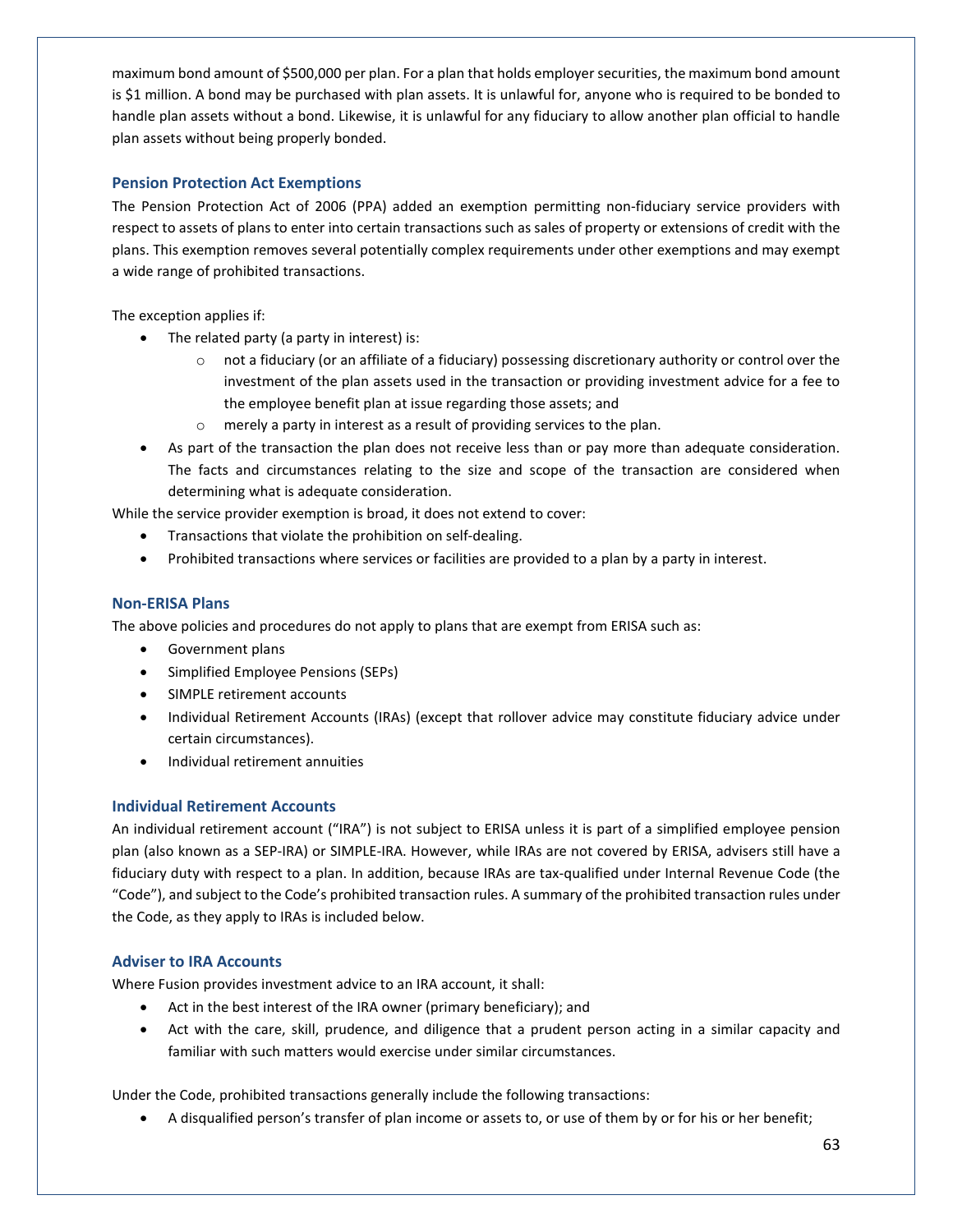- A fiduciary's act by which he or she deals with plan income or assets in his or her own interest;
- A fiduciary's receipt of consideration for his or her own account in a transaction that involves plan income or assets from any party dealing with the plan; and
- Any of the following acts between the plan and a disqualified person:
	- o Selling, exchanging, or leasing property
	- o Lending money or extending credit
	- o Furnishing goods, services or facilities

### **IRA Rollover Considerations**

The Company's Associated Persons may recommend that clients withdraw the assets from their employer's retirement plan and roll the assets over to an individual retirement account ("IRA") that the Company will manage on the client's behalf. All such recommendations must be consistent with the client's current suitability information and in the client's best interest. In most situations, the Associated Person will be acting as a fiduciary when making such a rollover recommendation and must comply with the DOL's regulations allowing for exemptions from a prohibited transaction.

Many employers permit former employees to keep their retirement assets in their company plan. Also, current employees can sometimes move assets out of their company plan before they retire or change jobs. In determining whether to complete the rollover to an IRA, and to the extent the following options are available, the employee must consider the costs and benefits of:

- 1. Leaving the funds in the employer's (former employer's) plan.
- 2. Moving the funds to a new employer's retirement plan.
- 3. Cashing out and taking a taxable distribution from the plan.
- 4. Rolling the funds into an IRA rollover account.

It is important that the Associated Person understand the differences between these types of accounts in order to advise clients on whether a rollover is in their best interest. Associated Persons must also consider the benefit they will receive, if any, based on the recommendation to rollover. Associated Persons will be required to complete an IRA Rollover Suitability Questionnaire at the time of recommendation to assist with compliance requirements. In addition, the Associated Person will be required to deliver the Company's most recent Form CRS to the client at the time the rollover recommendation is made. Any questions about this policy must be discussed with the CCO.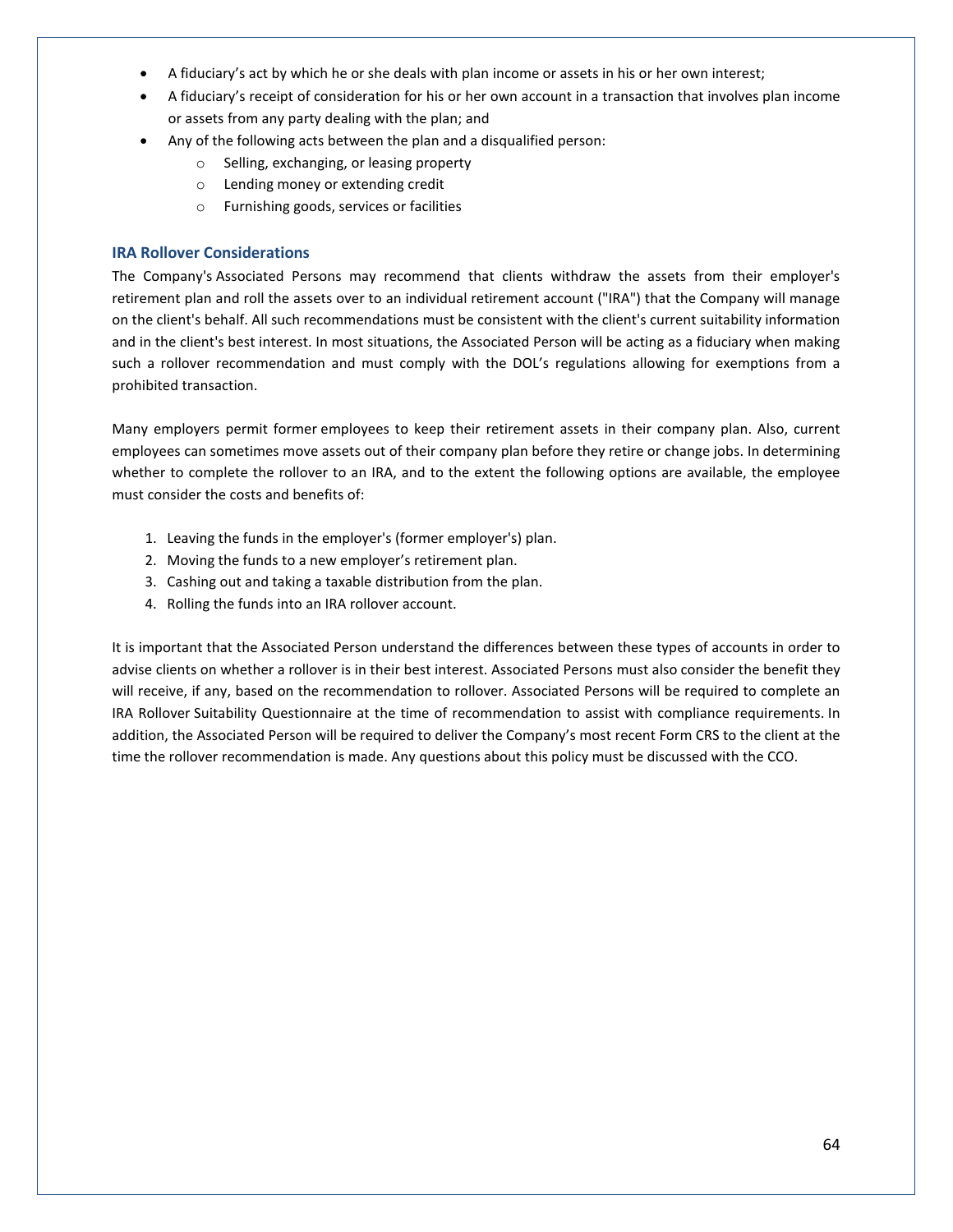### **ELEMENTS OF RISK MANAGEMENT**

#### **Risk Assessment Procedures**

Compliance risk can be defined as the risk of legal or regulatory sanctions, financial loss, or damage to reputation and company value that arises upon failure to comply with statutes, regulations, or the standards or codes of conduct applicable to the Company's business. Ultimately, the risk of noncompliance is that the Company's clients may be harmed, and the Company therefore recognizes the extreme importance of the risk assessment and management process. Accordingly, the Company has adopted ongoing compliance risk assessment procedures as an integral part of its ongoing compliance program. These procedures are designed to identify, monitor, and manage compliance risk and related conflicts of interests inherent in the various lines of the Company's business.

This Manual addresses areas of compliance risk by setting forth procedures that are designed to provide guidelines to an understanding of the Company's on-going compliance, documentation, assessment and reporting requirements. These procedures evolve with changes in the Company's business activities as well as in the legal and regulatory environment.

In an effort to continuously assess the Company's compliance risk, the CCO, other key staff members, and any outside consultants provide independent and on-going monitoring and review of the Company's compliance process. The CCO will meet on a periodic basis, as necessary, with Bryce Engel, Ryan Borer, Department Managers, designees, and other qualified representatives of Fusion to review and address compliance and/or supervisory issues of the Company. The CCO will create records of all such meetings and then assesses and evaluate the risks and controls that are required. Once relevant data is gathered and the Company has identified and assessed its compliance risks, the Company then designs policies and procedures that are reasonably designed to eliminate or mitigate those risks.

#### **Monitoring, Testing and Reporting**

The Company identifies any compliance breaches by monitoring, testing, and reporting them to the appropriate individuals or departments within the Company. Such proactive measures use a series of monthly checklists and related working papers designed to evaluate the Company's existing compliance procedures and any related risk. The monthly checklists are completed by the CCO or designees and are maintained in the Company's compliance files. The Company also maintains and utilizes a compliance calendar to assist in tracking certain compliance responsibilities.

The Company relies on its client management process and the reporting features provided by its custodian for the purpose of assessing risks related to the management of, and transactions in, client accounts. In addition, reports regarding personal securities transactions and employee personal accounts are submitted to the Company and are reviewed at least quarterly by the CCO and/or other key staff members.

Additionally, the Company has retained the services of a third-party compliance consulting firm for assistance with timely reports related to compliance with new or revised laws and regulations.

All such reports are designed to ensure that information regarding compliance is communicated to the appropriate Associated Persons within the Company.

#### **A Compliance Culture**

The Company seeks to establish and maintain an effective compliance culture based on advice and discussions from its Associated Persons. Accordingly, Associated Persons will meet with the CCO, in addition to the Annual Review, to discuss, explain, and when necessary, define relevant compliance issues.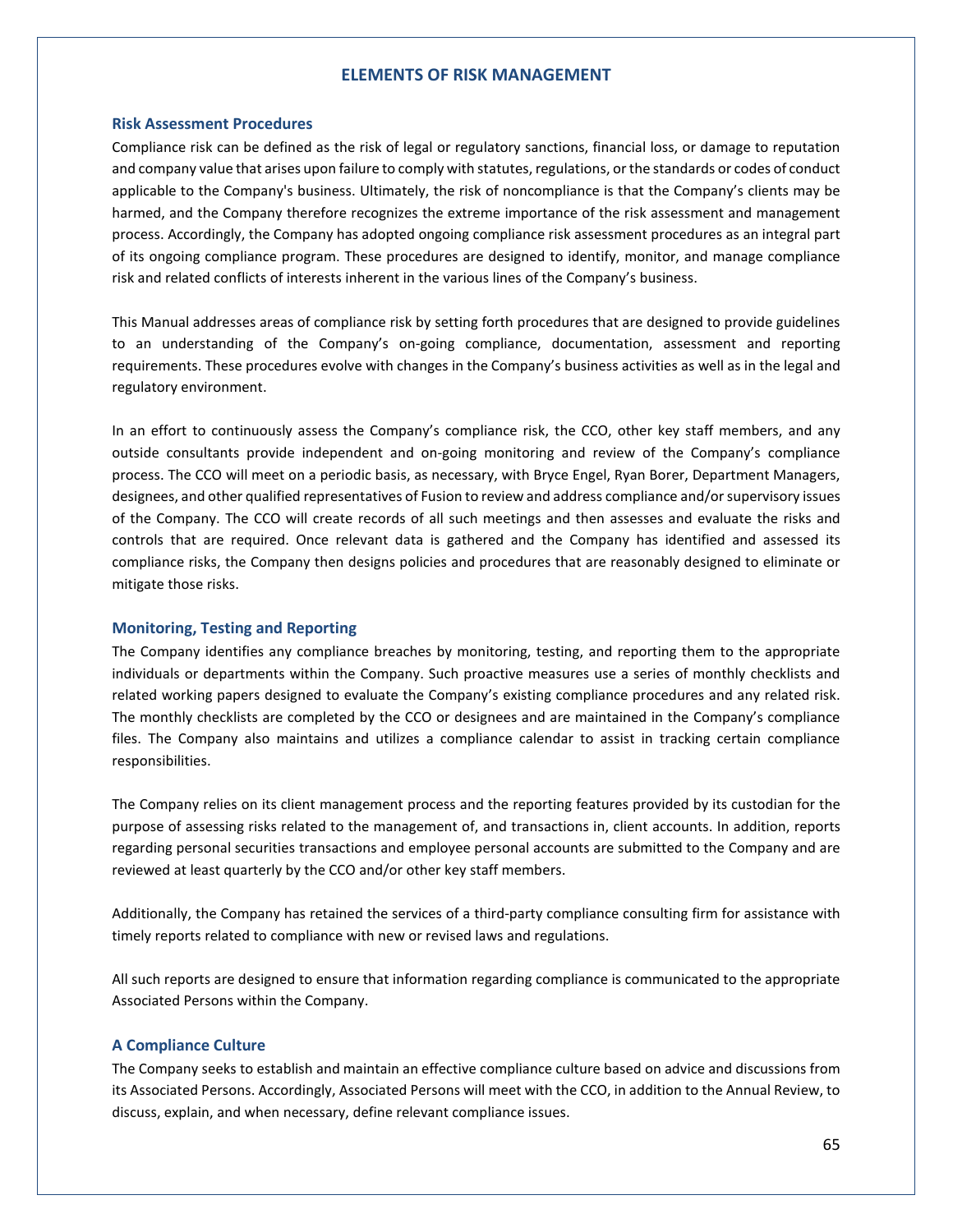## **CLIENT PRIVACY**

The SEC's Regulation S-P (Privacy of Consumer Financial Information), which was adopted to comply with Section 504 of the Gramm-Leach-Bliley Act, requires the Company to disclose to clients its policies and procedures regarding the use and safekeeping of client records and information. For the purposes of this section and unless otherwise specified, the term "client" refers to the Company's customers, clients, former clients, and prospective clients. 17 CFR 248.5. Section 75001 of the Fixing America's Surface Transportation Act, Pub. L. No. 114-94, 129 Stat. 1312 (2016), ("FAST Act") amended the GLBA by adding subsection 503(f) to provide an exception to the Annual Privacy Notice requirement. Under this exception, a financial institution is not required to provide an Annual Privacy Notice if the financial institution (1) does not share nonpublic personal information about the customer except for certain purposes that do not trigger the customer's statutory right to opt out and (2) has not changed its policies and practices with regard to disclosing nonpublic personal information from the policies and practices that were disclosed in the most recent Privacy Notice.

#### **Definitions**

**Non-public information** means personally identifiable financial information and any list, description, or grouping that is derived from personally identifiable financial information.

#### **Personally identifiable financial information is defined to include three categories of information:**

- Information Supplied by client. Any information that is provided by a client or prospective client to the Company in order to obtain a financial product or service. This would include information or material given to the Company when entering into an investment advisory agreement.
- Information Resulting from Transaction. Any information that results from a transaction with the client or any services performed for the client. This category would include information about account balances, securities positions, or financial products purchased or sold through a broker/dealer.
- Information Obtained in Providing Products or Services. Any information obtained by the Company from a consumer report or other outside source which is used by the Company to verify information that a client or prospective client has given on an application for advisory services.

**Consumer report information** means any record about an individual, whether in paper, electronic or other form that is a consumer report or is derived from a consumer report. Consumer report information also means a compilation of such records. Consumer report information does not include information that does not identify individuals, such as aggregate information or blind data.

Information is collected from clients at the inception of their accounts and occasionally thereafter, primarily to determine accounts' investment objectives and financial goals and to assist in providing clients with requested services.

While Fusion strives to keep client information up to date, clients are requested to monitor any information provided to them for errors, and to provide accurate updated information.

Additionally, the SEC has adopted amendments to Rule 30 under Regulation S-P, which require financial institutions to adopt written policies and procedures to properly dispose of sensitive consumer information. The amendments are designed to protect consumers against the risks associated with unauthorized access to information and mitigate the possibility of fraud and related crimes, including identity theft.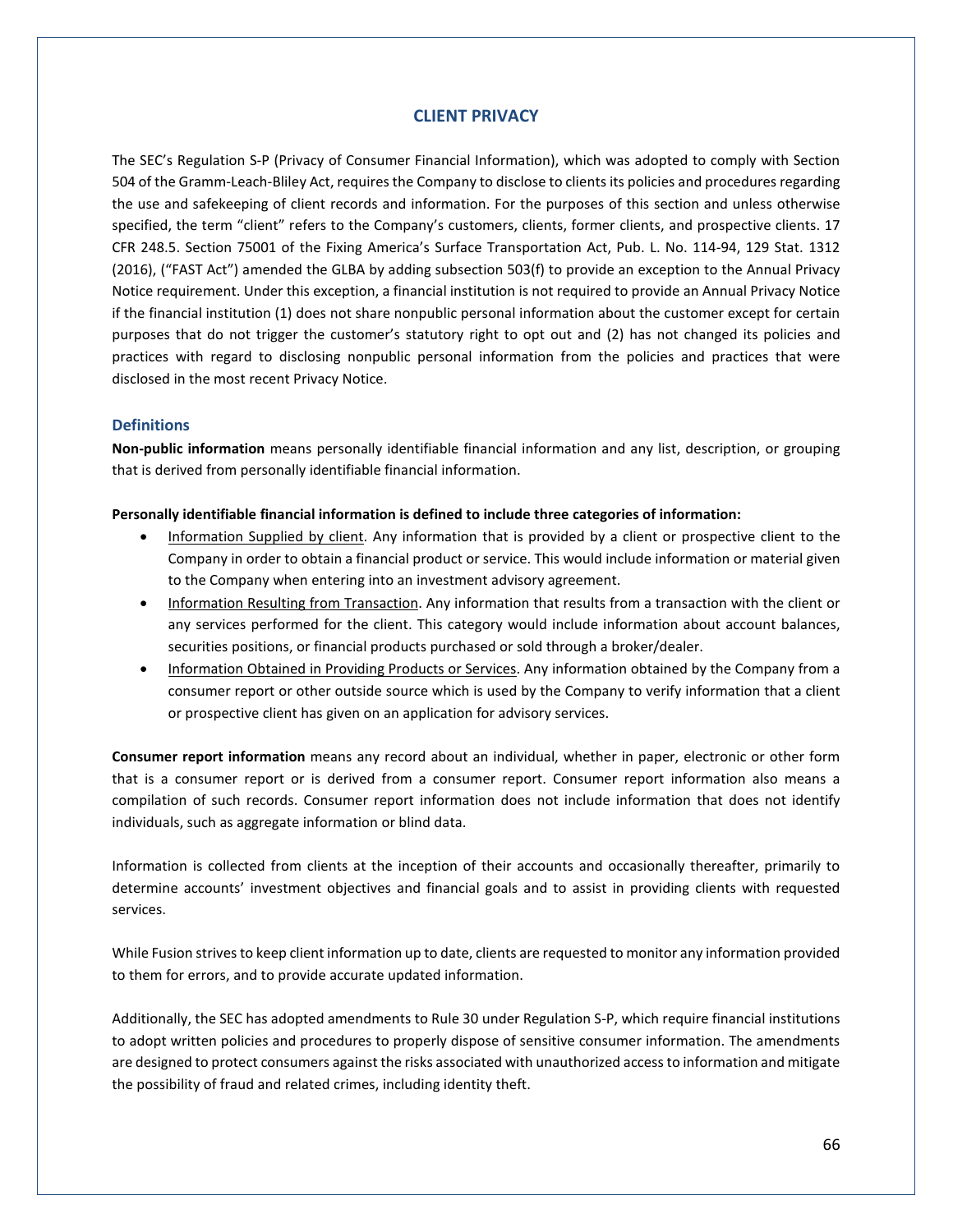#### **Requirements**

Under Regulation S-P, the Company is required to:

- 1. Adopt policies and procedures to safeguard client information;
- 2. Provide an initial Privacy Notice to all clients;
- 3. Send an updated Privacy Notice if there is a material change in the Company's collection, sharing, or security practices.
- 4. Provide an opt-out notice if the Company shares information with third party non-affiliates.

Regulation S-P requires disclosure of the types of nonpublic personal information the Company collects and whether it shares information with affiliates or non-affiliates. Specifically, the Company's privacy notices must contain the information listed below, unless the disclosure does not apply to the Company's practices at which time the notice can be silent:

- 1. Categories of nonpublic information collected;
- 2. Categories of nonpublic personal information disclosed, if applicable;
- 3. Categories of affiliates and non-affiliated third parties to whom information is disclosed; and
- 4. Categories of nonpublic personal information disclosed about former clients and the categories to whom the information is disclosed.

#### **Do not Share Policy**

The Company has a "do not share" policy. The Company does not disclose non-public personal information to nonaffiliated third parties, unless an exception exists, as described below. Since the Company currently operates under a "do not share" policy, it does not need to provide the right for its clients to opt out of sharing with non-affiliated third parties, as long as such entities are exempted as described below. If the Company's information sharing practices change in the future, the Company will implement opt out policies and procedures, and make appropriate disclosures to its clients.

## **Types of Permitted Disclosures - The Exceptions**

In certain circumstances, Regulation S-P permits the Company to share non-public personal information about its clients with non-affiliated third parties without providing an opportunity for those individuals to opt out. These circumstances include sharing information with a non-affiliate (1) as necessary to effect, administer, or enforce a transaction that a client requests or authorizes; (2) in connection with processing or servicing a financial product or a service a client authorizes; and (3) in connection with maintaining or servicing a client account with the Company.

### **The Company's Service Providers**

From time to time, the Company may have relationships with non-affiliated third parties (such as attorneys, auditors, accountants, brokers, custodians, and other consultants), who, in the ordinary course of providing their services to us, may require access to information containing non-public information. These third-party service providers are necessary for us to provide our investment advisory services. When the Company is not comfortable that service providers (e.g., attorneys, auditors, and other financial institutions) are already bound by duties of confidentiality, the Company requires assurances from those service providers that they will maintain the confidentiality of nonpublic information they obtain from or through the Company. In addition, the Company selects and retains service providers that it believes are capable of maintaining appropriate safeguards for non- public information, and the Company will require agreements from its service providers that they will implement and maintain such safeguards.

# **Processing and Servicing Transactions**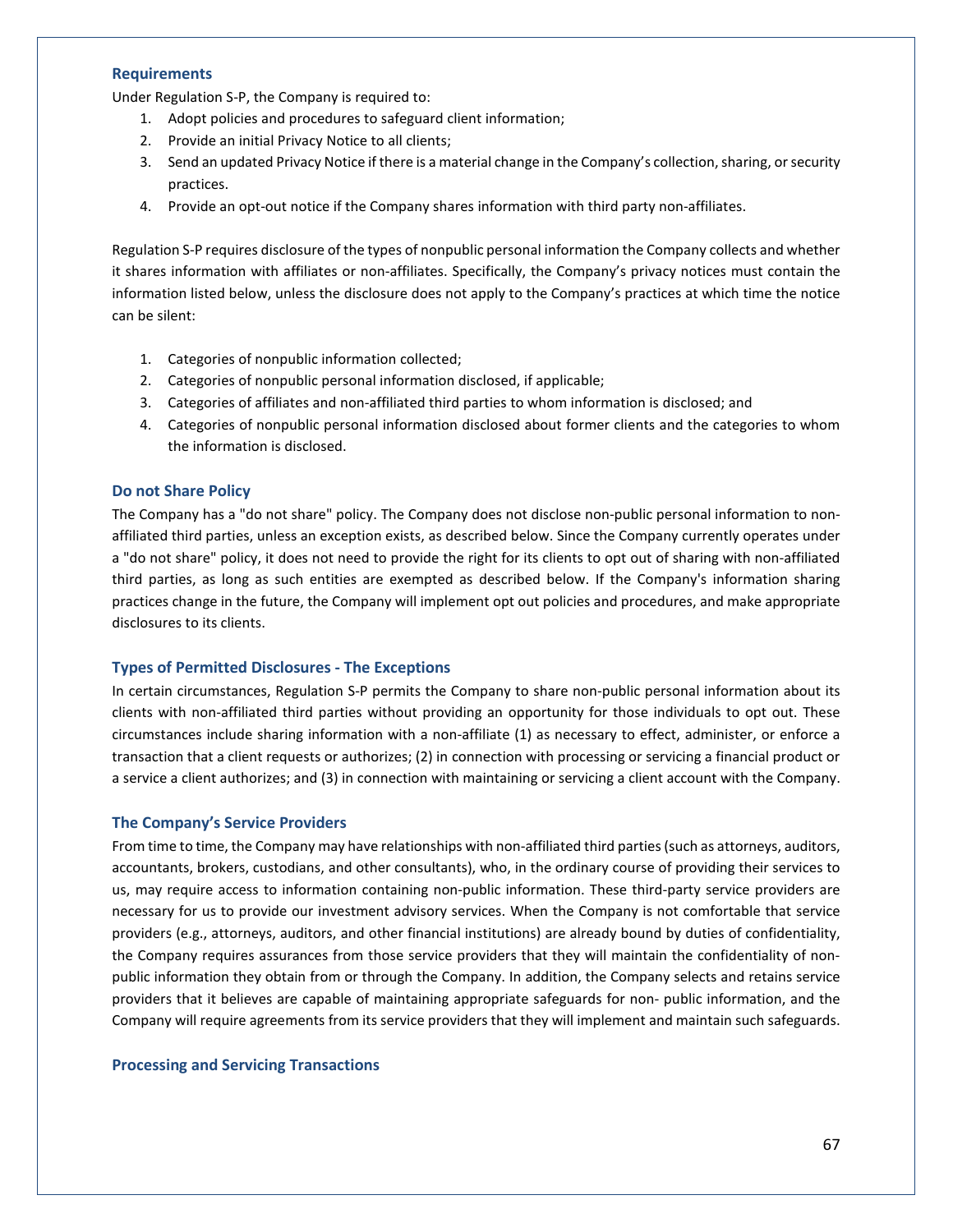The Company may also share information when it is necessary to effect, administer, or enforce a transaction requested or authorized by clients. In this context, "necessary to effect, administer, or enforce a transaction" includes what is required or is a usual, appropriate, or acceptable method:

- 1. To carry out the transaction or the product or service business of which the transaction is a part, and record, service, or maintain the client's account in the ordinary course of providing the financial service or financial product;
- 2. To administer or service benefits or claims relating to the transaction or the product or service of which it is a part;
- 3. To provide a confirmation, statement, or other record of the transaction, or information on the status or value of the financial service or financial product to the client or the client's agent or broker.

# **Sharing as Permitted or Required by Law**

The Company may disclose information to non-affiliated third parties as required or allowed by law. For example, this may include disclosures in connection with a subpoena or similar legal process, a fraud investigation, recording of deeds of trust and mortgages in public records, or an audit or examination.

# **Internal Procedures**

The CCO will consider the level of risk that client information may be misused, altered, stolen, or destroyed, and maintain physical, electronic, and procedural safeguards that comply with federal standards to guard each client's personal financial information. The safeguards will:

- 1. Ensure the security and confidentiality of client records and information;
- 2. Protect against any anticipated threats or hazards to the security or integrity of client records and information; and
- 3. Protect against unauthorized access to or use of client records or information that could result in substantial harm or inconvenience to any client.

The CCO will ensure that the following safeguards are maintained:

- 1. Hard copies of client personal and non-personal financial information including information contained on suitability form will be maintained in the Company's files, and will be secured (locked) after normal business hours;
- 2. Electronic access to client personal financial information will be restricted to the client's IAR, the CCO and others whom the CCO determines have a 'need to know'; and
- 3. All Associated Persons will be informed of the Company's delivery procedures, security safeguards and destruction/disposal procedures.

# **Delivery Procedures**

# Initial Privacy Notice Delivery

Each client will be provided with a copy of the Privacy Notice upon opening his/her account. The client is required to acknowledge receipt of the privacy notice in writing, and the acknowledgment will be maintained in the client's file. The privacy notice may be included with the Form ADV brochure documents and acknowledgement of receipt may be included in the written agreement for services/advisory contract.

# Revised Privacy Notice

Each client will be promptly provided with a copy of the Company's Privacy Notice if there is a change in the Company's collection, sharing, or security practices.

In all cases, delivery of the privacy notice will be documented in the Company's records and maintained for a period of at least five years.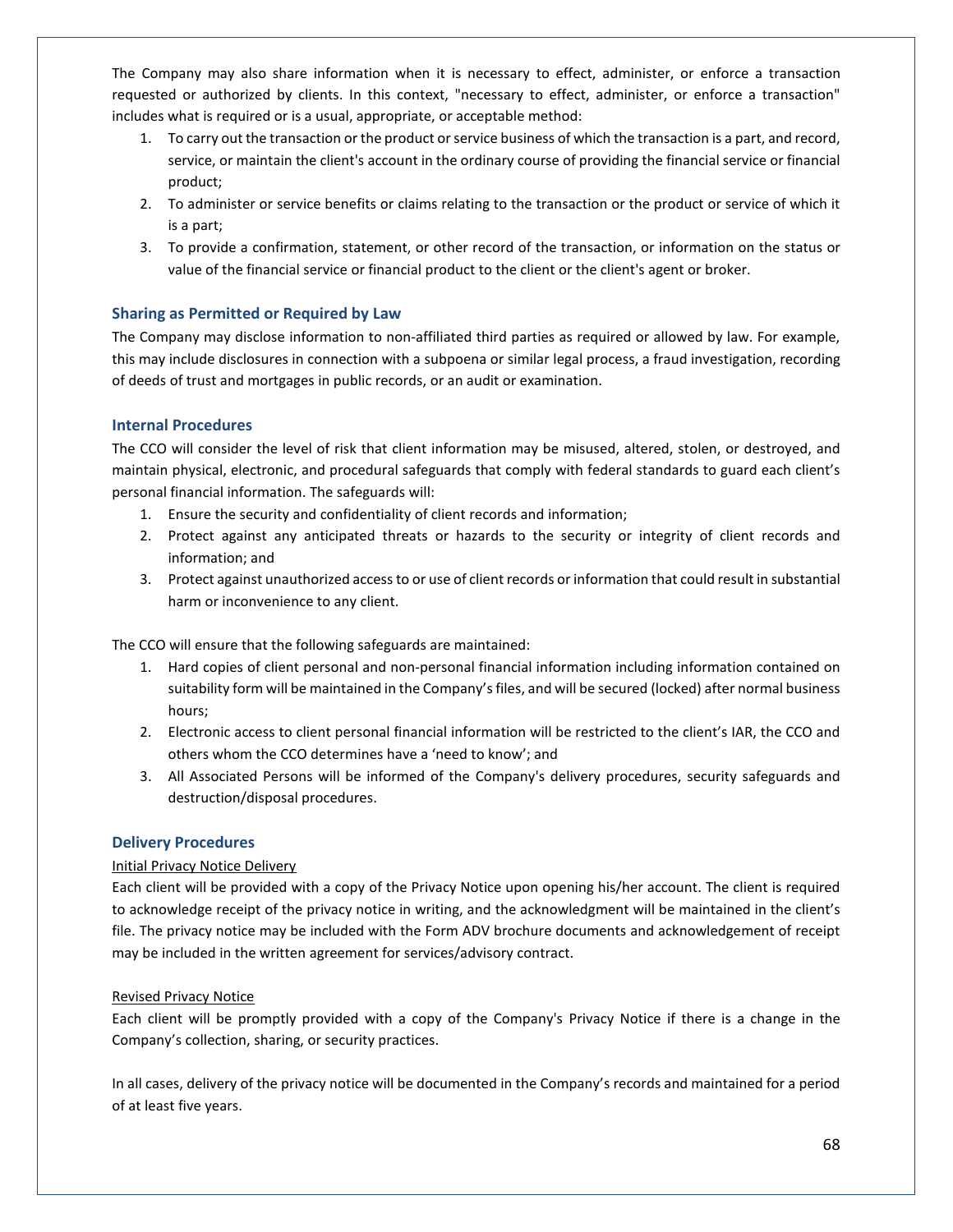## **Affiliate Marketing Using Consumer Information (Regulation S-AM)**

Pursuant to the requirements of Regulation S-AM, the Company will only allow affiliates to use client eligibility information obtained by the Company, to solicit the client, if the following conditions are met:

- 1. the client receives a clearly, conspicuously and concisely disclosed notice that the affiliate may use such eligibility information;
- 2. the client is provided a reasonable method and opportunity to opt out of the use of such information for marketing purposes; and
- 3. the client does not opt out.

The client notice must include the names of the affiliate(s) that may market to the client, the types of eligibility information that may be used in solicitations, and the length of time that the opt out provision will remain effective. The opt-out period must last at least five years.

Eligibility information includes personally identifiable information obtained as a result of a relationship with an affiliate. However, it excludes aggregate or blind data that does not contain personal identifiers such as account numbers, names, or addresses.

At this time, the Company will not share its client's eligibility information with affiliates, to market such affiliates products or services.

# **Written Information Security Program**

Fusion strives to: (a) ensure the security and confidentiality of current and former client records and information; (b) protect against any anticipated threats or hazards to the security or integrity of current and former client records and information; and (c) protect against unauthorized access to or use of current and former client records and information that could result in substantial harm or inconvenience to any current and former client. Accordingly, the following procedures will be followed:

Confidentiality. Associated Persons shall maintain the confidentiality of information acquired in connection with their employment with the Company, with particular care taken regarding non-public personal information. Associated Persons shall not disclose non-public personal information, except to persons who have a bona-fide business need to know the information in order to serve the business purposes of the Company and/or clients. The Company does not disclose, and Associated Person may disclose, any non-public personal information about a client or former client other than in accordance with these procedures.

Information Systems. The Company has established and maintains its information systems, including hardware, software, and network components and design, in order to protect and preserve non-public personal information.

Passwords and Access. Associated Persons use passwords for computer access, as well as for access to specific programs and files. Non-public personal information shall be maintained, to the extent possible, in computer files that are protected by means of a password system secured against unauthorized access.

Access specific Company databases and files shall be given only to Associated Persons who have a bona-fide business need to access such information. Passwords shall be kept confidential and shall not be shared except as necessary to achieve such business purpose. User identifications and passwords shall not be stored on computers without access controls, written down, or stored in locations where unauthorized persons may discover them. Passwords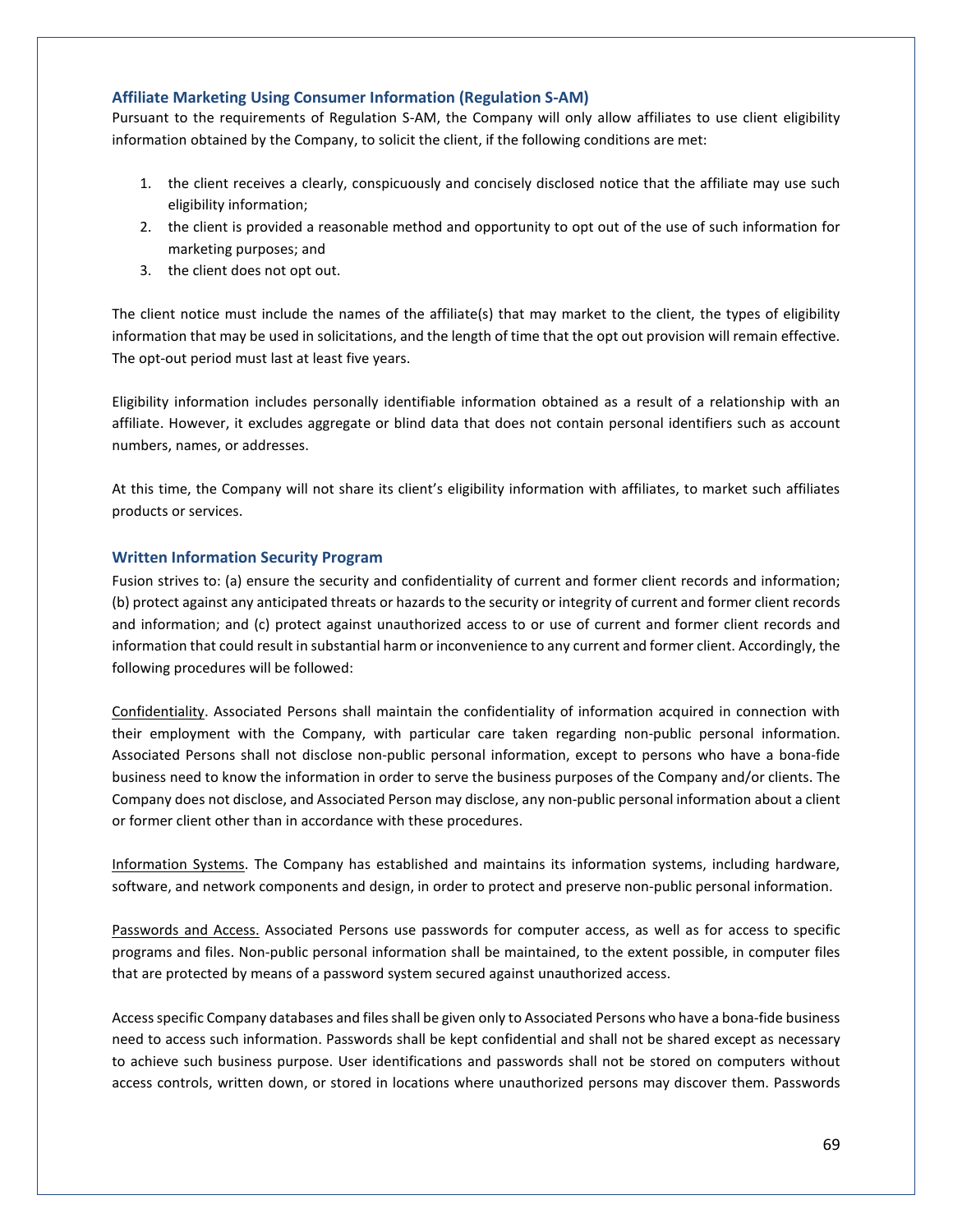shall be changed if there is reason to believe passwords have been compromised. All access and permissions for terminated employees shall be removed from the network system promptly upon notification of the termination.

To avoid unauthorized access, Associated Persons shall close out programs and lock their terminals when they leave the office for an extended period of time and overnight. Terminals shall be locked when not in use during the day and laptops shall be secured when leaving the Company premises. Confidentiality shall be maintained when accessing the Company network remotely through the implementation of appropriate firewalls and encrypted transmissions.

System Failures**.** The Company will maintain appropriate programs and controls (which may include anti-virus protection and firewalls) to detect, prevent and respond to attacks, intrusions or other systems failures.

Electronic Mail. As a rule, Associated Persons shall treat e-mail in the same manner as other written communications. However, Associated Persons shall assume that e-mail sent from the Company computers is not secure and shall avoid sending e-mails that include non-public personal information to the extent practicable. Emails that contain non-public personal information (whether sent within or outside the Company) shall have the smallest possible distribution in light of the nature of the request made and should be sent encrypted when possible.

Disposal. Electronic media, on which non-public personal information is stored, shall be formatted and restored to initial settings prior to any sale, donation, or transfer of such equipment.

Documents. Associated Persons shall avoid placing documents containing non-public personal information in office areas where they could be read by unauthorized persons, such as in photocopying areas or conference rooms. Documents that are being printed, copied, or faxed shall be attended to by appropriate Associated Persons. Documents containing non-public personal information, which are sent by mail, courier, messenger or fax, shall be handled with appropriate care. Associated Persons may only remove documents containing non-public personal information from the premises for bona-fide work purposes. Any non-public personal information that is removed from the premises must be handled with appropriate care and returned to the premises as soon as practicable.

Electronic Documents. Unless specifically authorized by the CCO in writing, Associated Persons are prohibited from maintaining any electronic document that includes non-public personal client information on their personal computers and mobile electronic devices (smart phones, tablets, wearable computers, etc.).

Personal Identification Numbers **("PINs")**. In some cases, the Company maintains access to private account information that enables the Company to gain access to client accounts for the purposes of monitoring such accounts. Such information may include PINs and passwords provided by clients or brokers that enable on-line access. Such information is found in the secure database of the company and/or in the clients' physical files. To access the database, authorized Associated Persons must use their assigned password to gain entry each time. The physical files are to be kept organized and the office locked when not in use. Associated Persons agree that they are obligated to tightly monitor this information at all times and use it only to effect the management of the Company's strategies in the account. Upon termination of advisory services, all electronic PINs and passwords maintained in client files will be destroyed.

Discussions. Associated Persons shall avoid discussing non-public personal information with, or in the presence of, persons who have no need to know the information. Associated Persons shall not discuss non-public personal information in public locations, such as elevators, hallways, public transportation, or restaurants.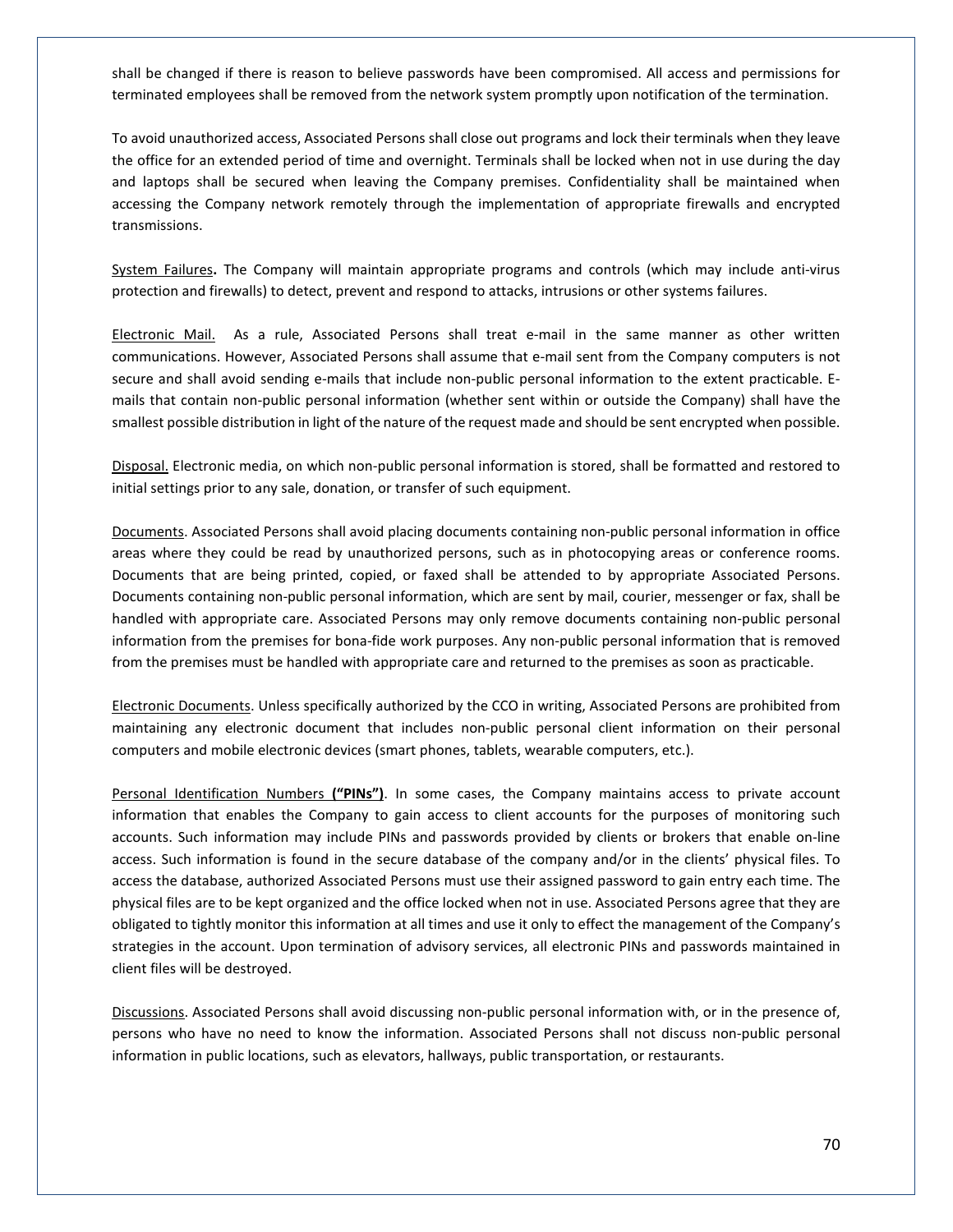Access to Offices and Files. Access to offices, files or other areas where non-public personal information may be discussed or maintained is limited, and Associated Persons may only enter such locations for valid business purposes. Meetings with clients shall take place in conference rooms or other locations where non-public personal information will not be generally available or audible to others. Visitors shall generally not be allowed in the office unattended.

Old Information. Client information that, at the sole discretion of the CCO, is no longer required to be maintained shall be destroyed and disposed of in a manner approved by the CCO.

# **Disposal of Client Information and Records**

Every investment adviser that maintains or otherwise possesses private client information for a business purpose must properly dispose of the information by taking reasonable measures to protect against unauthorized access to or use of the information in connection with its disposal.

Disposal means the discarding or abandonment of such information; or the sale, donation, or transfer of any medium, including computer equipment, on which such information is stored.

Based on what is appropriate for the Company's size and the complexity of its operations, the Company has established the following disposal measures:

(i) Records containing client information must be shredded, burned or pulverized so that the information cannot practicably be read or reconstructed;

(ii) Electronic media containing client information must be erased or destroyed in a manner so that the information cannot practicably be read or reconstructed;

(iii) The Company may enter into a contract with a third party engaged in the business of record destruction to dispose of private client information. As part of its due diligence the Company will take reasonable steps to select and retain such service provider that is capable of, and is contractually obligated to, properly dispose of the information.

In this context, due diligence might include reviewing the disposal company's operations, obtaining information about the disposal company from several references or other reliable sources, signing a non disclosure agreement with the disposal company, requiring that the disposal company be certified by a recognized trade association or similar third party, reviewing and evaluating the disposal company's information security policies or procedures, or taking other appropriate measures to determine the competency and integrity of the potential disposal company.

# **Managing a Privacy Breach**

An Associated Person must immediately notify the CCO if he or she becomes aware of an actual or suspected privacy breach, including any improper disclosure of client non-public personal information and/or of the Company's proprietary information. As appropriate, the CCO will:

- To the extent possible, identify the information that was disclosed and the improper recipients;
- To the extent possible, categorize the incident based on sensitivity of information involved and operational impact;
- Take actions necessary to prevent further improper disclosures;
- Take actions necessary to reduce the potential harm from improper disclosures that have already occurred;
- Discuss the issue with counsel and evaluate individual state reporting requirements;
- Contact regulatory authorities and/or law enforcement officials, where required;
- Notify affected clients, where required;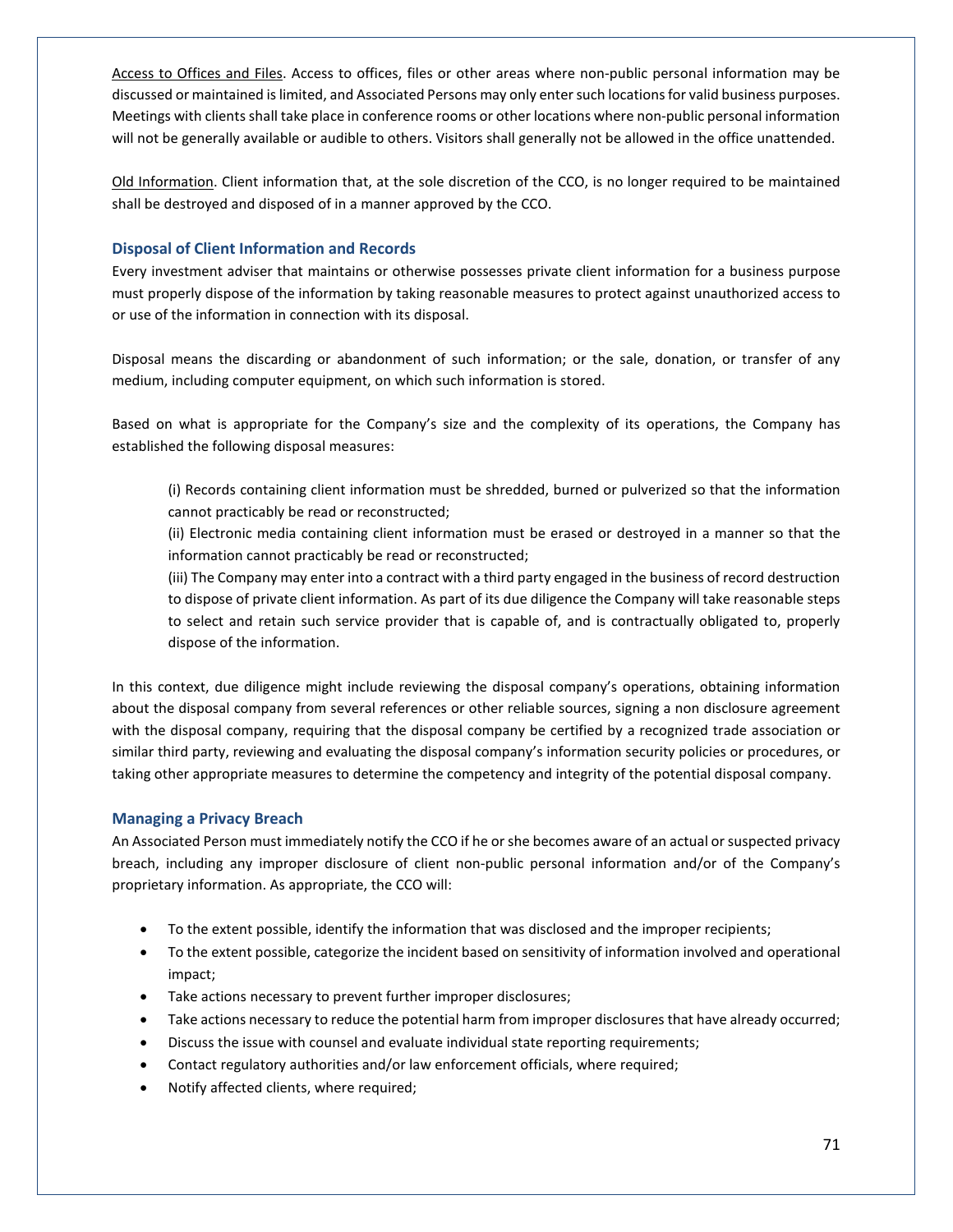- Collect, prepare, and retain documentation associated with the breach and the Company's responses, including post-incident review of events and actions taken, if any; and
- Evaluate the Company's existing privacy protection policies and procedures in light of the breach and will make any needed changes accordingly.

# **Training**

The Company will provide guidance and periodic training to employees relating to information security risks and responsibilities no less than annually. The Company will retain documentation of the agenda of those training sessions and the topics covered. The Company will also retain a dated list of the employees who received such training.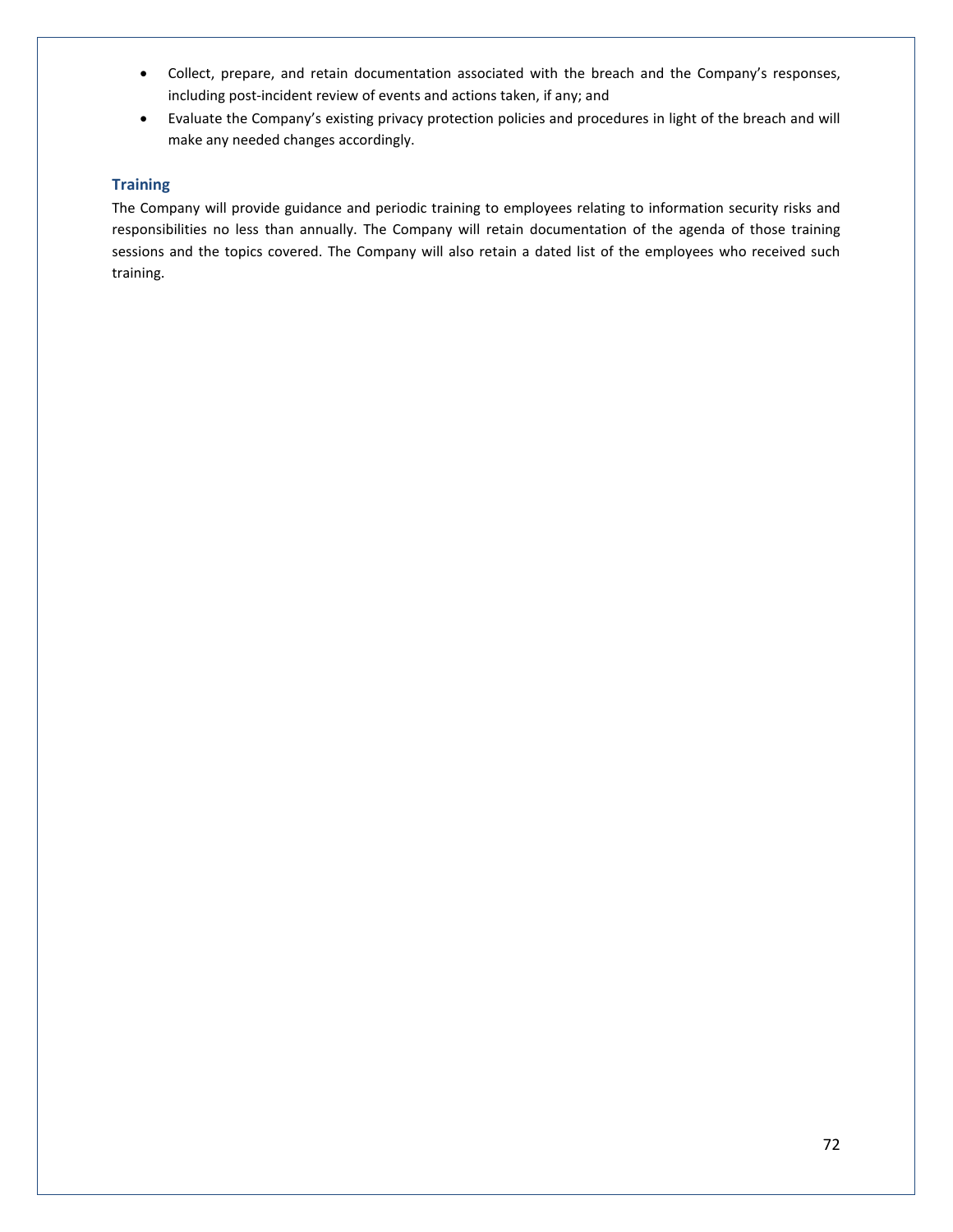## **IDENTITY THEFT PREVENTION PROGRAM**

## **Introduction**

Fusion has adopted a program intended to detect red flags and prevent identity theft. As part of its Identity Theft Prevention Program ("ID Program"), the Company will identify red flags and specific risks facing the Company. A red flag is a warning sign that identity theft may be occurring. The Company's ID Program is designed to detect, prevent, and mitigate identity theft in connection with the opening of an advisory account or the management of an existing one.

Associated Persons could be responsible for identity theft through more direct means. Insider access to information could permit a dishonest Associated Person to sell clients' personal information or to use it for fraudulent purposes. Such action is cause for disciplinary action at the Company's discretion, up to and including termination of employment as well as referral to the appropriate civil and/or criminal legal authorities.

## **Prevention of Identity Theft**

As part of their fiduciary obligations to clients, Associated Persons shall work diligently to prevent identity theft. Specifically, Associated Persons should take the following preventive measures:

- When providing copies of documents to others who are authorized to view them, Associated Persons shall make sure that non-essential and non-public personal information is either removed or redacted.
- Associated Persons shall shred or otherwise destroy all paperwork containing non-public personal information when disposing of documents.
- Requests for address changes must be verified before sending mail to the new address. Even after a change of address has been verified, Associated Persons shall send confirmation notices to both the new address and the old address. This address change procedure applies to traditional and electronic mailings.
- Associated Persons should be on the lookout for pretext calling. These calls are an attempt to elicit personal information about a client by phone, such as the individual's Social Security number. Associated Persons shall take reasonable steps to confirm the identity of the caller before divulging non-public personal information.
- All written (or emailed) wire transfer requests must be verified by calling the client first and getting their verbal approval. Verbal wire transfer requests must be confirmed by verifying the identity of the client.
- Associated Persons shall zealously guard clients' Social Security numbers and other personal information.
- Files and computers should be secured before Associated Persons leave their work areas.
- Hard drives should be scrubbed or destroyed before computers are discarded.

The Company has also implemented a written information security program. See Client Privacy Section of this Manual.

# **Red Flags That May Indicate Identity Theft**

Associated Persons should be vigilant for identity theft red flags, which fall into five broad categories:

- Alerts, notifications or other warnings received from consumer reporting agencies and service providers, including fraud detection services
- Presentation of suspicious documents that appear to be altered or forged
- Presentation of suspicious personal identifying information
- Unusual activity in a covered account or other suspicious activity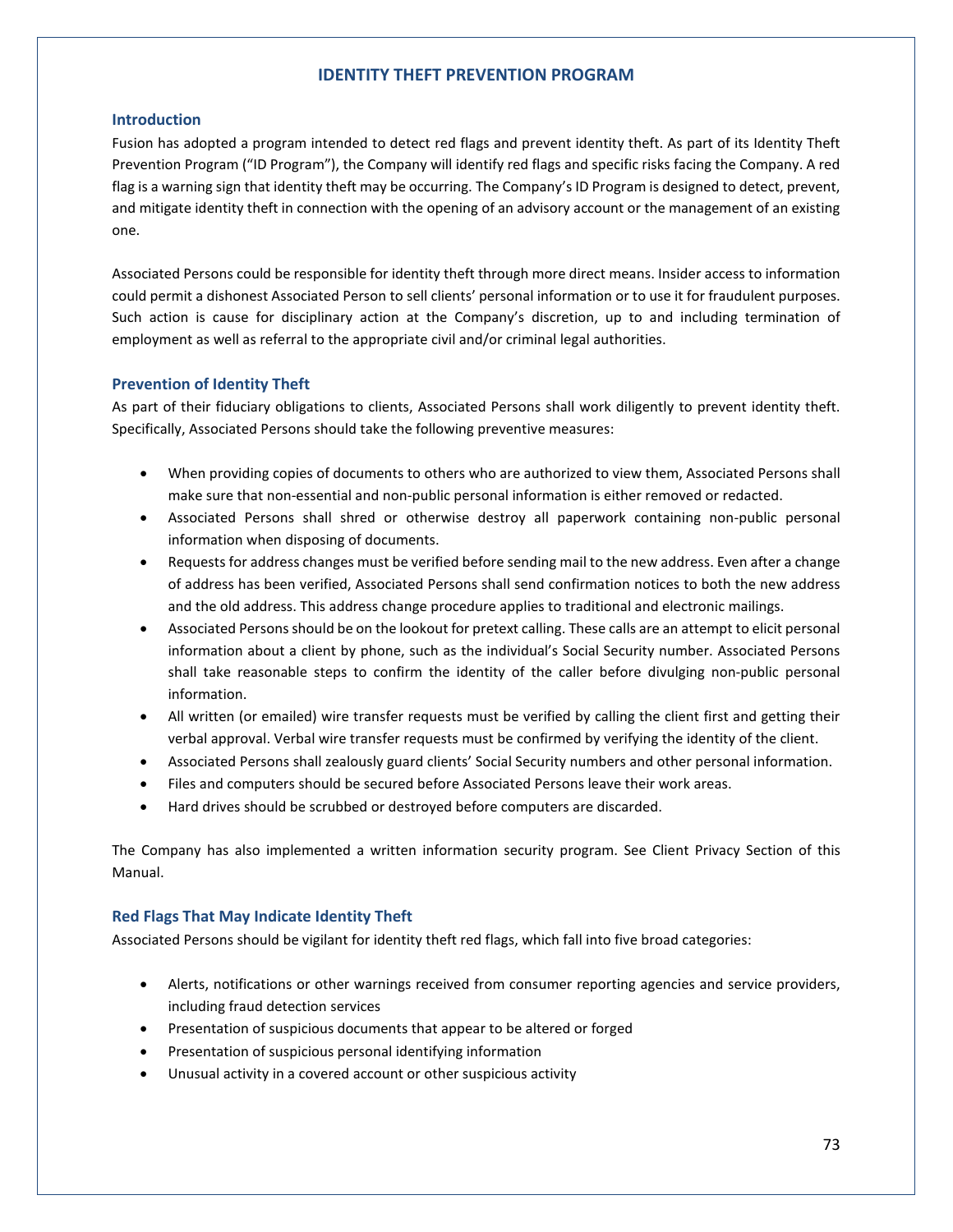• Notification from customers, identity theft victims, law enforcement, or other persons related to covered accounts held by the Company

In addition, Associated Persons should always be on the alert for specific red flags such as:

- Identification documents appear to have been altered or forged.
- An individual falsely claims to be a person who is known to an Associated Person.
- Photo IDs are inconsistent with the person's appearance.
- Other identification is not consistent with information provided by the person who opened the account.
- Other information on the identification is not consistent with readily available information in the Company's files, such as a signature on a recent check.
- The identification does not look genuine.
- The individual's address and/or phone number has changed suddenly.
- The new address is a post office box.
- There is unusual account activity, such as larger than normal withdrawals.
- The person begins communicating in a new manner, such as an elderly client who begins sending emails instead of calling.

This list of red flags is not exhaustive. The Company will identify other red flags as it learns of new identity theft risks.

Associated Persons should be especially alert if a client has notified the Company of a previous identity theft occurrence, or there has been a prior attempt to infiltrate the person's online accounts.

# **Response When Red Flags are Detected**

Associated Persons should be proactive in response to the detection of red flags. Depending upon the facts and circumstances, including the level of identity theft risk, Associated Persons may respond accordingly with measures such as:

- Monitoring a covered account for evidence of identity theft
- Contacting the customer
- Changing any passwords, security codes, or other security devices that permit access to a covered account
- Closing an existing covered account and reopening with a new account number
- Not opening a new covered account
- Notifying law enforcement

No further action is necessary if an Associated Person has confirmed that a red flag was not indicative of identity theft. Whether or not a red flag is indicative of identity theft, Associated Persons are required to document how they responded to the perceived risk. Associated Persons who encounter red flags should report the incidents to the Company's CCO.

# **Communicating and Updating the ID Program**

The Company will review its ID Program at least annually and update it on an as needed basis or in response to changes in the kinds of risks facing clients. Identity theft occurrences and security breaches should prompt enhancements and revisions in the Company's policies and procedures. Senior management must approve all revisions to the Company's ID Program.

The Company will conduct a training session at least once per year to educate Associated Persons about identity theft. Associated persons may be subject to disciplinary action for violating the Company's ID Program.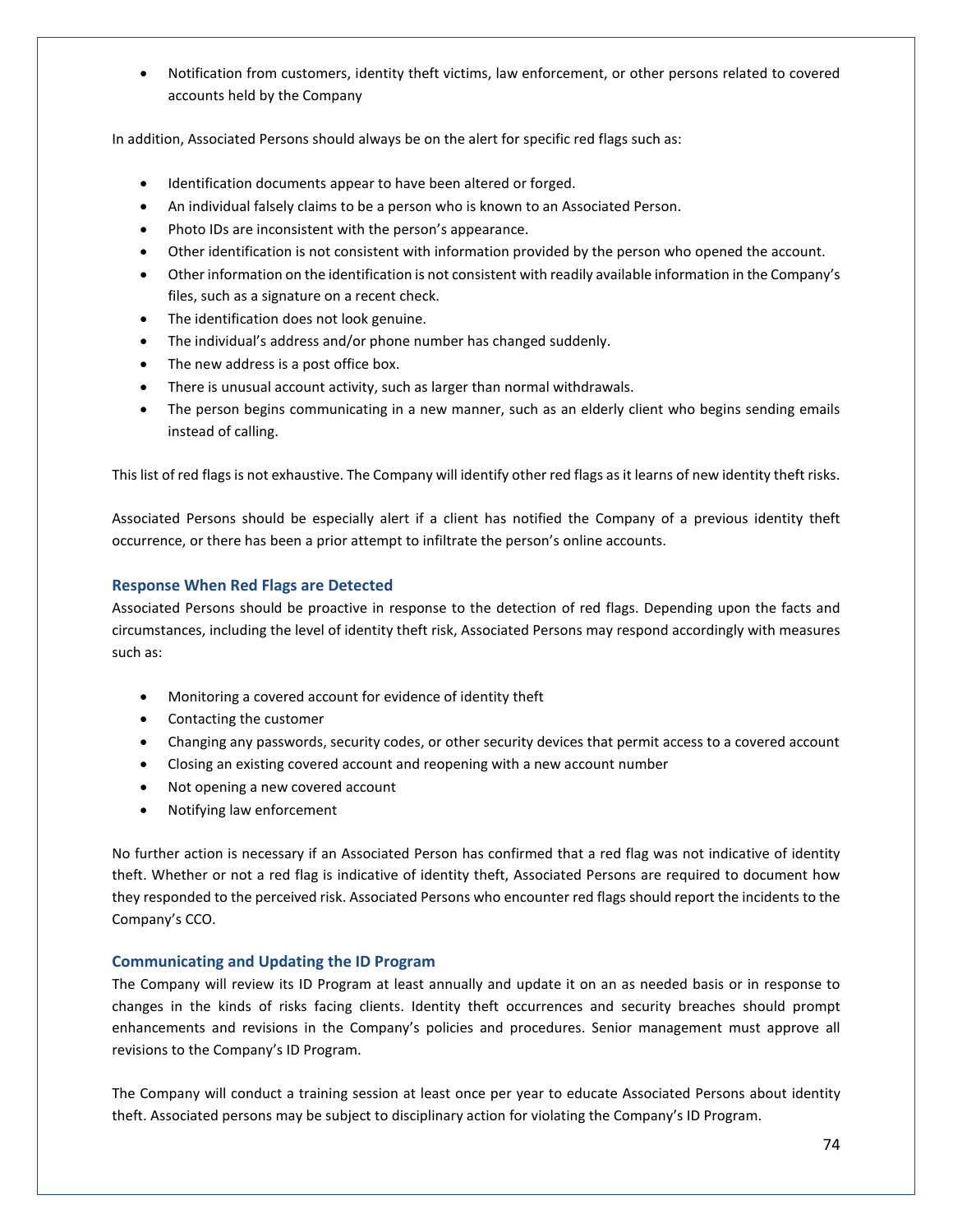# **VENDOR DUE DILIGENCE**

## **Introduction**

As a fiduciary to its clients, the Company has a responsibility to conduct thorough due diligence reviews of its vendors and other third-party service providers.

The due diligence reviews will take into account the following, as applicable:

- Cybersecurity
- Privacy policy
- Business continuity plan/disaster recovery
- Regulatory status, registrations, and filings
- News article research
- Civil, criminal, regulatory, and disciplinary actions
- Organizational structure
- Potential conflicts of interest between the Company and the service provider
- The level of responsiveness to the Company
- The level of service provided

Conducting due diligence reviews allows the Company to mitigate the risks presented with the use of vendors and other third-party service providers, such as reputational, operational, and compliance risks. The CCO is responsible for overseeing the due diligence reviews of the vendors and other third-party service providers used by the Company. These reviews are documented in writing and conducted upon initial engagement and periodically thereafter.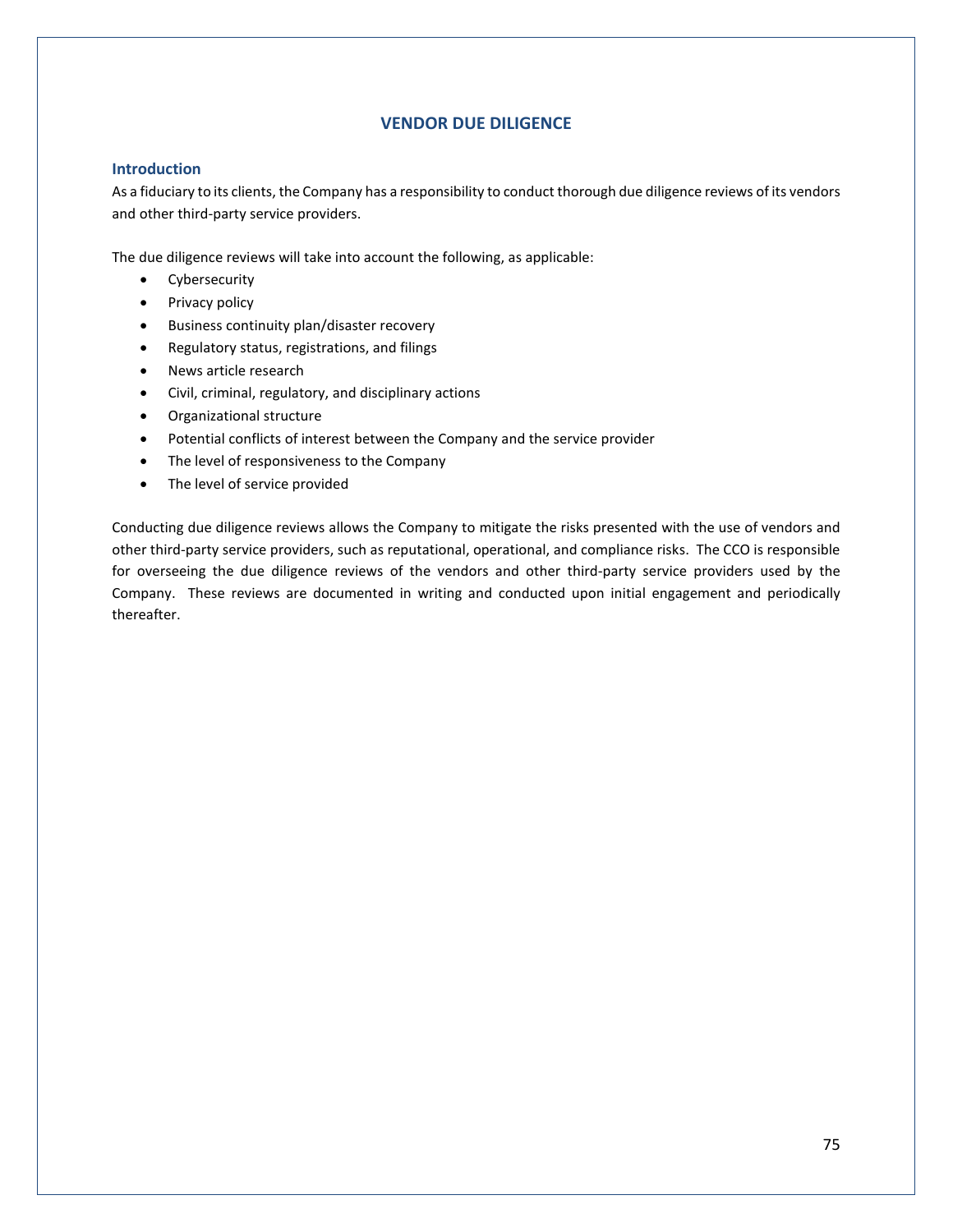# **CODE OF ETHICS**

# **General**

This is the Code of Ethics of Fusion. The Company's Personal Securities Transactions reporting and Insider Trading Procedures can be found in this Code.

# **Fiduciary Duty**

This Code of Ethics is predicated on the principle the Company owes a fiduciary duty to its clients. A fiduciary is to approach his or her client's affairs with the same prudence as would be used in the management of his or her own affairs. Fiduciaries are expected to place the interests of the client before their own. Fiduciaries cannot withhold material information from a client that would affect the client's investment decision. Accordingly, Associated Persons must avoid activities, interests and relationships that run contrary (or appear to run contrary) to the best interests of clients. At all times, the Company will:

- *Place client interests ahead of the Company's* As a fiduciary, the Company will serve in its clients' best interests. In other words, Associated Persons may not benefit at the expense of advisory clients. This concept is particularly relevant when Associated Persons are making personal investments in securities traded by advisory clients.
- *Engage in personal investing that is in full compliance with the Company's Code of Ethics* Associated Persons must review and abide by the Company's Personal Securities Transaction and Insider Trading Policies.
- *Avoid taking advantage of your position* Associated Persons must not accept investment opportunities, gifts or other gratuities from individuals seeking to conduct business with the Company, or on behalf of an advisory client, unless in compliance with the Gift Policy below.
- *Maintain full compliance with the Federal Securities Laws* Associated Persons must abide by the standards set forth in Rule 204A-1 under the Advisers Act [17j-1].

Any questions with respect to the Company's Code of Ethics should be directed to the CCO. As discussed in greater detail below, Associated Persons must promptly report any violations of the Code of Ethics to the CCO. All reported Code of Ethics violations will be treated on an anonymous basis.

# **Definitions**

**CCO:** Chief Compliance Officer per Rule 206(4)-7 of the Advisers Act of 1940. The Company has designated Morgan Wendlandt as its Chief Compliance Officer. Bryce Engel acts as the CCO Designee.

**Supervised Person:** All directors, officers, and partners of the Company (or other persons occupying a similar status or performing similar functions); employees of the Company; and any other person who provides advice on behalf of the Company and is subject to the Company's supervision and control.

**Access Person:** Any of Fusion's Supervised Persons who have access to nonpublic information regarding any clients' purchase or sale of securities, or nonpublic information regarding the portfolio holdings of any reportable fund, or any Supervised Person who is involved in making securities recommendations to clients, or who has access to such recommendations that are nonpublic. Since providing investment advice is Fusion's primary business, all of Fusion's directors, officers, and partners are presumed to be Access Persons.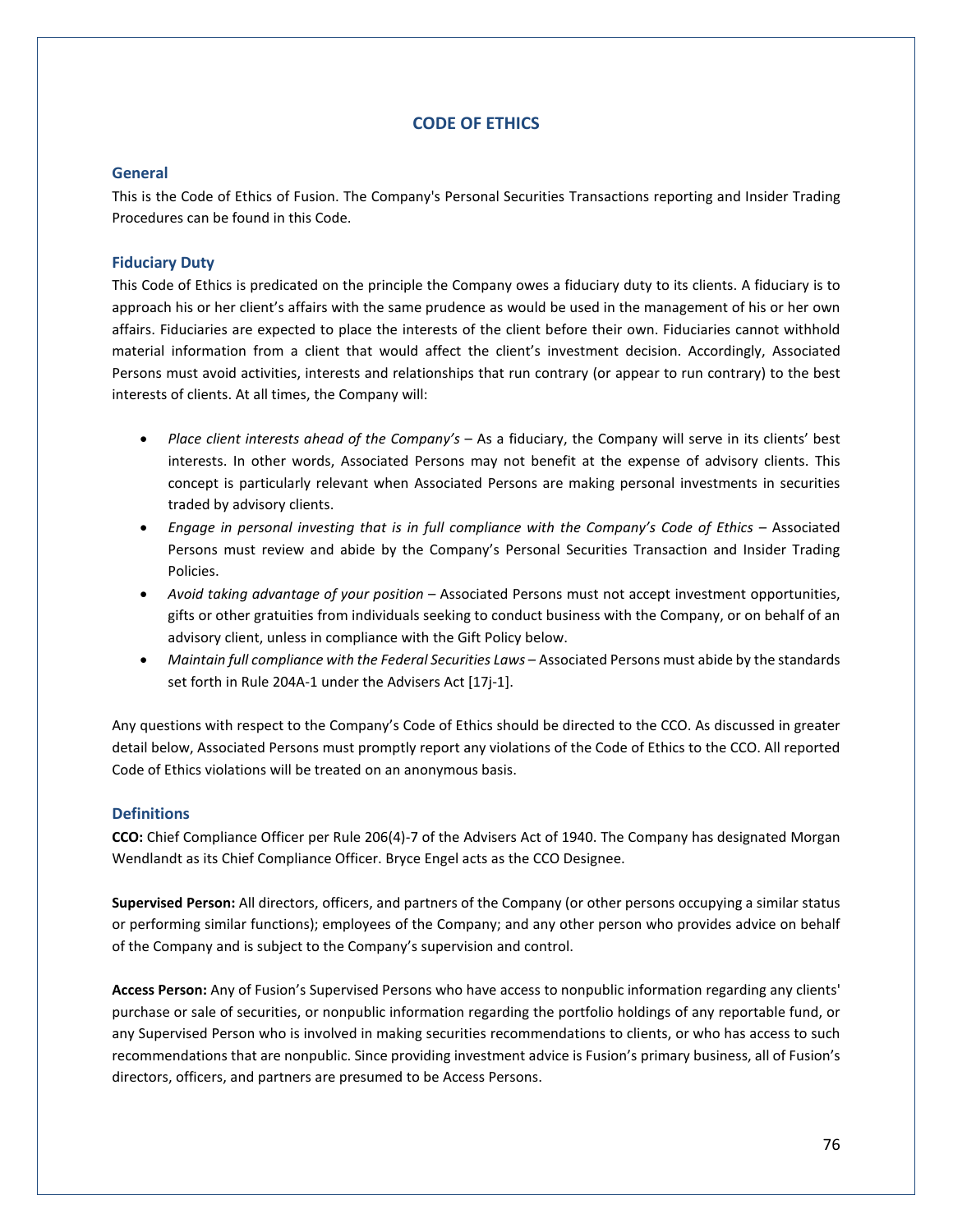**Associated Person:** For purposes of the Code of Ethics, all Access Persons and Supervised Persons are referred to as Associated Persons.

**Beneficial Ownership:** Associated Persons are considered to have beneficial ownership of securities if they have or share a direct or indirect pecuniary interest in the securities. They have a pecuniary interest in securities if they have the ability to directly or indirectly profit from a securities transaction.

The following are examples of indirect pecuniary interests in securities:

- Securities held by members of Associated Persons' immediate family sharing the same household. Immediate family means any child, stepchild, grandchild, parent, stepparent, grandparent, spouse, sibling, mother-in-law, father-in-law, son-in-law, daughter-in-law, brother-in-law, or sister-in-law. Adoptive relationships are included;
- Associated Person's interests as a general partner in securities held by a general or limited partnership; and
- Associated Person's interests as a manager/member in the securities held by a limited liability company.

Associated Persons do not have an indirect pecuniary interest in securities held by entities in which they hold an equity interest unless they are a controlling equity holder or they share investment control over the securities held by the entity.

The following circumstances constitute beneficial ownership by Associated Persons of securities held by a trust:

- Ownership of securities as a trustee where either the Associated Person or members of the immediate family have a vested interest in the principal or income of the trust;
- Ownership of a vested beneficial interest in a trust; and
- An Associated Person's status as a settlor/grantor of a trust, unless the consent of all of the beneficiaries is required in order for the Associated Person to revoke the trust.

**Reportable Security:** any note, stock, treasury stock, security future, bond, debenture, evidence of indebtedness, certificate of interest or participation in any profit-sharing agreement, collateral-trust certificate, pre-organization certificate or subscription, transferable share, investment contract, voting-trust certificate, certificate of deposit for a security, fractional undivided interest in oil, gas, or other mineral rights, any put, call, straddle, option, or privilege on any security (including a certificate of deposit) or on any group or index of securities (including any interest therein or based on the value thereof), or any put, call, straddle, option, or privilege entered into on a national securities exchange relating to foreign currency, or, in general, any interest or instrument commonly known as a "security," or any certificate of interest or participation in, temporary or interim certificate for, receipt for, guaranty of, or warrant or right to subscribe to or purchase any of the foregoing.

### **Reportable Security does not include:**

- 1. Direct obligations of the Government of the United States;
- 2. Bankers' acceptances, bank certificates of deposit, commercial paper and high quality short-term debt instruments, including repurchase agreements;
- 3. Shares issued by money market funds;
- 4. Shares issued by open-end funds other than reportable funds; and
- 5. Shares issued by unit investment trusts that are invested exclusively in one or more open-end funds, none of which are reportable funds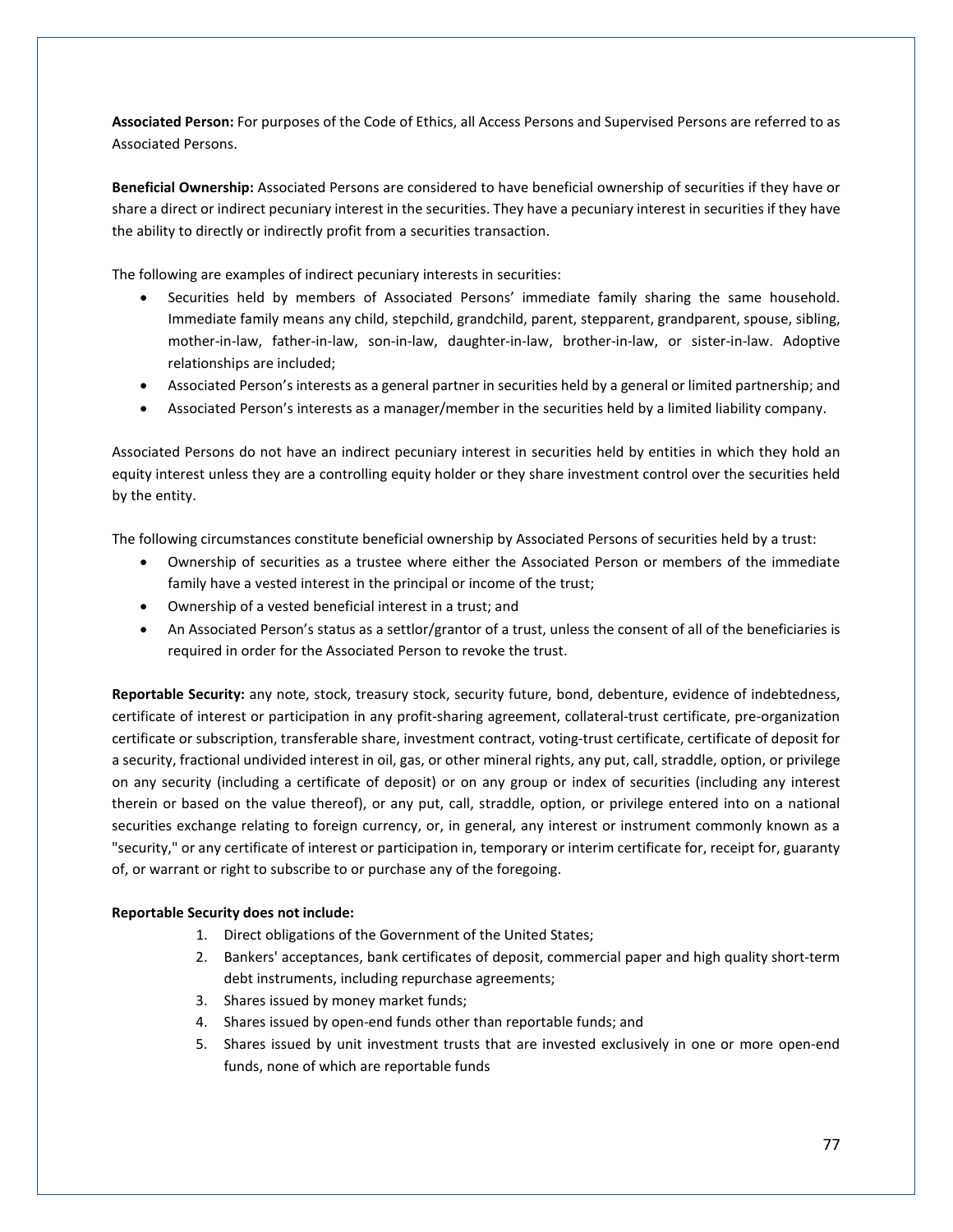**Initial Public Offering:** An offering of securities registered under the Securities Act of 1933, the issuer of which, immediately before the registration, was not subject to the reporting requirements of Section 13 or Section 15(d) of the Securities Exchange Act of 1934.

**Limited Offering:** An offering that is exempt from registration under the Securities Act of 1933 pursuant to Section 4(2) or Section 4(6) thereof or pursuant to Rule 504, Rule 505 or Rule 506 thereunder.

**Conflict of Interest:** For the purposes of this Code of Ethics, a "conflict of interest" will be deemed to be present when an individual's private interest interferes in anyway, or even appears to interfere, with the interests of a client, the Company, or one or more of its affiliates, as a whole.

# **Prohibited, Dishonest, and Unethical Practices**

The following activities are expressly prohibited:

- Recommending to a client to whom investment advisory services are provided the purchase, sale, or exchange of any security without reasonable grounds to believe that the recommendation is suitable for the client on the basis of information furnished by the client after reasonable inquiry concerning the client's investment objectives, financial situation and needs, and any other information known by the investment adviser or federal covered investment adviser;
- Exercising any discretionary authority in placing an order for the purchase or sale of securities for a client without obtaining written discretionary authority from the client;
- Inducing trading in a client's account that is excessive in size or frequency in view of the financial resources, investment objectives, and character of the account;
- Placing an order to purchase or sell a security for the account of a client without authority to do so;
- Placing an order to purchase or sell a security for the account of a client upon instruction of a third party without first having obtained a written third-party trading authorization from the client;
- Borrowing or loaning money or securities from or to a client unless the client is a broker-dealer, an affiliate of the Company, or a financial institution engaged in the business of loaning funds;
- Misrepresenting to any client, or prospective client, the qualifications of the Associated Person, or misrepresenting the nature of the advisory services being offered or fees to be charged for such service;
- Guaranteeing a client that a specific result will be achieved with advice rendered;
- Disclosing the identity, investments, or other financial information of any client or former client unless required by law to do so, or unless consented to by the client;
- Engaging in any act, practice, or course of business which is fraudulent, deceptive, manipulative, or unethical; or
- Engaging in conduct or any act, indirectly or through or by any other person, which would be unlawful for such person to do directly under the provisions of the Advisers Act of 1940, The Texas Securities Act, and any rule or order thereunder.

# **Prohibitions on Personal Securities Transactions**

**Initial Public Offerings (IPOs):** Except in a transaction exempted by the "Exempted Transactions" section of this Code of Ethics, no Associated Person may acquire, directly or indirectly, beneficial ownership in any securities in an Initial Public Offering without first obtaining preclearance from the CCO. The Company's CCO must obtain approval from her supervisor.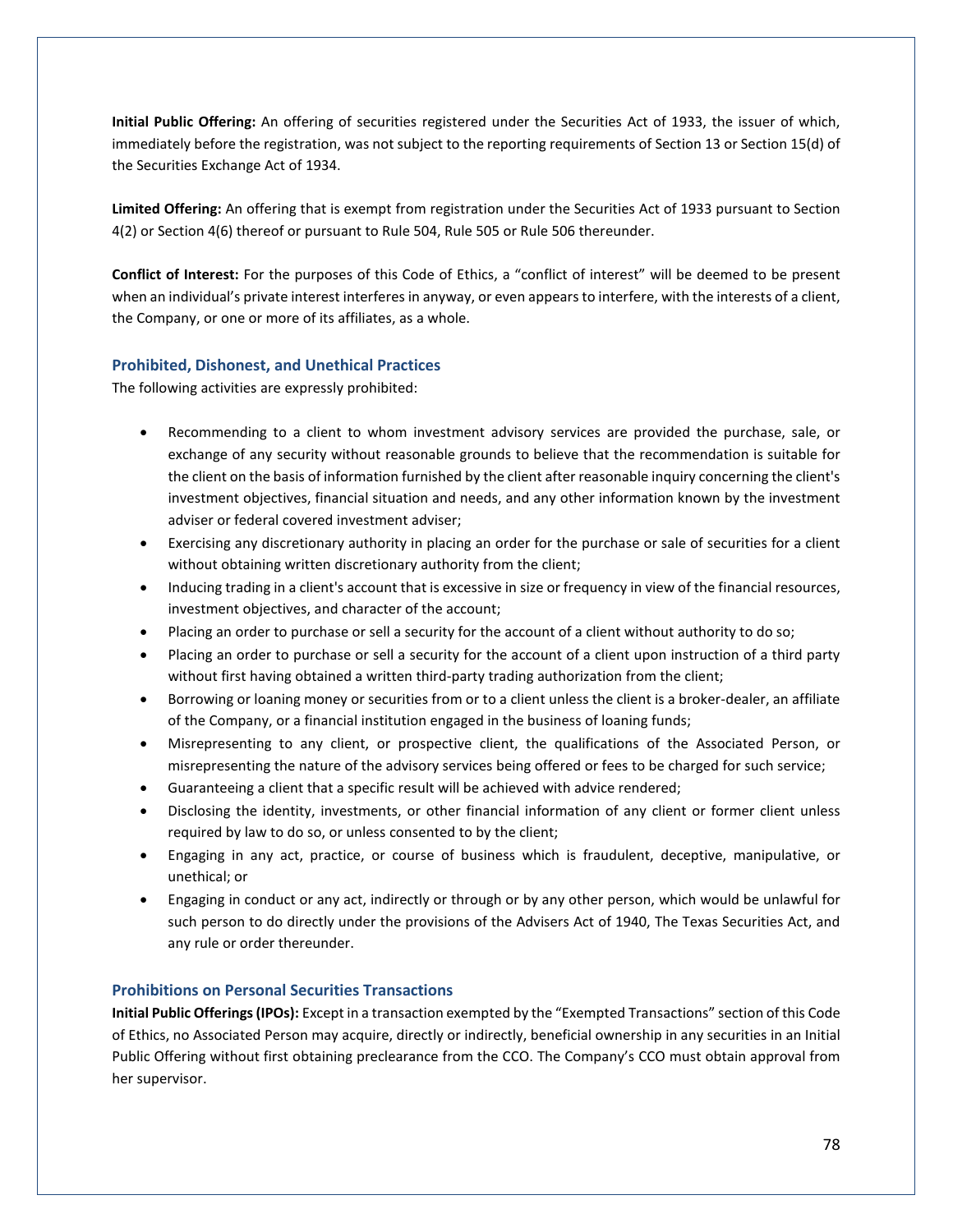**Limited or Private Offerings:** Except in a transaction exempted by the "Exempted Transactions" section of this Code of Ethics, no Associated Person may acquire, directly or indirectly, beneficial ownership in any securities in a Limited or Private Offering without first obtaining preclearance from the CCO. The Company's CCO must obtain approval from her supervisor. If authorized, Associated Persons are required to disclose their investment when they play a part in any client's subsequent consideration of an investment in the issuer.

**Timing of Personal Transactions:** If the Company is considering for purchase/sale or purchasing/selling any Reportable Security on behalf of a client account, no Access Person may effect a transaction in that Reportable Security prior to the client purchase/sale having been completed by the Company, or until a decision has been made not to purchase/sell the Reportable Security on behalf of the Client Account and in accordance with the Company's pre clearance and blackout policy, if any.

# **Exempted Transactions:**

The prohibitions of this section of this Code of Ethics do not apply to:

- Purchases or sales affected in any account over which the Access Persons have no direct or indirect influence or control.
- Purchases, which are part of an automatic investment, plan, including dividend reinvestment plans.
- Purchases effected upon the exercise of rights issued by an issuer *pro rata* to all holders of a class of its securities, to the extent such rights were acquired from such issuer, and sales of rights so acquired.
- Acquisition of securities through stock dividends, dividend reinvestments, stock splits, reverse stock splits, mergers, consolidations, spin-offs, and other similar corporate reorganizations or distributions generally applicable to all holders of the same class of securities.
- Open-end investment company shares other than shares of investment companies advised by the Company or its affiliates or sub-advised by the Company.
- Certain closed-end index funds.
- Unit investment trusts.

# **Prohibited Activities**

# **Conflicts of Interest**

The Company has an affirmative duty of care, loyalty, honesty, and good faith to act in the best interest of its clients. Associated Persons must strive to avoid any activity or a personal interest that presents a "conflict of interest." A conflict of interest may arise if the Associated Person's personal interest interferes, or appears to interfere, with the interests of the Company or its clients. A conflict of interest can arise whenever an Associated Person takes action or has an interest that makes it difficult for him/her to perform his/her duties and responsibilities at the Company honestly, objectively and effectively.

While it is impossible to describe all of the possible circumstances under which a conflict of interest may arise, below are situations that most likely could result in a conflict of interest and that are prohibited under this Code of Ethics:

- Associated Persons may not favor the interest of one client over another client (e.g., larger accounts over smaller accounts, accounts compensated by performance fees over accounts not so compensated, accounts in which employees have made material personal investments, accounts of close friends or relatives of Associated persons). This kind of favoritism would constitute a breach of fiduciary duty.
- Associated Persons are prohibited from using knowledge about pending or currently considered securities transactions for clients to profit personally, directly or indirectly, as a result of such transactions, including by purchasing or selling such securities.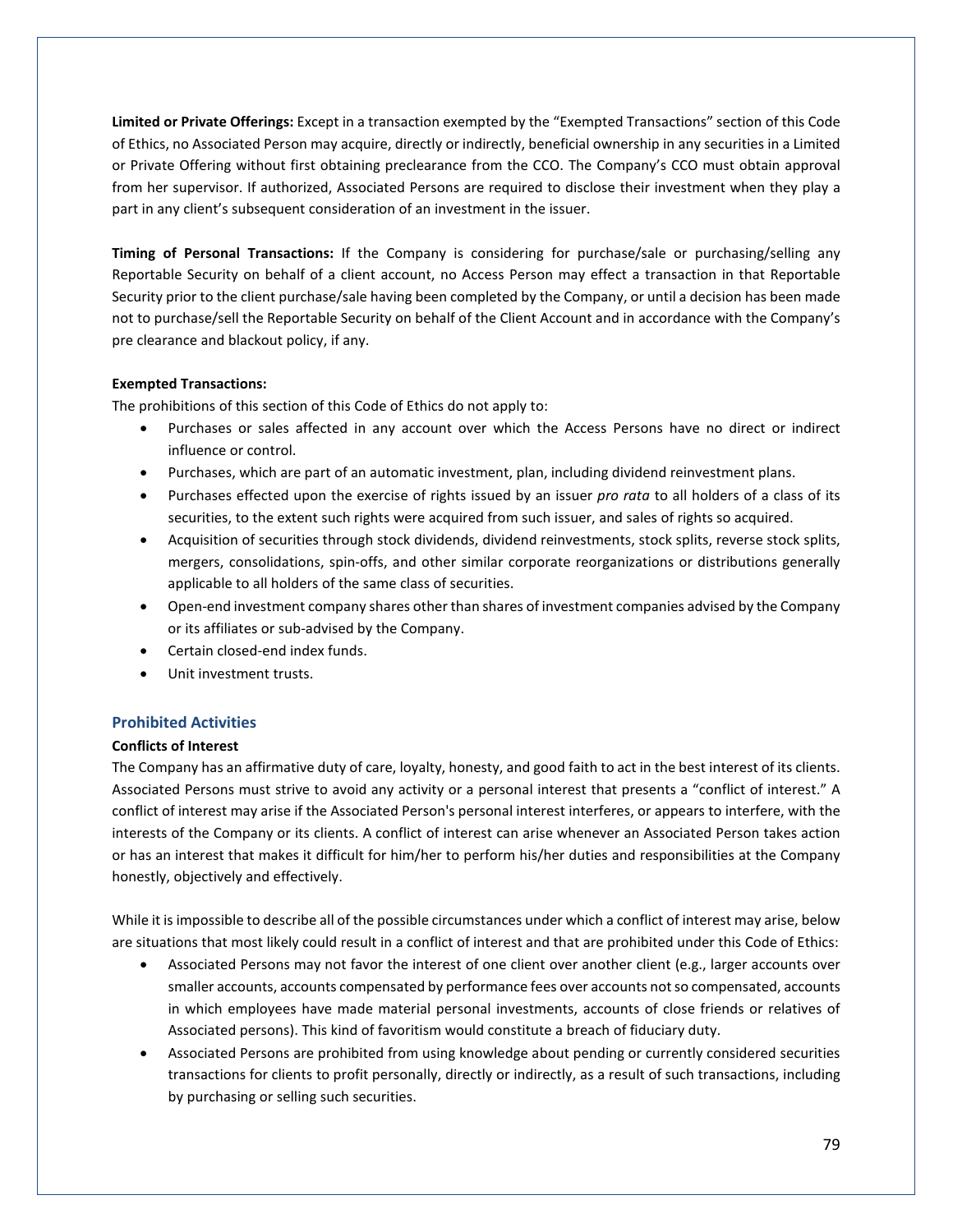Associated Persons are prohibited from recommending, implementing, or considering any securities transaction for a client without having disclosed any material beneficial ownership, business or personal relationship, or other material interest in the issuer or its affiliates, to the CCO. If the CCO deems the disclosed interest to present a material conflict, the investment personnel may not participate in any decision-making process regarding the securities of that issuer.

### **Gifts and Entertainment**

Associated Persons should not accept inappropriate gifts, favors, entertainment, special accommodations, or other things of material value that could influence their decision-making or make them feel beholden to a person or entity. Similarly, Associated Persons should not offer gifts, favors, entertainment, or other things of value that could be viewed as overly generous or aimed at influencing decision-making or making a client feel beholden to the Company or the Associated Person.

No Associated Person may receive any gift, service, or other thing of more than *de minimis* value of from any person or entity that does business with or on behalf of the Company. No Associated Person may give or offer any gift of more than *de minimis* value to existing clients, prospective clients, or any entity that does business with or on behalf of the Company without written pre-approval by the CCO. Gifts received from or given to the same source valued at \$300.00 or less will be considered *de minimis*. Additionally, the receipt of an occasional dinner, a ticket to a sporting event or the theater, or comparable entertainment also will be considered to be of *de minimis* value.

No Associated Person may give or accept cash gifts or cash equivalents to or from a client, prospective client, or any entity, that does business with or on behalf of the Company.

Bribes and kickbacks are criminal acts, strictly prohibited by law. Supervised persons must not offer, give, solicit, or receive any form of bribe or kickback.

#### **Political Contributions**

Rule 206(4)-5 (the "Rule") under the Advisers Act seeks to curtail "pay to play" practices by investment advisers. The Rule applies to all investment advisers that are registered with the SEC and requires: (i) a two-year "time-out" from receiving compensation for providing advisory services to certain government entities after certain political contributions are made, (ii) a prohibition on soliciting contributions and payments, and (iii) a prohibition from paying third parties for soliciting government clients.

The Rule has a de minimis exception for contributions to officials for whom the contributor can vote. The exception permits individual contributions up to \$350 per official (per election) for whom the employee is entitled to vote. In addition, contributions that in the aggregate do not exceed \$150 per election per official will not violate the Rule, even if the contributor is not entitled to vote for the official. These de minimis exceptions are available only for contributions by individual covered associates, not the Company. Under both exceptions, primary and general elections are considered separate elections.

Associated Persons making political contributions, in cash or services, must report each such contribution to the CCO:

• Where the Company and/or its Associated Persons have made a political contribution to an elected official of a state or local government entity who is in a position to influence the selection of the Company for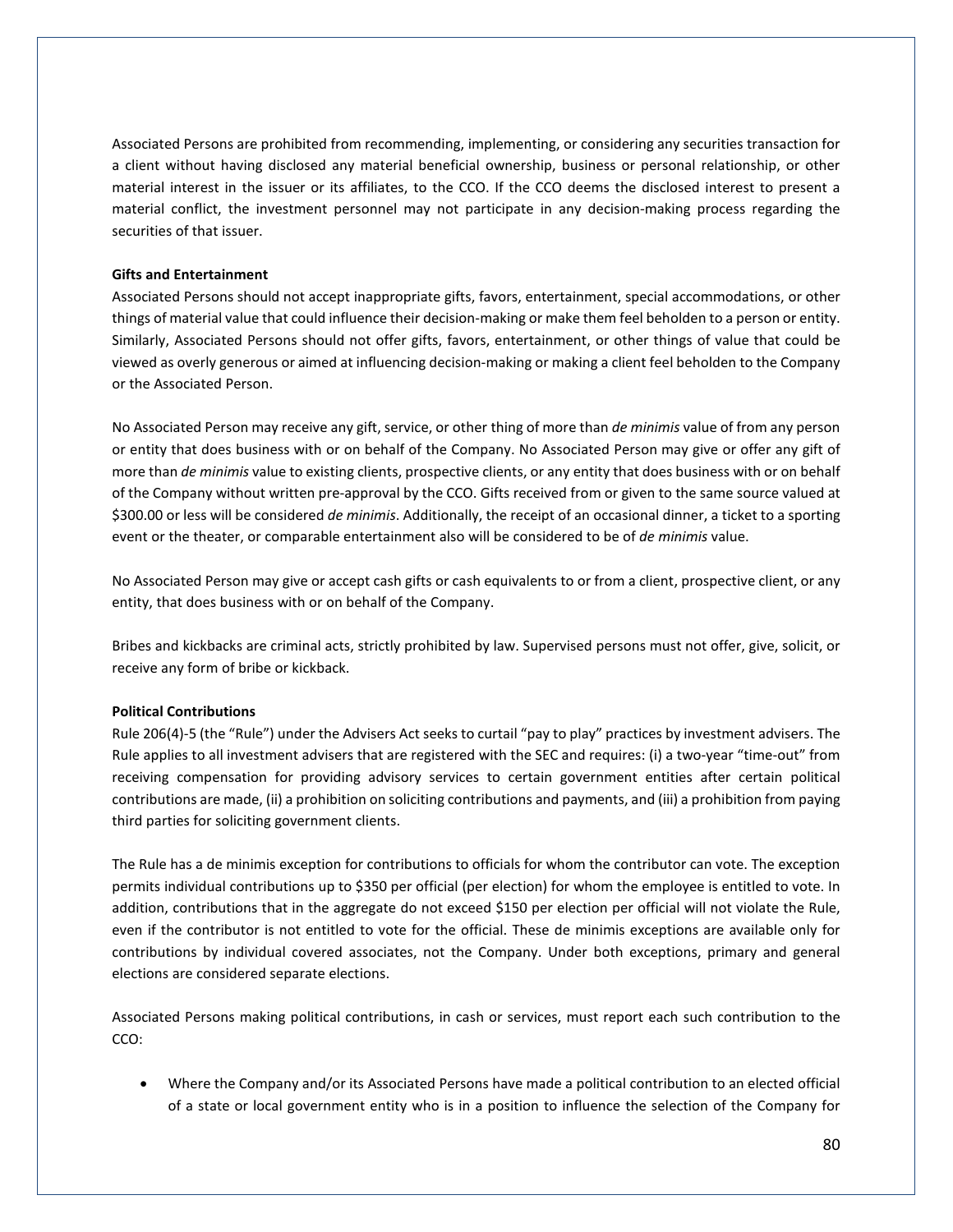government contracts, the Company and its Associated Persons will be prohibited from providing advisory services, for compensation (either directly or through a pooled investment vehicle) to that government entity for two years.

- The Company and/or its Associated Persons are prohibited from soliciting or coordinating campaign contributions from others — a practice referred to as "bundling" — for an elected official who is in a position to influence the selection of the Company. The Company and/or its associated persons are also prohibited from the solicitation and coordination of payments to political parties in the state or locality where the Company is seeking business.
- The Company and/or its Associated Persons are prohibited from paying a third party, such as a solicitor or placement agent, to solicit a government client on behalf of the Company, unless that third party is an SECregistered investment adviser or broker-dealer subject to the restrictions under Rule 206(4)-5 under the Advisers Act of 1940.

#### **Confidentiality**

Associated Persons must respect the confidentiality of information acquired in the course of their work and must not disclose such information, except when they believe they are authorized or legally obliged to disclose the information. They may not use confidential information acquired in the course of their work for their personal advantage. Associated Persons must keep all information about clients (including former clients) in strict confidence, including the client's identity (unless the client consents), the client's financial circumstances, the client's security holdings, and advice furnished to the client by the Company.

#### **Service on a Board of Directors**

Associated Persons must not serve on the board of directors of publicly traded companies without the prior authorization of the CCO. Any such approval may only be made if it is determined that such board service will be consistent with the interests of the clients and of the Company, and that such person serving as a director will be isolated from those making investment decisions with respect to such company by appropriate procedures. A director of a private company may be required to resign, either immediately or at the end of the current term, if the company goes public during his or her term as director.

#### **Case-by-Case Exemptions**

Because no written policy can provide for every possible contingency, the CCO may consider granting additional exemptions from all Prohibitions on a case-by-case basis. Any request for such consideration must be submitted to the CCO in writing. Exceptions will only be granted in those cases in which the CCO determines that granting the request will not create any potential, apparent, or actual conflicts of interest.

## **Personal Securities Transactions Procedures and Reporting**

#### **Pre-Clearance Procedure**

For any activity where it is indicated in the Code of Ethics that pre-clearance is required, the following procedure must be followed:

• Pre-clearance requests must be submitted by the requesting Associated Person to the CCO in writing. The request must describe in detail what is being requested and any relevant information about the proposed activity.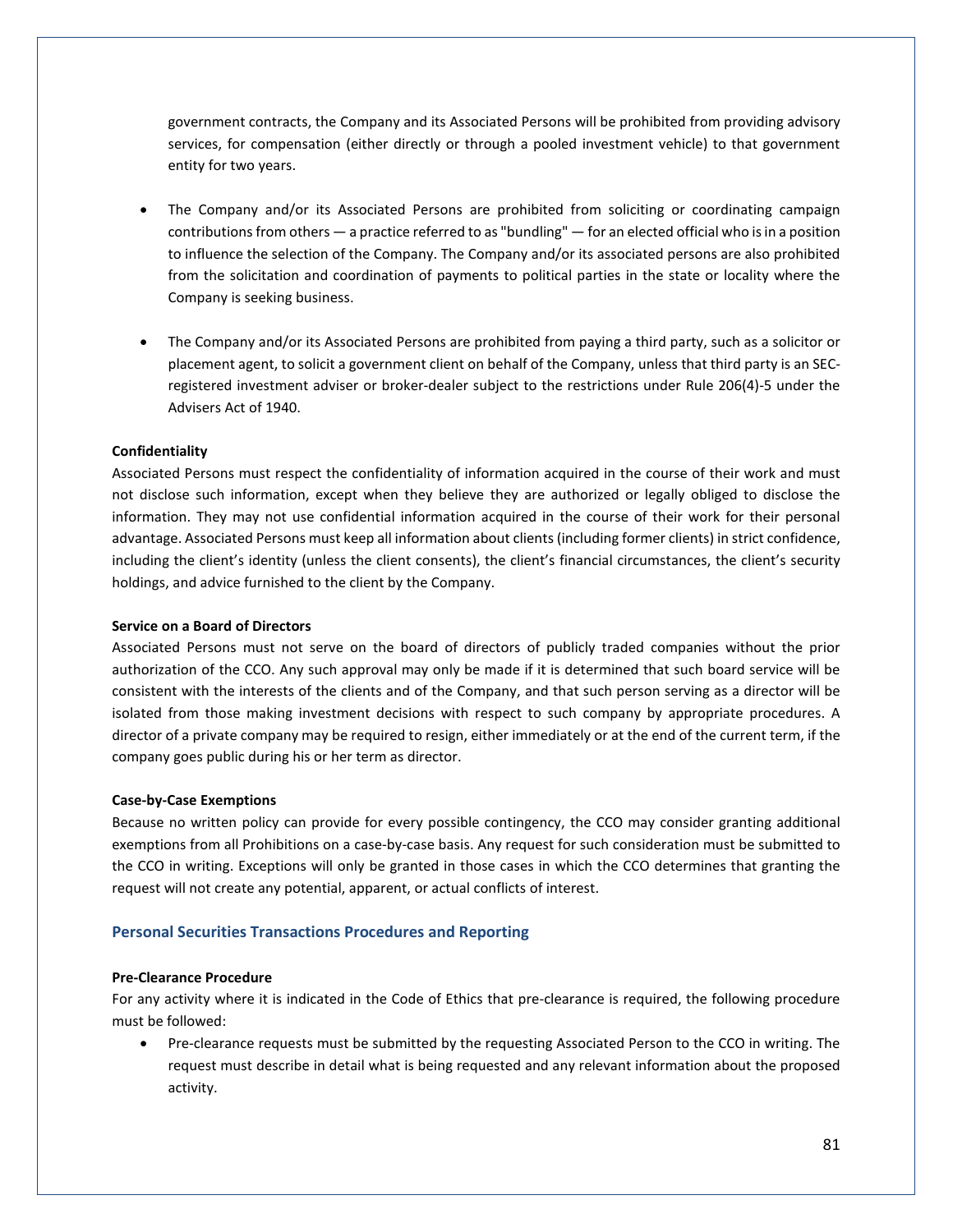- The CCO will respond in writing to the request as quickly as is practical, either giving an approval or declination of the request, or requesting additional information for clarification.
- Pre-clearance authorizations expire 48 hours after the approval, unless otherwise noted by the CCO on the written authorization response.
- Records of all pre-clearance requests and responses will be maintained by the CCO for monitoring purposes and ensuring the Code of Ethics is followed.

## **Pre-Clearance Exemptions**

- The pre-clearance requirements of this section of this Code of Ethics do not apply to:
- Purchases or sales affected in any account over which the access person has no direct or indirect influence or control. Purchases, which are part of an automatic investment, plan, including dividend reinvestment plans. Purchases effected upon the exercise of rights issued by an issuer pro rata to all holders of a class of its securities, to the extent such rights were acquired from such issuer, and sales of rights so acquired.
- Acquisition of securities through stock dividends, dividend reinvestments, stock splits, reverse stock splits, mergers, consolidations, spin-offs, and other similar corporate reorganizations or distributions generally applicable to all holders of the same class of securities.
- Open-end investment company shares other than shares of investment companies advised by the Company or its affiliates or sub-advised by the Company.
- Certain closed-end index funds.
- Unit investment trusts.

### **Reporting Requirements**

### **Initial and Annual Holdings Reports**

No later than ten (10) days after the person becomes an Associated Person and annually thereafter, every Associated Person must file a holdings report to the CCO containing the following information:

- The title, exchange ticker symbol or CUSIP number, type of security, number of shares and principal amount of each Reportable Security in which the Access Person had any direct or indirect beneficial ownership when the person becomes an Associated Person;
- The name of any broker, dealer or bank with whom the Associated Person maintained an account in which any securities were held for the direct or indirect benefit of the Associated Person; and
- The date that the report is submitted by the Associated Person.

The holdings reports must be current as of a date not more than 45 days prior to the individual becoming an Associated Person (in the case of an initial report) or the date the report is submitted (in the case of an annual report).

### **Quarterly Reports**

No later than thirty (30) days after the end of calendar quarter, every Associated Person must file a transaction report to the CCO containing the following information:

- For each transaction involving a Reportable Security in which the Associated Person had, or as a result of the transaction acquired, any direct or indirect beneficial ownership, the Associated Person must provide the date of the transaction, the title, exchange ticker symbol or CUSIP number, type of security, the interest rate and maturity date (if applicable), number of shares and principal amount of each involved in the transaction;
- The nature of the transaction (e.g., purchase, sale)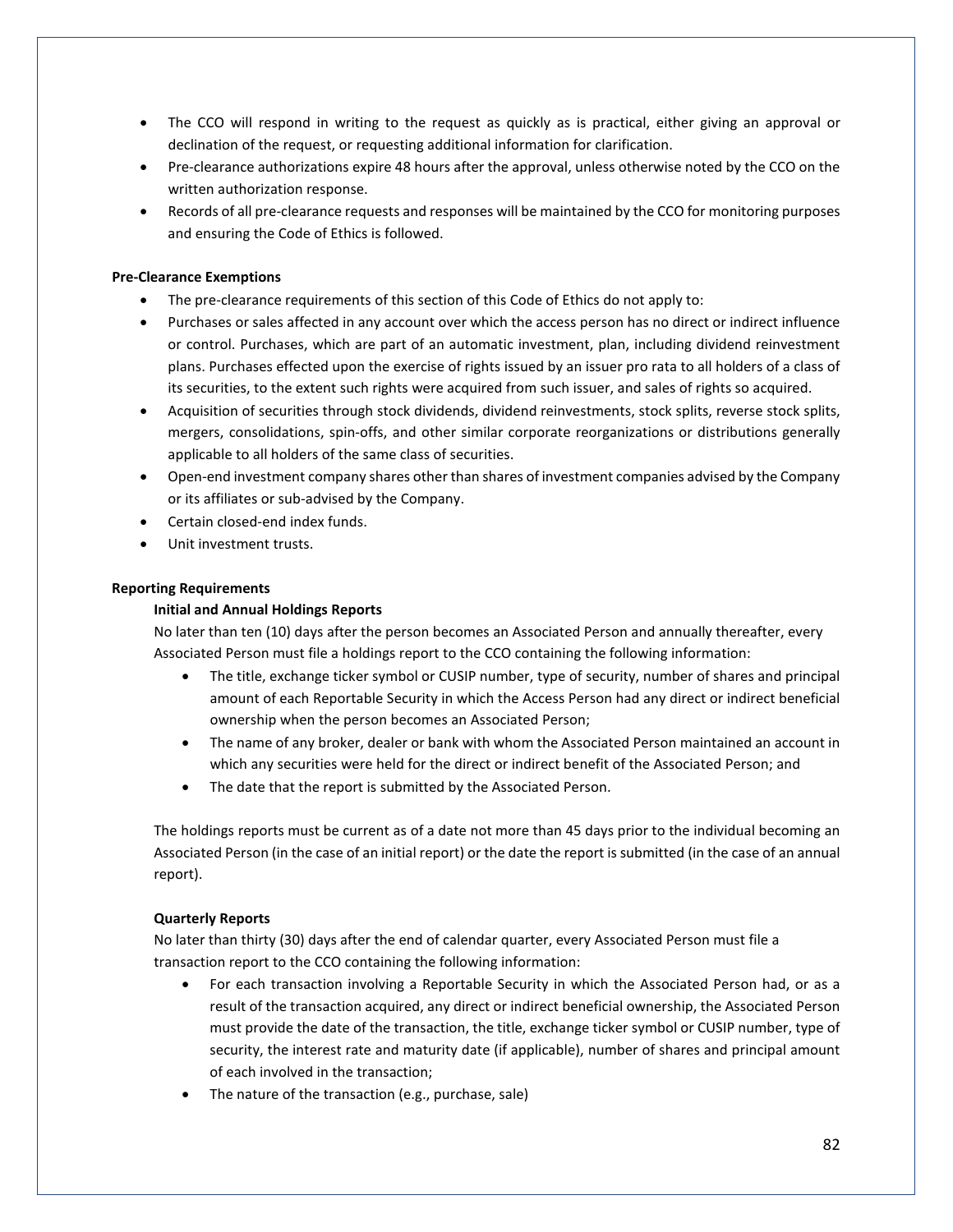- The price of the security at which the transaction was effected
- The name of any broker, dealer or bank with or through the transaction was effected; and
- The date that the report is submitted by the Associated Person.

Associated Persons may use duplicate brokerage confirmations and account statements in lieu of submitting quarterly transaction reports or holdings reports, provided that all of the required information is contained in those confirmations and statements.

## **Reporting Exemptions**

The reporting requirements of this section of this Code of Ethics do not apply to:

- Any report with respect to securities over which the Associated Person has no direct or indirect influence or control. **This exemption does not cover accounts managed by a third party adviser.**
- Transaction reports with respect to transactions effected pursuant to an automatic investment plan, including dividend reinvestment plans.
- Transaction reports if the report would contain duplicate information contained in broker trade confirmations or account statements that the Company holds in its records so long as the Company receives the confirmations or statements no later than 30 days after the end of the applicable calendar quarter.

## **Report Confidentiality**

All holdings and transaction reports will be held strictly confidential, except to the extent necessary to implement and enforce the provisions of the code or to comply with requests for information from government agencies.

## **Monitoring of Personal Securities Transactions**

The Company is required by the Advisers Act to review Access Persons' personal securities transactions and reports periodically. The CCO is responsible for reviewing these. Ryan Borer will review the CCO's personal securities transactions.

# **Certification of Compliance**

# **Initial Certification**

The Company is required to provide all Associated Persons with a copy of the Code. All Associated Persons are to certify in writing that they have: (a) received a copy of the Code; (b) read and understand all provisions of the Code; and (c) agreed to comply with its terms.

### **Acknowledgement of Amendments**

The Company must provide Associated Persons with any amendments to the Code and Associated Persons must submit a written acknowledgement that they have received, read, and understood the amendments to the Code.

## **Annual Certification**

All Associated Persons must annually certify that they have read, understood, and complied with the Code of Ethics and that the Associated Persons has made all of the reports required by the Code and has not engaged in any prohibited conduct.

The CCO will maintain records of these certifications of compliance.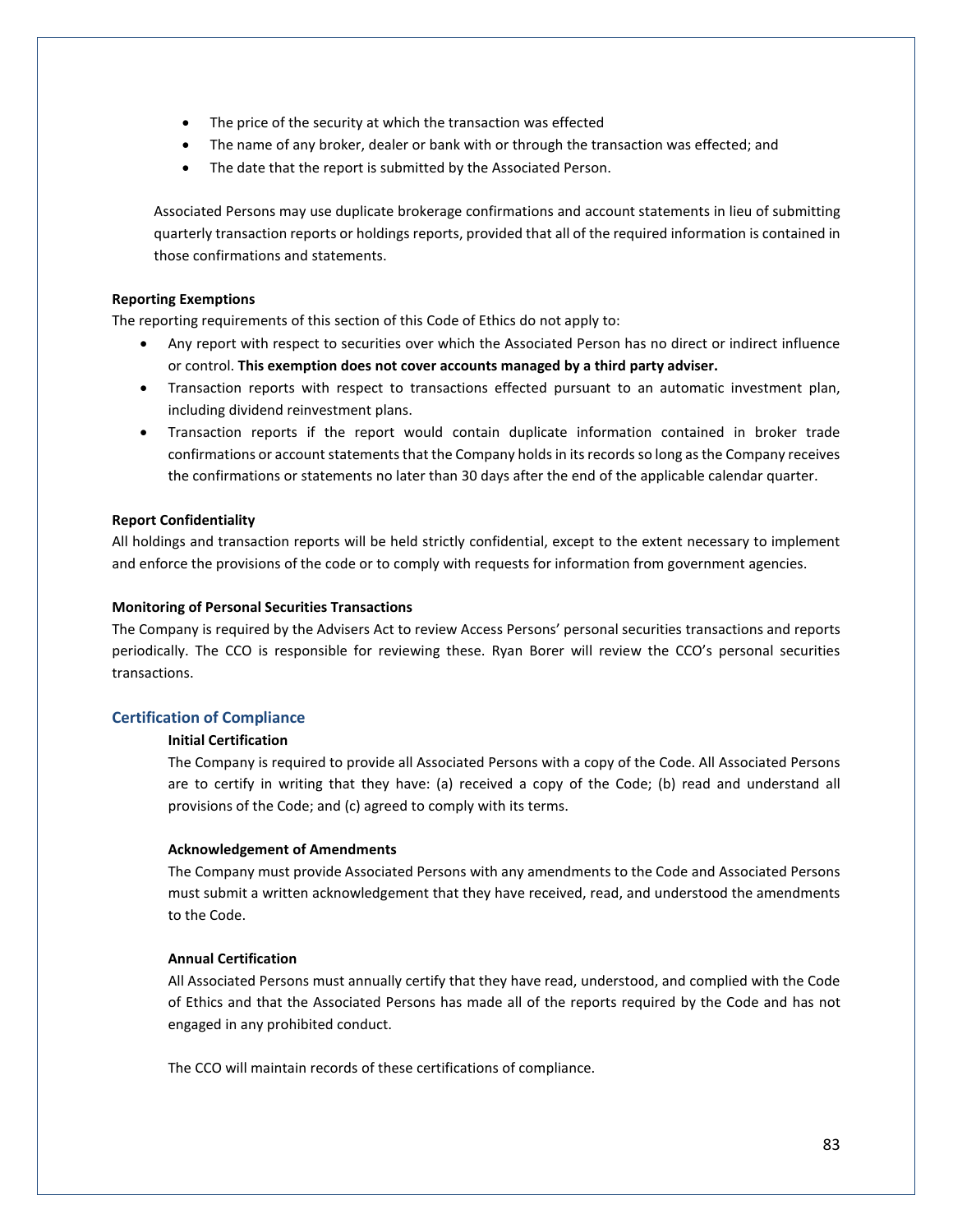# **Reporting Violations**

All Associated Persons must report violations of the Company's Code of Ethics promptly to the CCO. If the CCO is involved in the violation or is unreachable, Associated Persons may report directly to the Company's Management. All reports of violations will be treated confidentially to the extent permitted by law and investigated promptly and appropriately. Persons may report violations of the Code of Ethics on an anonymous basis. Examples of violations that must be reported are (but are not limited to):

- noncompliance with applicable laws, rules, and regulations;
- fraud or illegal acts involving any aspect of the Company's business;
- material misstatements in regulatory filings, internal books and records, clients records or reports;
- activity that is harmful to clients; and
- deviations from required controls and procedures that safeguard clients and the Company.

No retribution will be taken against a person for reporting, in good faith, a violation or suspected violation of this Code of Ethics.

Retaliation against an individual who reports a violation is prohibited and constitutes a further violation of the Code.

# **Compliance Officer Duties**

## **Training and Education**

The CCO is responsible for training and educating Associated Persons regarding the code. Training will occur periodically as needed and all Associated Persons are required to attend any training sessions or read any applicable materials.

# **Recordkeeping**

The CCO will ensure that the Company maintains the following records in a readily accessible place:

- A copy of each Code of Ethics that has been in effect at any time during the past five years;
- A record of any violation of the Code and any action taken as a result of such violation for five years from the end of the fiscal year in which the violation occurred;
- A record of all written acknowledgements of receipt of the Code and amendments for each person who is currently, or within the past five years was, a Supervised Person. These records must be kept for five years after the individual ceases to be a Supervised Person of the Company;
- Holdings and transactions reports made pursuant to the Code, including any brokerage confirmation and account statements made in lieu of these reports;
- A list of the names of persons who are currently, or within the past five years were, Access Persons;
- A record of any decision and supporting reasons for approving the acquisition of securities by Access Persons in initial public offerings and limited offerings for at least five years after the end of the fiscal year in which approval was granted;
- A record of any decisions that grant employees or Access Persons a waiver from or exception to the Code.

# **Annual Review**

The CCO will review at least annually the adequacy of the Code of Ethics and the effectiveness of its implementation.

### **Sanctions**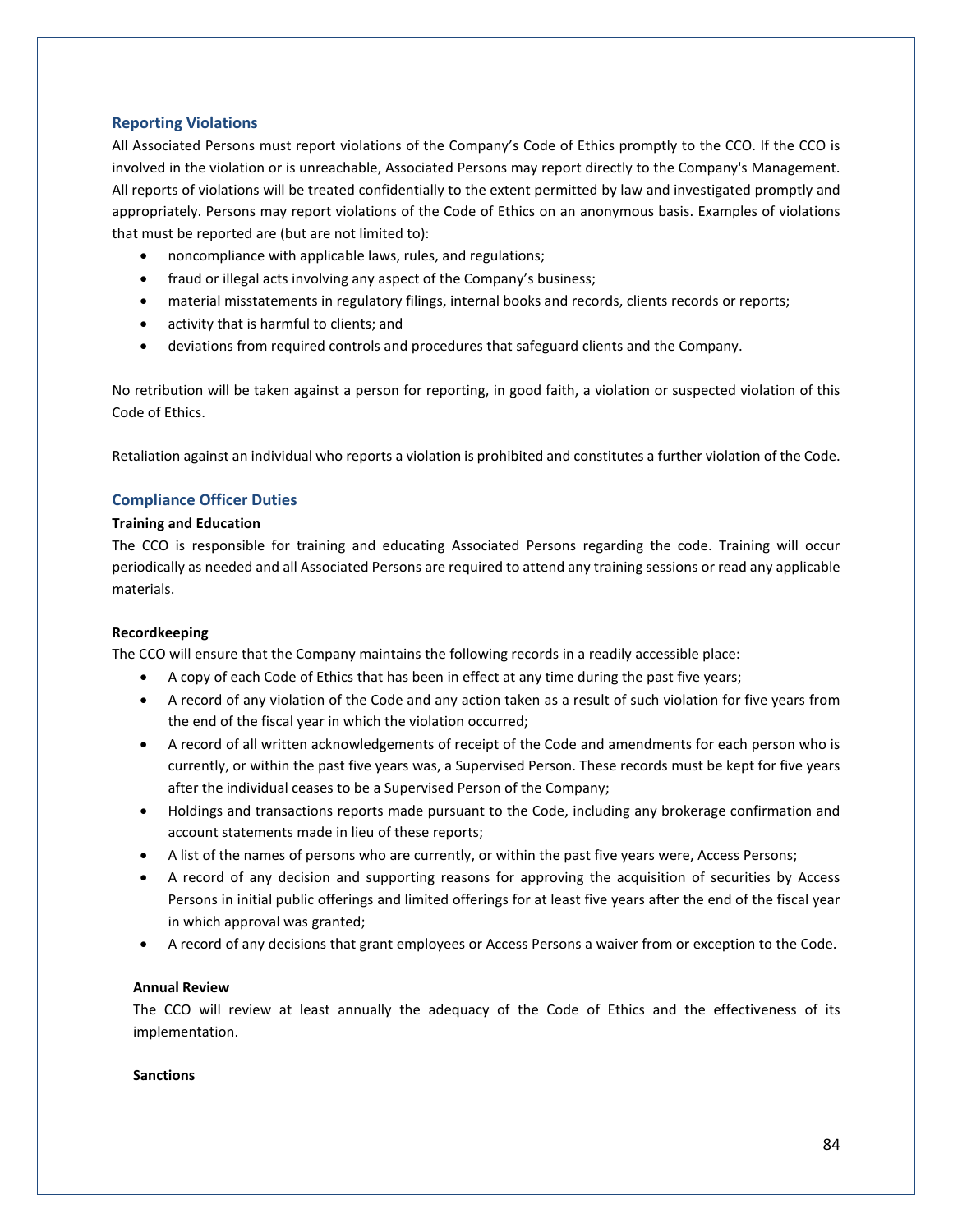Any violations discovered by or reported to the CCO will be reviewed and investigated promptly, and reported through the CCO to the Supervisor. Such report will include the corrective action taken and any recommendation for disciplinary action deemed appropriate by the CCO. Such recommendation will be based on, among other things, the severity of the infraction, whether it is a first or repeat offense, and whether it is part of a pattern of disregard for the letter and intent of this Code of Ethics. Upon recommendation of the CCO, the Supervisor may impose such sanctions for violation of this Code of Ethics, as he/she deems appropriate, including, but not limited to:

- letter of censure;
- suspension or termination of the employment;
- reversal of a securities trade at the violator's expense and risk, including disgorgement of any profit; and
- referral to law enforcement or regulatory authorities in serious cases.

# **INSIDER TRADING**

It is the policy of the Company that no investment adviser may engage in what is commonly known as "insider trading." Specifically, the Company prohibits:

- Trading, either in a reportable personal account or on behalf of any other person (including client accounts), on the basis of material nonpublic information; or
- Communicating material nonpublic information to others in violation of the law.

# **Insider Trading Policy**

Section 204A of the Advisers Act requires every investment adviser to establish, maintain, and enforce written policies and procedures reasonably designed to prevent the misuse of material, nonpublic information by such investment adviser or any Associated Person with such investment adviser. In accordance with Section 204A of the Act, the Company has instituted procedures to prevent the misuse of nonpublic information.

In the past, securities laws have been interpreted to prohibit the following activities:

- Trading by an insider while in possession of material non-public information; or
- Trading by a non-insider while in possession of material non-public information, where the information was disclosed to the non-insider in violation of an insider's duty to keep it confidential; or
- Communicating material non-public information to others in breach of a fiduciary duty.

# **Who Is Covered by the Policy**

This policy covers all of the Company's Associated Persons as well as all transactions in any securities participated in by family members, trusts, or corporations directly or indirectly controlled by such persons. In addition, the policy applies to transactions engaged in by corporations in which the Associated Person is an officer, director or 10% or greater stockholder and a partnership of which the Associated Person is a partner unless such person has no direct or indirect control over the partnership.

# **Material Information**

Individuals may not be held liable for trading on inside information unless the information is material. Advance knowledge of the following types of information is generally regarded as material:

- Dividend or earnings announcements
- Write-downs or write-offs of assets
- Additions to reserves for bad debts or contingent liabilities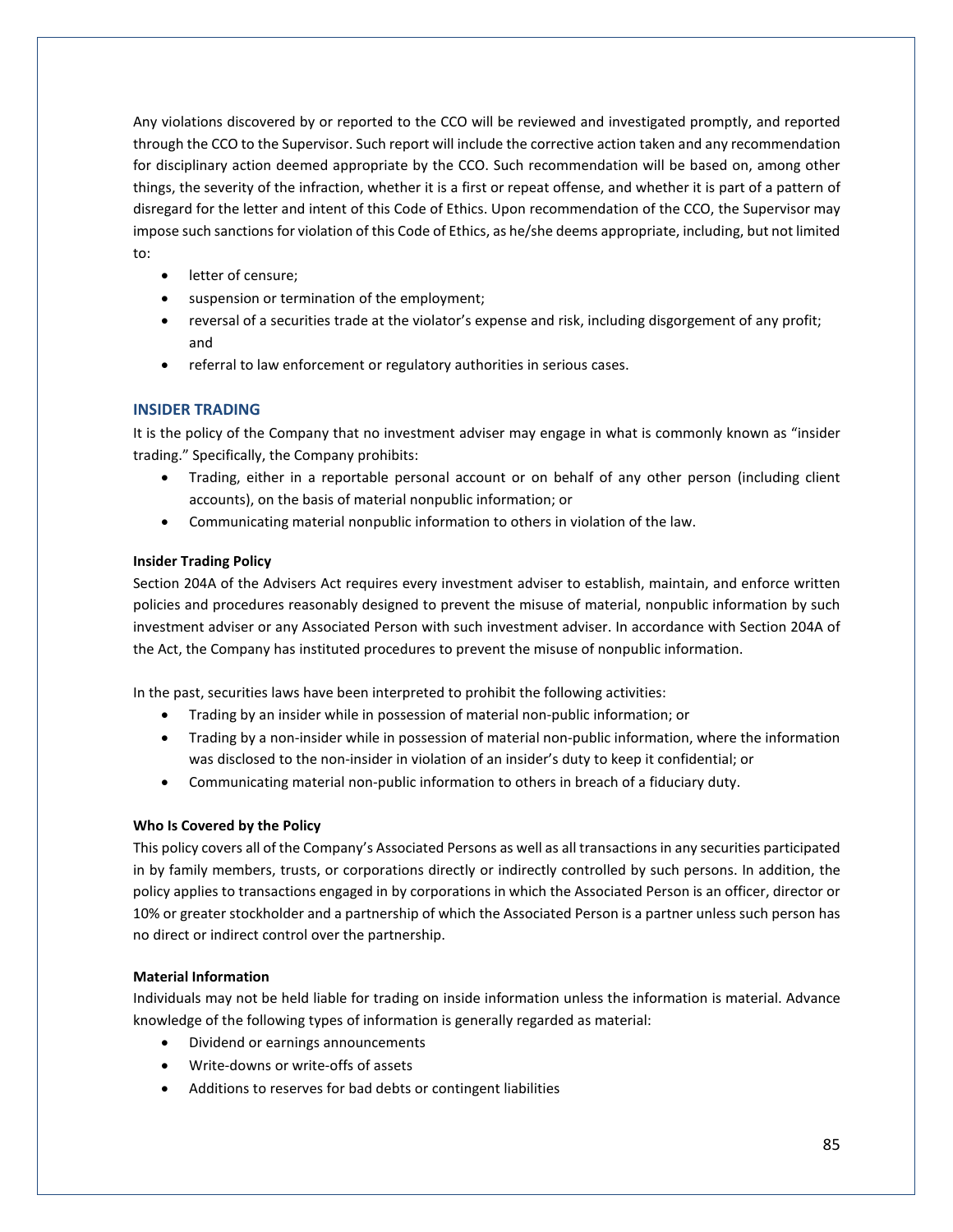- Expansion or curtailment of company or major division operations
- Merger, joint venture announcements
- New product/service announcements
- Discovery or research developments
- Criminal, civil and government investigations and indictments
- Pending labor disputes
- Debt service or liquidity problems
- Bankruptcy or insolvency problems
- Tender offers, stock repurchase plans, etc.
- Recapitalization

Information provided by a company could be material because of its expected effect on a particular class of a company's securities, all of the company's securities, the securities of another company, or the securities of several companies. The misuse of material non-public information applies to all types of securities, including equity, debt, commercial paper, government securities, and options.

Material information does not have to relate to a company's business. For example, material information about the contents of an upcoming newspaper column may affect the price of a security, and therefore be considered material.

### **Non-Public Information**

In order for issues concerning insider trading to arise, information must not only be material, but also nonpublic as well.

Once material, non-public information has been effectively distributed to the investing public, it is no longer classified as material, non-public information. However, the distribution of non-public information must occur through commonly recognized channels for the classification to change. In addition, the information must not only be publicly disclosed, there must be adequate time for the public to receive and digest the information. Lastly, non-public information does not change to public information solely by selective dissemination.

Associated Persons must be aware that even when there is no expectation of confidentiality, a person may become an insider upon receiving material, non-public information. Whether the "tip" made to the Associated Person makes such person a "tipee" depends on whether the corporate insider expects to benefit personally, either directly or indirectly, from the disclosure.

"Benefit" is not limited to a present or future monetary gain; it could be a reputational benefit or an expectation of a *quid pro quo* from the recipient by a gift of the information. Associated Persons may also become insiders or "tipees" if they obtain material, non-public information by happenstance, at social gatherings, by overhearing conversations, etc.

#### **Composition of Client Portfolios Disclosure**

Associated Persons must never disclose the composition of client portfolios to outside third parties unless the information is otherwise publicly available.

Federal securities laws may specifically prohibit the dissemination of such information and doing so may be construed as a violation of the Company's fiduciary duty to clients. Selectively disclosing the portfolio holdings of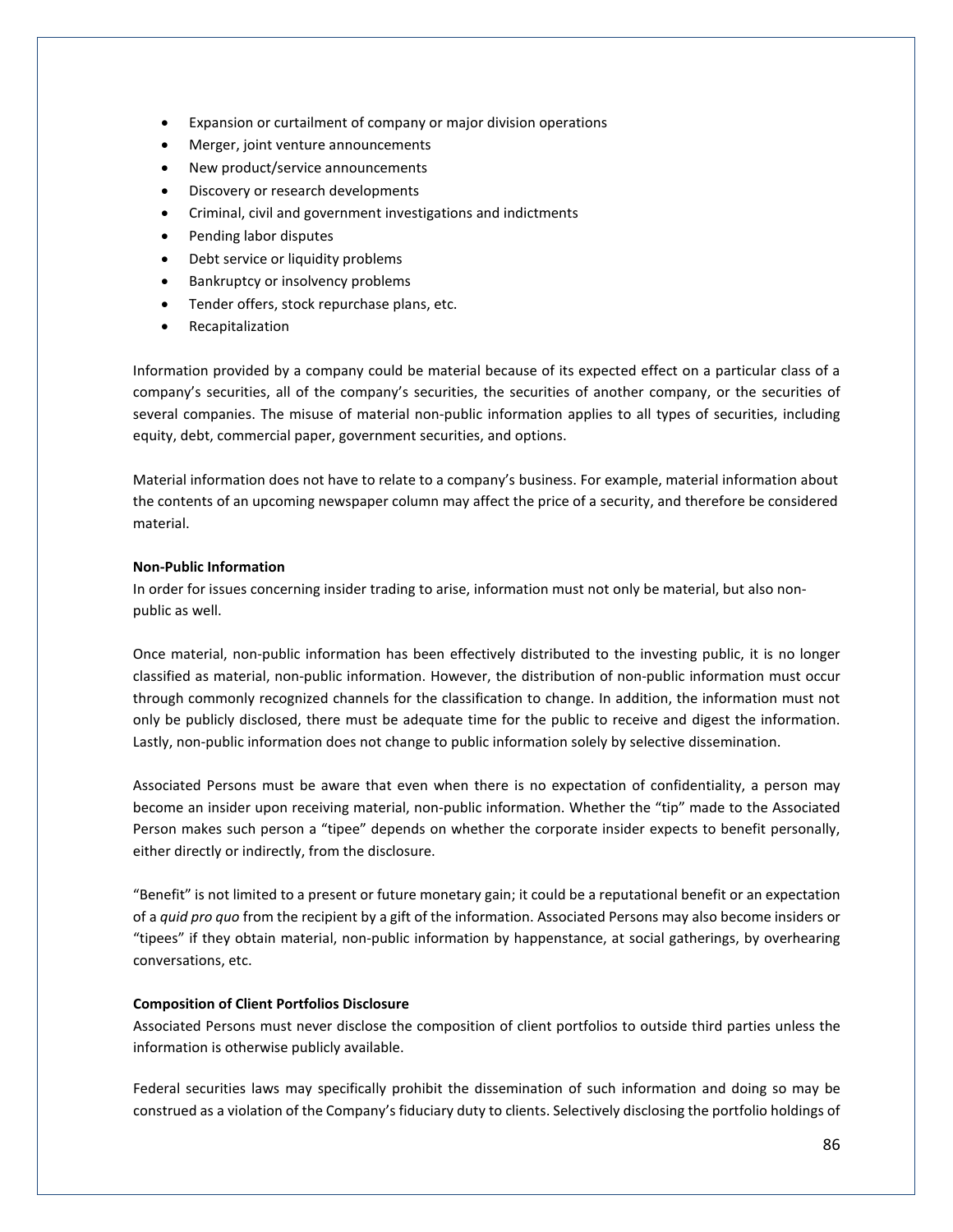a client's portfolio to certain investors or outside parties may also be viewed as the Company engaging in a practice of favoritism. All inquiries that are received by Associated Persons to disclose portfolio holdings must be immediately reported to the CCO.

### **Fair Dealing vs. Self-Dealing**

Associated Persons must act in a manner consistent with the obligation to deal fairly with all clients when taking investment action. The Company will not tolerate self-dealing for personal benefit or the benefit of the Company at the expense of clients.

#### **Front Running**

"Front running" and "scalping" refer to the buying or selling of securities in a Reportable Account, prior to clients, in order to benefit from any price movement that may be caused by client transactions or the Company's recommendations regarding the security. It also includes buying or selling options, rights, warrants, futures contracts, convertible securities, or other securities that are related to a security in which clients may affect transactions or which the Company may make recommendations. *The Company strictly prohibits these practices.*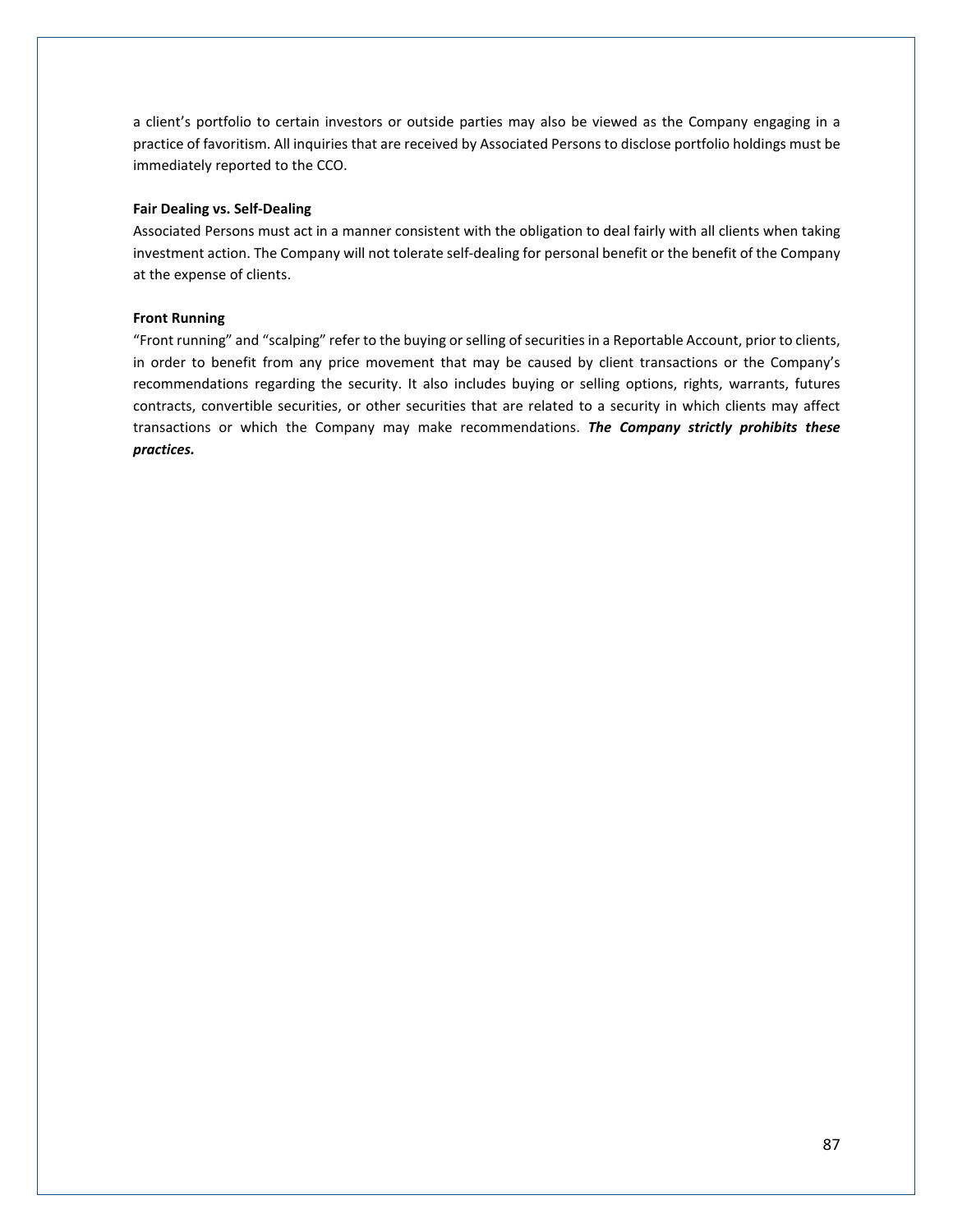# **BRANCH OFFICE PROCEDURES**

## **Introduction**

**Associated Person.** For purposes of this section, all full time and part time employees and sub-contractors are collectively referred to as "Associated Persons."

**Branch office.** Any location of the Company at which one or more Associated Persons regularly conduct the business of rendering investment advice or any location that is held out as a "Branch Office."

The CCO has the responsibility to help ensure that Branch Office locations are reasonably supervised. The CCO may appoint a designee to supervise any branch office location taking into consideration, among other things, the:

- number of Associated Persons operating at the office location;
- scope of business activities conducted at the office location;
- volume of business done;
- disciplinary history of the Associated Persons at the office location.

Additionally, Associated Persons with supervisory responsibilities are required to supervise the activities of their subordinates and report any material issues to the CCO.

## **Questions**

Any questions concerning the branch office procedures should be directed to the CCO rather than speculating on the answer.

# **Outside Offices and Locations**

Supervision of branch offices and their Associated Persons is the responsibility of the CCO or her designee.

The following functions may not take place at the Branch Offices:

- The Branch Office is not permitted to enter into advisory contracts on behalf of the Company.
- Neither the Branch Office nor any of the Associated Persons operating out of the Branch Office has the authority to approve advertising or sales literature.
- Neither the Branch Office nor any of the Associated Persons operating out of the Branch Office may contractually obligate the Company through third party vendor relationships.

Associated Persons operating out of the Branch Office are required to participate in at least one annual compliance meeting with the home office. Such meeting may be conducted by phone.

## **Client Contracts**

All clients are required to enter into a written agreement for services prior to the Company providing services on behalf of the client account. The agreements must be signed by a representative of the Company at the Company's Home Office. Clients will be provided with copies of all signed agreements by their Investment Adviser Representative ("IAR") in the Branch Office or by the Home Office at the time of execution. Associated Persons are expressly prohibited from altering pre-printed/established language on client agreements. Requests for changes must be referred to the CCO for review and pre-approval.

# **Client Address Changes**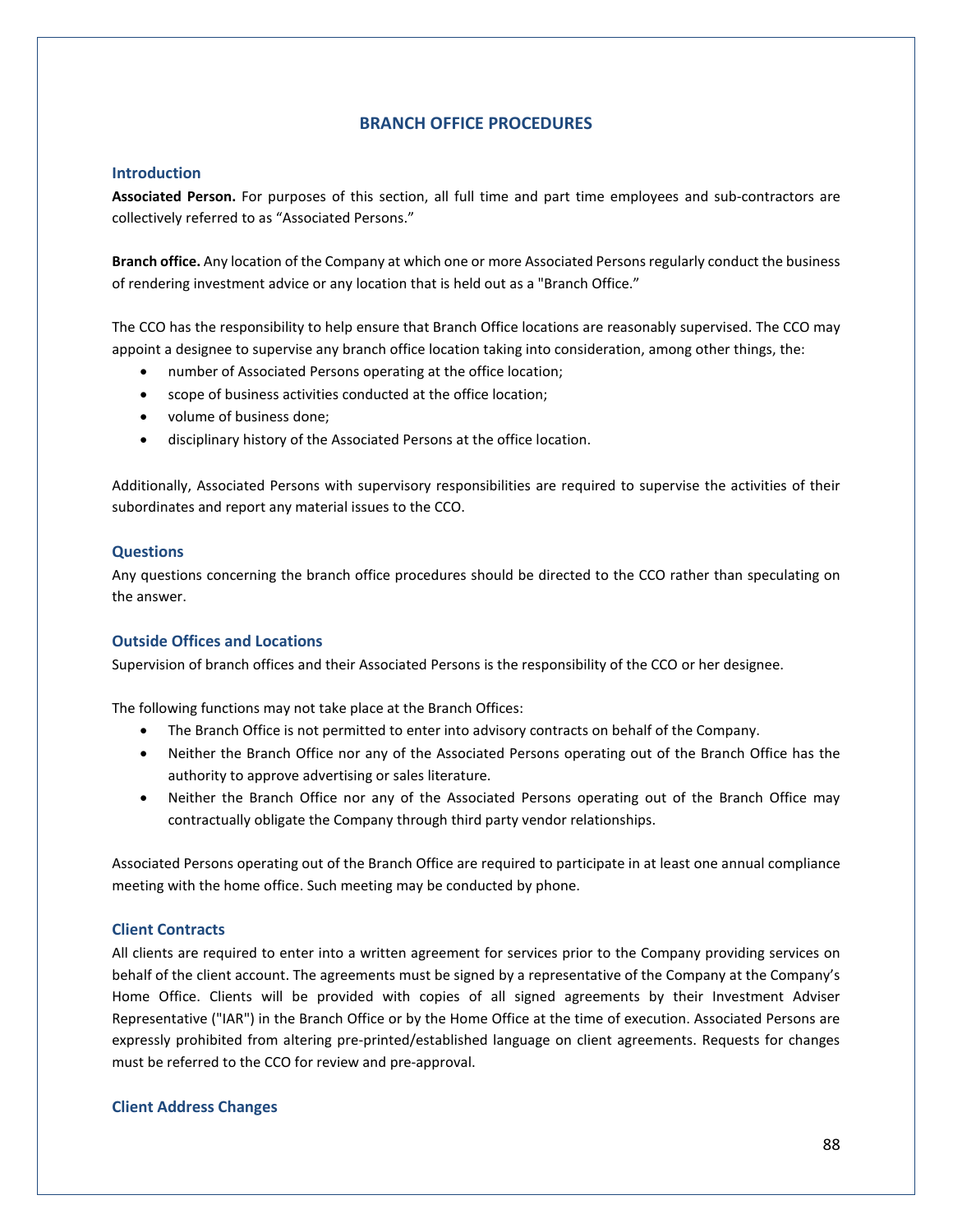By the close of business on the day of receipt, it is the representative's responsibility to notify the CCO or the designee, in writing of client address changes. Upon receipt, the CCO or the designee will forward the written request to the applicable broker/dealer and/or custodian. Upon receipt, the applicable broker/dealer/custodian will issue a confirmation letter.

### **Custody of Client Assets**

Associated Persons are prohibited from engaging in any activities that result in the Company assuming custody of advisory client accounts. If an Associated Person inadvertently receives client funds or securities, they must notify the CCO or designee immediately. The CCO or designee shall instruct the Associated Person on appropriate procedures on dealing with such scenarios in accordance with the Company's Compliance Manual.

Additionally, Associated Persons are prohibited from serving as a trustee, executor, or any other capacity that triggers a custody arrangement for a client's account unless the account is for a relative, defined as an immediate family member, of the Associated Person or the Associated Person has a personal relationship with the client. All such arrangements must be evaluated and approved by the CCO.

Please see the Custody section of this Manual for detailed information about factors that may trigger custody and the regulatory requirements associate with custody.

### **Privacy Policy**

The Company has a "do not share" policy. Associated Persons are prohibited from sharing or disclosing client personal information to non-affiliated third parties, unless an exception exists, as described in the Company's privacy policies. Since the Company currently operates under a "do not share" policy, it does not need to provide the right for its clients to opt out of sharing with non-affiliated third parties, as long as such entities are exempted as described in the Company's privacy policies. If the Company's information sharing practices change in the future, the Company will implement opt out policies and procedures, and make appropriate disclosures to its clients.

Please see the Client Privacy section of this Manual for detailed information about the Company's and its Associated Persons' responsibilities as they pertain to the privacy and client information.

## **Disclosure Documents**

Each Associated Persons is required to verify that the client has received a copy of the Company's current Form ADV Part 2A, ADV Part 3 (Form CRS), Privacy Notice, and the Associated Person's Form ADV Part 2B Supplement before or at the time an advisory relationship is established with a client.

Please see the Disclosure Requirements section of this Manual for detailed information about the Company's and its Associated Persons disclosure requirements.

## **Disciplinary Proceedings**

Any IAR that is currently, or should become, the subject of any disciplinary proceedings must notify the CCO immediately. The following facts, among others, are considered material:

### **Court Proceedings (Criminal and Civil)**

• The Company or an IAR of the Company has been permanently or temporarily enjoined from engaging in investment-related activities;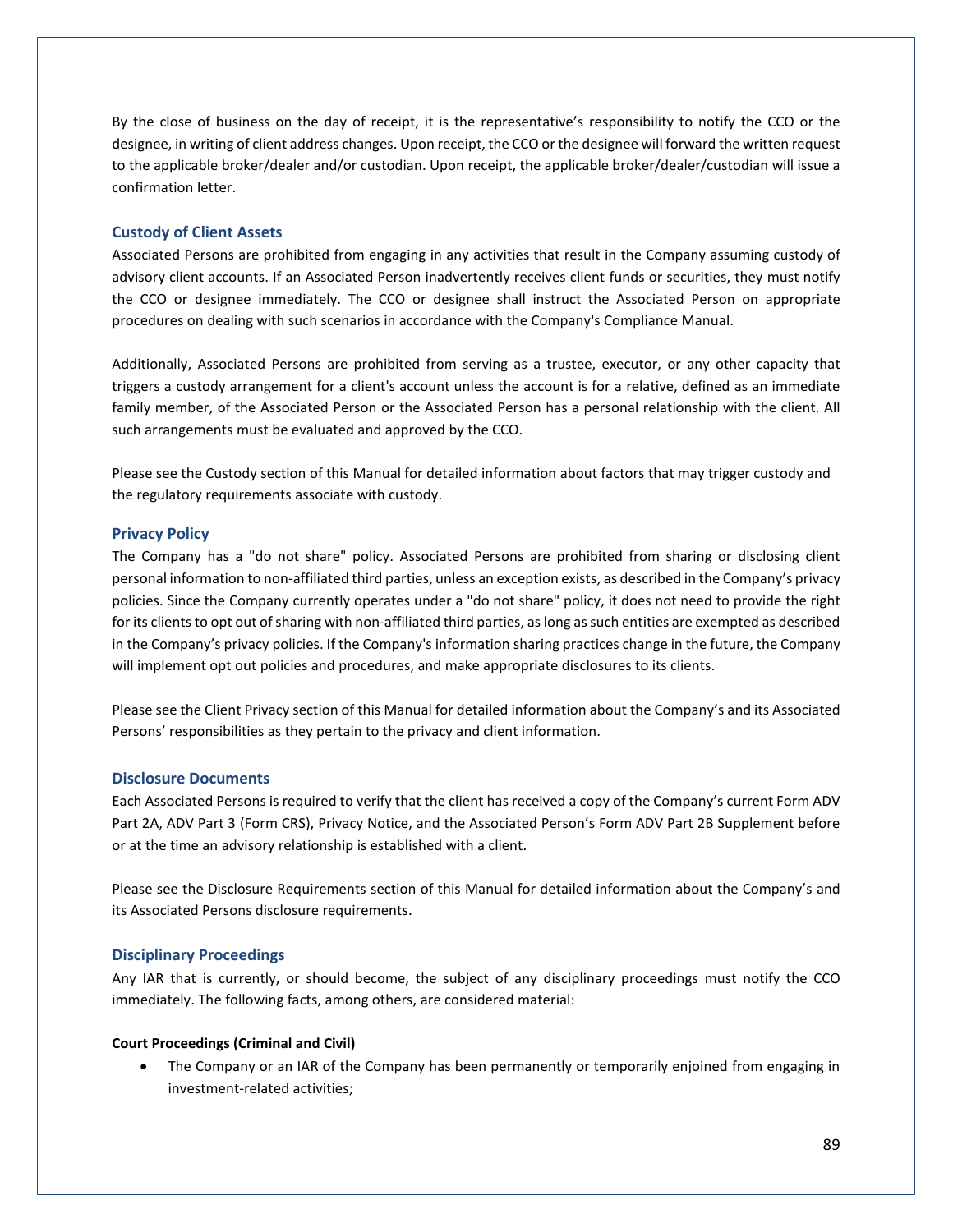- The Company or an IAR of the Company has been convicted of or has pled guilty or *nolo contendere* to a felony or misdemeanor involving an investment-related business; fraud; making false statements or omissions; wrongful taking of property; bribery; forgery; counterfeiting; or extortion; and
- The Company or an IAR of the Company was found to have been involved in a violation of an investmentrelated statute or regulation.

### **Administrative Proceedings**

- The Company or an IAR of the Company was found by the SEC or other federal or state regulatory agency to have caused an investment related business to lose its authorization to conduct business; or
- The Company or an IAR of the Company was found by the SEC or other federal or state regulatory agency to have violated an investment-related statute or regulation and was subject to an order denying, suspending, or revoking, or otherwise significantly limiting its ability to do business or engage in investmentrelated activities.

## **Self-Regulatory Organization Proceedings**

- The Company or an IAR of the Company was found in an SRO proceeding to have caused an investmentrelated business to lose its authorization to do business; or
- The Company or an IAR of the Company was found in an SRO proceeding to have been involved in a violation of the SRO's rules and was the subject of an order by the SRO barring or suspending the person from membership or association with other members, or expelling the person from membership; receiving a fine in excess of \$2,500; or otherwise significantly limiting its investment-related activities.

All Associated Persons operating out of the branch office must comply with the disciplinary action reporting and disclosure requirements set forth in the Disclosure Requirements section of this Manual.

# **Client Complaints**

All Associated Persons operating out of the branch office must comply with the Complaints policy listed in this Manual.

Associated Persons are reminded that all client complaints, written or verbal, should be directed to the CCO. The CCO will determine the appropriate course of action in addressing any complaint. All documentation of client complaints will be maintained in the company's Home Office in a dedicated client complaint folder.

### **Correspondence and Advertising**

All correspondence, including email, sent or received by the Company's Branch Offices is subject to the review of the CCO or designee. All Associated Persons operating out of the branch office must comply with the Correspondence policies listed in this Manual.

All advertising generated at the Company's Branch Offices must be reviewed and approved by the CCO prior to use with existing and prospective clients. All Associated Persons operating out of the branch office must comply with the Advertising/Marketing policies listed in this Manual.

## **Outside Business Activities**